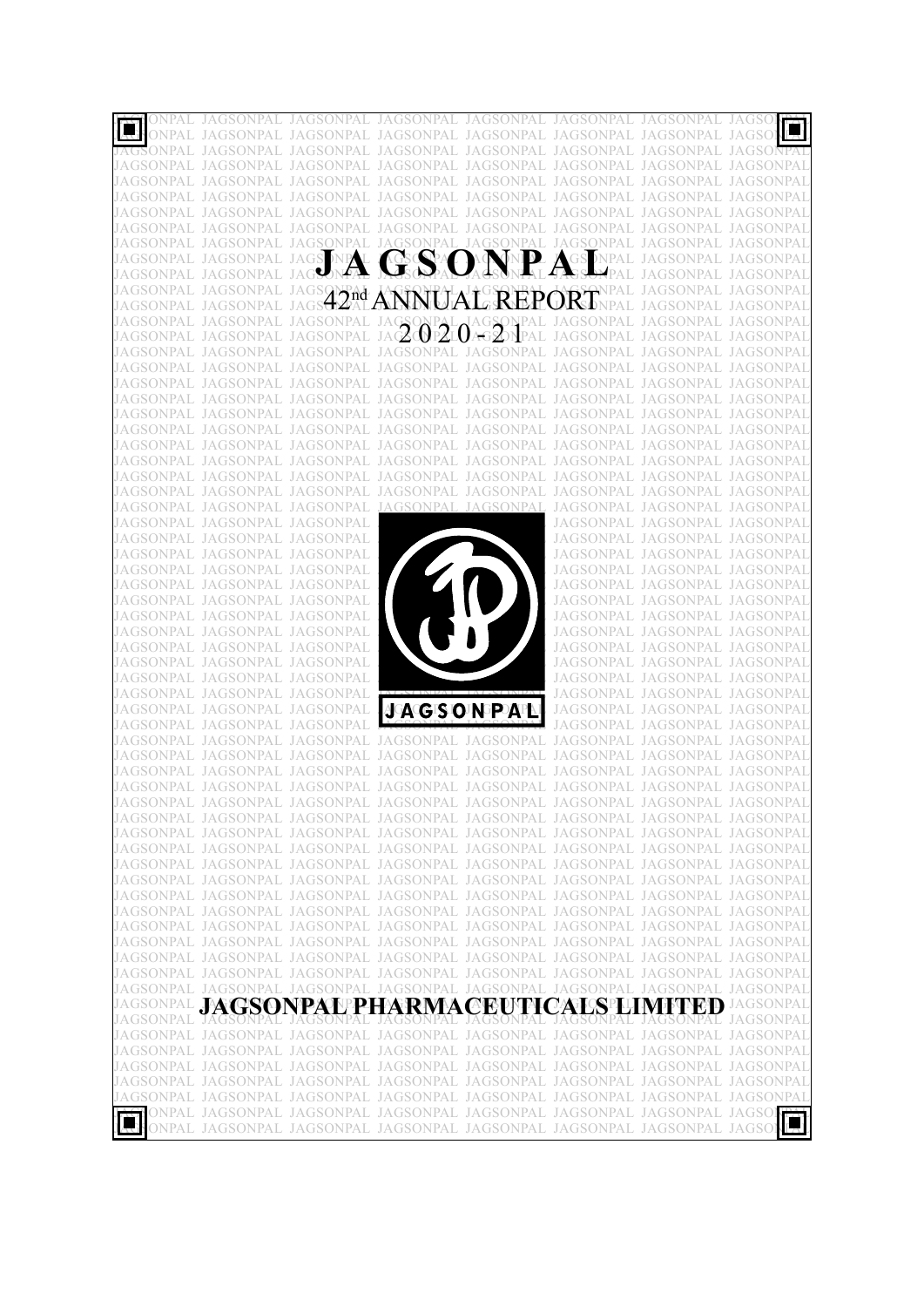# **BOARD OF DIRECTORS**

Bharat Sinh Independent Director Ishpal Singh Ghai National Singh Sharat Sinh Independent Director Ishpal Singh Ghai Ishpal Singh Ghai Independent Director Ashok Kuamr Pati **Independent Director**<br>Mammen Mathew **Independent Director** 

#### **CHIEF FINANCIAL OFFICER** Sanjiv Kumar Dudeja

**COMPANY SECRETARY**

Nandita Singh

# **AUDITORS**

H.L. Bansal & Co. Chartered Accountants

# **BANKERS**

Punjab & Sind Bank Central Bank of India

# **REGISTERED OFFICE**

T-210 J, Shahpur Jat New Delhi - 110 049 Tel. : 011-46181100 & 46119900 Fax : 011-26498341 E-mail : nandita.singh@jagsonpal.com Website : www.jagsonpal.com CIN: L74899DL1978PLC009181

# **Works**

20 K.M. Mathura Road, Post Office Amar Nagar Faridabad, Haryana - 121 003

# **REGISTRAR & SHARE TRANSFER AGENTS**

MCS Share Transfer Agent Limited F-65, 1st Floor, Okhla Industrial Area Phase - I, New Delhi – 110020 Phone : 011-46106148

| <b>CONTENTS</b>                                  |    |
|--------------------------------------------------|----|
| Notice of 42nd Annual General Meeting            |    |
| Directors' Report                                | 13 |
| Secretarial Auditors' Report                     | 20 |
| Report on Corporate Governance                   | 26 |
| Certificate of Non-Disqualification of Directors | 33 |
| Auditors' Report                                 | 34 |
| <b>Financial Statement</b>                       | 38 |

R.P.S. Kochhar Chairman & Managing Director<br>
Jasbir Kaur Kochhar Chairman & Mon-Executive Director Non-Executive Director Independent Director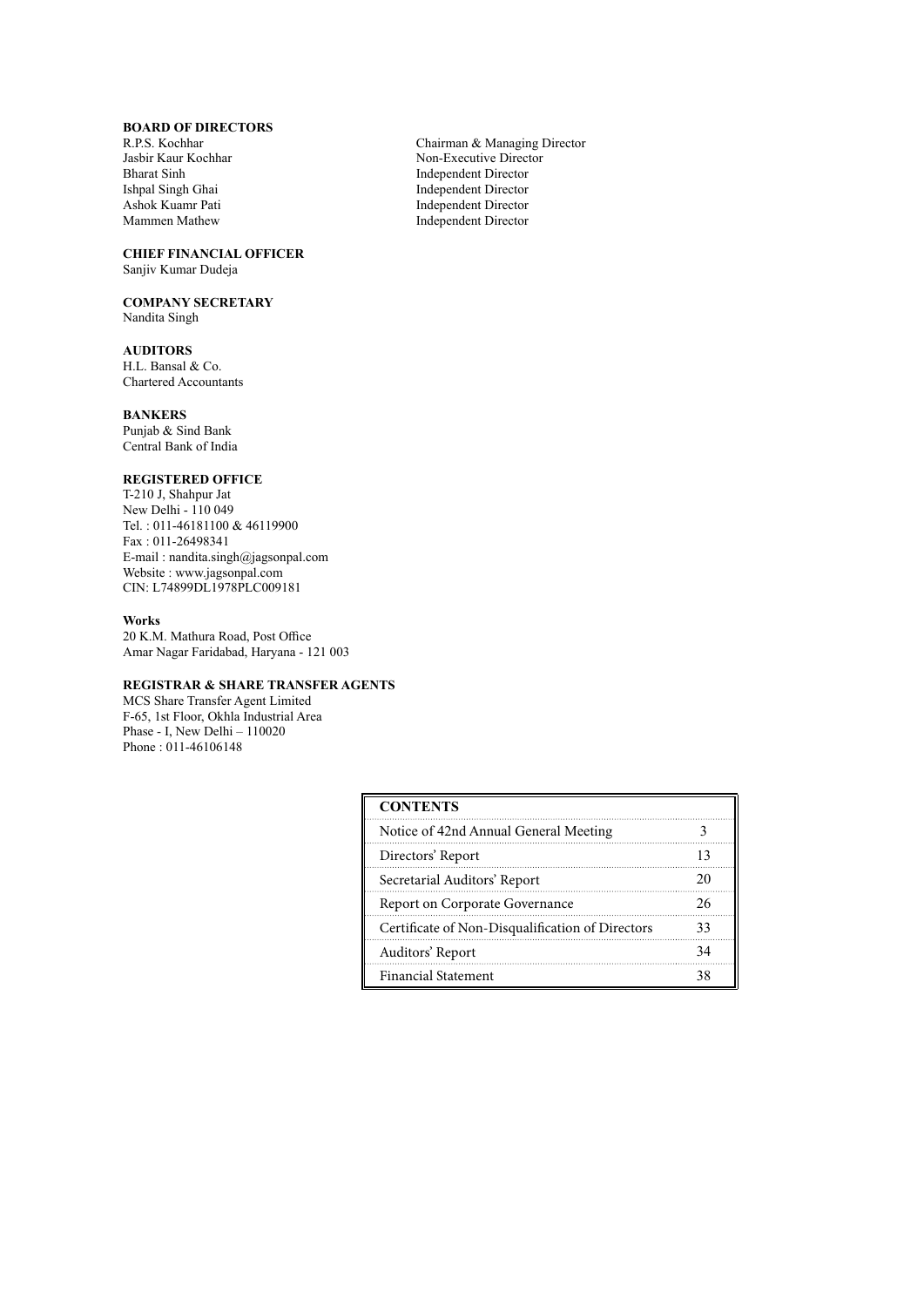# **NOTICE**

**NOTICE** is hereby given that the 42nd Annual General Meeting of the members of **JAGSONPAL PHARMACEUTICALS LIMITED** will be held on Thursday, the  $30<sup>th</sup>$  day of September, 2021 at 11:00 A.M. through Video Conferencing and other Audio Visual means however, the meeting will be deemed to have been held at Registered Office of the Company to transact the following business:

# **ORDINARY BUSINESS**

- **1.** To receive, consider and adopt the Financial Statements of the Company for the year ended March 31<sup>st</sup>, 2021 including the Audited Balance Sheet as at March 31, 2021 and the Statement of Profit & Loss for the year ended on that date and the Reports of the Directors and Auditors thereon.
- **2.** To declare a final Dividend @ 20% on fully paid-up equity Share on face value of Rs. 5/- each for the financial year ended March 31st, 2021;

#### **SPECIAL BUSINESS**

**3.** To approve the remuneration of the Cost Auditors for the financial year ending March 31, 2022.

To Consider and if thought fit, to pass, with or without modification(s), the following resolution as an Ordinary Resolution:

**"RESOLVED THAT** pursuant to the provisions of Section 148 and all other applicable provisions of the Companies Act, 2013 and the Companies (Audit and Auditors) Rules, 2014 (including any statutory modification(s) or re-enactment thereof, for the time being in force), M/s. R. Krishnan, Cost Accountants (Memb. No. 7799), appointed by the Board on the recommendation of the Audit Committee of the Company, to conduct the audit of the cost records of the Company for the financial year ending March 31, 2022, be paid the remuneration as set out in the Statement annexed to the Notice convening this Meeting;

**RESOLVED FURTHER THAT** the Board of Directors of the Company or the Company Secretary be and are hereby authorized jointly and severally to do all, deeds and things which are necessary for the aforesaid appointment and to send the necessary intimation in prescribed form to Registrar of Companies**"**.

**By the Order of the Board Nandita Singh** Place: New Delhi **Company Secretary**<br>Date:  $30^{\text{th}}$  Day of June. 2021 **Company Secretary** Date:  $30<sup>th</sup>$  Day of June, 2021

#### **NOTES:-**

- **1.** In view of the ongoing COVID-19 pandemic, the Ministry of Corporate Affairs (MCA) vide its General Circular No. 14/2020 dated April 8, 2020, General Circular No. 17/2020 dated April 13, 2020, General Circular No. 20/2020 dated May 5, 2020, General Circular No. 22/2020 dated June 15, 2020, General Circular No. 33/2020 dated September 28, 2020, General Circular No. 39/2020 dated December 31, 2020 and Circular No. 02/2021 dated January 13, 2021 (collectively "MCA Circulars") and Securities and Exchange Board of India ("SEBI") vide its circular No. SEBI/HO/CFD/CMD1/CIR/P/2020/79 dated May 12, 2020 and circular No. SEBI/HO/CFD/CMD2/ CIR/P/2021/11 dated January 15, 2021 (collectively "SEBI Circulars"), have permitted companies to conduct AGM through VC or OAVM, subject to compliance of various conditions mentioned therein. In compliance with the aforesaid MCA Circulars and SEBI Circulars and the applicable provisions of Companies Act, 2013 and rules made thereunder, and SEBI (Listing Obligations and Disclosure Requirements) Regulations, 2015, the 42<sup>nd</sup> AGM of the Company is being convened and conducted through VC / OAVM. The registered office of the Company shall be deemed to be the venue for the AGM.
- **2.** Explanatory Statement setting out the material facts concerning each item of Special Businesses to be transacted at the Annual General Meeting pursuant to Section 102 of the Companies Act, 2013, is annexed hereto and forms part of the Notice.
- . **3.** The detailed procedure in respect of Voting Procedure through VC/OAVM VOTING is given in the notice.
- **4.** Since this AGM is being held pursuant to the MCA Circulars and SEBI Circulars through VC / OAVM, physical attendance of Members has been dispensed with. Accordingly, the facility for appointment of proxies by the Members will not be available for the AGM and hence the Proxy Form, Attendance Slip and route map of the AGM are not annexed to this Notice.
- . **5.** Attendance of the Members participating in the AGM through VC/OAVM facility shall be counted for the purpose of reckoning the quorum under Section 103 of the Act.
- **6.** Corporate members attending the meeting through their authorized representatives pursuant to Section 113 of Companies Act, 2013 ("the Act") are requested to send to the Company, at least 48 hours prior to the start of e-voting, scanned copies of the following documents through email cs@jagsonpal.com
	- a) a certified copy of the Board resolution authorizing their representatives
	- b) Photograph of the Representative
- **7.** Pursuant to the provisions of Section 91 of the Companies Act, 2013, the Register of Members and Share Transfer Books of the Company will remain closed during the Book Closure period, i.e., from Friday, September 24, 2021 to Thursday, September 30, 2021 (both days

3

.

.

.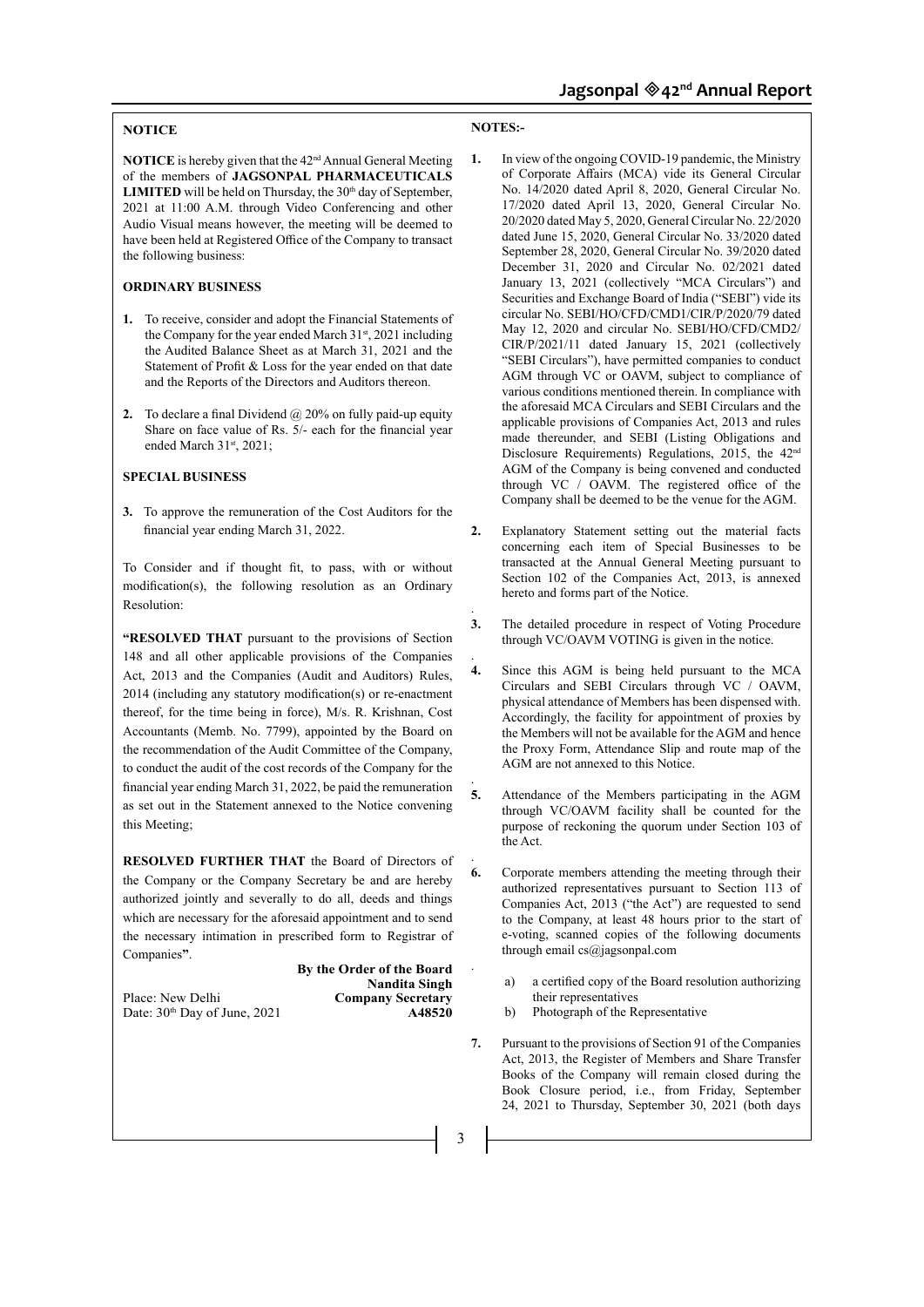.

.

.

inclusive) for the purpose of Annual General Meeting.

- **8.** Members are requested to intimate change, if any, in their address (with PIN Code), E-mail ID, nominations, bank details, mandate instructions, National Electronic Clearing Service ("NECS") mandates, etc. under the signature of the registered holder(s) to M/s MCS Share Transfer Agent Limited, Registrar and Transfer Agent ("RTA") of the Company (email id admin@mcsregistrars. com); or the Company and their respective Depository Participants.
- **9.** Relevant documents referred to in the Annual Report including Notice of AGM and Explanatory Statement are available electronically for inspection without any fee by the members from the date of circulation of this Notice up to the date of AGM. Members seeking to inspect such documents can send an email to cs@jagsonpal.com.
- **10.** The members who have not yet registered their e- mail ids with the Company may contact on (e-mail  $cs@$  jagsonpal. com) for registering their e- mail ids on or before the cutoff date fixed for entitling the members to cast their vote i.e. 23rd Day of September, 2021. The Company shall send the Notice to such members whose e-mail ids get registered within the aforesaid time enabling them to participate in the meeting and cast their votes.
- **11.** In terms of the aforesaid Circulars, the businesses set out in the Notice will be transacted by the members only through remote e-voting or through the e-voting system provided during the meeting while participating through VC facility.
- **12.** Pursuant to Section 72 of the Companies Act, 2013 read with Rule 19(1) of Companies (Share Capital and Debentures) Rules, 2014, members of the Company may nominate a person in whom the shares held by him/ them shall vest in the event of his/ their unfortunate death. Accordingly, members holding shares in physical form, desirous of availing this facility may submit nomination in Form SH-13 to RTA of the Company. In respect of shares held in dematerialised form, the nomination form may be filed with the concerned Depository Participant.
- **13.** The Notice of AGM and Annual Report will be sent to those Members / beneficial owners whose name will appear in the Register of Members / list of Beneficial Owners received from the Depositories as on **Friday, August 20, 2021**.
- **14.** The Securities and Exchange Board of India (SEBI) has mandated the submission of Permanent Account Number (PAN) by every participant in the Securities Market. Members holding shares in electronic form are, therefore, requested to submit their PAN to the Depository Participants with whom they maintain their demat accounts. Members holding shares in physical form should submit their PAN to the Company/Registrar & Transfer Agents i.e. M/s MCS Share Transfer Agent Limited.
- **15.** As per SEBI directions securities of listed companies can

be transferred only in dematerialised form with effect from April 1, 2019. Members, holding shares in physical forms, are advised to dematerialize their shares.

- **16.** Subject to the provisions of the Act, the final equity dividend as recommended by the Board of Directors, if declared at the AGM, will be paid on or after Monday, October 05, 2021 to those members whose names appear:
	- in the Register of members of the Company after giving effect to valid share transfers lodged with the Company on or before Thursday, September 23, 2021 and
	- b) as beneficial owners as at the end of business hours on Thursday, September 23, 2021 as per the list furnished by National Securities Depository Limited (NSDL) and Central Depository Services (India) Limited (CDSL) in respect of shares held in dematerialized form.
- **17.** Members who hold shares in physical form in multiple folios in identical names or joint holding in the same order of names are requested to send the share certificates to the Registrar and Share Transfer Agents of the Company for consolidation into a single folio.

Non-Resident Indian Members are requested to inform to the Registrar and Share Transfer Agents of the Company, immediately of:

- a) Change in their residential status on return to India for permanent settlement.
- b) Particulars of their bank account maintained in India with complete name, branch, account type, account number and address of the bank with pin code number, if not furnished earlier.
- **18.** Members are hereby informed that pursuant to Sections 124 and 125 of the Act and Investor Education and Protection Fund (Accounting, Audit, Transfer and Refund) Rules, 2016, as may be amended from time to time (IEPF Rules), dividend which is remaining unpaid/ unclaimed by shareholders for a period of seven consecutive years shall be transferred to IEPF. IEPF Rules mandate the companies to transfer the shares of members whose dividends remain unpaid/ unclaimed for a period of seven consecutive years, to the dematerialization account of IEPF Authority. The details of unclaimed dividends and its due dates for transfer to IEPF are available on the website of the Company. Members who have not claimed their dividend(s) so far in respect of the unclaimed dividend(s) and which is due for transfer to IEPF, are requested to write to the Company's R&T Agent, well in advance before the respective due dates. The Members whose dividend(s) and/or shares have been transferred to IEPF Authority can now claim their dividend(s) and/or shares from the IEPF Authority by following the 'Procedure to claim Refund' as detailed on the website of IEPF Authority www.iepf.gov.in/IEPF/refund.html. Unclaimed final equity dividend for the financial year 2013-14 is due for transfer to IEPF by November, 2021. Members are required to claim their unencashed dividend, if any, for the financial year 2013-14.
- **19.** Members are requested to note that, dividends if not

4

.

.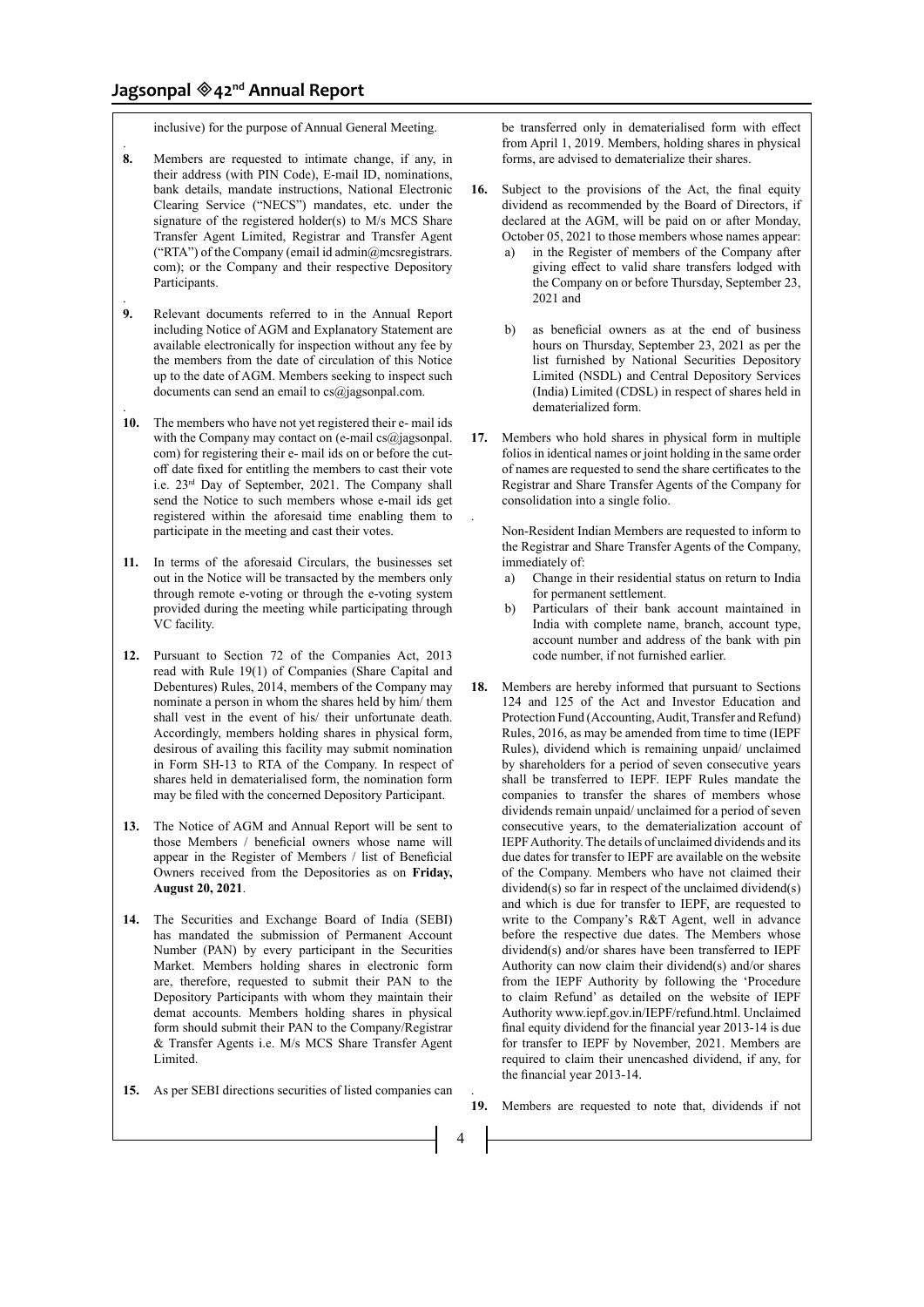encashed for a consecutive period of 7 years from the date of transfer to Unpaid Dividend Account of the Company, are liable to be transferred to the Investor Education and Protection Fund ("IEPF"). The shares in respect of such unclaimed dividends are also liable to be transferred to the demat account of the IEPF Authority. In view of this, Members are requested to claim their dividends from the Company, within the stipulated timeline. The Members, whose unclaimed dividends/shares have been transferred to IEPF, may claim the same by making an online application to the IEPF Authority in web Form No. IEPF-5 available on www.iepf.gov.in. For details, please refer to corporate governance report which is a part of this Annual Report

**20.** Member's attention is particularly drawn to the "Corporate Governance" section in respect to unclaimed and unpaid dividend.

.

.

.

.

.

- **21.** In accordance with the provisions of Section 108 and other applicable provisions, if any, of the Companies Act, 2013 read with Rule 20 of the Companies (Management and Administration) Rules, 2014 and amendments thereto and applicable provisions of the SEBI Listing Regulations, the Company has engaged NSDL to provide the facility of voting through electronic means to the members to enable them to cast their votes electronically in respect of all the businesses to be transacted at the aforesaid Meeting.
- . **22.** The facility of e-voting through the same portal provided by NSDL will be available during the Meeting through VC also to those Members who do not cast their votes by remote e-voting prior to the Meeting. Members, who cast their votes by remote e-voting, may attend the Meeting through VC but will not be entitled to cast their votes once again.
- **23.** Voting rights of the members (for voting through remote e-voting or e-voting system provide in the Meeting itself shall be in proportion to shares of the paid-up equity share capital of the Company as on the cut-off date i.e. 23RD September, 2021. A person, whose name is recorded in the Register of Members or in the Register of Beneficial owners (as at the end of the business hours) maintained by the depositories as on the cut-off date shall only be entitled to avail the facility of remote e-voting or e- voting system provide in the Meeting.
- **24.** Pursuant to section 101 and section 136 of the Companies Act, 2013 read with relevant Rules made thereunder, Companies can serve Annual Reports and other communications through electronic mode to those members who have registered their e–mail address either with the Company or with the depository. Members of the company, who have registered their e-mail address, are entitled to receive such communication in physical form upon request.
- **25.** Queries on the Annual Report and operations of the Company, if any, may please be sent to the email cs@jagsonpal.com at least ten days prior to the date of the AGM so that answers may be provided at the Meeting.
- **26.** In case of joint holders attending the Meeting, only such joint holder who is higher in the order of names will be entitled to vote.
- **27. Voting through electronic means:**

**.**

- **A. Instructions for Remote E-Voting prior to the AGM**
- I. The remote e-Voting period commences at **09:00 A.M. (IST)** on **Monday, September 27, 2021** and ends at **05:00 P.M. (IST)** on **Wednesday, September 29, 2021**. During this period, members of the Company holding shares either in physical form or in dematerialized form, as on the Cut-off date **Thursday, September 23, 2021** ("Cutoff date"), may cast their vote by remote e-Voting. No remote e-Voting shall be allowed beyond the aforesaid date and time and remote e-Voting module shall be disabled by NSDL upon expiry of the aforesaid period. Once the vote on a resolution is cast by the member, the member shall not be allowed to change it subsequently.
- II. The Members who have cast their vote by remote e-voting prior to the AGM may also attend and participate in the AGM through VC/ OAVM means, but shall not be entitled to cast their e-vote again.
- III. The voting rights of Members shall be in proportion to their shares in the paid-up equity share capital of the Company as on the cut-off date should treat this Notice for information purpose only.
- . IV. Any person, who acquire shares and become Member of the Company after the date of electronic dispatch of the Notice and holding shares as on the cut-off date i.e. **September 23, 2021**, may obtain the login ID and password by sending a request at evoting@nsdl.co.in. However, if they are already registered with NSDL for remote e-voting then they can use their existing User ID and password to cast the vote.
- **.** V. **How do I vote electronically using NSDL e-Voting system?** The way to vote electronically on NSDL e-Voting system consists of "Two Steps" which are mentioned below:-

Step 1: Access to NSDL e-Voting system Step 2: Cast your vote electronically and join virtual meeting on NSDL e-Voting system

#### **Details on Step 1 are mentioned below:**

**1. Login method for remote e-Voting and joining virtual meeting for Individual shareholders holding securities in demat mode.** 

In terms of SEBI circular dated December 9, 2020 on e-Voting facility provided by Listed Companies, Individual shareholders holding securities in demat mode are allowed to vote through their demat account maintained with Depositories and Depository Participants. Shareholders are advised to update their mobile number and email Id in their demat accounts in order to access e-Voting facility.

Login method for Individual shareholders holding securities in demat mode is given below: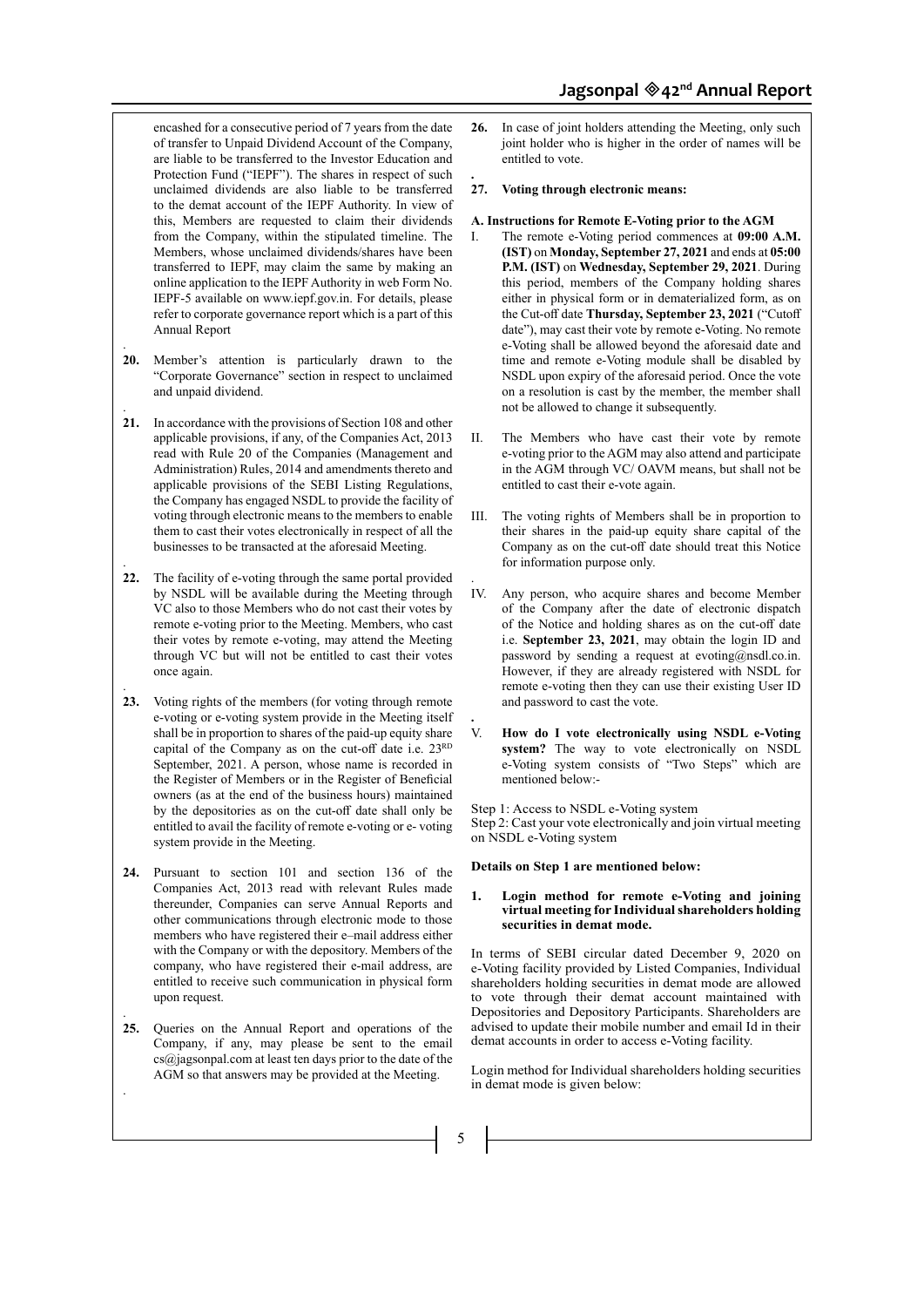| <b>Type of shareholders</b>                                                  | <b>Login Method</b>                                                                                                                                                                                                                                                                                                                                                                                                                                                                                                                                                                                                                                                                                                                                                                                                                                                                                                                                                                                                                                                                                                                                                                                                                                                                                                                                                                                                                                                                                                                                                                                                                                                                                                                                                                                                                                                                                                                                                                                                                                                                                                 |
|------------------------------------------------------------------------------|---------------------------------------------------------------------------------------------------------------------------------------------------------------------------------------------------------------------------------------------------------------------------------------------------------------------------------------------------------------------------------------------------------------------------------------------------------------------------------------------------------------------------------------------------------------------------------------------------------------------------------------------------------------------------------------------------------------------------------------------------------------------------------------------------------------------------------------------------------------------------------------------------------------------------------------------------------------------------------------------------------------------------------------------------------------------------------------------------------------------------------------------------------------------------------------------------------------------------------------------------------------------------------------------------------------------------------------------------------------------------------------------------------------------------------------------------------------------------------------------------------------------------------------------------------------------------------------------------------------------------------------------------------------------------------------------------------------------------------------------------------------------------------------------------------------------------------------------------------------------------------------------------------------------------------------------------------------------------------------------------------------------------------------------------------------------------------------------------------------------|
| Individual<br>Shareholders<br>holding<br>securities in demat mode with NSDL. | 1. NSDL IDeAS facility<br>If you are already registered for the NSDL IDeAS facilty<br>(a) Please visit the e-Services website of NSDL Viz. https://eservices.nsdl.com<br>either on a Personal Computer or on a mobile.<br>(b) On the e-Services home page click on the "Beneficial Owner" icon under<br>"Login" which is available under 'IDeAS' section.<br>(c) A new screen will open. You will have to enter your existing User ID and<br>Password. After successful authentication, you will be able to see e-Voting<br>services under Value added services.<br>(d) Click on "Access to e-Voting" under e-Voting services and you will be able<br>to see e-Voting page.<br>(e) Click on company name or e-Voting service provider i.e. NSDL and you<br>will be re-directed to e-Voting website of NSDL for casting your vote during the<br>remote e-Voting period or joining virtual meeting $\&$ voting during the meeting.<br>If you are not registered for IDeAS e-Services<br>The option to register is available at https://eservices.nsdl.com<br>Select "Register Online for IDeAS Portal" or click at https://eservices.nsdl.<br>com/SecureWeb/IdeasDirectReg.jsp<br>2. E-voting website of NSDL<br>(a) Visit the e-Voting website of NSDL. Open web browser by typing the<br>following URL: https://www.evoting.nsdl.com/<br>either on a Personal Computer or on a mobile.<br>(b) Once the home page of e-Voting system is launched, click on the icon<br>"Login" which is available under 'Shareholder/Member' section.<br>(c) A new screen will open. You will have to enter your User ID (i.e. your<br>sixteen digit demat account number hold with NSDL), Password/OTP and a<br>Verification Code as shown on the screen.<br>(d) After successful authentication, you will be redirected to NSDL Depository<br>site wherein you can see e-Voting page. Click on company name or e-Voting<br>service provider i.e. NSDL and you will be redirected to e-Voting website of<br>NSDL for casting your vote during the remote e-Voting period or joining virtual<br>meeting & voting during the meeting. |
| Individual<br>Shareholders<br>holding<br>securities in demat mode with CDSL  | 1. Existing users who have opted for Easi / Easiest, they can login through their<br>user id and password. Option will be made available to reach e-Voting page<br>without any further authentication. The URL for users to login to Easi / Easiest<br>are https://web.cdslindia.com/myeasi/home/login<br>or www.cdslindia.com<br>and click on New System Myeasi.<br>2. After successful login of Easi/Easiest the user will be also able to see the<br>E Voting Menu. The Menu will have links of e-Voting service provider i.e.<br>NSDL. Click on NSDL to cast your vote.<br>3. If the user is not registered for Easi/Easiest, option to register is available at<br>https://web.cdslindia.com/myeasi/Registration/EasiRegistration<br>4. Alternatively, the user can directly access e-Voting page by providing demat<br>Account Number and PAN No. from a link in www.cdslindia.com<br>home page. The system will authenticate the user by sending OTP on<br>registered Mobile & Email as recorded in the demat Account. After successful<br>authentication, user will be provided links for the respective ESP i.e. NSDL<br>where the e-Voting is in progress.                                                                                                                                                                                                                                                                                                                                                                                                                                                                                                                                                                                                                                                                                                                                                                                                                                                                                                                                                |

 $\begin{array}{c|c|c|c|c|c} \hline \hspace{1.5cm} & \hspace{1.5cm} 6 & \hspace{1.5cm} \end{array}$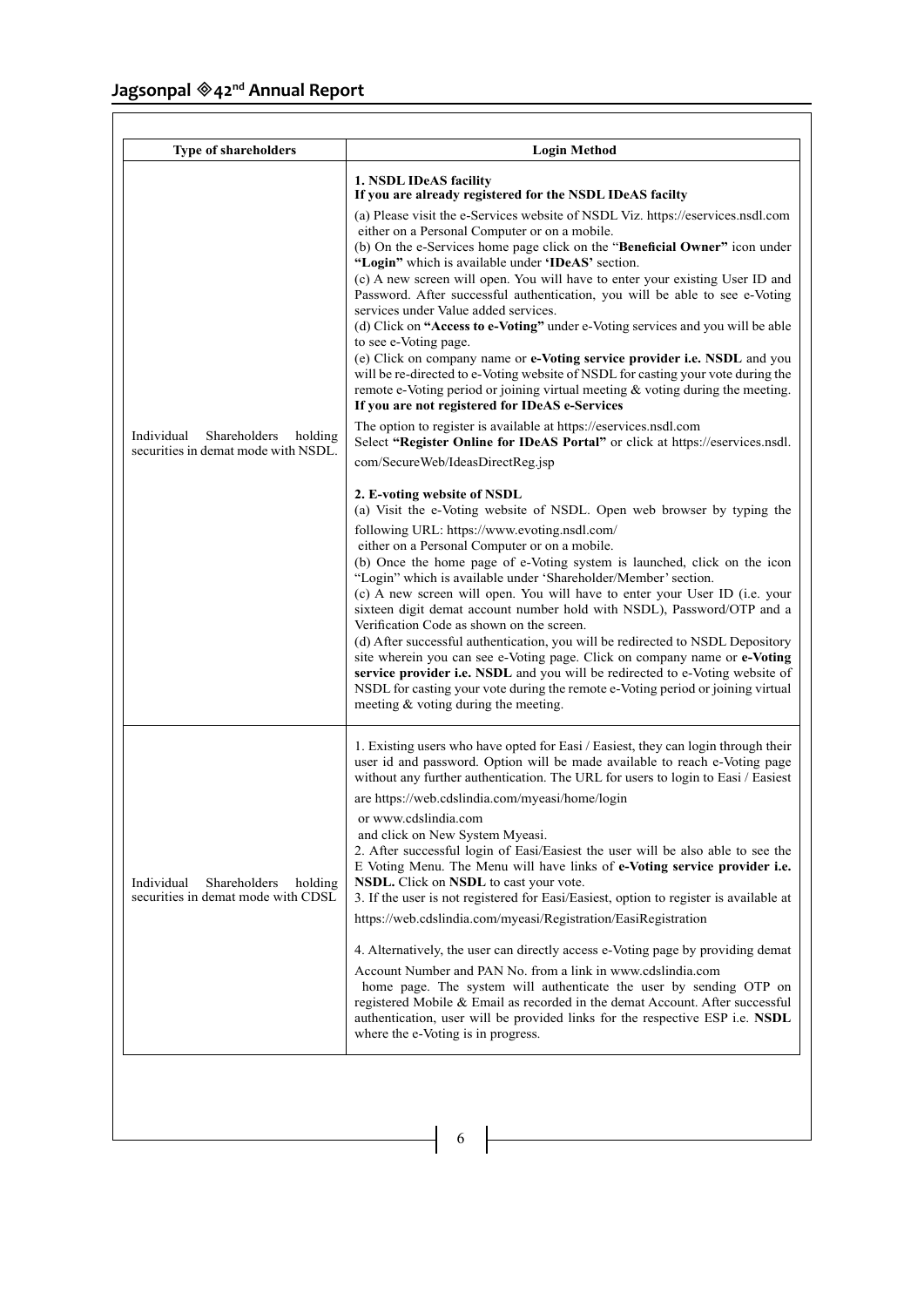| 1. You can also login using the login credentials of your demat account through<br>your Depository Participant registered with NSDL/CDSL for e-Voting facility.<br>2. Once logged on you will be able to see e-Voting option. Click on e-Voting<br>option, you will be redirected to NSDL/CDSL Depository site after successful<br>Individual Shareholders (holding<br>authentication, wherein you can see e-Voting feature.<br>securities in demat mode) login<br>3. Click on company name or e-Voting service provider <i>i.e.</i> NSDL and you will<br>through their depository participants<br>be redirected to e-Voting website of NSDL for casting your vote during the<br>remote e-Voting period or joining virtual meeting $\&$ voting during the meeting. |                                                                                                                                                                                             |  |  |  |  |
|--------------------------------------------------------------------------------------------------------------------------------------------------------------------------------------------------------------------------------------------------------------------------------------------------------------------------------------------------------------------------------------------------------------------------------------------------------------------------------------------------------------------------------------------------------------------------------------------------------------------------------------------------------------------------------------------------------------------------------------------------------------------|---------------------------------------------------------------------------------------------------------------------------------------------------------------------------------------------|--|--|--|--|
| Important Note:- Members who are unable to retrieve User ID/ Password are advised to use Forget User ID and Forget<br>Password option available at above mentioned website.<br>Helpdesk for Individual Shareholders holding securities in demat mode for any technical issues related to login through                                                                                                                                                                                                                                                                                                                                                                                                                                                             |                                                                                                                                                                                             |  |  |  |  |
| Depository i.e. NSDL and CDSL.                                                                                                                                                                                                                                                                                                                                                                                                                                                                                                                                                                                                                                                                                                                                     |                                                                                                                                                                                             |  |  |  |  |
| Login type                                                                                                                                                                                                                                                                                                                                                                                                                                                                                                                                                                                                                                                                                                                                                         | <b>Helpdesk details</b>                                                                                                                                                                     |  |  |  |  |
| Individual Shareholders holding<br>securities in demat mode with NSDL.                                                                                                                                                                                                                                                                                                                                                                                                                                                                                                                                                                                                                                                                                             | Members facing any technical issue in login can contact NSDL helpdesk<br>by sending a request at $evoting(\vec{a})$ nsdl.co.in<br>or call at toll free no.: 1800 1020 990 and 1800 22 44 30 |  |  |  |  |

#### 2. **Login Method for e-Voting and joining virtual meeting for shareholders other than Individual shareholders holding securities in demat mode and shareholders holding securities in physical mode.**

or contact at 022- 23058738 or 022-23058542-43

# **How to Log-in to NSDL e-Voting website?**

1. Visit the e-Voting website of NSDL. Open web browser by typing the following URL: https://www.evoting.nsdl.com/ either on a Personal Computer or on a mobile.

2. Once the home page of e-Voting system is launched, click on the icon "Login" which is available under 'Shareholder/ Member' section.

3. A new screen will open. You will have to enter your User ID, your Password/OTP and a Verification Code as shown on the screen.

Alternatively, if you are registered for NSDL eservices i.e. IDEAS, you can log-in at https://eservices.nsdl.com/ with your existing IDEAS login. Once you log-in to NSDL eservices after using your log-in credentials, click on e-Voting and you can proceed to Step 2 i.e. Cast your vote electronically.

4. Your User ID details are given below :

| Manner of holding shares <i>i.e.</i> Demat (NSDL or CDSL)<br>or Physical                                                                                                           | <b>Your User ID is:</b><br>8 Character DP ID followed by 8 Digit Client ID<br>For example if your DP ID is IN300*** and Client ID is                            |  |
|------------------------------------------------------------------------------------------------------------------------------------------------------------------------------------|-----------------------------------------------------------------------------------------------------------------------------------------------------------------|--|
| a) For Members who hold shares in demat account with<br>NSDL.                                                                                                                      | $12******$ then your user ID is IN300***12******.                                                                                                               |  |
| b) For Members who hold shares in demat account with<br>CDSL.                                                                                                                      | 16 Digit Beneficiary ID<br>For example if your Beneficiary ID is 12**************<br>then your user ID is $12****************$                                  |  |
| c) For Members holding shares in Physical Form.                                                                                                                                    | EVEN Number followed by Folio Number registered with<br>the company<br>For example if folio number is 001*** and EVEN is<br>101456 then user ID is 101456001*** |  |
| Password details for shareholders other than Individual<br>.5<br>shareholders are given below: -                                                                                   | your 'initial password', you need to enter the 'initial<br>password' and the system will force you to change<br>your password.                                  |  |
| (a) If you are already registered for e-Voting, then you can<br>use your existing password to login and cast your vote.<br>(b) If you are using NSDL e-Voting system for the first | (c) How to retrieve your 'initial password'?                                                                                                                    |  |
| time, you will need to retrieve the 'initial password'<br>which was communicated to you. Once you retrieve                                                                         | (i) If your email ID is registered in your demat<br>account or with the company, your 'initial                                                                  |  |
|                                                                                                                                                                                    |                                                                                                                                                                 |  |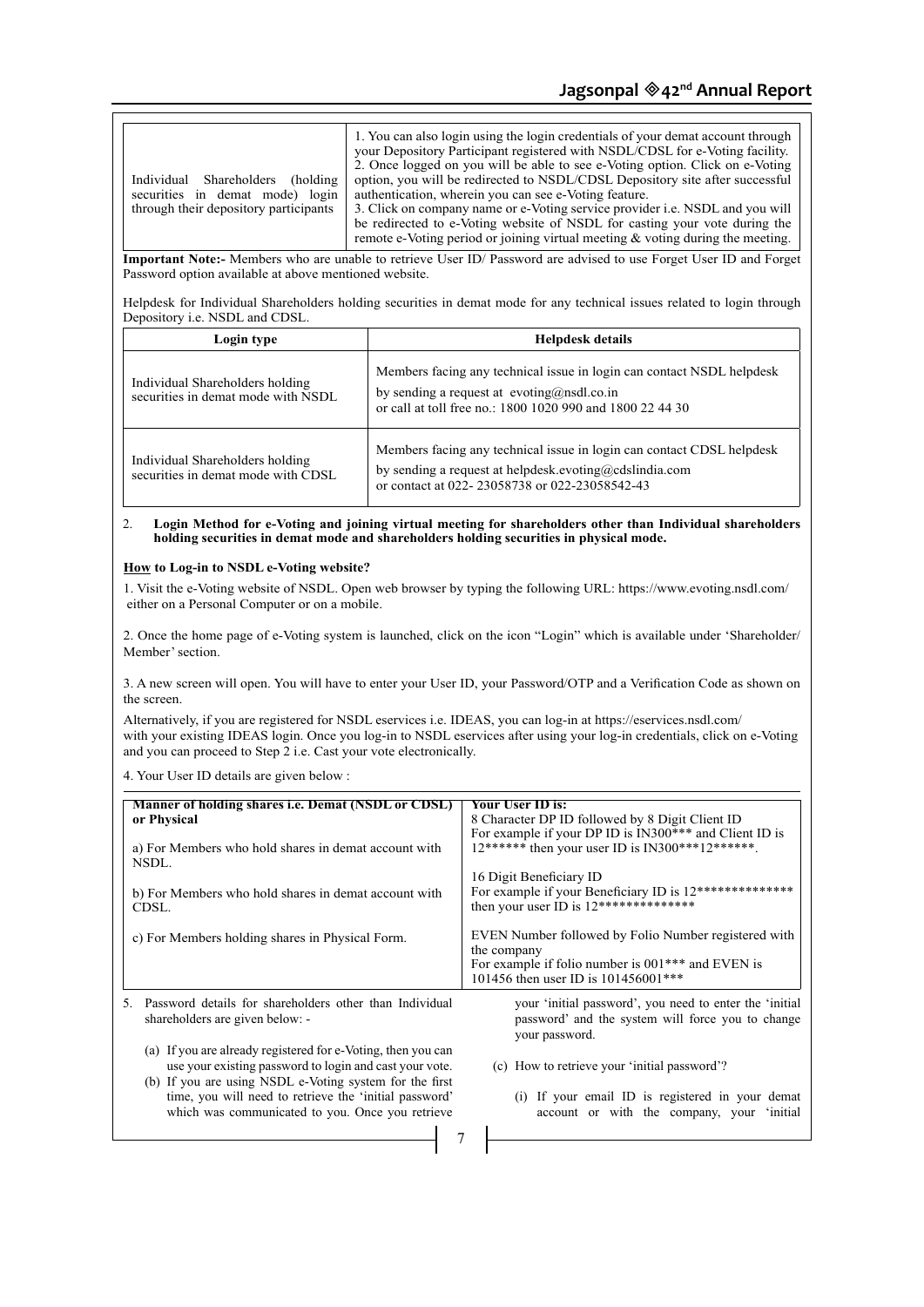password' is communicated to you on your email ID. Trace the email sent to you from NSDL from your mailbox. Open the email and open the attachment i.e. a .pdf file. Open the .pdf file. The password to open the .pdf file is your 8 digit client ID for NSDL account, last 8 digits of client ID for CDSL account or folio number for shares held in physical form. The pdf file contains your 'User ID' and your 'initial password'

- (ii) If your email ID is not registered, please follow steps mentioned below in **process for those shareholders whose email ids are not registered.**
- 6. If you are unable to retrieve or have not received the "Initial password" or have forgotten your password:
	- (a) Click on "Forgot User Details/Password?"(If you are holding shares in your demat account with NSDL or CDSL) option available on www.evoting.nsdl.com.
	- (b) Physical User Reset Password?" (If you are holding shares in physical mode) option available on www. evoting.nsdl.com.
	- (c) If you are still unable to get the password by aforesaid two options, you can send a request at evoting@nsdl. co.in mentioning your demat account number/folio number, your PAN, your name and your registered address etc.
	- (d) Members can also use the OTP (One Time Password) based login for casting the votes on the e-Voting system of NSDL.
- 7. After entering your password, tick on Agree to "Terms and Conditions" by selecting on the check box.
- 8. Now, you will have to click on "Login" button.
- 9. After you click on the "Login" button, Home page of e-Voting will open.

#### **Step 2: Cast your vote electronically and join General Meeting on NSDL e-Voting system How to cast your vote electronically and join General Meeting on NSDL e-Voting system**

- 1. After successful login at Step 1, you will be able to see all the companies "EVEN" in which you are holding shares and whose voting cycle and General Meeting is in active status.
- 2. Select "EVEN" of company for which you wish to cast your vote during the remote e-Voting period and casting your vote during the General Meeting. For joining virtual meeting, you need to click on "VC/OAVM" link placed under "Join General Meeting".
- 3. Now you are ready for e-Voting as the Voting page opens.
- 4. Cast your vote by selecting appropriate options i.e. assent or dissent, verify/modify the number of shares for which you wish to cast your vote and click on "Submit" and also "Confirm" when prompted.

8

- 5. Upon confirmation, the message "Vote cast successfully" will be displayed.
- 6. You can also take the printout of the votes cast by you by clicking on the print option on the confirmation page.
- 7. Once you confirm your vote on the resolution, you will not be allowed to modify your vote.

#### **Process for procuring user ID and password for e-voting for those shareholders whose email ids are not registered with the depositories / Company**

- 1. In case shares are held in physical mode please provide Folio No., Name of shareholder, scanned copy of the share certificate (front and back), PAN (self attested scanned copy of PAN card), AADHAR (self attested scanned copy of Aadhar Card) by email to (Company email id).
- 2. In case shares are held in demat mode, please provide DPID-CLID (16 digit DPID + CLID or 16 digit beneficiary ID), Name, client master or copy of Consolidated Account statement, PAN (self attested scanned copy of PAN card), AADHAR (self attested scanned copy of Aadhar Card) to (Company email id). If you are an Individual shareholders holding securities in demat mode, you are requested to refer to the login method explained at step 1 (A) i.e. Login method for e-Voting and joining virtual meeting for Individual shareholders holding securities in demat mode.
- 3. Alternatively, shareholder/members may send a request to evoting@nsdl.co.in for procuring user id and password for e-voting by providing above mentioned documents.
- 4. In terms of SEBI circular dated December 9, 2020 on e-Voting facility provided by Listed Companies, Individual shareholders holding securities in demat mode are allowed to vote through their demat account maintained with Depositories and Depository Participants. Shareholders are required to update their mobile number and email ID correctly in their demat account in order to access e-Voting facility.

#### **B. Instructions for E-Voting during the AGM**

- I. The procedure for e-voting during the AGM is same as the instructions mentioned above for remote e-voting.
- II. Only those Members, who will be present at the AGM through VC/ OAVM facility and have not cast their vote on the resolutions through remote e-voting and are otherwise not barred from doing so, shall be eligible to vote through e-voting system during the AGM.

# **C. Instructions for attending the AGM through VC / OAVM**

I. Member will be provided with a facility to attend the AGM through VC/OAVM through the NSDL e-Voting system. Members may access by following the steps mentioned above for Access to NSDL e-Voting system. After successful login, you can see link of "VC/OAVM link" placed under "Join General meeting" menu against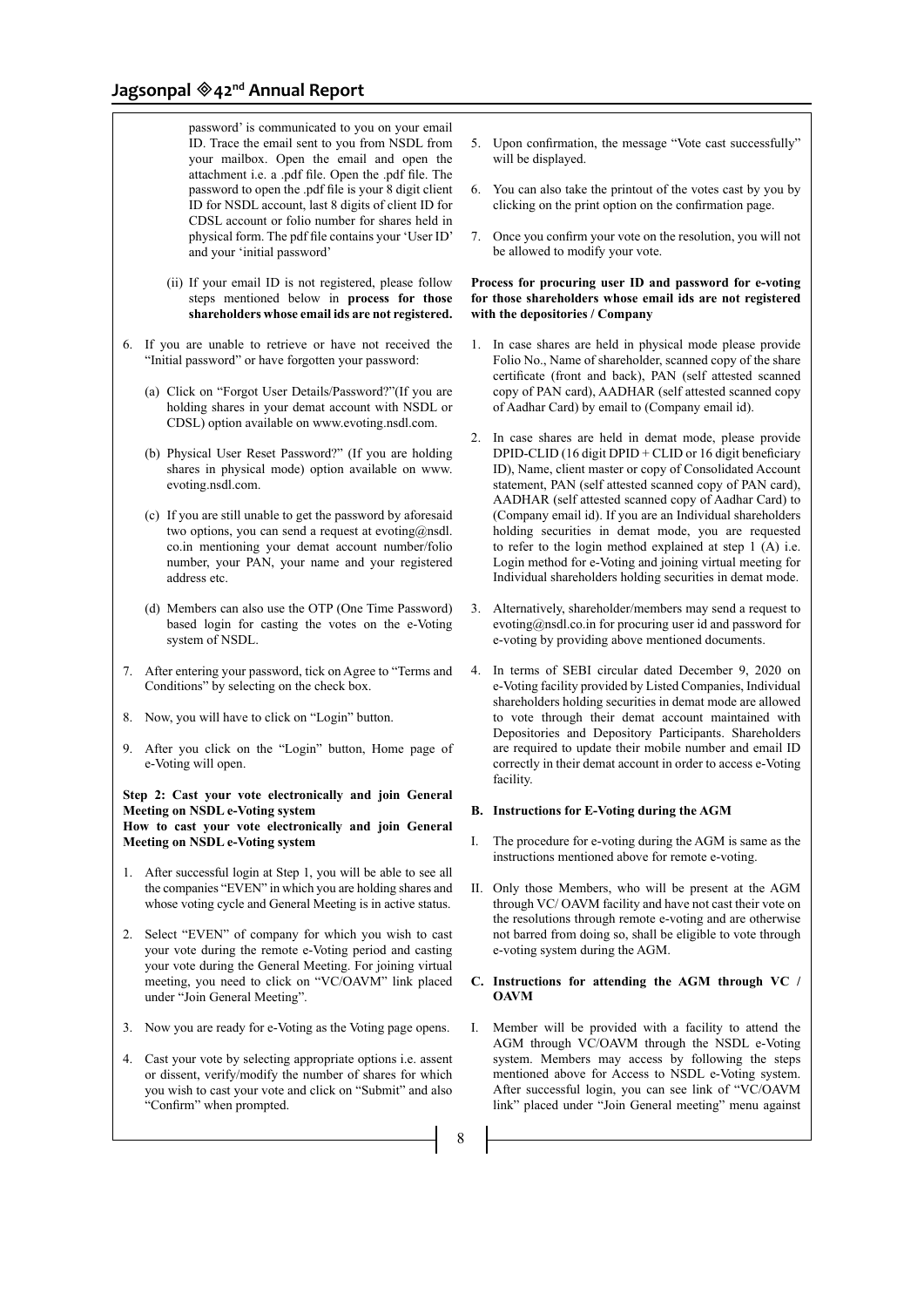company name. You are requested to click on VC/OAVM link placed under Join General Meeting menu. The link for VC/OAVM will be available in Shareholder/Member login where the EVEN of Company will be displayed. Please note that the members who do not have the User ID and Password for e-Voting or have forgotten the User ID and Password may retrieve the same by following the remote e-Voting instructions mentioned in the notice to avoid last minute rush.

- II. The Members will be allowed to join the AGM through VC/ OAVM facility, fifteen (15) minutes before the scheduled time of commencement of the AGM and shall be kept open throughout the proceedings of the AGM. The facility of participation at the AGM through VC/ OAVM will be made available to atleast 1,000 members on first comefirst-served basis. The large Shareholders (Shareholders holding 2% or more shareholding), Promoters, Institutional Investors, Directors, Key Managerial Personnel, the Chairpersons of the Audit Committee, Nomination and Remuneration Committee and Stakeholders Relationship Committee, Auditors, etc. can attend the AGM without any restriction on account of first-come-first-served basis.
- III. For ease of conduct, the Company is pleased to provide two way video conferencing facility to the Members who would like to express their views/ ask questions at the AGM. The Members may register themselves atleast seven (7) days in advance as a speaker by sending their request along with questions from their registered email address mentioning their name, DP ID and Client ID/ folio number, PAN, mobile number at cs@jagsonpal.com Those members who have registered themselves as a speaker will only be allowed to express their views/ ask questions at the AGM. The Company reserves the right to restrict the number of speakers depending on the availability of time for the AGM. Members who do not wish to speak during the AGM but have queries regarding financial statements or other matters may send their queries seven (7) days before the AGM mentioning their name, DP ID and Client ID/ folio number, PAN, mobile number at cs@jagsonpal.com. These queries will be replied by the Company suitably by email.
- IV. Members who need assistance before or during the AGM, can contact MCS Share Transfer Agent Limited on admin@mcsregistrars.com.

#### **1. General Guidelines for shareholders:**

- 1. Institutional/Corporate members (i.e. other than individuals, HUF, NRI, etc.) are required to send a scanned copy (PDF/JPG Format) of its Board Resolution/ Authorisation Letter, etc. authorizing its representative to attend the AGM through VC/ OAVM on its behalf and to vote through e-voting. The said resolution/ authorization shall be sent to the Scrutinizer by email to contact@jagsonpal.bansal@ gmail.com with a copy marked to evoting@nsdl.co.in.
- 2. It is strongly recommended not to share your password with any other person and take utmost care to keep your password confidential. Login to the e-voting website will be disabled upon five unsuccessful attempts to key

in the correct password. In such an event, you will need to go through the "Forgot User Details / Password?" or "Physical User Reset Password?" option available on www.evoting.nsdl.com to reset the password.

- 3. In case of any queries, you may refer the Frequently Asked Questions (FAQs) for Shareholders and e-voting user manual for Shareholders available at the download section of www.evoting.nsdl.com or call on toll free no.: 1800-1020-990/1800-224-430 or send a request at evoting@nsdl.co.in.
- 4. In case of any queries or grievances relating to e-Voting, you may contact Ms. Pallavi Mhatre - Manager, National Securities Limited "NSDL" "A" Wing, Trade Word, Kamala Mills Compound, Senapati Bapat Marg, Lower Parel, Mumbai – 400 013, at Toll free Nos.: 1800 1020 990 & 1800 2244 30 or email at pallavid@nsdl.co.in. You may also contact or write to MCS Share Transfer Agent Limited, Amarjit - Senior Manager, F-65, Okhla Industrial Area, Phase - 1, New Delhi - 110020 on 011-41406148 and admin@mcsregistrar.com for any query relating to e-voting.

# **2. Other Instructions:**

- 1. The Board of Directors has appointed Mr. Hiralal Bansal, Chartered Accountant, (Membership No. 086990), Partner of M/s. H.L. Bansal & Co. Chartered Accountants, has been appointed as 'Scrutinizer' to scrutinize the process of e-voting during the AGM and remote e-voting held before the AGM in a fair and transparent manner.
- 2. The Scrutinizer shall after the conclusion of e-voting at the AGM, unblock the votes cast through remote e-voting and e-vote cast during the AGM and shall make, not later than 3 days of the conclusion of the AGM, a consolidated Scrutinizer's Report of the total e-votes cast in favour or against, if any, to the Chairman or a person authorised by him in writing, who shall countersign the Scrutinizer's Report and declare the result of the voting forthwith.
- 3. The results of voting will be declared from the conclusion of the AGM i.e. on or before October 03, 2021 and the result declared along with the report of the Scrutinizer shall be placed on the website of the Company and on the website of NSDL immediately after declaration of result by the Chairman or a person authorised by him and the result shall also be communicated to the Stock Exchange.
- 4. Subject to receipt of requisite number of votes, the resolutions shall be deemed to be passed at the AGM scheduled to be held on Thursday, September 30, 2021.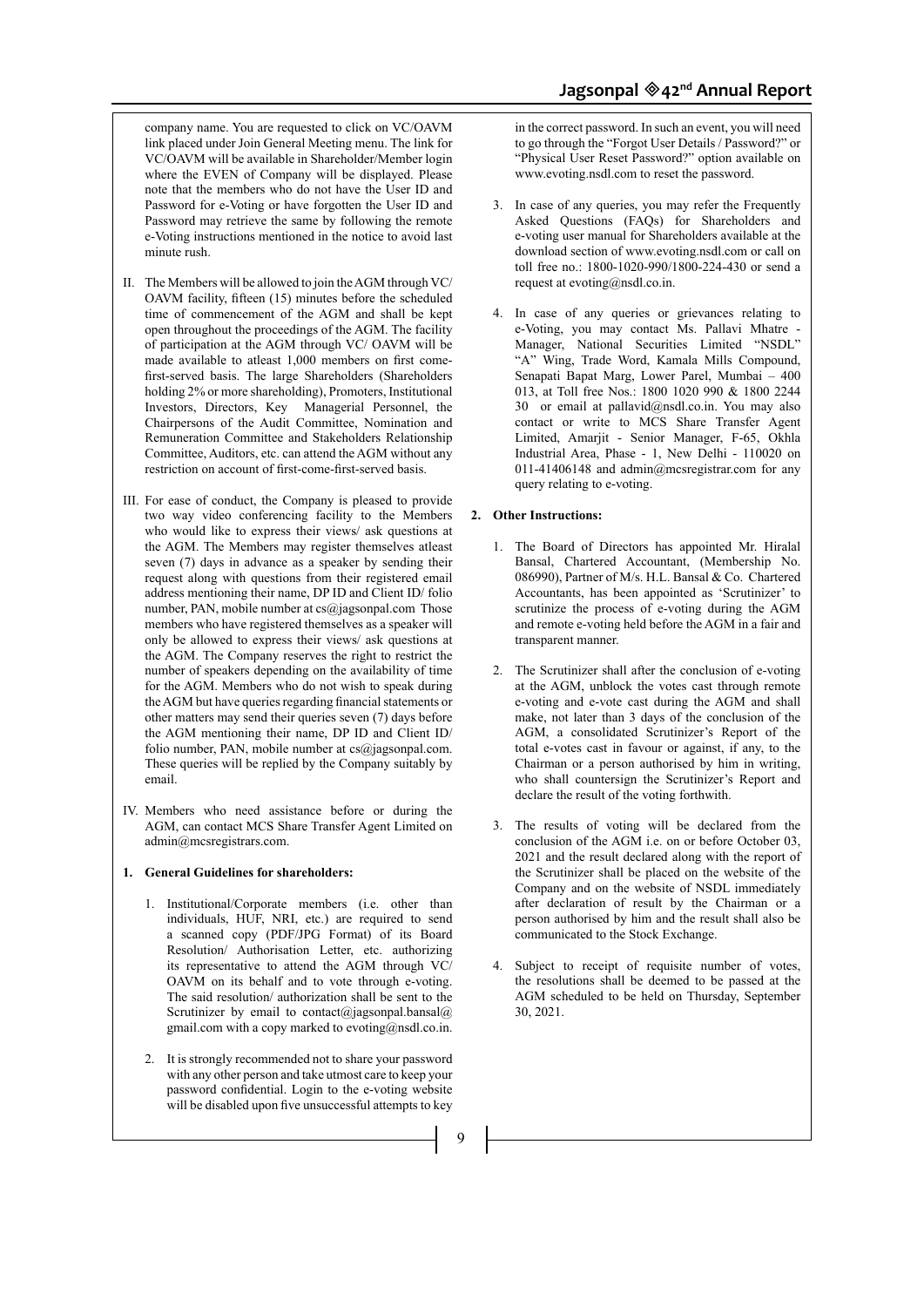# **COMMUNICATION ON TAX DEDUCTION AT SOURCE (TDS) ON DIVIDEND DISTRIBUTION**

 As you may be aware w.e.f. 1st April 2020, Dividend Distribution Tax u/s 115-O of the Income-tax Act, 1961 ("the IT Act") payable by domestic companies on declaration of dividend has been abolished. Pursuant to this amendment, the Company would be under an obligation to deduct tax at source ("TDS") in accordance with the provisions of the IT Act, from dividend distributed on or after 1st April 2020.

 Please take note of the below TDS provisions and information/document requirements for each shareholder:

#### **Section 1: For all Members - Details that should be completed and /or updated, as applicable**

- a. All Members are requested to ensure that the below details are completed and/or updated, as applicable, in their respective demat account/s maintained with the Depository Participant/s; or in case of shares held in physical form, with the Company, by 17thSeptember 2021. Please note that these details as available on Record Date in the Register of Members/ Register of Beneficial Ownership will be relied upon by the Company, for the purpose of complying with the applicable TDS provisions:
	- i. Valid Permanent Account Number (PAN).
	- ii. Residential status as per the Act i.e. Resident or Non-Resident for FY 2021-22.
	- iii. Category of the Member:
		- 1. Mutual Fund
		- 2. Insurance Company
		- 3. Alternate Investment Fund (AIF) Category I and II
		- 4. AIF Category III
		- 5. Government (Central/State Government)
		- 6. Foreign Portfolio Investor (FPI) /Foreign Institutional Investor (FII): Foreign Company
		- 7. FPI/FII: Others (being Individual, Firm, Trust, AJP, etc.)
		- 8. Individual
		- 9. Hindu Undivided Family (HUF)
		- 10. Firm
		- 11. Limited Liability Partnership (LLP)
		- 12. Association of Persons (AOP), Body of individuals (BOI) or Artificial Juridical Person (AJP)
- 13. Trust
- 14. Domestic company
- 15. Foreign company.
- iv. Email Address.
- v. Address.

# **Section 2: TDS provisions and documents required, as applicable for relevant category of Members**

Members are requested to take note of the TDS rates and document/s, if any, required to be submitted to the Company by 17th September 2021 for their respective category, in order to comply with the applicable TDS provisions.

#### **I. For Resident Members:**

- i. Mutual Funds: No TDS is required to be deducted as per section 196(iv) of the IT Act subject to specified conditions. Self-attested copy of valid SEBI registration certificate needs to be submitted
- ii. Insurance companies: No TDS is required to be deducted as per section 194 of the IT Act subject to specified conditions. Self- attested copy of valid IRDA registration certificate needs to be submitted.
- iii. Category I and II Alternative Investment Fund: No TDS is required to be deducted as per section 197A (1F) of the IT Act subject to specified conditions. Self-attested copy of valid SEBI registration certificate needs to be submitted.
- iv. Recognised Provident funds: No TDS is required to be deducted as per Circular No.18/2017 subject to specified conditions. Self- attested copy of a valid order from Commissioner under Rule 3 of Part A of Fourth Schedule to the IT Act, or Selfattested valid documentary evidence (e.g. relevant copy of registration, notification, order, etc.) in support of the provident fund being established under a scheme framed under the Employees' Provident Funds Act, 1952 needs to be submitted.
- v. Approved Superannuation fund: No TDS is required to be deducted as per Circular No.18/2017 subject to specified conditions. Self-attested copy of valid approval granted by Commissioner under Rule 2 of Part B of Fourth Schedule to the IT Act needs to be submitted.
- vi. Approved Gratuity Fund: No TDS is required to be deducted as per Circular No.18/2017 subject to specified conditions. Self- attested copy of valid approval granted by Commissioner under Rule 2 of Part C of Fourth Schedule to the IT Act needs to be submitted.
- vii. National Pension Scheme: No TDS is required to be deducted as per Sec 197A (1E) of the IT Act.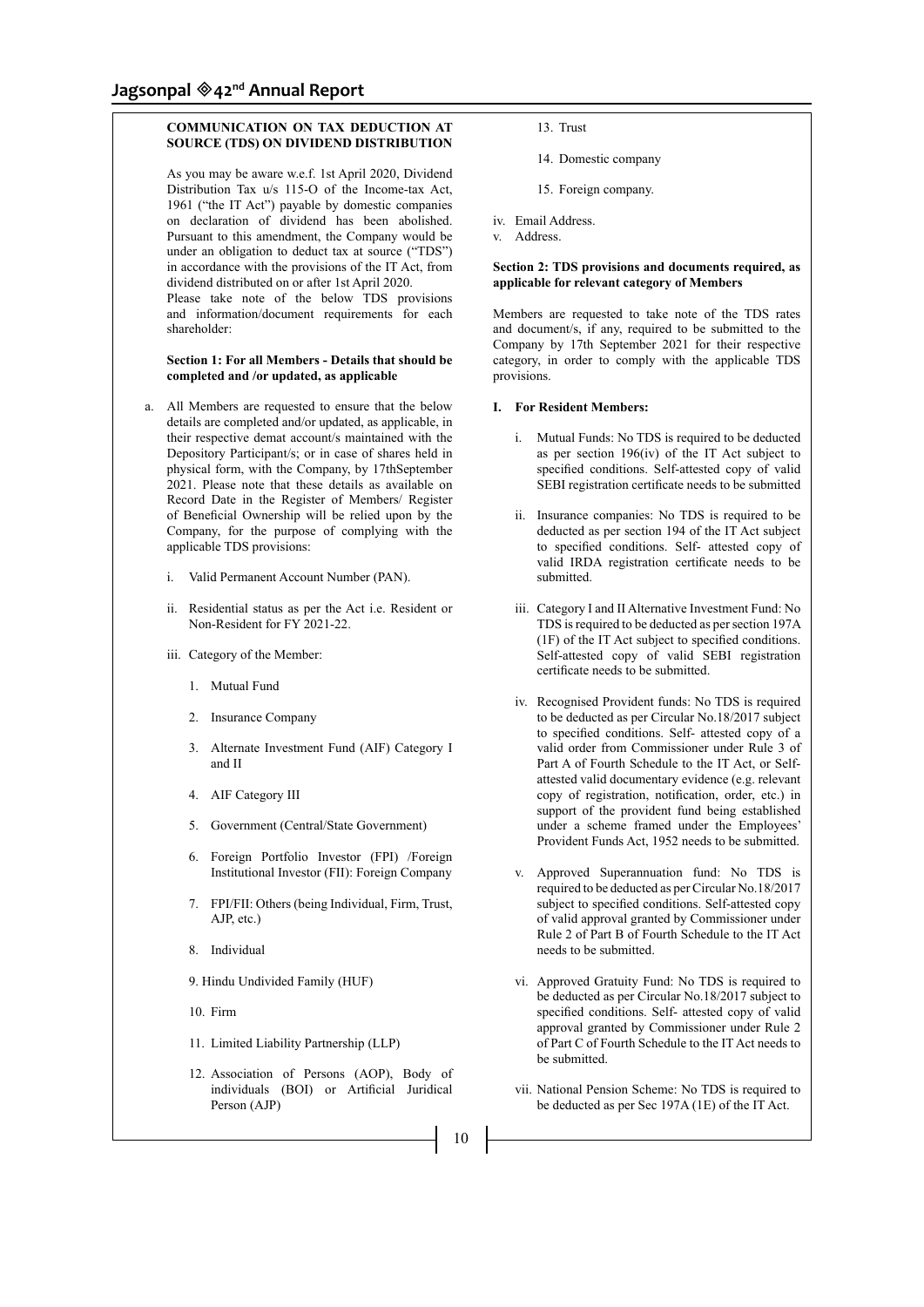- viii.Government (Central/State): No TDS is required to be deducted as per Sec 196(i) of the IT Act.
- ix. Any other entity entitled to exemption from TDS: Valid self-attested documentary evidence (e.g. relevant copy of registration, notification, order etc.) in support of the entity being entitled to exemption from TDS needs to be submitted.
- x. Other resident Members:
	- 1. TDS is required to be deducted at the rate of 10% u/s 194 of the IT Act.
	- 2. No TDS is required to be deducted, if aggregate dividend distributed or likely to be distributed during the financial year to individual shareholder does not exceed ` 5000. Normal dividend/s declared in the preceding financial year 2020- 2021 would be considered as the basis to determine applicability of the said threshold for the entire financial year.
	- 3. No TDS is required to be deducted on furnishing of valid Form 15G (for individuals, with no tax liability on total income and income not exceeding maximum amount which is not chargeable to tax) or Form 15H (for individual above the age of 60 years with no tax liability on total income).
	- 4. TDS is required to be deducted at the rate of 20% u/s 206AA of the IT Act, if valid PAN of the shareholder is not available.
	- 5. As per Finance Bill 2021, TDS is proposed to be deducted at twice the applicable rates, if Income Tax Return is not filed by the resident shareholders for preceding two financials years, for which the time limit for filing has expired. Post implementation clarity by CBDT and Finance Act 2021, if any additional documents are required by the Company, the Company will separately intimate such resident shareholders.
	- 6. TDS is required to be deducted at the rate prescribed in the lower tax withholding certificate issued u/s 197 of the IT Act, if such valid certificate is provided.

#### **II. For Non-resident Members:**

- **i. Any entity entitled to beneficial rate / exemption from TDS:** Valid self-attested documentary evidence (e.g. relevant copy of registration, notification, order, etc. by Indian tax authorities) in support of the entity being entitled to beneficial rate / exemption from TDS needs to be submitted. ii. Other non-resident Members:
	- a) TDS is required to be deducted at the rate of 20% (plus applicable surcharge and cess) u/s 196D of the IT Act (For FPI and FII) and u/s 195 of the IT

Act for other non-resident Members.

- b) Shareholder may be entitled to avail lower TDS rate as per Agreement For Avoidance Of Double Taxation (DTAA) between India and the country of tax residence of the shareholder, on furnishing the below specified documents
	- 1. Self-attested copy of PAN. In case PAN is not available, provide details as per Rule 37BC of the Income Tax Rules, 1962.
	- 2. Self-attested copy of valid Tax Residency Certificate (TRC) obtained from the tax authorities of the country of which the shareholder is a resident;
	- 3. Self-declaration in Form 10F; and
	- 4. Self-declaration on letterhead of having no Permanent Establishment in India, Beneficial ownership of shares and eligibility to claim treaty benefits (as per Annexure 1 to this Communication).
- c) TDS is required to be deducted at the rate prescribed in valid lower tax withholding certificate issued u/s 197 of the IT Act, if such valid certificate is provided.

Details and / or documents as mentioned above in Section 1 and Section 2, as applicable to the Member, need to be sent, duly completed and signed, through registered email address of the Member with PAN being mentioned in the subject of the email to reach cs@jagsonpal.com by 17th September, 2021. Please note that no communication in this regard, shall be accepted after 17th September, 2021.

#### **Section 3: Other general information for the Members:**

- 1. For all self-attested documents, Members must mention on the document "certified true copy of the original". For all documents being sent / accepted by email, the Member undertakes to send the original document/s on the request by the Company.
- 2. TDS will be deducted based on details of registered member only. Once TDS is deducted in the name of Registered Members/ Beneficial Owners as appearing on Record Date, no transfer of such TDS in the name of another person shall be entertained under any circumstances.
- 3. TDS deduction certificate will be sent to the Members' registered email address in due course.
- 4. Surcharge rates applicable for financial year 2021 22 for non-residents: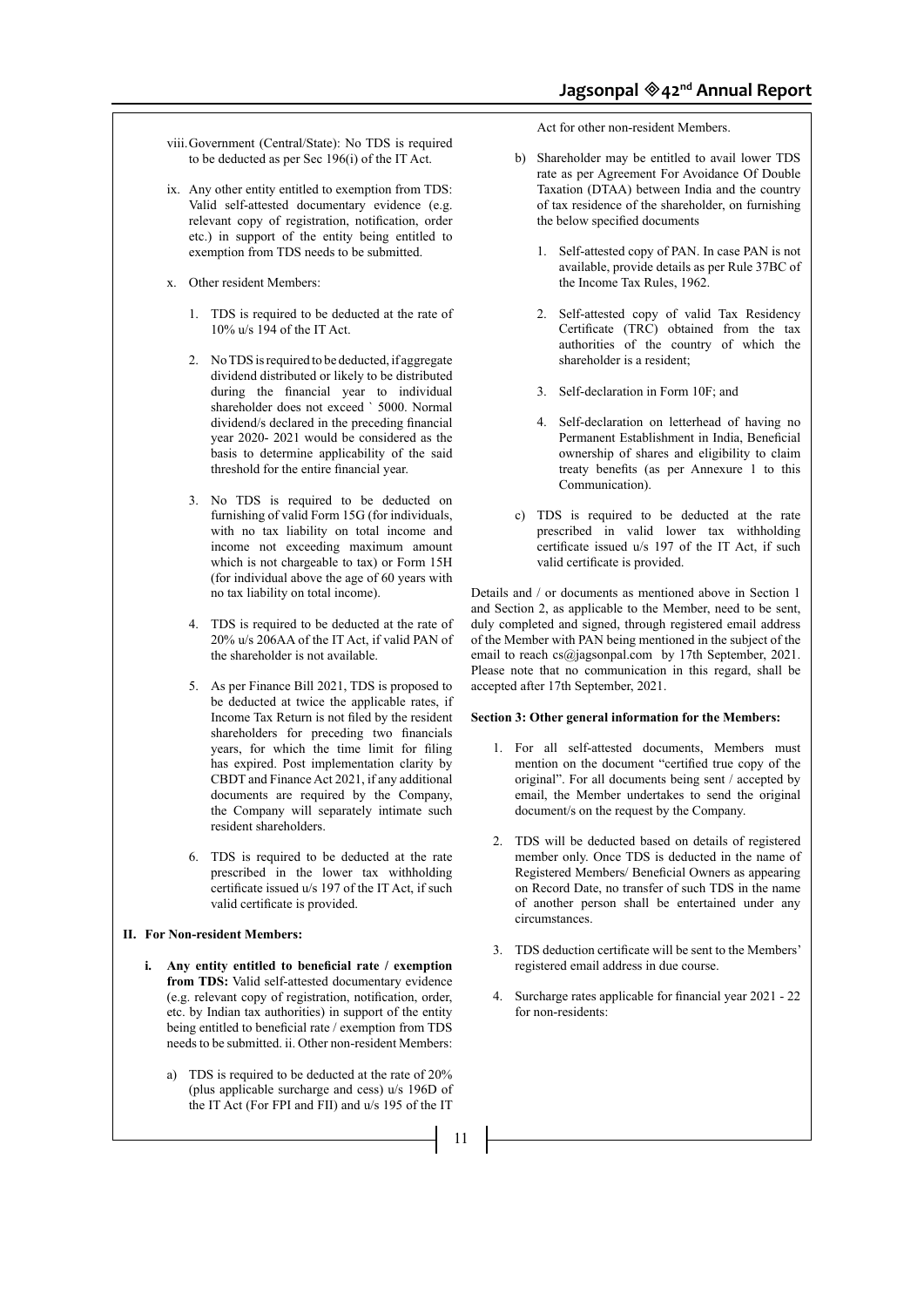# **Jagsonpal 42nd Annual Report**

# **I. Individual, HUF, AOP, BOI, AJP, Trust**

| <b>Dividend Income</b>                                              | Rate |
|---------------------------------------------------------------------|------|
| Upto INR 50 lakh                                                    | Nil  |
| Income exceeds INR 50 lakh but   10%<br>does not exceed INR 1 crore |      |
| Income exceeds INR 1 crore                                          | 15%  |

#### **II. Co-operative society or Firm, registered under applicable Indian law**

| <b>Aggregate Income</b>    | Rate |
|----------------------------|------|
| Income exceeds INR 1 crore | 12%  |

#### **III. Foreign company**

| <b>Aggregate Income</b>                                             | Rate |
|---------------------------------------------------------------------|------|
| Income exceeds INR 1 crore but $ 2$<br>does not exceed INR 10 crore |      |
| Income exceeds INR 10 crore                                         | 5%   |

- 5. Normal dividend/s declared in the preceding financial year 2020 – 2021 would be considered as the basis to determine applicability of the surcharge rate.
- 6. Health and Education Cess of 4% is applicable for non-residents.
- 7. Equity shares of the Company, which were transferred by the Company in the name of Investor Education and Protection Fund ('IEPF') in terms of Section 124(6) of the Companies Act, 2013 and Rules framed thereunder, the TDS shall be deducted basis the available details of the underlying Members
- 8. Application of TDS rate is subject to necessary due diligence and verification by the Company of the shareholder details as available in Register of Members on the Book Closure Date, documents, information available in public domain, etc. In case of ambiguous, incomplete or conflicting information, or the valid information/documents not being provided, the Company will arrange to deduct tax at the maximum applicable rate.
- 9. In case TDS is deducted at a higher rate, an option is still available with the shareholder to file the return of income and claim an appropriate refund, if eligible. Once deducted, no claim shall lie against the Company in relation to TDS.
- 10. In the event of any income tax demand (including interest, penalty, etc.) arising from any misrepresentation, inaccuracy or omission of information provided / to be provided by the Member/s, such Member/s will be responsible to indemnify the Company and also, provide the Company with all information / documents and co-operation in any appellate proceedings.

 **Note:** Above communication on TDS sets out the provisions of law in a summary manner only, as on the date of the communication, and does not purport to be a complete analysis or listing of all potential tax consequences. Shareholders should consult with their own tax advisors for the tax provisions applicable to their particular circumstances.

#### **Explanatory Statement pursuant to section 102 of the Companies Act.**

Pursuant to Section 102(1) of the Act, the following Explanatory Statement sets out material facts relating to the business under item no.3 of the accompanying Notice dated 30th June, 2021 convening the 42nd Annual General Meeting of the Company scheduled to be held on 30th September, 2021.

#### **ITEM NO. 3**

The Board of Directors of the Company has appointed M/s. R. Krishnan Cost Accountants as Cost Auditors of the Company to audit the accounts relating to drug formulations for the financial year ending March 31st, 2022. Remuneration of Rs. 1.75 lakh shall be payable to M/s. R. Krishnan Cost Auditors of the Company for the financial year ended 31 March, 2022, which was recommended by the Audit Committee to the Board of Directors and subsequently, was considered and approved by the Board of Directors.

In accordance with the provisions of Section 148 of the Act read with the Companies (Audit and Auditors) Rules, 2014, the remuneration payable to the Cost Auditor has to be ratified by the shareholders of the Company

#### **None of the Directors or KMP of the Company or their relatives is concerned or interested financially or otherwise, in this resolution.**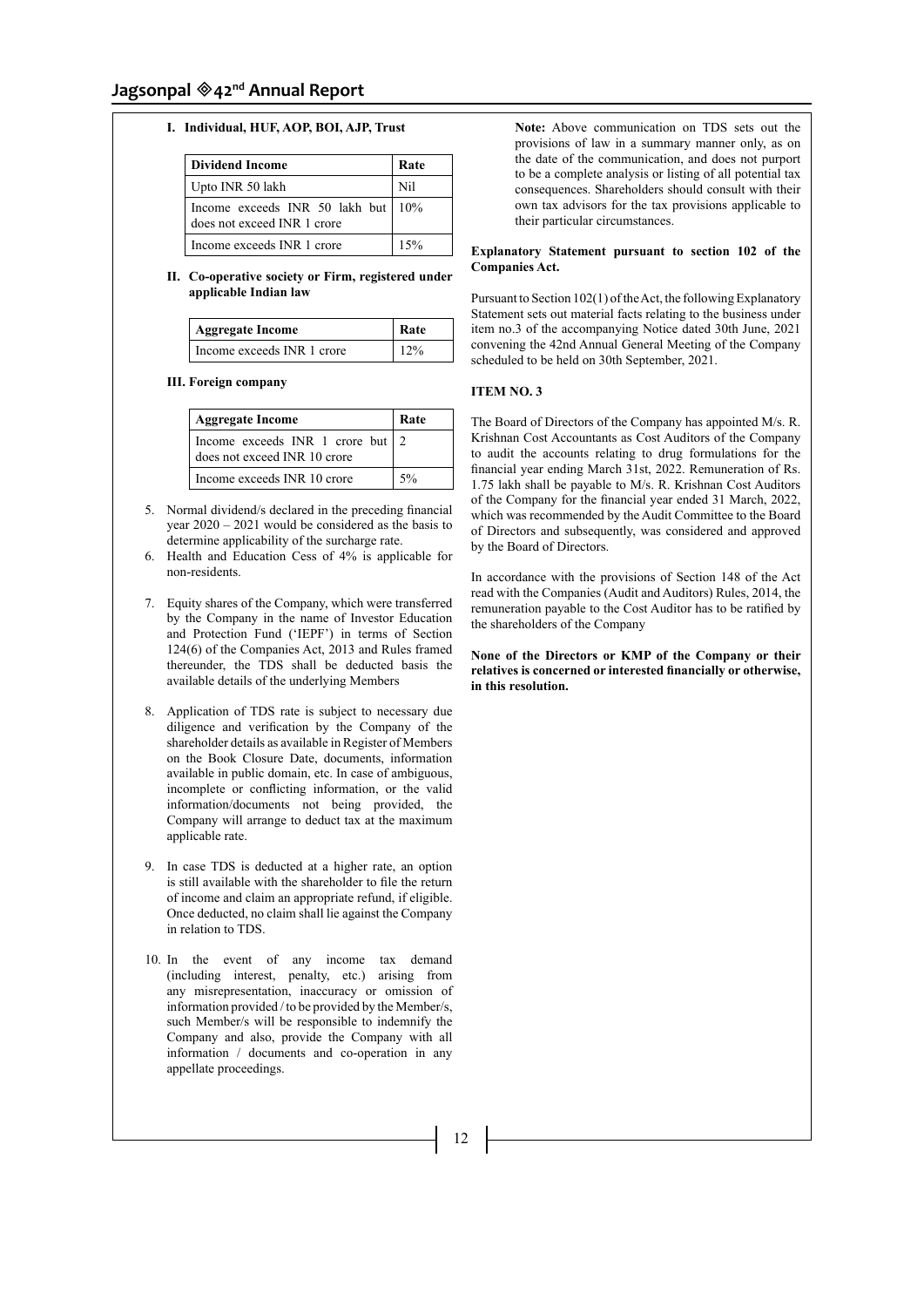#### **Directors' Report**

#### **To the members of Jagsonpal Pharmaceuticals Limited**

On behalf of the Board of Directors (the "Board") of the Company, it gives me immense pleasure to present the  $42<sup>nd</sup>$ Board's Report, along with the Balance Sheet, Profit and Loss account and Cash Flow statements, for the financial year ended March 31, 2021.

#### **1. Financial Performance**

The standalone financial statements for the financial year ended March 31, 2021, forming part of this Annual Report, have been prepared in accordance with the Indian Accounting Standards (Ind AS) as notified by the Ministry of Corporate Affairs.

Key highlights of financial performance of your Company for the financial year 2020-21 are provided below: (Rs. in Lakhs)

| <b>Particulars</b>                                                             | Current<br>Year     | <b>Previous</b><br><b>Year</b> |
|--------------------------------------------------------------------------------|---------------------|--------------------------------|
| Revenue from Operations<br>Other Income                                        | 18794.56<br>439.33  | 15856.78<br>252.62             |
| Operating Expenditure                                                          | 16886.71            | 15003.53                       |
| Profit for the year before Interest,<br>Depreciation & Amortization<br>and Tax | 2347.18             | 1105.87                        |
| Less:<br><b>Financial Expenses</b>                                             | 51.35               | 51.41                          |
| Depreciation                                                                   | 108.60              | 112.98                         |
| Profit before tax                                                              | 2187.23             | 941.48                         |
| <b>Exceptional Items</b>                                                       |                     |                                |
| Provision for taxation                                                         | 604.70              | 157.15                         |
| Deferred Tax<br>Profit after Tax                                               | (123.30)<br>1705.83 | (2.75)<br>787.08               |
| Balance brought forward                                                        |                     | 4113.27                        |
| Profit available for<br>appropriation                                          |                     | 4900.35                        |
| <b>Appropriations:</b>                                                         |                     |                                |
| Proposed Dividend                                                              | 262                 | 131                            |
| <b>Additional Income Tax</b>                                                   | $\theta$            | $\theta$                       |
| Transfer to General Reserve                                                    | $\theta$            | 0                              |
| Balance carried forward                                                        | 5858.87             | 4769.35                        |

#### **2. State of Company's Affairs**

During the period ended  $31<sup>st</sup>$  March, 2021, despite of the pandemic of COVID-19, the sales of the Company has been managed well and stood at Rs. 18794.56 lakhs as compared to the sales of previous year 31.03.2020 which was Rs. 15856.78 lakhs. The profit before tax barring exceptional items increased from Rs. 941.48 Lakhs to Rs. 2187.23 Lakhs during the year.

# **3. Dividend**

Your directors are pleased to recommend a dividend at the rate of 20% per equity share of face value of Rs. 5/- each for the year ended 31st March, 2021. The Final Dividend, subject to the approval of Members at the Annual General Meeting on Thursday, 30<sup>th</sup> Day of September, 2021, will be paid on or after Monday, 5<sup>th</sup> Day of October, 2021, to the Members whose names appear in the Register of members of the Company after giving effect to valid share transfers lodged with the Company on or before Thursday, 23rd Day of September, 2021 and as beneficial owners as at the end of business hours on Thursday, 23rd Day of September, 2021 as per the list furnished by National Securities Depository Limited (NSDL) and Central Depository Services (India) Limited (CDSL) in respect of shares held in dematerialized form.

The proposed dividend will absorb a sum of Rs. 261 Lakhs. In view of the changes made under the Incometax Act, 1961, by the Finance Act, 2020, dividends paid or distributed by the Company shall be taxable in the hands of the Shareholders. Your Company shall, accordingly, make the payment of the Final Dividend after deduction of tax at source.

#### **4. Transfer to Reserve**

Directors did not propose to transfer any amount to the General Reserve.

#### **5. Change in the Nature of Business, if any**

During the year under review, there has been no change in the nature of business of the Company.

#### **6. Material changes and commitments after the balance sheet date**

There was no material change and commitment in the business operations of the Company affecting the financial position of the Company which have occurred between the end of the financial year of the Company to which the financial statements relate and the date of this report.

#### **7. Details of Significant and Material Orders passed by the Regulators or Courts or Tribunals impacting the going concern status and company's operations in future**

There was no significant and material order passed by the Regulators or Courts or Tribunals impacting the going concern status and Company's operations in future.

# **8. Details in respect of adequacy of Internal Financial Controls with reference to the financial statements**

a The Company has appointed Internal Auditors to observe the Internal Control systems and effectiveness of its functioning who regularly monitor the workflow of the organization in terms of the approved policies of the Company. In every quarter Internal Auditors present the Internal Audit Report and Management comments on the Internal Audit observations;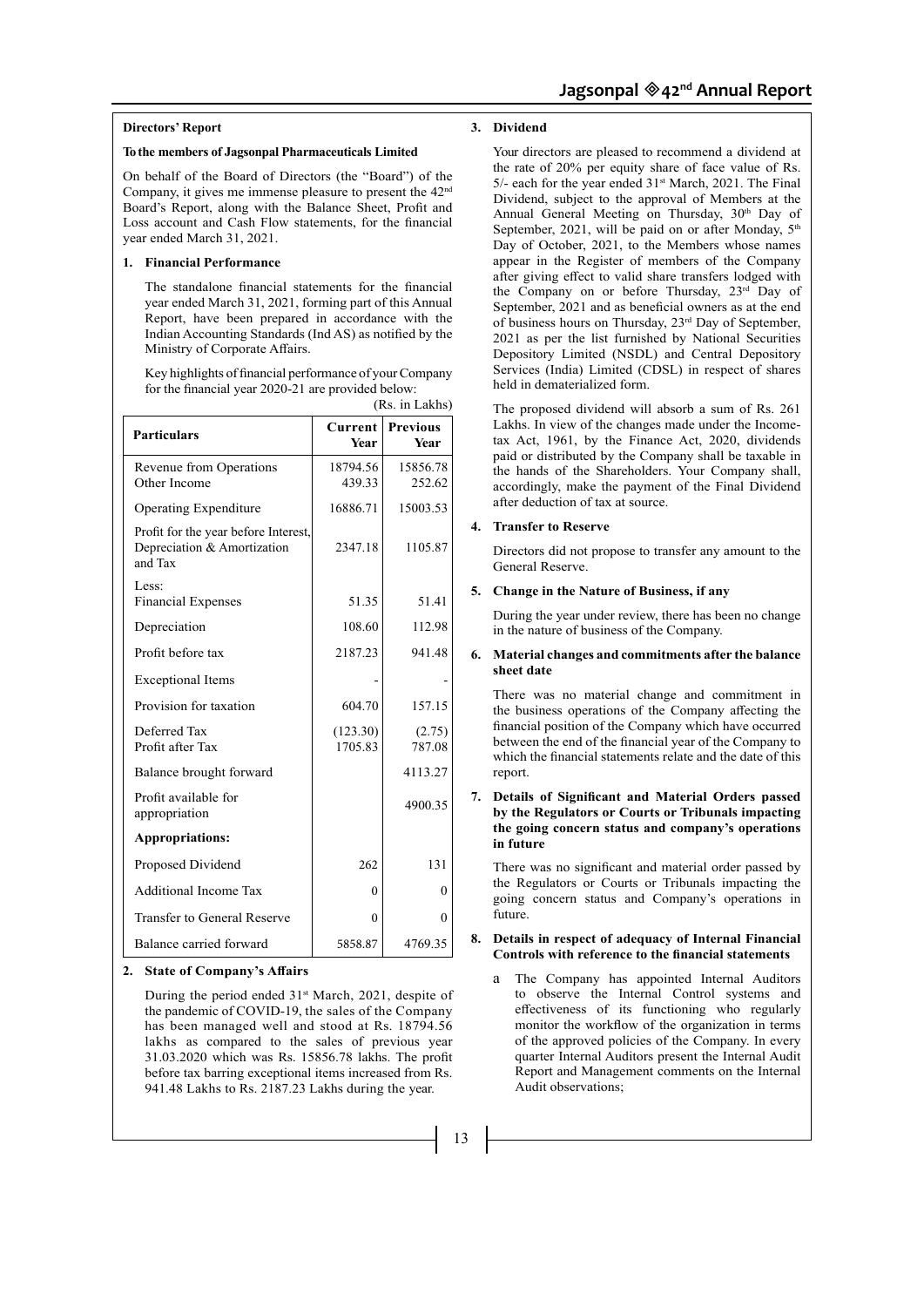- b The Board of Directors of the Company has adopted various policies related to Related Party Transactions, Whistle Blower mechanism and other procedures for ensuring the orderly and efficient conduct of business. The Company's system of internal control has been designed to provide a reasonable assurance with regard to maintaining of proper accounting controls, monitoring of operations, safeguarding of its assets, the prevention and detection of frauds and errors, the accuracy and completeness of the accounting records, and the timely preparation of reliable financial information;
- c The Company has ERP suite for a reliable, high end, comprehensive, disciplined and integrated business solution.

# **9. Deposits**

During the year under review, the Company has not accepted any fixed deposit under Chapter V of the Companies Act, 2013 and as such, no amount on account of principal or interest on deposits from public was outstanding as on  $31<sup>st</sup>$  March, 2021.

#### **10. Conservation of Energy, Technology Absorption, Foreign Exchange Earnings and Outgo**

As stipulated under the provisions of Section 134(3) the Companies Act, 2013, read with the (disclosure of particulars in the report of Board of Directors) rules, Annexure 'A' contains the particulars pertaining to Conservation of Energy, Technology absorption and Foreign Exchange earnings and outgo.

#### **11. Particulars of Employees**

The Company continued to maintain cordial relations with its employees at all levels. No man-days were lost during the period due to industrial strike. The information as required under the Companies Act, 2013, read with the Companies (Particulars of Employees) Rules, is enclosed in "Annexure B" and forms part of this Report.

#### **12. Auditors**

#### a) **Statutory Auditors:**

As per the provisions of Section 139 of the Companies Act, 2013 M/s H.L. Bansal & Co., Chartered Accountants were appointed as the Statutory Auditors of the Company for the period of five years.

The Auditor's Report for the financial year 2020- 21 does not contain any qualification, reservation or adverse remark. The Auditor's Report is enclosed with the financial statements in this Annual Report.

#### b) **Secretarial Auditors:**

Pursuant to provisions of Section 204 the Companies Act, 2013 and rules made there under, the Board has appointed. M/s Mukesh Arora & Co., Practicing Company Secretaries as Secretarial Auditors to conduct Secretarial Audit for the financial year 2021-22.

The Secretarial Auditors' Report for the year 2020- 21 has been received from the Secretarial Auditors'. The report does not contain any qualification, reservation or adverse remark.

The report is annexed herewith as Annexure – "C".

During the year under review, the Company has complied with the applicable provisions of the Secretarial Standards.

#### c) **Cost Auditors:**

The Board has appointed M/s. R. Krishnan as Cost Auditor for the year 2021-22. The remuneration of the cost auditor is subject to the approval by the members.

The Company has made and maintained the cost records as specified by the Central Government under Section 148(1) of the Companies Act, 2013.

#### **13. Share Capital**

During the year under review, there is no change in the Share Capital of the Company.

#### **14. Extract of the Annual Return**

Pursuant to Section 92(3) and Section 134(3)(a) of the Companies Act, 2013, the Company has placed a copy of the Annual Return as at March 31, 2021 on its website at https://www.apmindustries.co.in/wpcontent/uploads/2021/08/Annual-Return-for-Financial-Year-2020-2021.pdf. By virtue of amendment to Section 92(3) of the Companies Act, 2013, the Company is not required to provide extract of Annual Return (Form MGT-9) as part of the Board's Report.

#### **15. Corporate Social Responsibility (CSR) Activities**

The Board of Directors of the Company on the recommendation of CSR Committee has adopted a CSR Policy which inter-alia states the CSR activities to be undertaken by the Company. The Policy may be referred at the Company's official website. (Annexure )

# **16. Directors and Key Managerial Personnel:**

#### a **Changes during the year under review:**

During the year under review, there is no change in the Key Managerial Personnel.

#### b **Declaration by Independent Directors**

The Company has received declarations confirmations from all the Independent Directors of the Company as required under Section 149(7) of the Companies Act, 2013 read with Rule 6 of the Companies (Appointment and Qualification of Directors) Rules, 2014 and Regulation 25(8) of the SEBI (Listing Obligations and Disclosure Requirements) Regulations, 2015.

#### c **Familiarization Program undertaken for Independent Directors**

The Independent Directors are familiarized with the Company, their roles, rights, responsibilities in the Company, nature of the industry in which the Company operates, business model of the Company,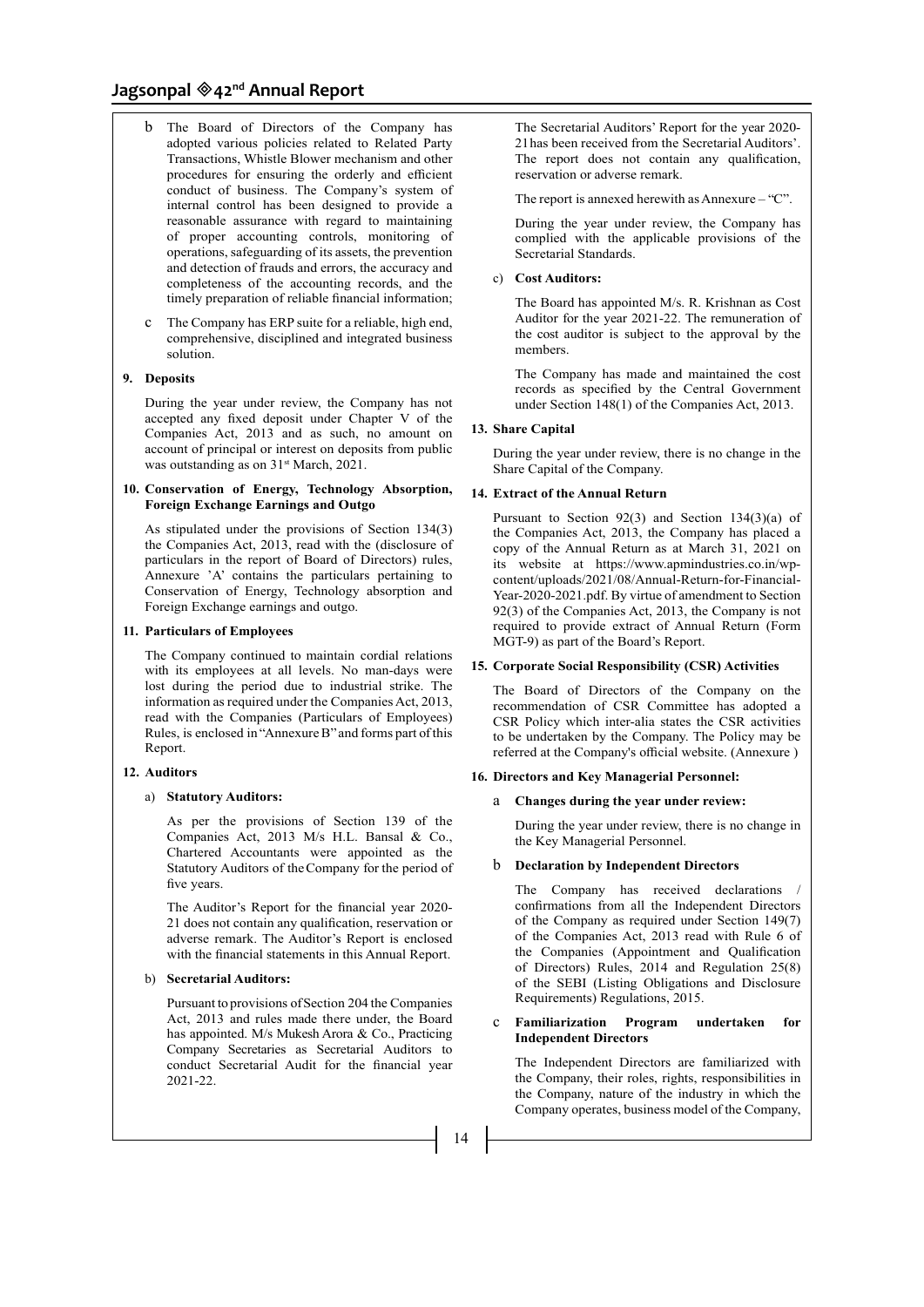etc. pursuant to Regulation 25(7) of the SEBI (Listing Obligations and Disclosure Requirements) Regulations, 2015. On appointment, the Independent Director is issued a Letter of Appointment setting out in detail, the terms of appointment, duties, responsibilities and expected time commitments. Each newly appointed Independent Director undergoes a formal induction program on the Company's operations, marketing, finance and other important aspects. The Company Secretary briefs the Director about their legal and regulatory responsibilities as a Director. The Directors are also explained in detail the various compliances required from them as a Director under the various provisions of the Companies Act, 2013, SEBI (Listing Obligations and Disclosure Requirements) Regulations, 2015, SEBI (Prohibition of Insider Trading) Regulations, 2015, the Code of Conduct of the Company and other relevant regulations.

#### d) **Key Managerial Personnel**

 Mr. Rajpal Singh Kochhar, Chairman & Managing Director (CMD), Mr. Sanjiv Kumar Dudeja, Chief Financial Officer (CFO) and CS Nandita Singh, Company Secretary are the whole-time Key Managerial Personnel of the Company as per Section 203 of the Companies Act, 2013.

# **17. Annual evaluation of board's performance**

Pursuant to the requirement of the Companies Act, 2013 and the SEBI (Listing Obligations and Disclosure Requirements) Regulations, 2015, performance of each member of the Board/ Committees of Board is evaluated on an annual basis. The evaluation is done by the Board, the Nomination and Remuneration Committee and the Independent Directors with specific focus on the performance and effective functioning of the Board / Committees and individual Directors, the member under evaluation not being present in evaluation process.

The following were the Evaluation Criteria:

- a) For Independent Directors:
	- Commitment to the fulfillment of directors' obligations and fiduciary responsibilities
	- Core Competencies, Knowledge and Skills
	- Professional Conduct
	- Duties, Role and Functions
	- Ability to contribute to and monitor good governance practices
	- Fulfillment of the Independence Criteria and their independence from the management
- b) For Executive Directors:
	- Performance as Team Leader/Member
	- Evaluating Business Opportunity and analysis of Risk Reward Scenarios
	- Set Key Goals and Achievements
	- Professional Conduct and Integrity

Flow of information to Board members and between the Board and management

• The quality and quantity of information

The Directors expressed their satisfaction with the evaluation process.

#### **18. Number of Meetings of the Board of Directors**

During the financial year ended 31<sup>st</sup> March, 2021, four Board Meetings were held on:

- 1. 29TH Day of July, 2020
- 2. 10TH Day of November, 2020
- 3. 12TH Day of February, 2021
- 4. 18TH Day of March, 2021

Details of the Board meetings held during the financial year have been furnished in the Corporate Governance Report forming part of this Annual Report.

#### **19. Meetings of Independent Directors:**

During the year under review, a meeting of Independent Directors was held on  $12<sup>th</sup>$  February, 2021 wherein the performance of the Non-Independent Directors, the Chairman and the Board as a whole was reviewed. The Independent Directors at their meeting also assessed the quality, quantity and timeliness of flow of information between the Company's management and the Board of Directors of the Company.

# **20. Committees of the Board**

The Company has constituted/re-constituted various Board level committees in accordance with the requirements of Companies Act 2013 and SEBI (Listing Obligations and Disclosure Requirements) Regulations, 2015. Details of all the above Committees along with their composition and meetings held during the year under review are provided in the Report on Corporate Governance forming part of this Annual Report.

#### a) **Audit Committee**

The Audit Committee presently comprises of Capt. Bharat Sinh, Chairman, Dr. Ishapl Singh Ghai, Dr. Ashok Kumar Pati, and Mrs. Jasbir Kaur Kochhar as Members. The powers, role and terms of reference of the Audit Committee covers the areas as contemplated under Regulation 18 and part C of Schedule II of SEBI (Listing Obligations and Disclosure Requirements) Regulations, 2015 and Section 177 of the Companies Act, 2013 and such other functions as may be specifically delegated to the Committee by the Board from time to time The terms of reference of the Audit Committee, particulars of meetings held and attendance thereat are mentioned in the Corporate Governance Report forming part of this Annual Report.

#### b) **Nomination And Remuneration Committee**

The Nomination and Remuneration Committee presently comprises of Capt. Bharat Sinh, Chairman, Dr. Ishapl Singh Ghai, and Mrs. Jasbir Kaur Kochhar as Members. The powers, role and terms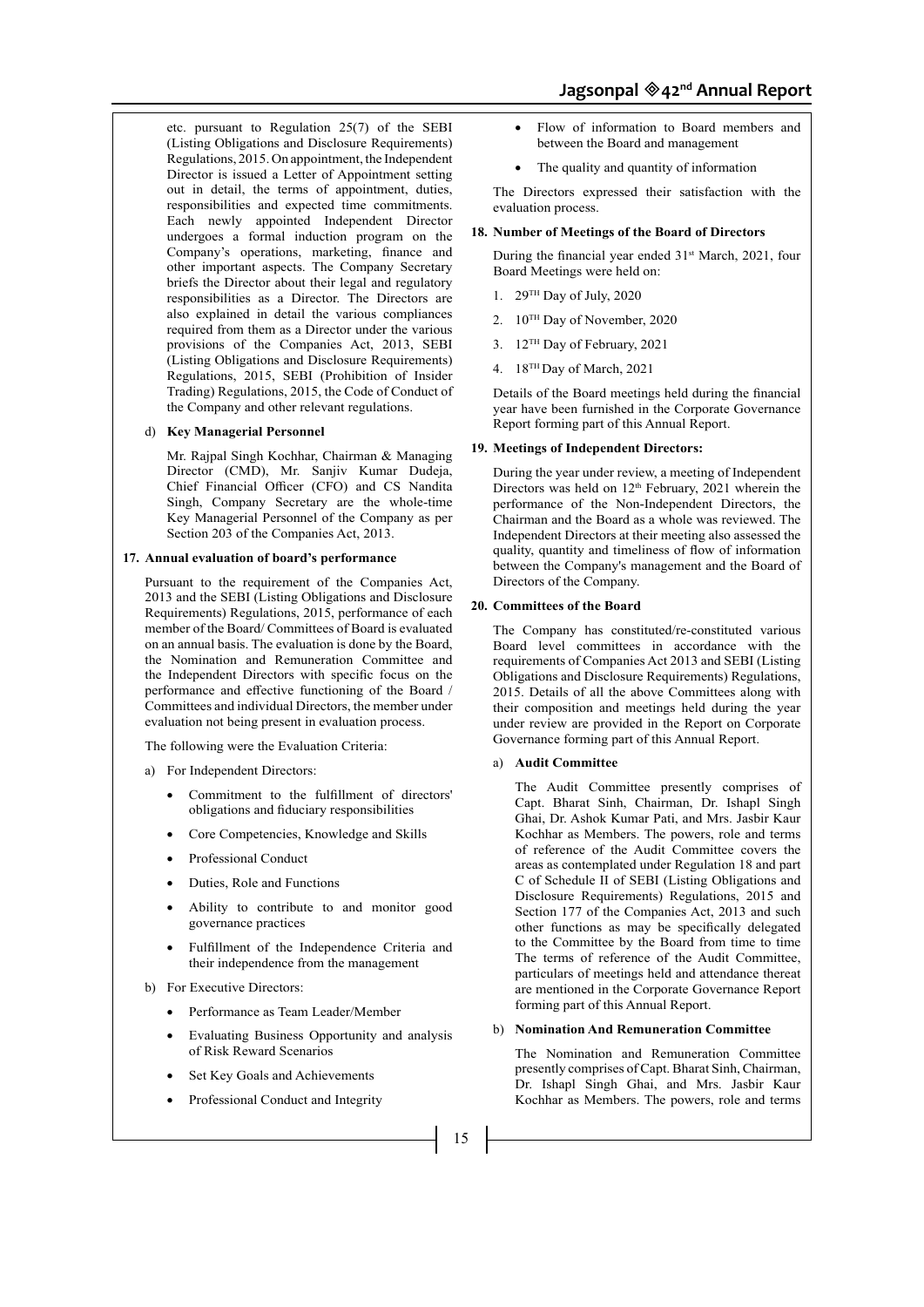of reference of the Nomination and Remuneration Committee covers the areas as contemplated under Regulation 19 and part D of Schedule II of SEBI (Listing Obligations and Disclosure Requirements) Regulations, 2015 and Section 178 of the Companies Act, 2013, besides other terms as may be referred by the Board of Directors. The terms of reference of the Nomination and Remuneration Committee, particulars of meetings held and attendance thereat are mentioned in the Corporate Governance Report forming part of this Annual Report.

#### c) **Stakeholders' Relationship/ Grievance Committee**

The Stakeholders' Relationship/Grievance Committee presently comprises of Capt. Bharat Sinh, Chairman, Dr. Ishapl Singh Ghai, and Mrs. Jasbir Kaur Kochhar as Members. The terms of reference of the Stakeholders' Relationship/ Grievance Committee, particulars of meetings held and attendance thereat are mentioned in the Corporate Governance Report forming part of this Annual Report.

#### d) **Corporate Social Responsibility Committee**

The Corporate Social Responsibility Committee presently comprises of Capt. Bharat Sinh, Chairman, Dr. Ishapl Singh Ghai, and Mrs. Jasbir Kaur Kochhar as Members. The terms of reference of the CSR Committee, particulars of meetings held and attendance there at are mentioned in the Corporate Governance Report forming part of this Annual Report.

#### **21. Policy on Directors' Appointment and Remuneration**

The Company has adopted a Nomination and Remuneration Policy on Directors' Appointment and Remuneration including criteria for determining qualifications, positive attributes, independence of a director and other matters as provided under Section 178(3) of the Companies Act, 2013. The Policy is enclosed as a part of this report in compliance with Section 134(3) of the Companies Act, 2013.

# **22. Whistle Blower Policy/Vigil Mechanism**

The Company has established a vigil mechanism/ Whistle Blower Policy and overseas through the committee, the genuine concerns expressed by the employees and other Directors. The Company has also provided adequate safeguards against victimization of employees and Directors who express their concerns. The Company has also provided direct access to the chairman of the Audit Committee on reporting issues concerning the interests of co-employees and the Company. The Whistle Blower policy as approved by the Board has been uploaded on the website of the Company.

#### **23. Disclosure as required under Section 22 of Sexual Harassment of Women at Workplace (Prevention, Prohibition And Redressal) Act, 2013**

The Company as an organization is committed to provide a healthy environment to all its employees and thus, does not tolerate any discrimination and/or harassment in any form. The Company has in place a Prevention of Sexual Harassment Policy in line with the requirement of the Sexual Harassment of Women at Workplace (Prevention, Prohibition and Redressal) Act, 2013. The Company has set up Internal Complaint Committee which is chaired by a female employee of the Company. No complaints of sexual harassment were received during the financial year 2020-2021.

#### **24. Subsidiaries, Associates and Joint Venture**

The Company does not have any subsidiary/joint venture/associate companies within the meaning of Companies Act, 2013.

#### **25. Particulars of Loan, Guarantee or Investments**

Pursuant to Section 186 of the Companies Act, 2013 and Schedule V of the Listing Regulations, disclosure on particulars relating to Loans, Advances, Guarantees and Investments are provided as part of the financial statements.

#### **26. Particulars of Contracts or Arrangements with Related Parties**

All the transactions done with related parties for the year under review were on arm's length basis and are in compliance with the applicable provisions of the Act and SEBI (Listing Obligations & Disclosure Requirements), Regulation, 2015, There are no material significant related party transactions made by the Company with Promoters, Directors or Key Managerial Personnel etc. which may have potential conflict with the interest of the Company at large expect the transactions which are reported. Transactions with related parties entered by the Company in the normal course of business are periodically placed before the Audit Committee of the Company for its approval. The policy on materiality of Related Party Transactions and also on dealing with Related Party Transactions as approved by the Board of Directors is uploaded on the website of the Company.

#### **27. Corporate Governance**

Your Company is committed to achieve the highest standards of Corporate Governance and adheres to the Corporate Governance requirements set by the Regulators/ applicable laws. Our focus on corporate governance, where investor and public confidence in companies is no longer based strictly on financial performance or products and services but on a company's structure, its Board of Directors, its policies and guidelines, its culture and the behavior of not only its officers and directors, but also all of its employees.

Our approach is proactive, starting with our Leadership Team. It is also deeply ingrained in our corporate culture, guiding how we work and how we do business. We continually discuss by laws and governance practices, changing our policies when necessary and pointing out areas where we need to improve our performance. We also compare our practices to the criteria used by outside organizations to evaluate corporate performance.

A separate section on Corporate Governance standards followed by the Company, as stipulated under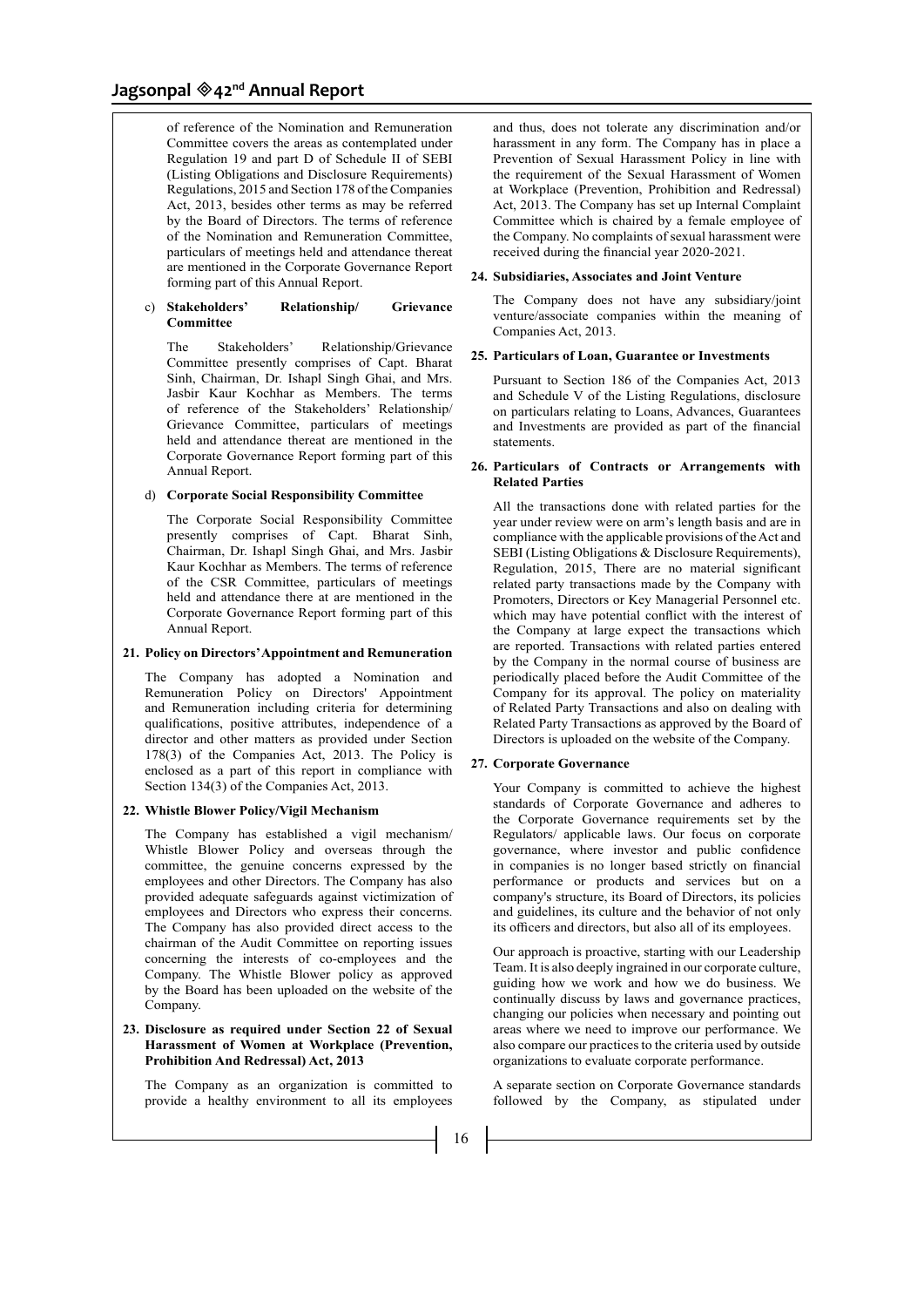regulation 34(3) read with schedule V of SEBI (Listing Obligations and Disclosure Requirements) Regulations, 2015 is enclosed as an Annexure to this report. The report on Corporate Governance also contains certain disclosures required under the Companies Act, 2013.

A requisite certificate from M/s. H.L. Bansal & Co. Chartered Accountants, confirming compliance with the conditions of Corporate Governance as stipulated under the aforesaid schedule V of SEBI (Listing Obligations and Disclosure Requirements) Regulations, 2015, is attached to the Corporate Governance Report.

#### **28. Management Discussion and Analysis Report**

A separate report on Management Discussion and Analysis relating to business and economic environment surrounding your company is enclosed as a part of the Annual Report.

#### **29. Directors Responsibility Statement**

Pursuant to Section 133 of the Companies Act, 2013 your Directors state that:

- a In the preparation of the Annual Accounts for the year ended March 31, 2021, the applicable accounting standards read with requirements set out under Schedule III to the Act, have been followed and there are no material departures from the same;
- b the Directors have selected such accounting policies and applied them consistently and have made judgments and estimates that are reasonable and prudent so as to give a true and fair view of the state of affairs of the Company as at March 31, 2021 and of the profit and loss of the Company for the year ended on that date;
- c the Directors have taken proper and sufficient care for the maintenance of adequate accounting records in accordance with the provisions of the Act for safeguarding the assets of the Company and for preventing and detecting fraud and other irregularities;
- d the Directors have prepared the annual accounts on a going concern basis;
- e the Directors have laid down internal financial controls to be followed by the Company and that such systems are adequate and are operating effectively; and
- f the Directors have devised proper systems to ensure compliance with the provisions of all applicable laws and that such systems are adequate and operating effectively.

#### **30. Transfer to Investor Education and Protection Fund**

Pursuant to the applicable provisions of the Companies Act, 2013, read with the IEPF Authority (Accounting Audit Transfer and Refund) Rules, 2016 ('the Rules') all unpaid or unclaimed dividends are required to be transferred by the Company to the IEPF established by the Central Government, after completion of seven years. Further, according to the rules, the shares in respect of which dividend has not been paid or claimed by the shareholders for seven consecutive years or more shall also be transferred to the demat account created by the IEPF Authority. Accordingly, the

Company has transferred the unclaimed and unpaid dividends. Further the corresponding shares will be transferred as per the requirement of the IEPF rules, details of which are provided on our website.

# **31. Compliance with Secretarial Standards on Board and General Meetings**

During the year under review, your Company has complied with applicable Secretarial Standards issued by the Institute of Company Secretaries of India.

#### **32. Listing with Stock Exchanges**

Your Company is listed with BSE Ltd. and National Stock Exchange of India Ltd. and the Company has paid the Listing Fees to the said exchanges on time.

#### **Cautionary Note**

Certain statements in the 'Management Discussion and Analysis' section may be forward-looking and are stated as required by applicable laws and regulations. Many factors may affect the actual results, which would be different from what the Directors envisage in terms of the future performance and outlook. Investors are cautioned that this discussion contains forward looking statement that involve risks and uncertainties including, but not limited to, risks inherent in the Company's growth strategy, dependence on certain businesses, dependence on availability of qualified and trained manpower and other factors discussed. The discussion and analysis should be read in conjunction with the Company's financial statements and notes on accounts

#### **Acknowledgement**

The Board of Directors would like to record their appreciation and gratitude to all employees of the organisation for their active co-operation and involvement. Thanks are also due, to Jagsonpal customers, dealers, suppliers and bankers. The Directors also acknowledge with gratitude the valuable and timely advice, guidance and support received from Government authorities Securities and Exchange Board of India and Stock Exchanges in- functioning Company.

For and on behalf of the Board of Directors

**RAJPAL SINGH KOCHHAR**

Place: New Delhi Chairman & Managing Director Dated: 30/06/2021 (DIN 00059492)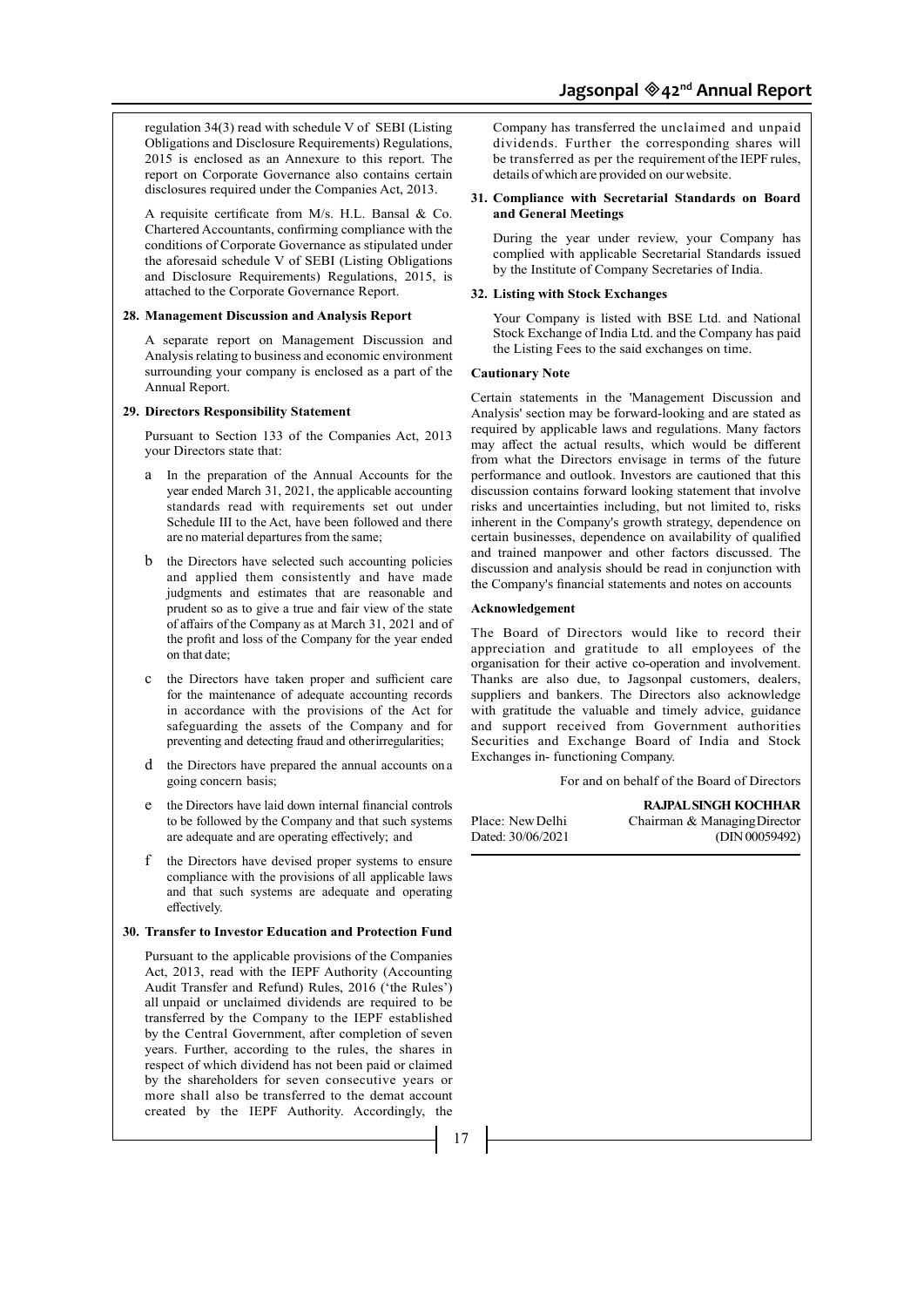# **MANAGEMENT DISCUSSION AND ANALYSIS**

[Schedule V – Regulation  $34(3)$  of SEBI (LODR) Regulations, 2015]

#### **Introduction**

Management Discussion and Analysis mainly comprise of the statements which, inter-alia, involve predictions based on perceptions and may, therefore, be prone to uncertainties. It is the sum total of the Company's expectations, beliefs, estimates and projections which are forward looking within the meaning of applicable laws and regulations. The actual results could differ materially from those expressed herein specifically or impliedly.

### **a) INDUSTRY STRUCTURE AND DEVELOPMENTS**

The Indian chemical industry is an integral part of the Indian economy. It is a knowledge-based industry and touches lives in many ways. The Pharma Sector is a major contributor to the Indian economy in terms of foreign exchange earnings and employments.

The Indian pharma industry is set for growth, buoyed by both strong domestic consumption as well as export demand.

However, with positive sentiments for India, we expect to do well in coming years.

# **b) OPPORTUNITIES & THREATS**

Over the past many years, governments across the world have given more importance to controlling healthcare costs to balance their overall budgets. The COVID-19 pandemic and the economic costs that it has extracted, may force governments to revisit this presumption and try to strike a balance between providing adequate healthcare and the ability to fund it. While the pandemic obviously highlighted the importance of having an optimum healthcare infrastructure, it has also ignited a fresh debate on globalisation versus localisation. There is also a gradual realisation that the COVID-19 virus is here to stay and that all of us will have to learn to coexist with the virus till an effective treatment or vaccine becomes available. The industry is trying to develop a potential vaccine at a frantic pace while simultaneously putting in efforts to test existing drugs which can potentially aid COVID-19 treatment.

#### **c) SEGMENT-WISE PERFORMANCE**

The Company has only one line of business, i.e.,Pharmaceuticals during the year under review, hence no segment wise information is required. The Company has no activity outside India. Therefore, there is no geographical segment.

# **d) OUTLOOK**

Reports suggest that the medicine use is expected to increase by over 24% from 2015 to 2020 to reach 4.5 trillion doses in 2020 and a value of USD 1.4 trillion. Increased usage by emerging countries and increase of volumes in developed markets is projected to be the reason for this.

We will continue to focus on growing each of our businesses faster than the market in which we operate. R&D investments in developing a differentiated generic pipeline as well as in building our specialty pipeline will continue in the coming years.

#### **e) RISKS & CONCERNS**

Company's business, financial condition and results of operations are subject to certain risks and liabilities that may affect the Company's performance and ability to achieve its objectives. The factors that the Company believes could cause its actual results to differ materially from expected and historical results have been discussed hereunder. However, there are other risks and uncertainties that may affect the Company's performance and ability to achieve its objectives that are not currently known to the Company, or which are deemed immaterial. The pandemic has also affected India, but the vaccination drive has picked up momentum Pan India and outlook remains positive.

#### **f) INTERNAL CONTROL SYSTEMS AND THEIR ADEQUACY**

 The Company has a professional internal control system, which provides adequate safeguards and effective monitoring of transactions. The Company has a strong internal audit system and an Independent Internal Auditor. The Internal Auditor reports to the Chairman and the Audit Committee of the Board. Personnel of the Internal Auditor conduct periodical audits in all the areas to ensure that the Company's control mechanism is properly followed and all statutory requirements are duly complied with.

# **g) CAUTIONARY STATEMENT**

Statements in the Management Discussion and Analysis describing the Company's expectations or predictions may be forward looking within the meaning of applicable laws or regulations. Actual results may differ materially from those expressed or implied.

For and on behalf of the Board

**Date: June 30, 2021** 

**Rajpal Singh Kochhar Place: New Delhi Managing Director**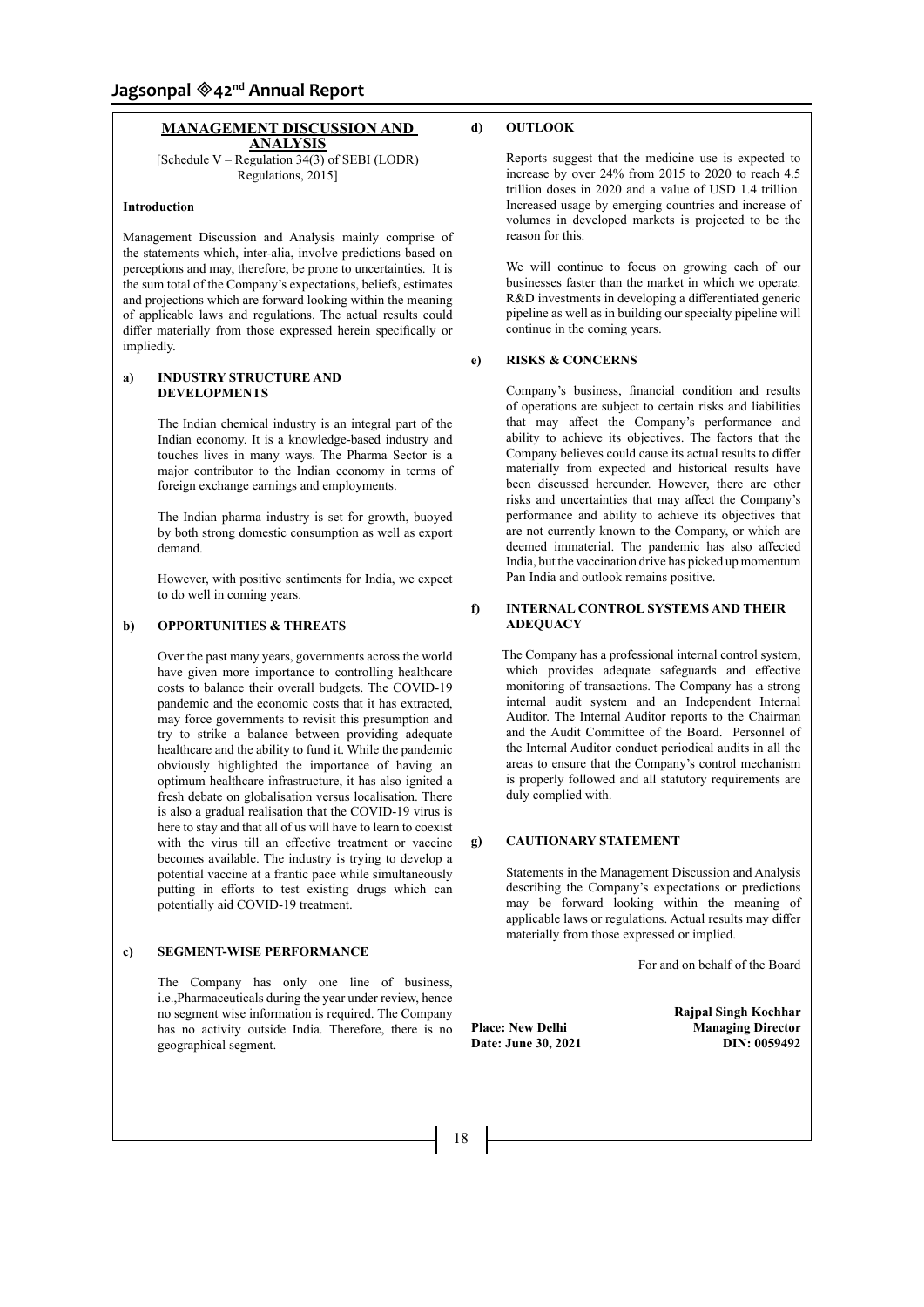# **Annexure 'A' To the Directors' Report**

# **Conservation of Energy, Technology Absorption and Foreign Exchange Earnings / Outgo**

Particulars required by the section 134(3) (m) of the Companies Act, 2013 ("the Act") read with Rule 8(3) of the Companies (Accounts) Rules, 2014 and forming part of the Directors' Report for the financial year ended March 31, 2021.

#### **A Conservation of Energy**

Measures taken, additional investments and impact on reduction of energy consumption

Disclosure of particulars with respect to Conservation of Energy:

#### **Power and Fuel Consumption**

|                        | 2020-21    | 2019-20    |
|------------------------|------------|------------|
| Consumption - per unit | Not        | Not        |
| of production          | Applicable | applicable |
| Consumption            |            |            |

It is not feasible to maintain energy consumption data by product category because of the large number and variety of products with significantly different energy requirements.

### **B Technology Absorption**

Disclosure of particulars with respect to Technology Absorption:

**1. Efforts in brief made towards technology absorption, adaption and innovation**

The Company continues to strive in developing technology and technical know - how for introduction of new products and formulation development. These are adapted, wherever necessary to local conditions.

#### **2. Benefits derived as a result of the above efforts:**

New product development, productivity and quality improvements, enhanced safety and environmental protection m ea sure a n d conservation of energy.

#### **C Expenditure On R & D**

#### **(Rs. in Lakhs)**

| Particulars            | <b>Mar 2021</b> | Mar 2020 |
|------------------------|-----------------|----------|
| a) Capital Expenditure | 8.90            | 22.34    |
| b) Revenue Expenditure | 34.58           | 15.41    |
| <b>TOTAL</b>           | 43.48           | 37.75    |

**1** The R & D Centre carries out Research and Development in the area of Bulk Drugs, Drugs Intermediates and Pharmaceuticals.

**2** In-house R&D focus has resulted in considerably higher and cost-effective modifications in the packaging of several formulations, especially in the capsule & tablet sections.

# **D Foreign Exchange Earnings & Outgo**

**Rs. In Lakhs**

| <b>Particulars</b> | Mar<br>2021 | Mar<br>2020 |
|--------------------|-------------|-------------|
| Earnings           | 723.27      | 447.63      |
| Outgo              | 517.12      | 37.84       |

For and on behalf of the Board of Directors

Dated: 30/06/2021

**RAJPALSINGH KOCHHAR** Place: New Delhi Chairman & Mg. Director<br>Dated: 30/06/2021 (DIN 00059492)

# **Annexure 'B' to the Director's Report**

STATEMENT UNDER THE PROVISION OF SECTION 197 (12) OF THE COMPANIES ACT, 2013 READ WITH THE COMPANIES (APPOINTMENT & REMUNERATION OF MANAGERIAL PERSONNEL RULES, 2014).

Amt in Rs.

| S. No.                       | Name of the<br>Director/KMP | <b>Designation</b>                                                                                        | <b>Oualification and</b><br><b>Experience</b>                   | <b>Gross</b><br>Remuneration | <b>Net</b><br>Remuneration |  |
|------------------------------|-----------------------------|-----------------------------------------------------------------------------------------------------------|-----------------------------------------------------------------|------------------------------|----------------------------|--|
| 1.                           | Mr. Rajpal Singh<br>Kochhar | Chariman $&$<br>Managing Director                                                                         | M.Sc (Pharmacy)<br>USA(40 Years)                                | 1,00,88,400.00               | 56,43,400                  |  |
| Gross Remuneration includes: |                             | Rules of the Company.                                                                                     | Salary, Bonus, Commission, Allowance and Perquisites as per the |                              |                            |  |
| Net Remuneration excludes:   |                             | 5 Contributions towards Recognized Provident Fund, Tax<br>Deducted at Source-Value of Taxable perquisites |                                                                 |                              |                            |  |
|                              |                             |                                                                                                           |                                                                 |                              |                            |  |
|                              |                             |                                                                                                           | 19                                                              |                              |                            |  |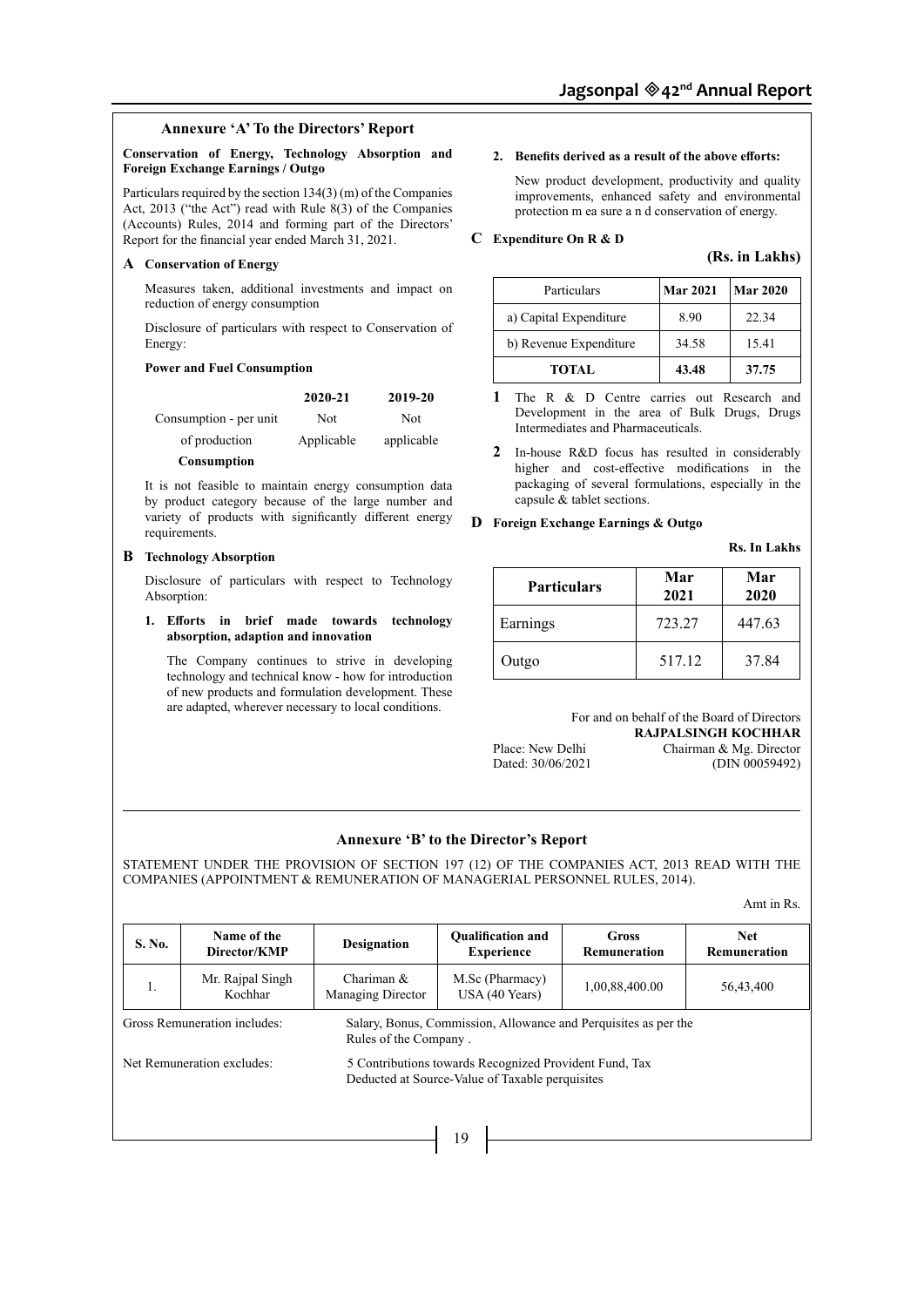# **Annexure- C to the Director's Report**

**Form No. MR-3**

**Secretarial Audit Report**  [Pursuant to section 204(1) of the Companies Act, 2013 and Rule No.9 of the Companies (Appointment and Remuneration of Managerial Personnel) Rules, 2014]

FOR THE FINANCIAL YEAR ENDED 31st March, 2021

**To**

# **The Members, Jagsonpal Pharmaceuticals Limited T-210 J, Shahpur Jat New Delhi- 110049**

We have conducted the secretarial audit of the compliance of applicable statutory provisions and the adherence to good corporate practices by Jagsonpal Pharmaceuticals Limited (hereinafter called the Company). Secretarial Audit was conducted in a manner that provided us a reasonable basis for evaluating the corporate conducts / statutory compliances and expressing opinion thereon.

Based on our verification of the Company's Books, Papers, Minute Books, Forms and Returns filed and other records maintained by the company and also the information provided by the Company, its officers, agents and authorized representatives during the conduct of secretarial audit, we hereby report that in our opinion, the Company has, during the audit period covering the financial year ended on 31<sup>ST</sup> March, 2021 ('Audit Period'), complied with the statutory provisions listed hereunder and also that the Company has proper Boardprocesses and compliance-mechanism in place to the extent, in the manner and subject to the reporting made hereinafter:

- 1. We have examined the books, papers, minute books, forms and returns filed and other records maintained by the Company for the financial year ended on  $31<sup>st</sup>$  March, 2021 according to the provisions of:
	- (i) The Companies Act, 2013 (the Act) and the rules made thereunder;
	- (ii) The Securities Contracts (Regulation) Act, 1956 ('SCRA') and the rules made thereunder;
	- (iii) The Depositories Act, 1996 and the Regulations and Bye-laws framed thereunder;
	- (iv) Foreign Exchange Management Act, 1999 and the rules and regulations made there under to the extent of
	- (v) Foreign Direct Investment, Overseas Direct Investment and External Commercial Borrowings (Not applicable to the company as there were no transactions under FEMA or Rules made thereunder during the financial year under review);
	- (vi) The following Regulations and Guidelines prescribed under the Securities and Exchange Board of India Act, 1992 ('SEBIAct') viz.: -
		- (a) The Securities and Exchange Board of India (Substantial Acquisition of Shares and Takeovers) Regulations, 2011;
		- (b) The Securities and Exchange Board of India (Prohibition of Insider Trading) Regulations, 2015;
- (c) The Securities and Exchange Board of India (Issue of Capital and Disclosure Requirements) Regulations, 2009/2018 (not applicable as the company did not issue any security during the financial year under review.)
- (d) The Securities and Exchange Board of India (Employee Stock Option Scheme and Employee Stock Purchase Scheme) Guidelines, 1999 (not applicable as the company has not granted any options to its employees during the financial year under review);
- (e) The Securities and Exchange Board of India (Issue and Listing of Debt Securities) Regulations, 2008 (not applicable as the company has not issued any debt securities during the financial year under review);
- (f) The Securities and Exchange Board of India (Registrars to an Issue and Share Transfer Agents) Regulations, 1993 regarding the Companies Act and dealing with client;
- (g) The Securities and Exchange Board of India (Delisting of Equity Shares) Regulations, 2009 (not applicable on the company during the financial year under review.)
- (h) The Securities and Exchange Board of India (Buyback of Securities) Regulations, 1998/201/ (not applicable as the company has not bought back any of its securities during the financial year under review);
- (vii) and other applicable laws like Factories Act, 1948, The Payment of Gratuity Act, 1972;
- 2. We have also examined compliance with the applicable clauses / regulations of the following:
	- (i) Secretarial Standards issued by The Institute of Company Secretaries of India i.e. Secretarial Standards-1(Meeting of the Board of Directors) & Secretarial Standards-2
	- (ii) (General Meetings)
	- (iii) The Listing Agreements entered into by the Company Bombay Stock Exchange (BSE).
- (iv) The Securities and Exchange Board of India (Listing Obligation and Disclosure Requirements) Regulations, 2015
- 3. During the period under review, the Company has complied with the provisions of the Act, Rules, Regulations, Guidelines, Standards, etc. mentioned above.
- 4. We further report that:
	- (i) The Board of Directors of the Company is duly constituted with proper balance of Executive Directors, Non-Executive Directors and Independent Directors. The changes in the composition of the Board of Directors that took place during the period under review were carried out in compliance with the provisions of the Act.
	- (ii) Adequate notice is given to all Directors to schedule the Board Meetings, agenda and detailed notes on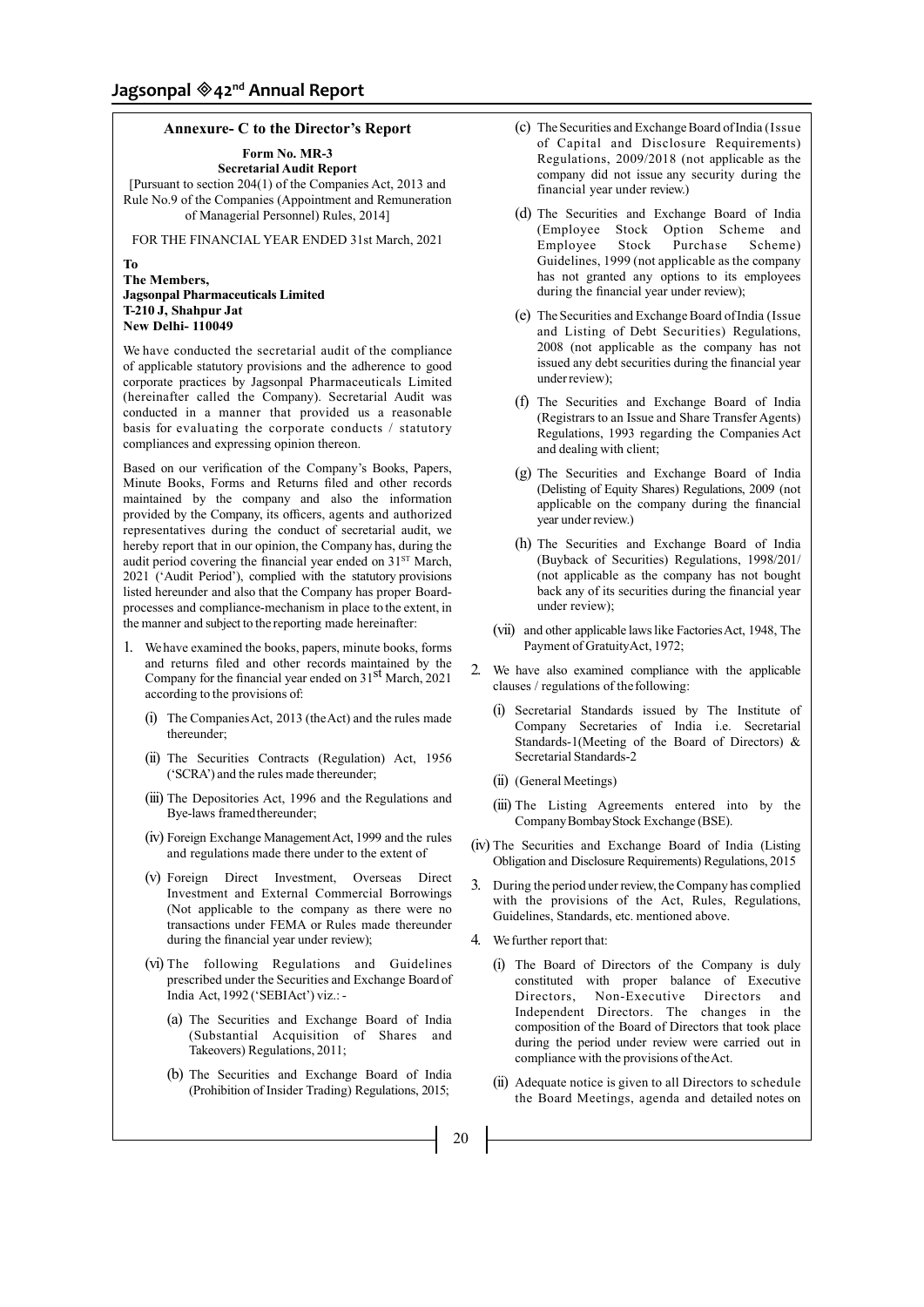agenda were sent at least seven days in advance and a system exists for seeking and obtaining further information and clarifications on the agenda items before the meeting and for meaningful participation at the meeting.

- (iii) All decision at Board Meeting and Committee are carried through while the dissenting members' views are captured and recorded as part of the minutes.
- 5. We further report that there are adequate systems and processes in the company commensurate with the size and operations of the company to monitor and ensure compliance with applicable laws, rules, regulations and guidelines.

**For Mukesh Arora & Co.** Practicing Company Secretaries **Mukesh Arora Proprietor**<br>**F.C.S** No. 4819 Date:29 June, 2021 F.C.S No. 4819<br>Place: New Delhi C.P No. 4405

**This report is to be read with our letter of even date which is annexed as Annexure-A and forms an integral part of this report**

Place: New Delhi

# **Annexure A of Fom No. MR-3**

**To The Members, Jagsonpal Pharmaceuticals Limited T-210 J, Shahpur Jat New Delhi- 110049**

Our report of even date is to be read along with this letter.

- 1. Maintenance of Secretarial Records is the responsibility of the management of the company. Our responsibility is to express an opinion on these secretarial records based on audit.
- 2. We have followed the audit practices and process as were appropriate to obtain reasonable assurance about the correctness of the contents of the secretarial records. The verification was done on the test basis to ensure that correct facts are reflected in Secretarial records. We believe that the process and practices we followed provide a reasonable basis for our opinion.
- 3. We have not verified the correctness and appropriateness of financial records and books of Accounts of the company.
- 4. Wherever required, we have obtained the management representation about the compliance of laws, rules and regulations and happening of events etc.
- 5. The compliance of the provisions of corporate and other applicable laws, rules, regulations, standards is the responsibility of Management. Our examination was limited to the Verification of procedures on test basis.
- 6. The Secretarial Audit report is neither an assurance as to the future viability of the company nor of the efficacy or effectiveness with which the management has conducted the affairs of the Company.

Date: 29 June, 2021

**For Mukesh Arora & Co.** Practicing Company Secretaries **Mukesh Arora Proprietor**<br>**F.C.S** No. 4819 Place: New Delhi C.P No. 4405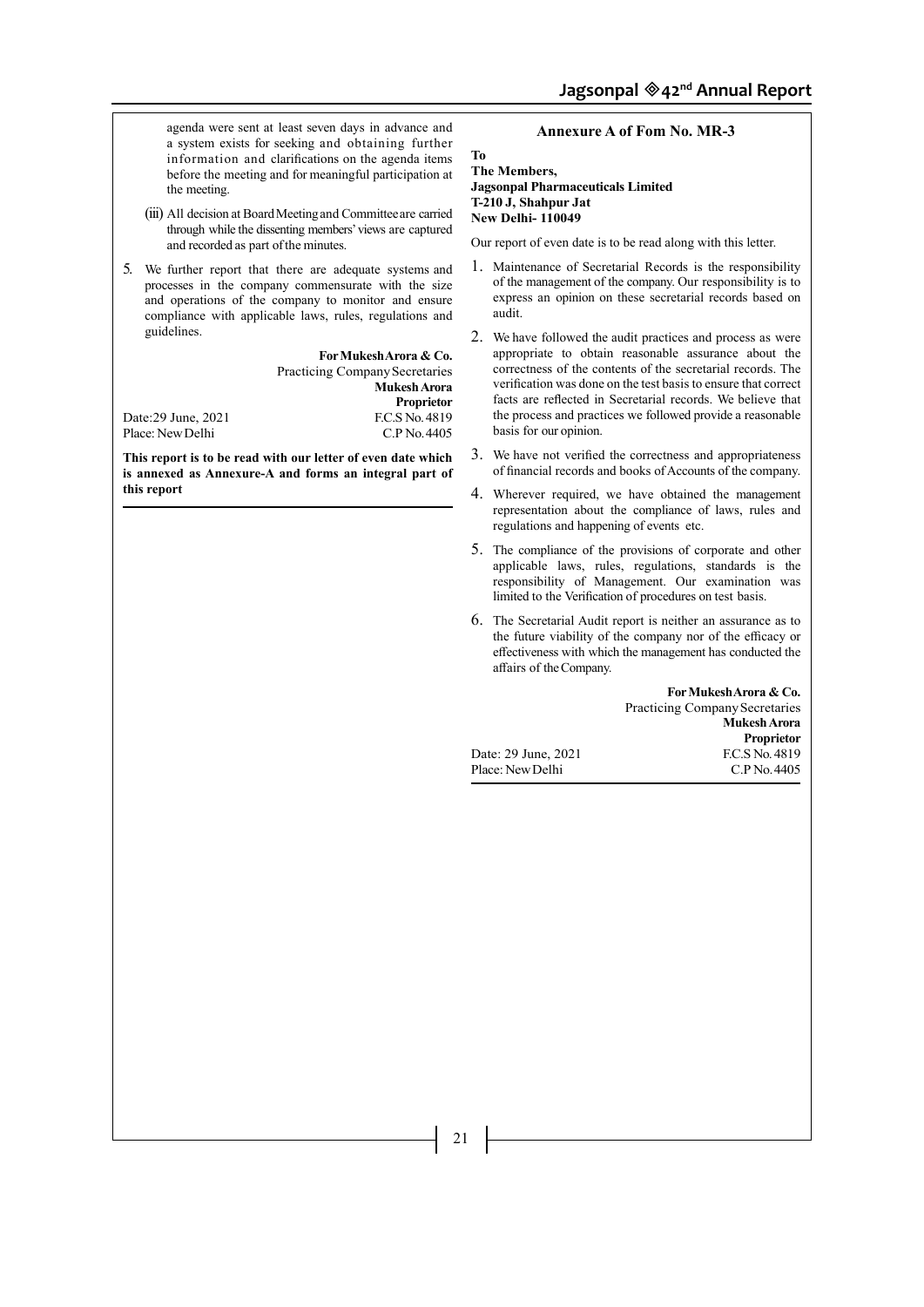# **ANNUAL REPORT ON CSR ACTIVITIES**

# **1. A brief outline on CSR Policy of the Company**

Corporate Social Responsibility ("CSR") at JPPL is the commitment of businesses to contribute to sustainable economic development by working with the employees, their families, the local community and the society at large to improve their lives in ways that are good for business and for its development.

In compliance with the provisions of Section 135 of the Companies Act, 2013 (the "Act") read with the Companies (Corporate Social Responsibility Policy) Rules, 2014, the Company has taken the following steps:

- Adoption of CSR Policy which has been placed on the Company's website www.jagsonpal.com
- While implementing CSR activities, the Company shall give priority to the area around its local limits.
- The Committee approved the following CSR activities which are in line with Schedule VII to the Act:
	- (a) Promoting Education
	- (b) Promotion of Health Care
	- (c) Promoting Charitable Dispensary

# **2. Composition of CSR Committee**

The Composition of the Committee as on March 31, 2021 are as follows:-

| S. No. | <b>Name</b>              | <b>Designation</b> |
|--------|--------------------------|--------------------|
| Ī.     | Mrs. Jashir Kaur Kochhar | Member             |
| 2.     | Capt. Bharat Sinh        | Chairman           |
| 3.     | Dr. Ishpal Singh Ghai    | Member             |

**3. The web-link where Composition of CSR committee, CSR Policy and CSR projects approved by the board are disclosed on the website of the Company**

Composition of the CSR committee shared above and is available on the Company's website on https://www.jagsonpal.com/ investor-relations

CSR Policy and Projects – https://www.jagsonpal.com/investor-relations

- **4. Details of Impact assessment of CSR projects carried out in pursuance of sub-rule (3) of rule 8 of the Companies (Corporate Social Responsibility Policy) Rules, 2014, if applicable:-** Not Applicable
- **5. Details of the amount available for set off in pursuance of sub-rule (3) of rule 7 of the Companies (Corporate Social responsibility Policy) Rules, 2014 and amount required for set off for the financial year, if any:-**

| S. No. | <b>Financial Year</b> | Amount available for set-off from preceding<br>financial years (Rs in Lakhs) | Amount required to be setoff<br>for the financial year, if any (Rs<br>in Lakhs) |
|--------|-----------------------|------------------------------------------------------------------------------|---------------------------------------------------------------------------------|
|        |                       | NIL.                                                                         | NIL.                                                                            |

- **6. Average Net Profit of the Company as per Section 135 (5):-** Rs. 118 Lakhs
- **7. (a) Two percent of average net profit of the Company as per section 135(5):-** Rs. 2.36 Lakhs

**(b) Surplus arising out of the CSR projects or programmes or activities of the previous financial years:-** NIL

- **(c) Amount required to be set off for the financial year, if any:-** NIL
- **(d) Total CSR obligation for the financial year (7a+7b- 7c):** Rs.2.36 Lakhs
- **8. (a) CSR amount spent or unspent for the financial year: -**

| <b>Total Amount</b>                       | <b>Amount Unspent (Rs in Lakhs)</b>                                                    |                     |                                                                                                        |        |                          |  |  |  |
|-------------------------------------------|----------------------------------------------------------------------------------------|---------------------|--------------------------------------------------------------------------------------------------------|--------|--------------------------|--|--|--|
| Spent for the<br>Financial<br>Year (Rs in | <b>Total Amount transferred to Unspent</b><br><b>CSR</b> Account as per section 135(6) |                     | Amount transferred to any fund specified under<br>Schedule VII as per second proviso to section 135(5) |        |                          |  |  |  |
| Lakhs)                                    | Amount                                                                                 | Date of<br>transfer | Name of the Fund                                                                                       | Amount | Date of<br>transfer      |  |  |  |
| 2.36                                      | NIL.                                                                                   | -                   |                                                                                                        | NIL.   | $\overline{\phantom{0}}$ |  |  |  |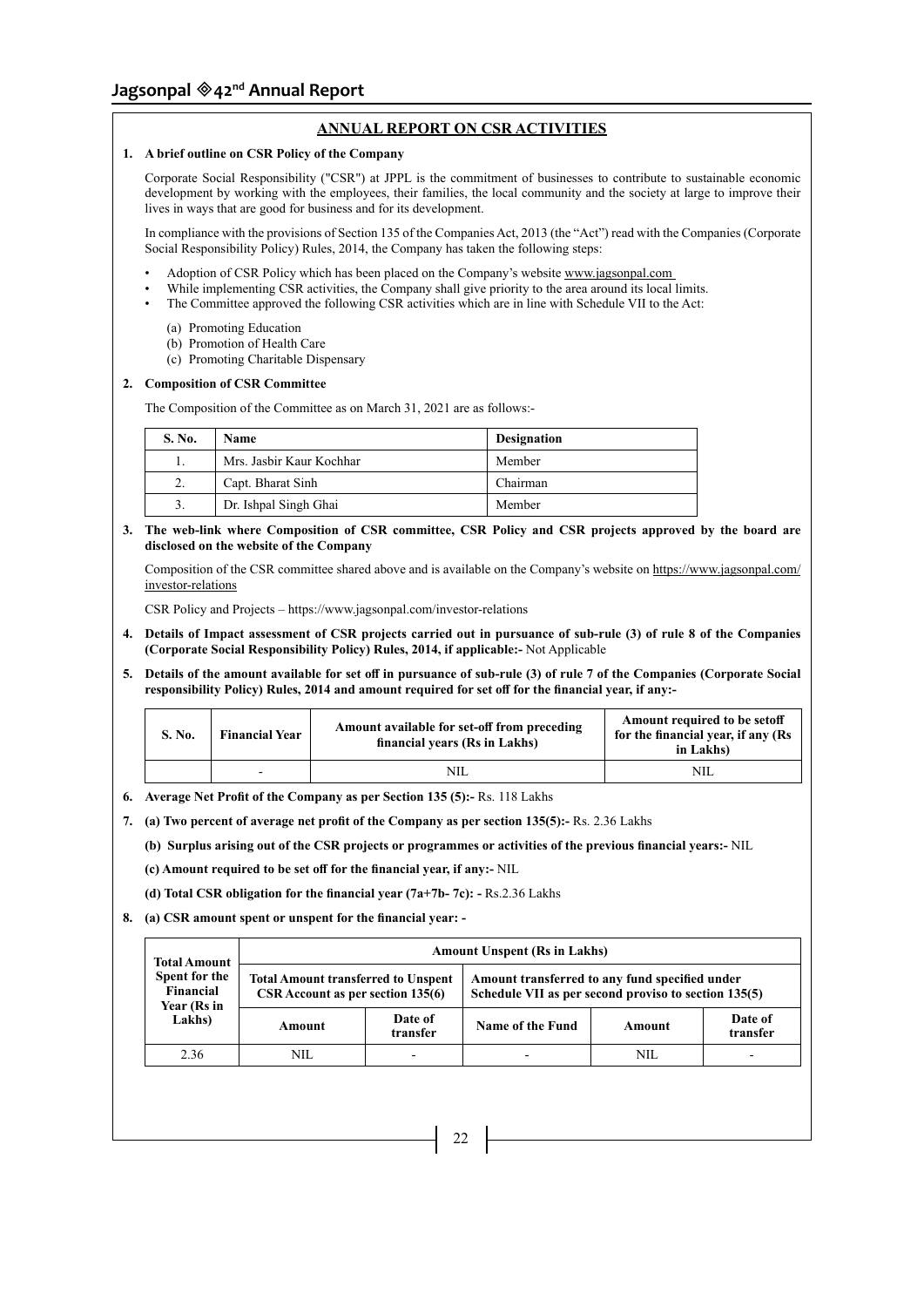| S.<br>N.  | Name<br>of the<br>Project | Item<br>from the-<br>list of ac-<br>tivitiesin<br><b>Schedule</b><br>VIIto the<br>Act. | Local<br>area<br>(Yes/<br>No)                                |                                                                                        | <b>Location of</b><br>the project                             | Project<br>dura-<br>tion                          | Amount<br>allocated<br>for the<br>project<br>(Rs in<br>Lakhs) | Amount<br>spent in<br>the cur-<br>rent fi-<br>nancial<br>Year<br>(Rs in<br>Lakhs)    | Amount<br>transferred<br>to Unspent<br>CSR Ac-<br>count for<br>the project<br>as per Sec-<br>tion $135(6)$<br>(Rs in                                                                                               | Mode of<br>Imple-<br>menta-<br>tion -<br><b>Direct</b><br>(Yes/<br>No)                             |                | Mode of<br>Implementation<br>Through<br>Implementing<br>Agency<br>CSR                            |
|-----------|---------------------------|----------------------------------------------------------------------------------------|--------------------------------------------------------------|----------------------------------------------------------------------------------------|---------------------------------------------------------------|---------------------------------------------------|---------------------------------------------------------------|--------------------------------------------------------------------------------------|--------------------------------------------------------------------------------------------------------------------------------------------------------------------------------------------------------------------|----------------------------------------------------------------------------------------------------|----------------|--------------------------------------------------------------------------------------------------|
|           |                           |                                                                                        |                                                              | <b>State</b>                                                                           | Dis-<br>trict                                                 |                                                   |                                                               |                                                                                      | Lakhs)                                                                                                                                                                                                             |                                                                                                    | Name           | Registration<br>number                                                                           |
| 1         | ÷,                        |                                                                                        |                                                              |                                                                                        |                                                               | Nil                                               |                                                               |                                                                                      | (c) Details of CSR amount spent against other than ongoing projects for the financial year:-                                                                                                                       | $\blacksquare$                                                                                     | $\blacksquare$ |                                                                                                  |
| S.<br>No. |                           | Name of the<br>Project                                                                 | <b>Item from</b><br>the list of<br>activities<br>in Schedule |                                                                                        | Local<br>area<br>(Yes/<br>No)                                 | <b>Location of</b><br>the project<br><b>State</b> | <b>District</b>                                               | Amount<br>spent<br>for the<br>project<br>(Rs. in                                     | Mode of<br>Imple-<br>mentation<br><b>Direct</b>                                                                                                                                                                    | Name                                                                                               |                | <b>Mode of Implementation -</b><br><b>Through Implementing Agency</b><br><b>CSR Registration</b> |
| 1.        |                           | $Covid - 19$<br>Mitigation<br>&<br>Promotion<br>of<br>Healthcare                       | VII to the Act<br>(i)                                        |                                                                                        | Yes                                                           | Delhi                                             | New<br>Delhi                                                  | Lakhs)<br>2.36                                                                       | (Yes/No)<br>No                                                                                                                                                                                                     |                                                                                                    |                | number                                                                                           |
|           |                           | services                                                                               |                                                              |                                                                                        |                                                               |                                                   |                                                               |                                                                                      |                                                                                                                                                                                                                    |                                                                                                    |                |                                                                                                  |
|           | Total                     | (d) Amount spent in Administrative Overheads: NIL                                      |                                                              |                                                                                        |                                                               |                                                   | (e) Amount spent on Impact Assessment, if applicable:- NIL    | 2.36<br>(f) Total amount spent for the Financial Year (8b+8c+8d+8e):- Rs. 2.36 Lakhs |                                                                                                                                                                                                                    |                                                                                                    |                |                                                                                                  |
| 9.        |                           | (g) Excess amount for set off, if any:- NIL<br>Preceding                               |                                                              | Amount<br>transferred to                                                               |                                                               |                                                   | Amount<br>spent in the                                        | (a) Details of Unspent CSR amount for the preceding three financial years:-          | Amount transferred to any fund<br>specified under Schedule VII as<br>per Section 135(6), if any                                                                                                                    |                                                                                                    |                | Amount<br>remaining to                                                                           |
|           | S.<br>No.                 | <b>Financial</b><br>Year                                                               |                                                              | <b>Unspent CSR</b><br><b>Account under</b><br><b>Section 135 (6)</b><br>(Rs. in Lakhs) |                                                               |                                                   | reporting<br><b>Financial</b><br>Year                         | Name<br>of the<br>Fund                                                               | Amount<br>(Rs. in<br>Lakhs)                                                                                                                                                                                        | Date of<br>transfer                                                                                |                | be spent in<br>succeeding<br>financial years<br>(Rs. in Lakhs)                                   |
|           | $\mathbf{1}$              |                                                                                        |                                                              | Nil                                                                                    |                                                               |                                                   | ٠                                                             |                                                                                      | Nil                                                                                                                                                                                                                |                                                                                                    |                |                                                                                                  |
|           | S.<br>No.                 | Project<br>ID                                                                          | Name of<br>the Project                                       |                                                                                        | Financial<br>Year in<br>which the<br>project was<br>commenced |                                                   | Project<br>duration                                           | <b>Total</b><br>amount<br>allocated<br>for the<br>project<br>(Rs. in<br>Lakhs)       | (b) Details of CSR amount spent in the financial year for ongoing projects of the preceding financial year(s):-<br>Amount<br>spent on<br>the project<br>in the<br>reporting<br>Financial<br>Year (Rs. in<br>Lakhs) | Cumulative<br>amount<br>spent at the<br>end of<br>reporting<br>Financial<br>Year (Rs. in<br>Lakhs) |                | <b>Status of</b><br>the project<br>Completed<br>/ Ongoing                                        |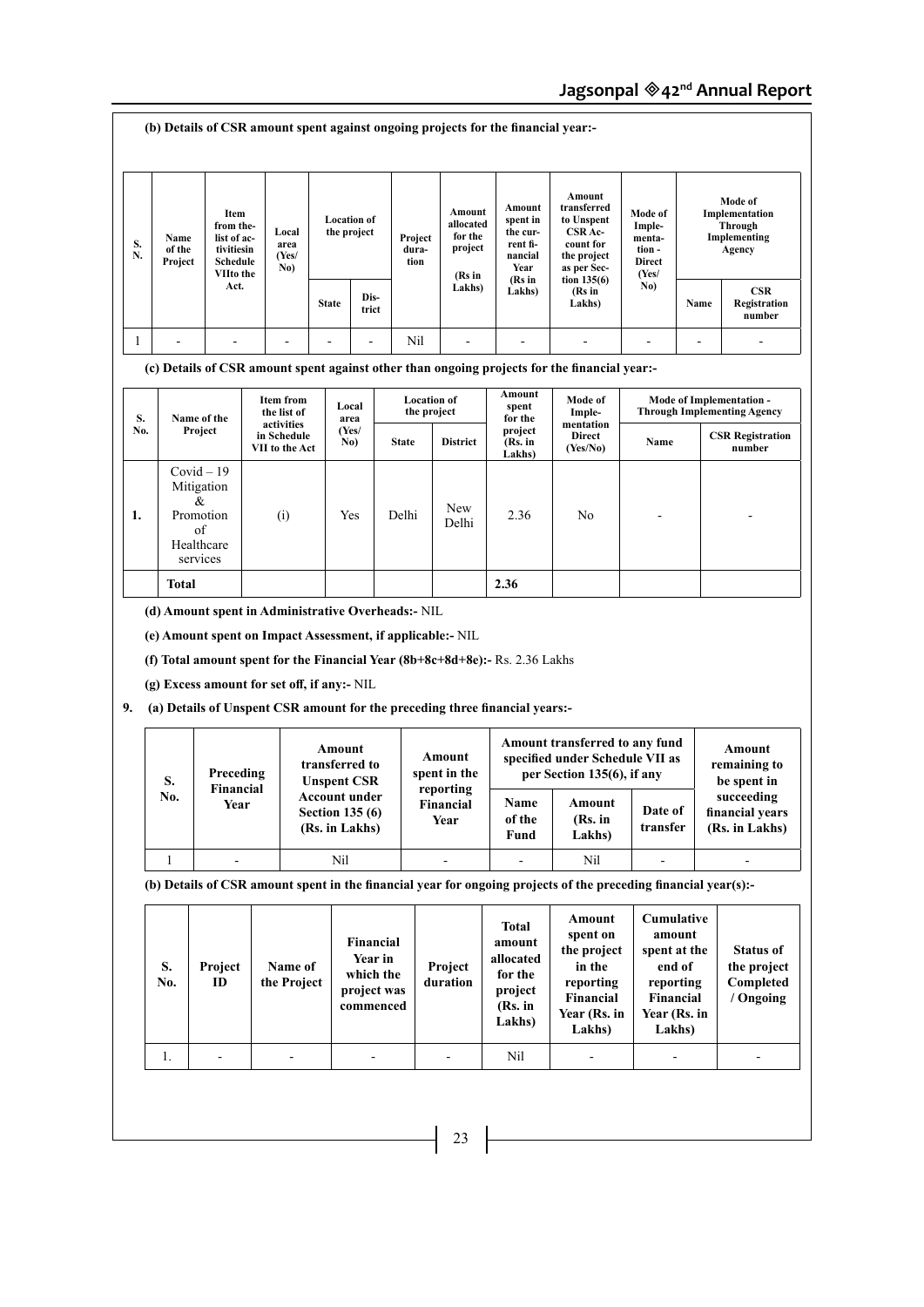# **Jagsonpal 42nd Annual Report**

**10. In case of creation or acquisition of capital asset, furnish the details relating to the asset so created or acquired through CSR spent in the financial year (asset-wise details)**

**(a) Date of creation or acquisition of the capital asset(s):-** None

**(b) Amount of CSR spent for creation or acquisition of capital asset:-** NIL

**(c) Details of the entity or public authority or beneficiary under whose name such capital asset is registered, their address etc.:-** Not Applicable

**(d) Provide details of the capital asset(s) created or acquired (including complete address and location of the capital asset):-** Not Applicable

**11. Specify the reason(s), if the company has failed to spend two per cent of the average net profit as per section 135(5):-** Not Applicable

For and on behalf of the Board

**Bharat Sinh Ishpal Singh Ghai**

**Place: New Delhi** Chairman in CSR Committee Member in CSR Committee **Date: June 30, 2021 DIN: 00347364 DIN: 00351659 DIN: 00551659**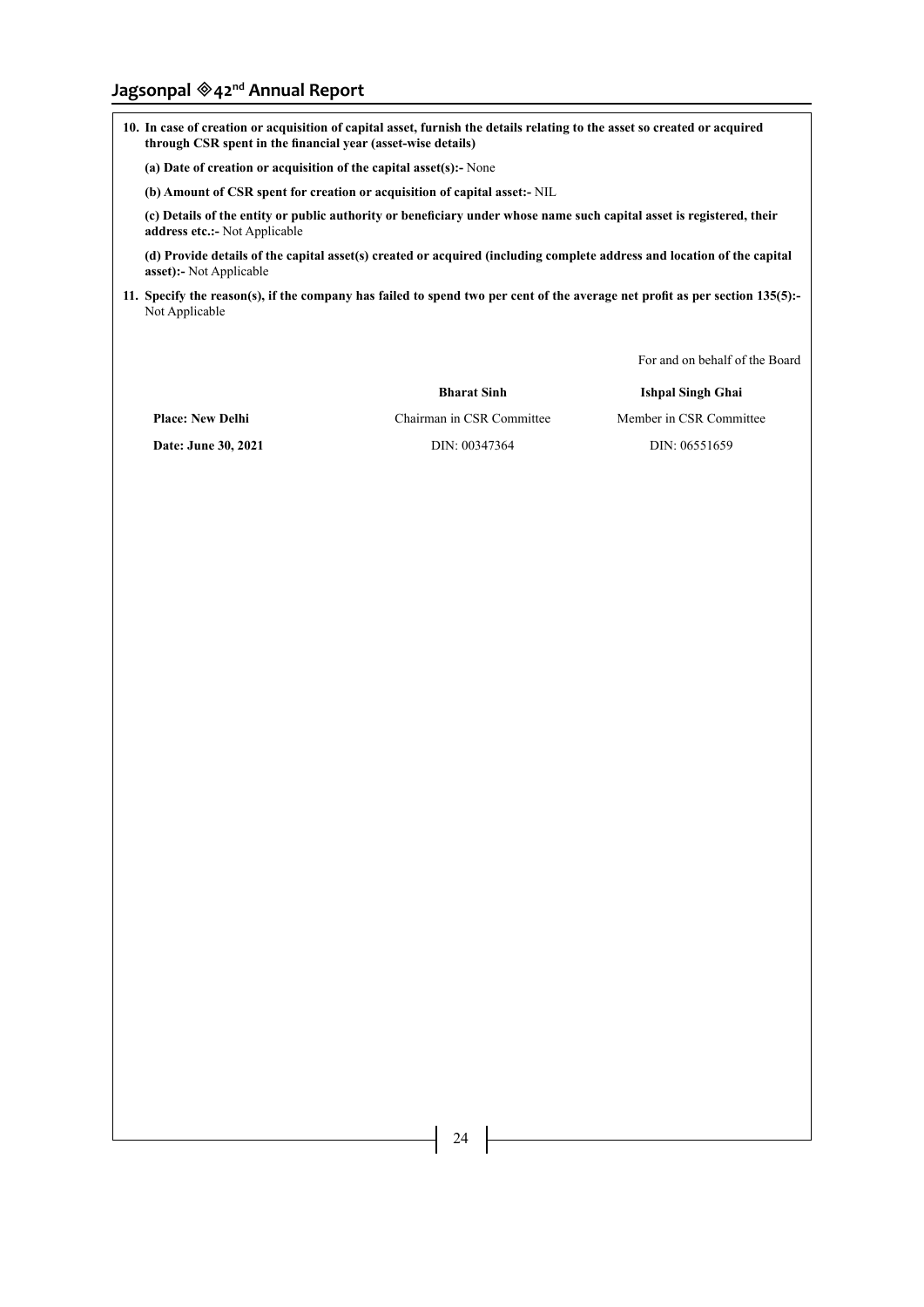#### **CERTIFICATE OF CHIEF FINANCIAL OFFICER**

To,

The Board of Directors, **Jagsonpal Pharmaceuticals Limited,**

I, **Sanjiv Kumar Dudeja,** Chief Financial Officer of **Jagsonpal Pharmaceuticals Limited,** on the basis of the review of the financial statements and cash flow statement for the year ended 31st March 2021 and to the best of my knowledge and belief, hereby certify that:

These statements do not contain any materially untrue statements or omits any material fact or contain statements that might be misleading.

These statements together present a true and fair view of the Company's affairs and are in compliance with existing accounting standards, applicable laws and regulations.

There are, to the best of my knowledge and belief, no transactions entered into by the Company during the year ended 31<sup>st</sup> March 2021 which, are fraudulent, illegal or in violation of the Company's Code of Conduct.

I accept responsibility for establishing and maintaining internal controls for financial reporting and that I have evaluated the effectiveness of internal control systems of the company pertaining to financial reporting and we have disclosed to the Auditors' and the Audit Committee those deficiencies in the design or operations of such internal controls of which, I am aware and the steps taken and/ or proposed to be taken to rectify these deficiencies.

I have indicated to the Auditors and the Audit Committee: There have been no significant changes in the internal control over financial reporting during this year.

There have been no significant changes in the accounting policies during the year.

To the best of our knowledge and belief, there is no instance of significant fraud of which I have become aware and the involvement therein, of management or an employee having significant role in the Company's internal control systems over financial reporting.

Place: New Delhi **Sanjiv Kumar Dudeja**<br>
Dated: 30 June, 2021 **Chief Financial Officer Dated: 30 June, 2021** 

# **Auditors' Certificate Regarding compliance of Conditions of Corporate Governance.**

To

The Members of Jagsonpal Pharmaceuticals Limited

We have examined the compliance of conditions of Corporate Governance by Jagsonpal Pharmaceuticals Limited for the year ended 31 March 2021, as stipulated in respective regulations 34 (3) and clause b to (i) of sub regulation (2) of Regulation 46 and para C, D and E of schedule V of the Securities and Exchange Board of India (Listing Obligation and Disclosure Requirements) Regulations 2015 (collectively referred to as "SEBI Listing Regulation 2015").

The compliance of conditions of Corporate Governance is the responsibility of the Company's Management. Our examination was carried out in accordance with the Guidance note on Certification of Corporate Governance, issued by the institute of Chartered Accountants of India was limited to procedures and implementation thereof, adopted by the Company for ensuring the compliance of the conditions of Corporate Governance. It is neither an audit nor an expression of opinion on the financial statements of the Company.

In our opinion and to the best of our information and according to the explanations given to us, we certify that the Company has complied with the conditions of Corporate Governance as stipulated in the SEBI Listing Regulations, 2015.

We state that such compliance is neither an assurance as to the future viability of the Company nor the efficiency or effectiveness with which the Management has conducted the affairs of the Company.

**For H L Bansal & Co. Chartered Accountants (Firm's Registration No. 008563N HIRA LAL BANSAL**  Place: Delhi<br>Date: 30/06/2021 (Membership No. 086990)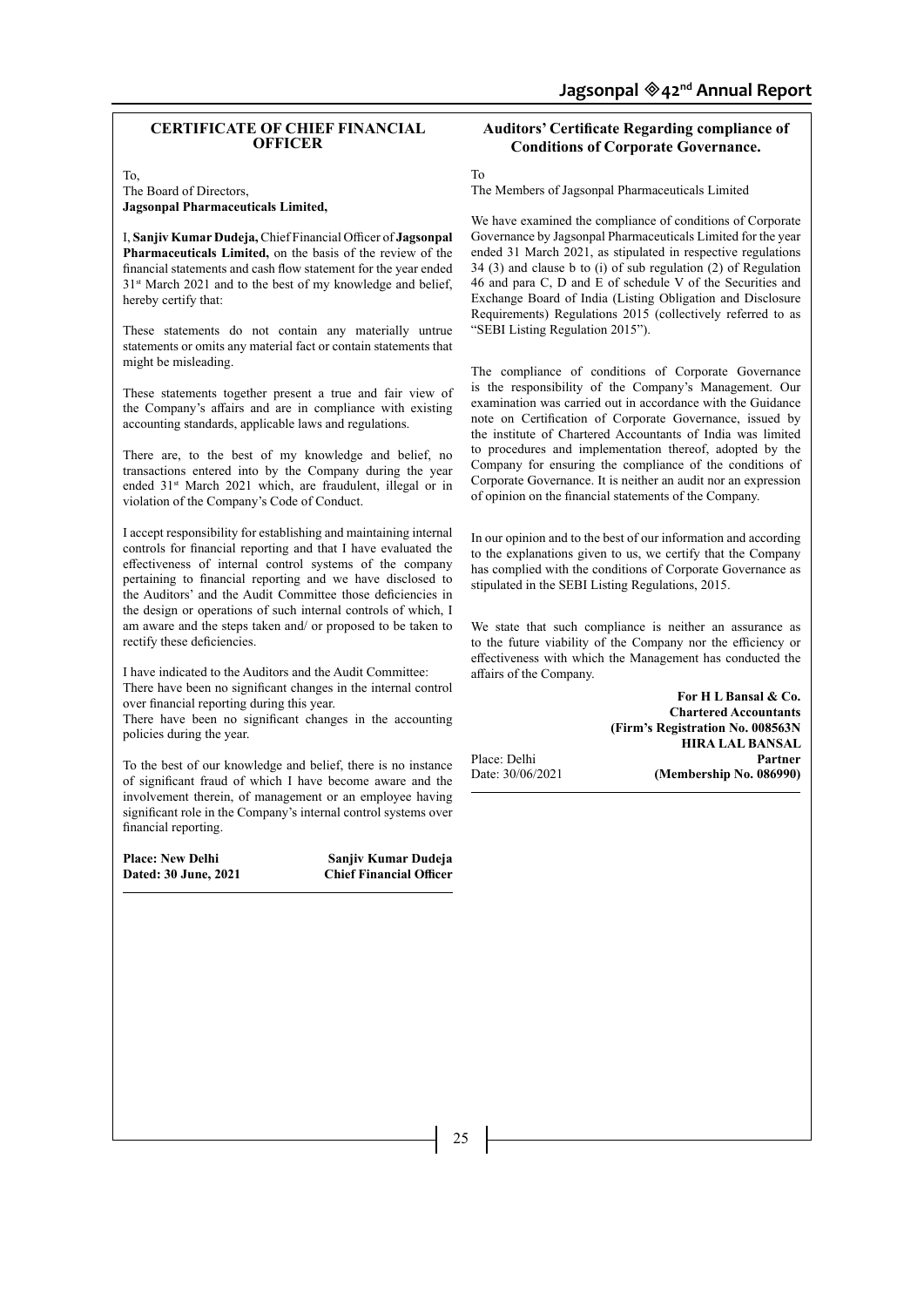# **Annexure to the Directors' Report**

# **Corporate Governance Report**

Pursuant to Regulations 17 to 27 and clauses (b) to (i) of sub-regulations (2) of Regulation 46 and paragraphs C, D, and E of Schedule V of the SEBI (Listing Obligations & Disclosures Requirements) Regulations, 2015.

# 1. **Company's Philosophy on Code of Governance**:

The Company's philosophy on Corporate Governance is to conduct its business affairs in a professional and transparent manner while adhering to high ethical values and morals and always striving for optimizing Shareholder's value. The Company considers good corporate governance to be a prerequisite for meeting the objective of maximizing shareholder's wealth in a sustained manner.

# 2. **Board of Directors**

- a. The Board comprises of Executive and Non-Executive Directors. The present strength of the Board of Directors is six Directors. The Chairman and the Managing Director is a whole time director, the remaining five being Non-Executive Directors, out of which four are Independent Directors and have expertise in their respective fields.
- b. The attendance at Board Meetings and last Annual General Meeting of each of the Directors during the financial year of the Company is as under:

|                                              |                             | Attendance        |                | Membership of other<br>Board (Excluding<br>No. of Committees      |                                                  |  |  |
|----------------------------------------------|-----------------------------|-------------------|----------------|-------------------------------------------------------------------|--------------------------------------------------|--|--|
| Name of Director                             | Category                    | Board<br>Meetings | Last<br>AGM    | Alternate<br>Directorship &<br>Directorship in<br>Pvt. Companies) | in which Member<br>(excluding Pvt.<br>Companies) |  |  |
| Mr. Rajpal Singh Kochhar                     | <b>Managing Director</b>    | 4                 | Yes.           |                                                                   |                                                  |  |  |
| Capt. Bharat Sinh                            | <b>Independent Director</b> | $\overline{4}$    | Yes            |                                                                   | 3                                                |  |  |
| Dr. Ishpal Singh Ghai                        | Independent Director        | 4                 | Yes            |                                                                   |                                                  |  |  |
| Mrs. Jasbir Kaur Kochhar                     | Non-Executive Director      | 4                 | <b>Yes</b>     |                                                                   | 3                                                |  |  |
| Mr. Ashok Kumar Pati<br>Independent Director |                             | 3                 | N <sub>0</sub> |                                                                   |                                                  |  |  |
| Mr. Mammen Mathew                            | Independent Director        | $\mathcal{L}$     | N <sub>0</sub> |                                                                   | $\theta$                                         |  |  |

c. During the year three board meetings were held on following dates:

July 29, 2020 November 10, 2020 February 12, 2021 March 18, 2021

#### **Details of director appointed / re-appointed**

During the year under review, there is no change in the composition of the board of directors.

# **B) Information placed before the Board of Directors**

The following information is regularly placed before the Board of Directors

- Minutes of the Committees
- Information on recruitment etc. of Senior officer just below the Board level
- Annual budgets/plans
- Capital budgets<br>• Ouarterly results
- Quarterly results
- • Material communications from Government bodies
- • Fatal or serious accidents, dangerous occurrences and pollution problems, if any.
- Material financial obligations
- • Significant labor problems, if any.
- Sale of assets, investments etc. which is not in the normal course of business.
- • Material transactions
- Compliance with statutory requirements

Besides above, all major decisions are considered by the Board.

#### **3. Ethics / Governance Policies Committee**

The company we strive to conduct our business and relationship in a dignified, distinctive and reasonable manner. We adhere to ethical standard and some of these codes and policies are:

Code of Conduct for Directors and Senior Management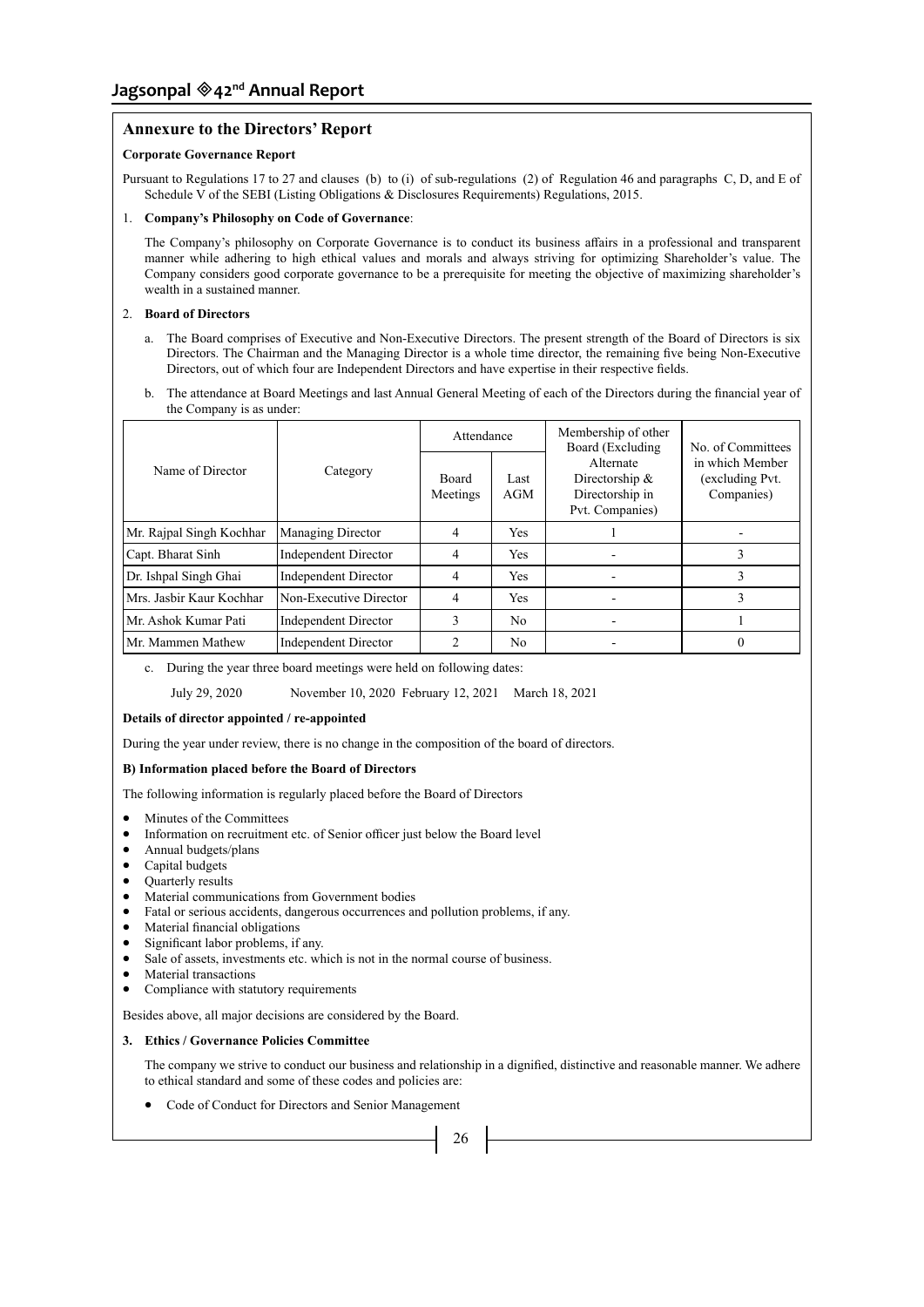- Code of Conduct for Prohibition insider Trading
- Code of Practices and Procedures for fair Disclosure of Unpublished Price Sensitive Information (UPSI)
- Policy for Determining Materiality of Events and Information
- Policy for Preservation of Documents
- **Archival Policy**
- Policy for Determining Material Subsidiaries
- Vigil Mechanism and Whistle Blower policy
- Treatment of Related Party Transaction
- Corporate Social Responsibility Policy
- Policy on Sexual Harassment
- Policy for Selection of Directors and their Independence
- Remuneration Policy for Directors KPP's Employees

#### **4. Audit Committee, Appointment & Vigil Mechanisms**

The terms of reference and modify the role of the Audit Committee cover under Section 177 of the Companies Act, 2013 include inter-alia reviewing with management the quarterly and annual financial statements, adequacy of internal control systems and frequency and scope of internal audit, overseeing of company's financial reporting process, discussions with internal and external auditors of the company on the audit undertaken, recommending the audit fee, reviewing the internal audit undertaken and its findings, to review the functions of the whistle blower mechanism

The Audit Committee has two Non-Executive Independent Directors and two Non Executive directors as members:

- Capt. Bharat Sinh, Dr. Ishpal Singh Ghai, Mr. Ashok Kumar Pati and Mrs. Jasbir Kaur Kochhar. The Chairman of the Committee is Capt. Bharat Sinh. The Company Secretary acts as Secretary of the committee. The Internal Auditor and/ or Statutory Auditors are invitees to the meeting. The quorum for the Committee meeting is two Directors.

The Committee had met four times during the financial year in July, November, February and March months of 2020- 2021.

#### **5. Chart setting out the skills/expertise/competence of the board of directors**

The Company's Board comprises qualified members who bring in the required skills, competence and expertise that allow them to make effective contributions to the Board and its committees. The Board members are committed to ensure that the Company's Board is in compliance with the highest standards of corporate governance.

In the table below, the specific areas of focus or expertise of Individual Board members have been highlighted. However, the absence of a mark against a member's name does not necessarily mean the member does not possess the corresponding qualification or skill.

|                                                              |                                                            |            |                   | <b>Area of Expertise</b>  |                                           |                               |
|--------------------------------------------------------------|------------------------------------------------------------|------------|-------------------|---------------------------|-------------------------------------------|-------------------------------|
| <b>Directors</b>                                             | General<br>Management<br>and Business<br><b>Operations</b> | Leadership | <b>Financials</b> | <b>Risk</b><br>Management | <b>Board</b><br>service and<br>Governance | Sales and<br><b>Marketing</b> |
| Shri Rajpal Singh Kochhar<br>Chariman & Managing<br>Director |                                                            |            |                   |                           |                                           |                               |
| Smt. Jasbir Kaur Kochhar<br>Non-Executive Director           |                                                            |            |                   |                           |                                           |                               |
| Capt. Bharat Sinh<br><b>Independent Director</b>             |                                                            |            |                   |                           |                                           |                               |
| Dr. Ishpal Singh Ghai<br><b>Independent Director</b>         |                                                            |            |                   |                           |                                           |                               |
| Dr. Ashok Kumar Pati<br>Additional Independent<br>Director   |                                                            |            |                   |                           |                                           |                               |
| Mr. Mammen Mathew<br>Additional Independent<br>Director      |                                                            |            |                   |                           |                                           |                               |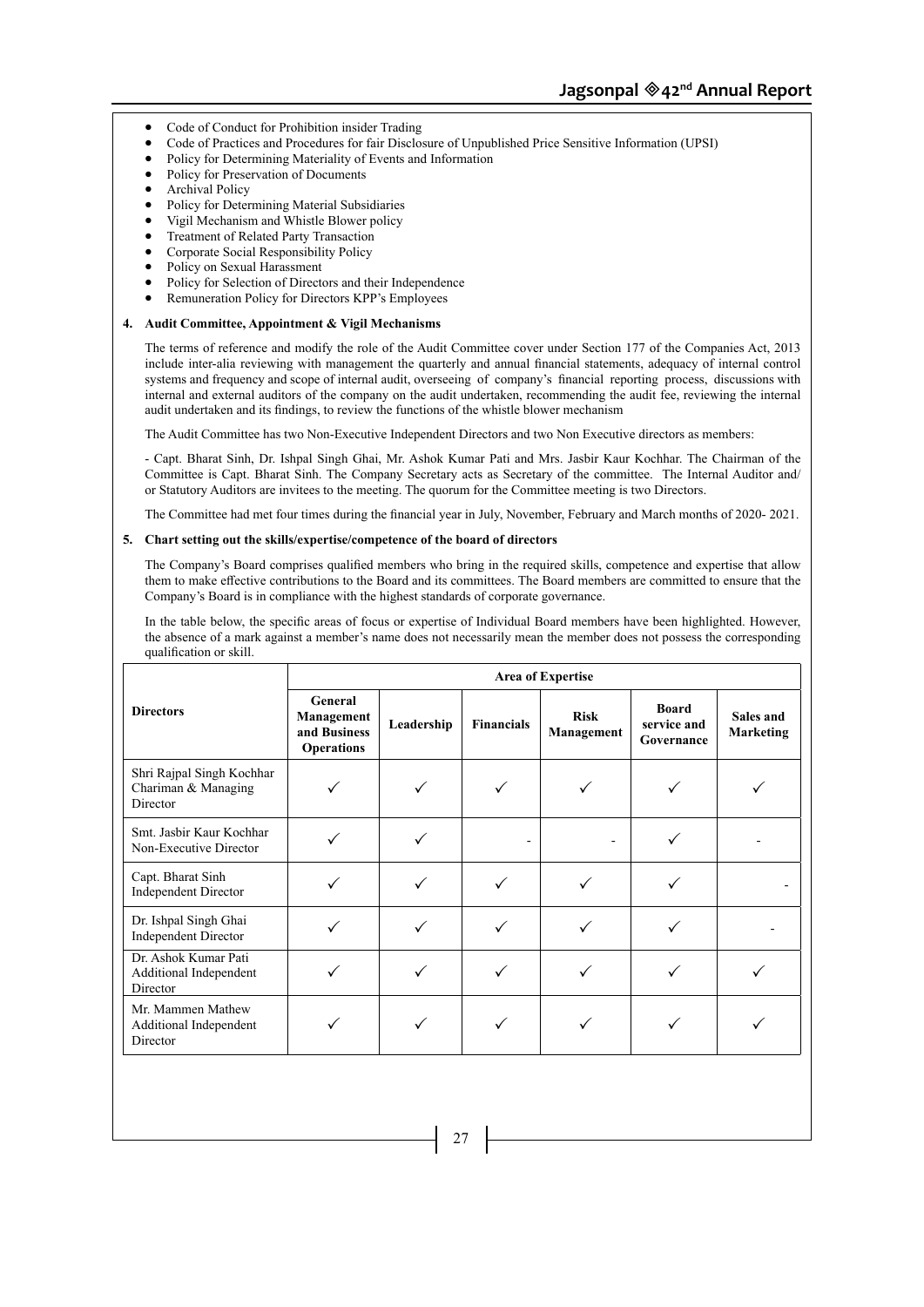# **Jagsonpal 42nd Annual Report**

# **6. Remuneration Committee and appointment, remuneration of Directors & Policy Nomination and Remuneration Committee**

The Company has a policy to appoint Independent Director Personnel as director with requite qualification & experience given below:

| Name of the Member       | Designation                        |
|--------------------------|------------------------------------|
| Mr. Bharat Sinh          | Chairman                           |
| Mrs. Jashir Kaur Kochhar | Non Executive Woman Director       |
| Dr. Ishpal Singh Ghai    | Non Executive Independent Director |

The Independent Directors of your Company have confirmed that (a) they meet the criteria of Independence as prescribed under Section 149 of the Act and Regulation 16 of the Listing Regulations, (b) they are not aware of any circumstance or situation, which could impair or impact their ability to discharge duties with an objective independent judgement and without any external influence (c) their name were included in the data bank of Independent Directors maintained by Indian Institute of Corporate Affairs under Rule 6 (3) of the Companies (Appointment and Qualification of Directors) Rules, 2014. Further, in the opinion of the Board, the Independent Directors fulfil the conditions prescribed under the Listing Regulations and are independent of the management of the Company.

The Company has complied with the provisions with respect to appointment and term of Independent Directors which are consistent with the Companies Act, 2013 and the SEBI (Listing Obligations and Disclosure Requirements) Regulations, 2015. The Independent Directors on the Board of the Company are given a formal appointment letter inter alia containing the terms of appointment, role, duties and responsibilities, code of conduct etc. The terms and conditions of appointment are available on the website of the Company at www.jagsonpal.com.

# **Brief Description of Terms of Reference**

- To identify persons who are qualified to become Directors and who may be appointed in the senior management;
- To formulate a criteria for determining qualifications, positive attributes and independence of a director;
- To recommend to the Board, appointment and removal of the identified directors and senior management personnel based on the laid down criteria and formulated policy;
- To formulate criteria for evaluation of Independent Directors and the Board and shall carry out evaluation of every director's performance;
- To review the performance of the Managing Director and Whole-time Director and recommend to the Board in this regard.
- To devise a policy on the Board diversity;
- To recommend to the Board a policy relating to the remuneration for the directors, key managerial personnel and other employees;
- To review the overall compensation policy and service agreements of the Managing Director and Whole-time Directors and other employees of appropriate cadres;
- To evaluate the remuneration paid by comparable organizations;

#### **Listing Regulations mandates that the Board shall monitor and review the Board evaluation framework.**

The evaluation of all the directors and the board as a whole was conducted based on the criteria and framework adopted by the Board. The evaluation process has been explained in the corporate governance report section in this Annual Report. The Board approved the evaluation results as collated by the nomination and remuneration committee.

# **Remuneration Policy**

The Company's inter-alia remuneration policy is determined by the success and performance of the individual employee of the company. The performance of the individual employee is measured through an annual appraisal process. The company, through its compensation program attracts, develops, motivates and retains its talented workforce. The managerial remuneration including perquisites thereof payable to Directors are determined by the Committee and shareholders. The remuneration of the directors during the period starting from 01st April, 2020 to 31st March, 2021 weas as follow:

# **a. Managing Director/Whole Time Director:**

| Name                      | Remuneration    |
|---------------------------|-----------------|
| Shri Rajpal Singh Kochhar | Rs. 100.88 lacs |

The above remuneration includes Salary, Bonus, Commission, Allowances and perquisites as per the rules of the Company.

#### **b. Non-Executive Directors:**

The Non-Executive Directors were paid remuneration by way of Sitting Fees Rs. 10,000/- for every Board Meeting and Rs. 2,500/- for committee meetings plus reimbursement of related actual travel and out of pocket expenses. They are entitled up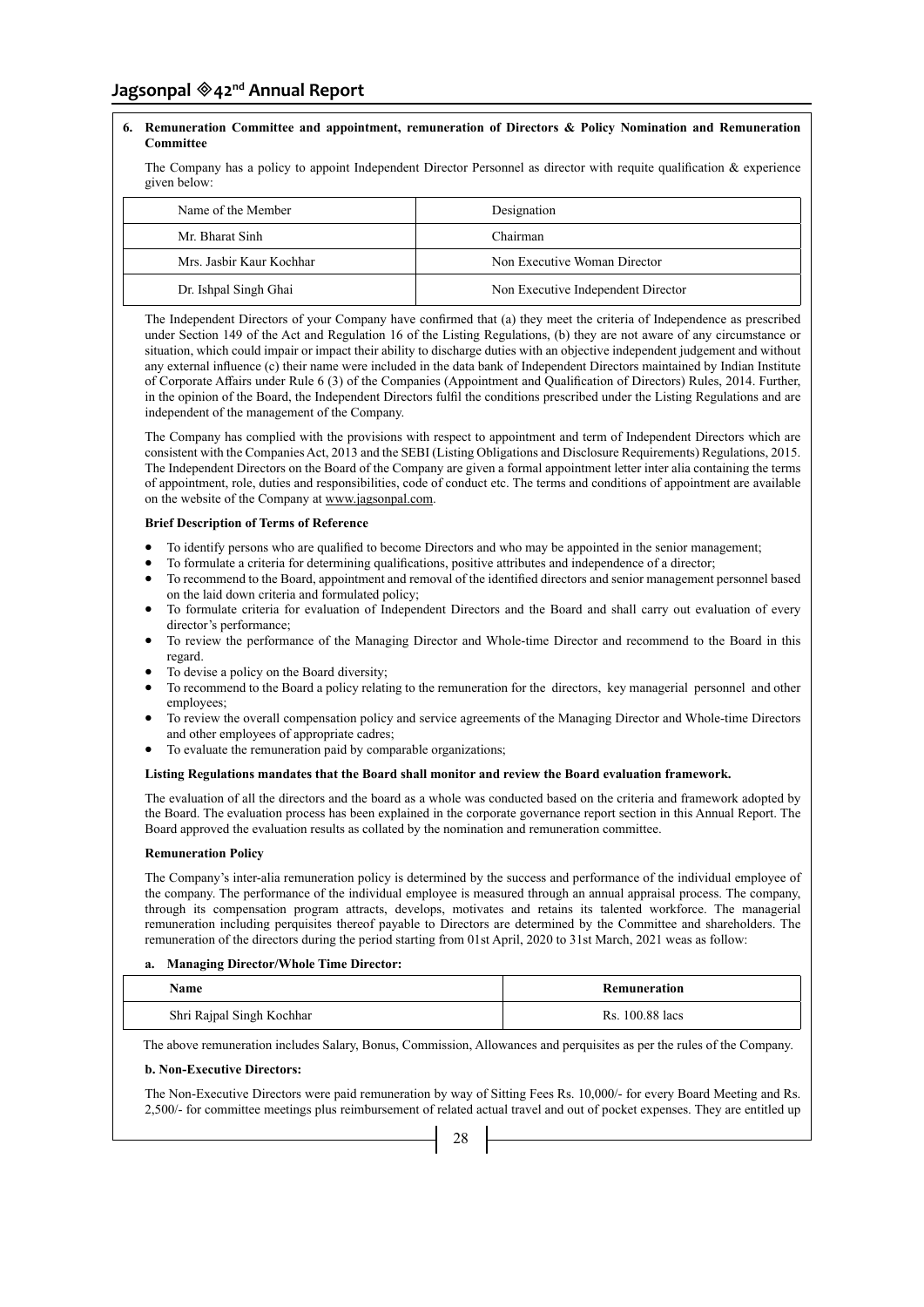| <b>Name of Directors</b> | Sitting Fee (Rs. In Lakhs) | <b>Commission (Rs. Lakhs)</b> |
|--------------------------|----------------------------|-------------------------------|
| Mr. Bharat Sinh          | Rs. 0.475                  |                               |
| Mrs. Jashir Kaur Kochhar | Nil                        | Nil                           |
| Dr. Ishpal Singh Ghai    | Rs. 0.475                  |                               |
| Mr. Ashok Kumar Pati     | Rs. 0.375                  | Nil                           |
| Mr. Mammen Mathew        | Rs. 0.2                    | Nil                           |

# **7. Stakeholders' Relationship Committee**

Pursuant to the Listing Regulations and Section 178 of the Act Stakeholders' Relationship Committee considers and resolves the grievances of security holders.

The complaints/queries/requests received from the shareholders have been duly attended to and resolved by furnishing requisite information/documents by the Company. A summary of complaints received and resolved by the Company during the financial year is given below:

The complaints received during the year under review are as follows:

| Correspondence in the nature of complaints | IJ | O2         | O3 | O4 | Total |
|--------------------------------------------|----|------------|----|----|-------|
| At the beginning of the quarter            |    |            |    |    |       |
| Received during the quarter                |    | $^{\circ}$ |    |    |       |
| Resolved during the quarter                |    |            |    | U5 |       |
| Pending at the end of the quarter          |    |            |    |    |       |

# **8. Corporate Social Responsibility (CSR) Committee**

The Corporate Social Responsibility Committee comprise of the following members:

| Name of the Member       | <b>Designation</b>                 |
|--------------------------|------------------------------------|
| Mr. Bharat Sinh          | Chairman                           |
| Mrs. Jashir Kaur Kochhar | Non Executive Woman Director       |
| Dr. Ishpal Singh Ghai    | Non Executive Independent Director |

The Company Secretary of the Company is the secretary to the Committee and the composition of the Committee meets the requirements of section 135 of the Act.

#### **9. The Company's Code of Conduct for Prevention of Insider Trading**

The Board of Directors has adopted the Trading Policy in accordance with the requirements of the SEBI (Prohibition of Insider Trading) Regulations, 2015 as amended from time to time. The Insider Trading Policy of the Company lays down guidelines and procedures to be followed, and disclosure to be made while dealing with shares of the Company, as well as the consequence of violation. The Policy has been formulated to regulate, monitor and ensure reporting of deals by employees and to maintain the highest ethical standards of dealing in Company Securities.

#### **10. Listing Regulations**

The Securities and Exchange Board of India (SEBI), on September 2, 2015, issued SEBI (Listing Obligations and Disclosure Requirements) Regulations, 2015. The said regulations were effective December 1, 2015. Accordingly, all listed entities were required to follow these regulations.

# **11. General Meetings**

(a) Details of the last three years' General Meetings is given below:

| Year ended   | Date and time | Place                                            | <b>Resolutions passed</b> |  |
|--------------|---------------|--------------------------------------------------|---------------------------|--|
|              | 28.09.2018    | Vanita Samaj, 13, Institutional Area, Lodi Road, | $O - 2$                   |  |
| 31.03.2018   | $10.00$ am    | New Delhi 110003                                 | $S - 5$                   |  |
| 31.03.2019   | 30.09.2019    | Vanita Samaj, 13, Institutional Area, Lodi Road, | $Q = 2$                   |  |
|              | $10.00$ am    | New Delhi 110003                                 | $S-1$                     |  |
| 31.03.2020   | 30.09.2020    | Registered Office                                | $O-2$                     |  |
|              | $10.00$ am    |                                                  | $S-4$                     |  |
| $\mathbf{A}$ |               |                                                  |                           |  |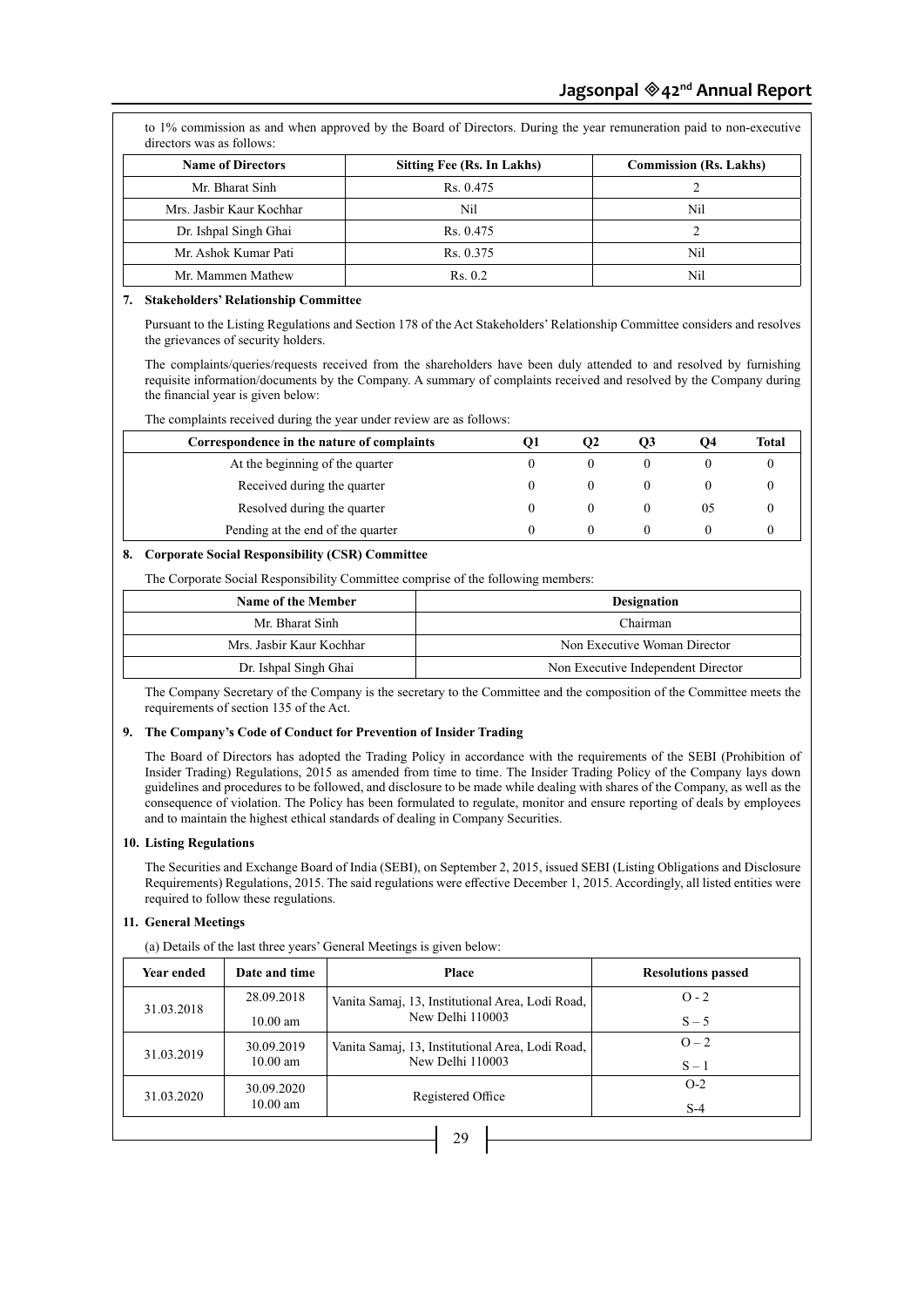# **Jagsonpal 42nd Annual Report**

All the resolutions set out in the respective Notices were passed by the requisite majority of the members attending the AGM. All the resolutions set out in the notices were passed by the members.

# **12. Compliance Certification of The Auditors**

Certification from the Company's Auditors, M/s. H.L. Bansal & Co. confirming compliance with conditions of Corporate Governance as stipulated by SEBI (Listing Obligations and Disclosure Requirements) Regulations, 2015, is attached to this report.

#### **13. Audit Certification**

The Company is in the regime of unqualified financial statements.

# **14. Reporting of Internal Auditor**

The Internal Auditor directly reports to the Audit Committee.

#### **15. CEO Certification**

The Chairman and Managing Director and the Chief financial Officer of the Company give annual certification on the financial reporting and internal control of the Board in terms of applicable clause and other applicable provisions SEBI (Listing Obligations and Disclosure Requirements) Regulations 2015.

# **16. Disclosures**

In terms of provisions of Investors Education & Protection Funds (IEPF) under Section 125, the dividends that remained unclaimed/ unpaid for a period of seven years from the date on which they were transferred to the respective unpaid dividend A/c have been transferred to IEPF, and in future the Company shall do the same as per directives of MCA, Government of India.

The details of such unpaid unclaimed dividend A/c as on 31.3.2021 are as under:

# **Dividend A/c Balance as on 31.03.2021**

| 2012-2013 | 868970.00  |
|-----------|------------|
| 2013-2014 | 419344.50  |
| 2014-2015 | 90769.00   |
| 2015-2016 | 128785.80  |
| 2016-2017 | 1137121.10 |
| 2017-2018 | 92949.20   |
| 2018-2019 | 168479.75  |
| 2019-2020 | 282186.50  |
|           |            |

#### **17. Means of communications**

As the quarterly results are published in one English daily newspaper (Business Standard) and one Hindi newspaper (Business Standard) published from Delhi. The quarterly/half yearly report was not sent to the shareholders.

During the financial year the Company has not made any presentations to the institutional investors or analysts. The Management Discussion and Analysis Report is part of this Annual Report.

#### **18. General Shareholder Information**

| Annual General Meeting         | : Thursday, $30th$ September, 2021.                                   |
|--------------------------------|-----------------------------------------------------------------------|
|                                | Through Video Conferencing or Other Audio Visual Means                |
| Date of Book Closure           | : September $24th$ to September $30th$ , $2021$ (both days inclusive) |
| Dividend Payment Date          | : Within Stipulated Time, if declared.                                |
| Financial Calendar (tentative) |                                                                       |
| Results for the quarter ending |                                                                       |
| June 2021                      | $13th$ August, 2021                                                   |
| September 2021                 | $2nd$ week of November, 2021                                          |
| December 2021                  | 2 <sup>nd</sup> week of February 2022                                 |
| March 2022                     | $4th$ week of May 2022                                                |
|                                |                                                                       |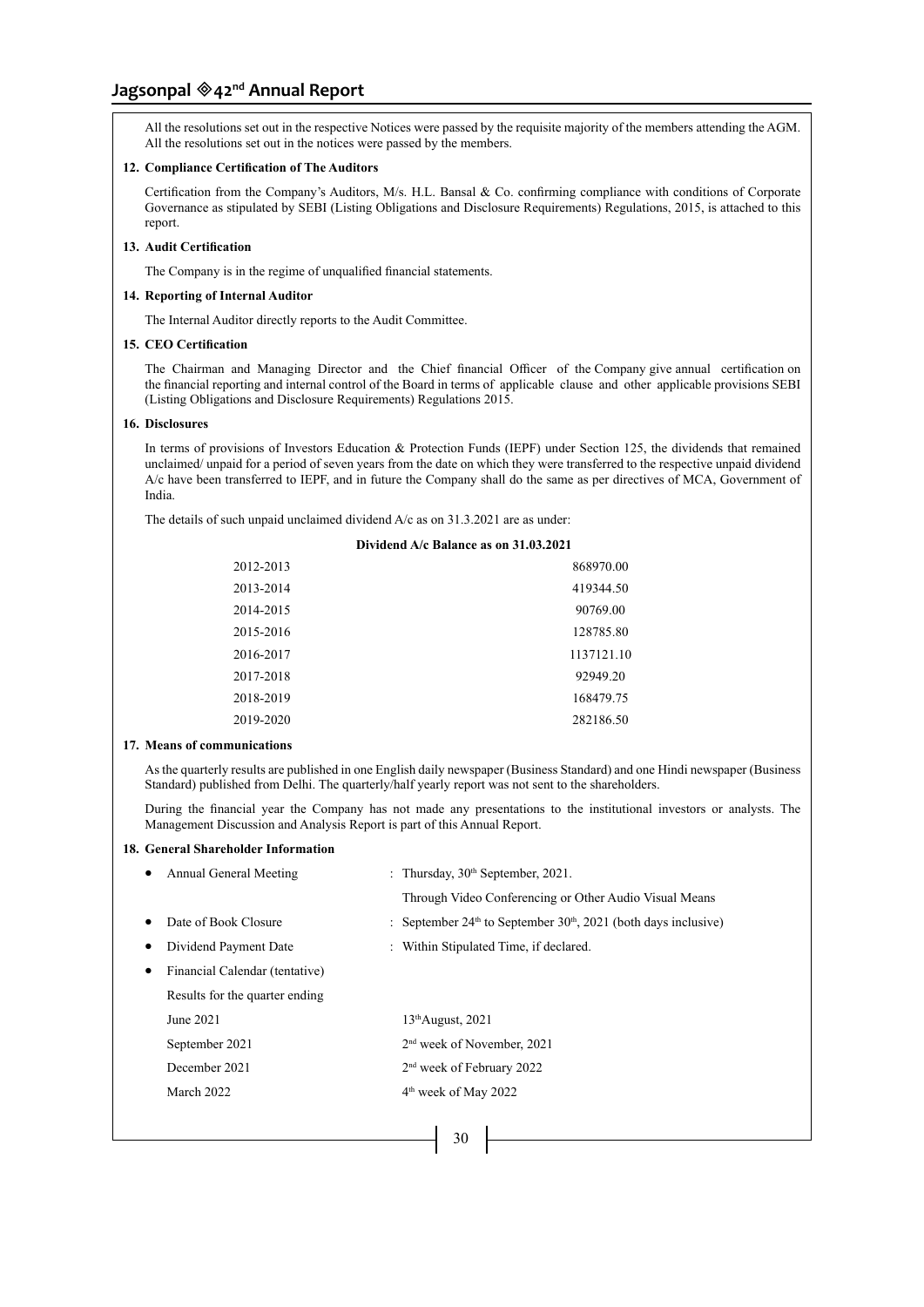**High/Low of market price of the Company's shares traded along with the volumes on Bombay Stock Exchange, Mumbai and on the National Stock Exchange during the April 2020 to March 2021 is furnished below:**

| Period       | <b>BSE High</b><br>(Rs.) | <b>BSE Low (Rs.)</b> | Volume No<br>of Share | <b>NSE High</b><br>(Rs.) | <b>NSE Low</b><br>(Rs.) | Volume No of<br>Share (In lakhs) |
|--------------|--------------------------|----------------------|-----------------------|--------------------------|-------------------------|----------------------------------|
| Apr-2020     | 32                       | 16.55                | 368641                | 31.45                    | 16.75                   | 382.35                           |
| May-2020     | 28.85                    | 22.45                | 50110                 | 28.90                    | 23.00                   | 66.38                            |
| $Jun-2020$   | 45.2                     | 24.05                | 395537                | 45.25                    | 24.00                   | 618.33                           |
| Jul-2020     | 49.4                     | 33.55                | 227429                | 49.45                    | 33.40                   | 611.94                           |
| Aug- $2020$  | 45                       | 31.5                 | 691372                | 45.00                    | 34.05                   | 1,474.00                         |
| Sept- $2020$ | 43.35                    | 33.5                 | 204646                | 43.50                    | 33.05                   | 469.56                           |
| $Oct-2020$   | 46.5                     | 37.5                 | 248444                | 46.50                    | 37.00                   | 856.68                           |
| $Nov-2020$   | 76.1                     | 37.6                 | 1500856               | 76.05                    | 37.35                   | 5,726.34                         |
| $Dec. -2020$ | 78                       | 57.3                 | 1075408               | 78.50                    | 56.60                   | 3,778.85                         |
| $Jan-2021$   | 89.25                    | 71                   | 828031                | 89.05                    | 71.00                   | 4,106.49                         |
| Feb-2021     | 101.95                   | 73                   | 1477227               | 102                      | 72.85                   | 5,188.77                         |
| Mar-2021     | 97.35                    | 75.9                 | 4270195               | 97.50                    | 75.65                   | 6,592.18                         |

Listing on Stock Exchanges : The Bombay Stock Exchange Limited, Mumbai The National Stock Exchange of India Limited, Mumbai The Company has paid the listing fee for 2020-21.

- Scrip Code JAGSNPHARM at NSE and 507789 at BSE
	- Stock Code : JAGSNPHARM EQ at NSE and 507789 at BSE
- ISIN No. for NSDL & CDSL : INE048B01027

# **Address for correspondence and Registrar and Transfer Agents**

The company has appointed M/s. MCS Share Transfer Agent Limited as Registrar and Share Transfer Agents. For matters related to the shares following may be contacted.

| <b>Company Secretary</b>       | MCS Share Transfer Agent Limited     |
|--------------------------------|--------------------------------------|
| Jagsonpal Pharmaceuticals Ltd. | Unit: Jagsonpal Pharmaceuticals Ltd. |
| T-210 J, Shahpur Jat,          | F-65, Okhla Industrial Area, Ph. -I  |
| New Delhi 110049.              | New Delhi 110020.                    |

#### • **SEBI Complaints redress systems (SCORES):**

The investor complaints are processed in centralized web-based complaints redressal systems. The salient features of these systems are: Centralised database of all complaints, online upload of Action Taken reports (ATRs) by concerned companies and online viewing by investors of actions taken on the complaints and its currents status.

#### • **Designated Exclusive email-id exclusively for investors:**

The Company has designated the following email-ids exclusively for investor servicing.

For Queries on in respect of shares in physical mode, Annual Reports, Dividend etc. cs@jagsonpal.com ; nandita.singh@ jagsonpal.com ; sagar@jagsonpal.com

#### Distribution of shareholding as on 31.03.2021

| <b>Range (Shares)</b> | Number of<br><b>Shareholders</b> | Percentage of<br><b>Shareholders</b> | Number of<br><b>Shares</b> | Percentage of<br>Shareholding |
|-----------------------|----------------------------------|--------------------------------------|----------------------------|-------------------------------|
| $1 - 500$             | 10179                            | 81.133                               | 1334829                    | 5.096                         |
| 501-1000              | 1427                             | 11.375                               | 1159464                    | 4.425                         |
| 1001-10000            | 881                              | 7.22                                 | 2505232                    | 9.563                         |
| 10001-20000           | 31                               | 0.247                                | 413343                     | 1.578                         |
| $20001 \& above$      | 28                               | 0.223                                | 20785132                   | 79.338                        |
|                       |                                  | 31                                   |                            |                               |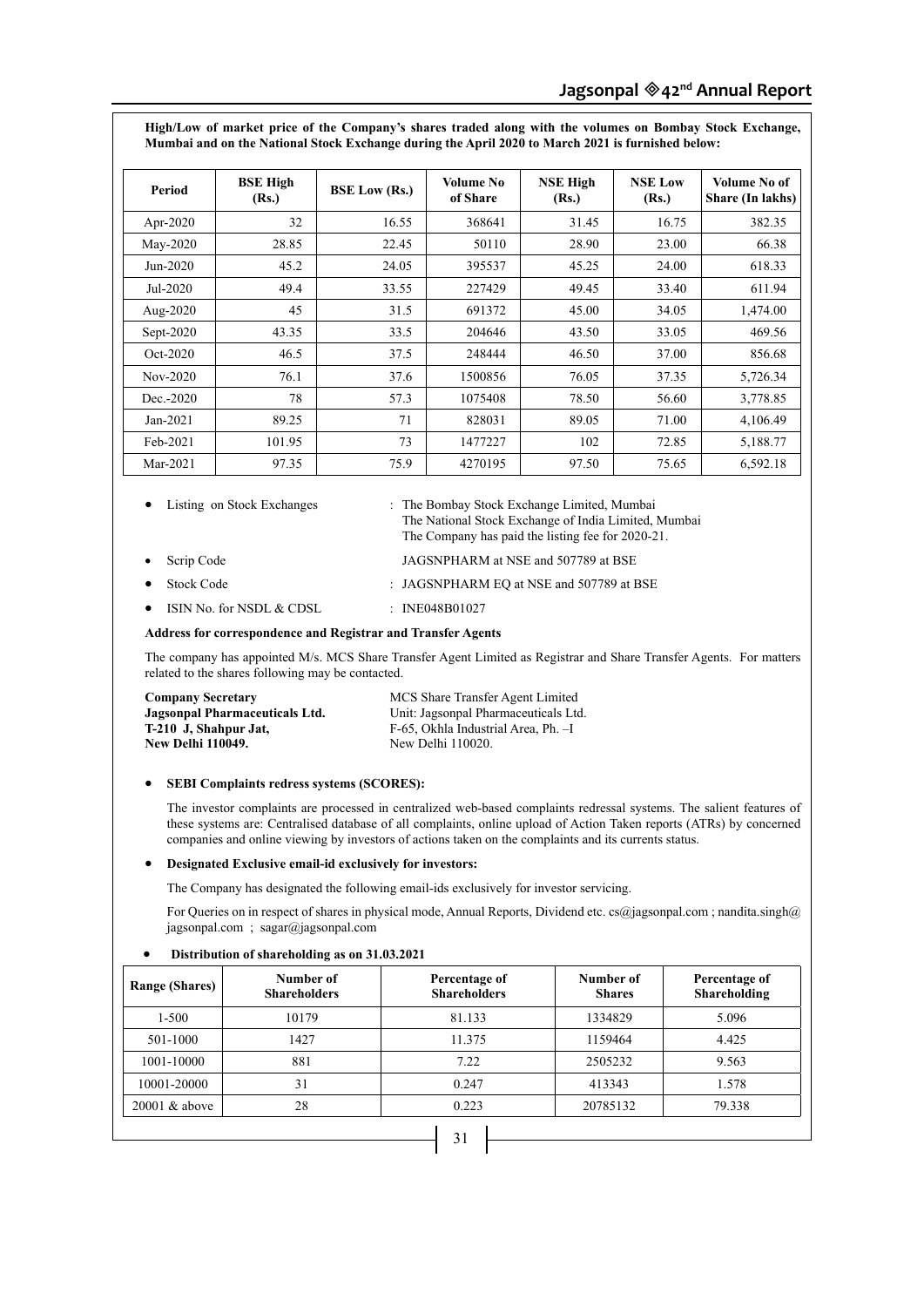# • **Dematerialisation of Securities**

Shares of the Company are actively traded on the Bombay Stock Exchange, Mumbai and the National Stock Exchange of India Limited. Approximately 98.86% of the Company's total shares have been dematerialized.

#### **Action required regarding non-receipt of dividend**

In case of non receipt of dividend warrants, members are to correspond with the Company's Registrar / Registrar of Companies as mentioned hereunder:

| Dividend for              | <b>Contact Office</b>                                                                                                        | <b>Action to take</b>                                                                                                                                                                                      |  |
|---------------------------|------------------------------------------------------------------------------------------------------------------------------|------------------------------------------------------------------------------------------------------------------------------------------------------------------------------------------------------------|--|
| $2012 - 13$ to<br>2020-21 | MCS Share Transfer Agent Limited                                                                                             | Letter on plain paper                                                                                                                                                                                      |  |
| 1991-92 to<br>2010-11     | Balance remaining in the unpaid dividend<br>accounts of respective years has been<br>transferred to IEPF, Central Government | Balance remaining in the unpaid dividend accounts<br>of respective years has been transferred to IEPF,<br>Central Government) Matter to be taken up with<br>Ministry of Company Affairs Central Government |  |
| 1986-87 to<br>1990-91     | Not applicable due to non declaration of<br>dividend                                                                         |                                                                                                                                                                                                            |  |

i) Pursuant to the provisions of the Companies Act 2013, all unclaimed dividends pertaining to the Company remaining unpaid or unclaimed for the period of 7 years from the date of became due for payment, have been transferred to the Investor Education Fund established by Central Government.

#### **Plant Location**

20 K. M. Mathura Road, Post Office Amar Nagar Faridabad, Haryana – 121 003

#### **Address for Correspondence**

The Company Secretary Jagsonpal Pharmaceuticals Limited T-210 J, Shahpur Jat, New Delhi – 110049 Phone : 011-46181100 & 46109900, Fax : 011 - 26498341, E-mail : cs@jagsonpal.com

Other facilities: Shareholders, who hold shares in a single name wish to make / change the nomination in respect of their shares as permitted under Section 109A of the Act, may submit to the registrar the prescribed Form 2B.

Bank details: Shareholders are requested to notify /send the following to the Company's registrar to facilitate better service.

i. Any change in their address / mandate / bank details; and

ii.Particulars of the bank account in which they wish their dividend to be credited, in case not furnished earlier.

Shareholders are advised that respective bank details and address as furnished by the Company will be printed on their dividend warrants as a measure of protection against fraudulent encashment.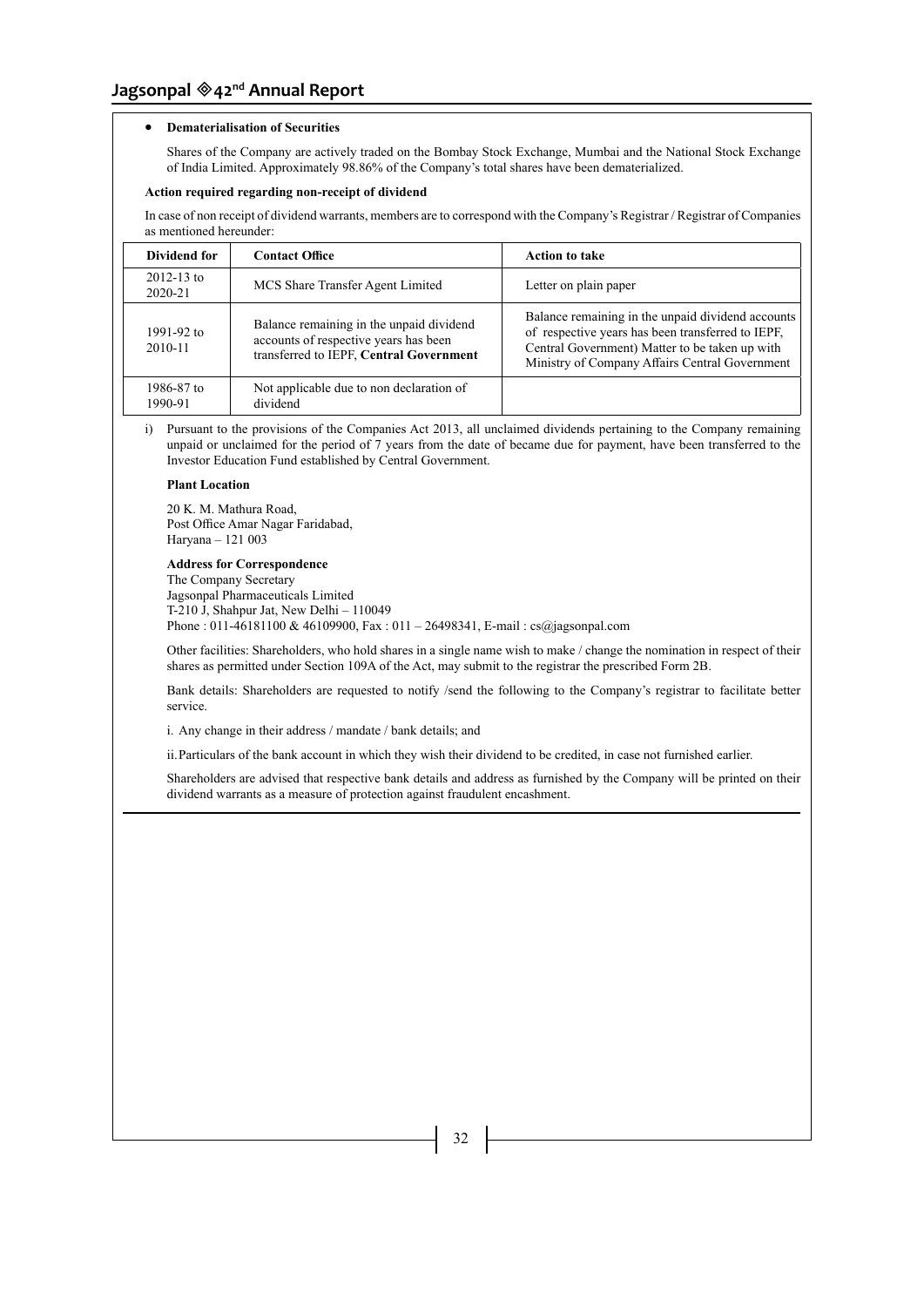# **CERTIFICATE OF NON-DISQUALIFICATION OF DIRECTORS**

*(Pursuant to Regulation 34(3) and Schedule V Para C clause (10) (i) of the SEBI (Listing Obligations and Disclosure Requirements) Regulations, 2015)*

**To, The Members of Jagsonpal Pharmaceuticals Limited, T-210 J, Shahpur Jat, New Delhi, India-110049**

We have examined the relevant registers, records, forms, returns and disclosures received from the Directors of **Jagsonpal Pharmaceuticals Limited** having **CIN: L74899DL1978PLC009181** and having registered office at T-210 J, Shahpur Jat, New Delhi, India- 110049 (hereinafter referred to as 'the Company'), produced before us by the Company for the purpose of issuing this Certificate, in accordance with Regulation 34(3) read with Schedule V Para-C Sub clause 10 (i) of the Securities and Exchange Board of India (Listing Obligations and Disclosure Requirements) Regulations, 2015.

In our opinion and to the best of our information and according to the verifications (including Directors Identification Number (DIN) status at the portal www.mca.gov.in) as considered necessary and explanations/ representations furnished to us by the Company & its Director/officers, we hereby certify that none of the Directors on the Board of the Company as stated below for the Financial Year ending on 31<sup>st</sup> March, 2021 have been debarred or disqualified from being appointed or continuing as Directors of companies by the Securities and Exchange Board of India, Ministry of Corporate Affairs, or any such other Statutory Authority:

| Sr. No. | <b>Name of Director</b>    | DIN      | Date of appointment in<br>Company |
|---------|----------------------------|----------|-----------------------------------|
|         | RAJPAL SINGH KOCHHAR       | 00059492 | 17/08/1978                        |
| 2       | <b>BHARAT SINH</b>         | 00347364 | 19/03/2013                        |
| 3       | <b>JASBIR KAUR KOCHHAR</b> | 01460798 | 13/02/2015                        |
| 4       | ISHPAL SINGH GHAI          | 06551659 | 20/03/2013                        |
| 5       | <b>MAMMEN MATHEW</b>       | 00425579 | 14/11/2019                        |
| 6       | <b>ASHOK KUMAR PATI</b>    | 08661819 | 14/11/2019                        |

Ensuring the eligibility of the appointment/ continuity of every Director on the Board is the responsibility of the management of the Company. Our responsibility is to express an opinion on these based on our verification. This certificate is neither an assurance as to the future viability of the Company nor of the efficiency or effectiveness with which the management has conducted the affairs of the Company.

> For Mukesh Arora & Company Practicing Company Secretaries Sd/- Mukesh Arora<br>M.NO-4819

Place: New Delhi M.NO-481<br>Date: 03.09.2021 COP-4405 Date:  $03.09.2021$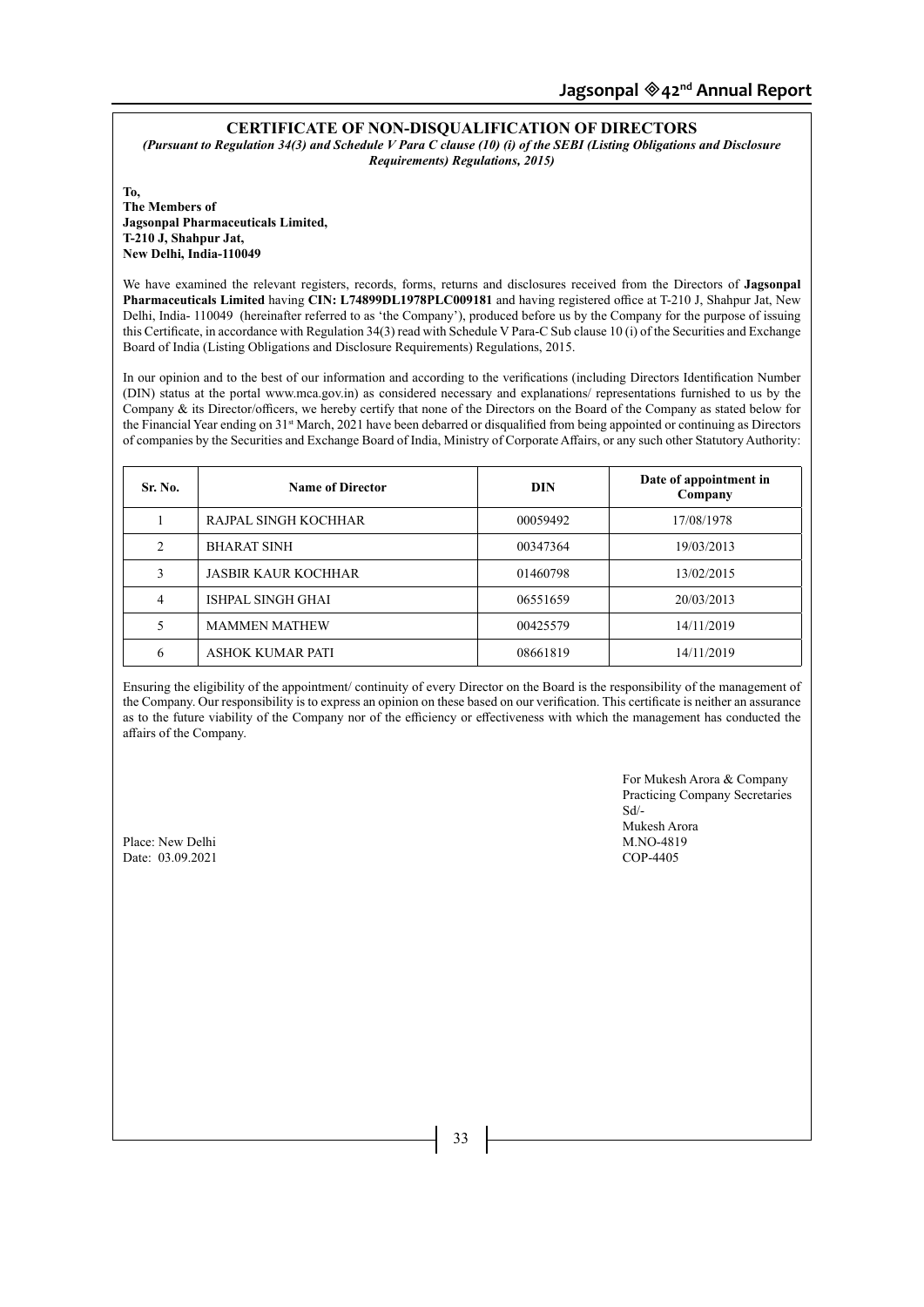# INDEPENDENT AUDITORS' REPORT **TO THE MEMBERS OF JAGSONPAL PHARMACEUTICALS LIMITED**

Report on the Indian Accounting Standards (Ind AS) Financial Statements

1. We have audited the accompanying Ind AS financial statements of Jagsonpal Pharmaceuticals Limited ("the Company"), which comprise the Balance Sheet as at March 31, 2021, the Statement of Profit and Loss (including Other Comprehensive Income), the Cash Flow Statement, Statement of changes in Equity and a summary of the significant accounting policies and other explanatory information.

Management's Responsibility for the Ind AS Financial Statements

2. The Company's Board of Directors is responsible for the matters stated in Section 134(5) of the Companies Act, 2013 ("the Act") with respect to the preparation of these Ind AS financial statements to give a true and fair view of the financial position, financial performance (including other comprehensive income), cash flows and changes in Equity of the Company in accordance with the accounting principles generally accepted in India, including the Indian Accounting Standards specified in the Companies (Indian Accounting Standards) Rules, 2015 (as amended) under Section 133 of the Act. This responsibility also includes maintenance of adequate accounting records in accordance with the provisions of the Act for safeguarding of the assets of the Company and for preventing and detecting frauds and other irregularities; selection and application of appropriate accounting policies; making judgments and estimates that are reasonable and prudent; and design, implementation and maintenance of adequate internal financial controls, that were operating effectively for ensuring the accuracy and completeness of the accounting records, relevant to the preparation and presentation of the Ind AS financial statements that give a true and fair view and are free from material misstatement, whether due to fraud or error.

#### **Auditors' Responsibility**

- 3 Our responsibility is to express an opinion on these Ind AS financial statements based on our audit.
- 4. We have taken into account the provisions of the Act and the Rules made there under including the accounting and auditing standards and matters which are required to be included in the audit report under the provisions of the Act and the Rules made thereunder.
- 5. We conducted our audit of the Ind AS financial statements in accordance with the Standards on Auditing specified under Section 143(10) of the Act and other applicable authoritative pronouncements issued by the Institute of Chartered Accountants of India. Those Standards and pronouncements require that we comply with ethical requirements and plan and perform the audit to obtain reasonable assurance about whether the Ind AS financial statements are free from material misstatement.
- 6. An audit involves performing procedures to obtain audit evidence about the amounts and the disclosures in the Ind

AS financial statements. The procedures selected depend on the auditors' judgment, including the assessment of the risks of material misstatement of the Ind AS financial statements, whether due to fraud or error. In making those risk assessments, the auditor considers internal financial control relevant to the Company's preparation of the Ind AS financial statements that give a true and fair view, in order to design audit procedures that are appropriate in the circumstances. An audit also includes evaluating the appropriateness of the accounting policies used and the reasonableness of the accounting estimates made by the Company's Directors, as well as evaluating the overall presentation of the Ind AS financial statements.

7. We believe that the audit evidence we have obtained is sufficient and appropriate to provide a basis for our audit opinion on the Ind AS financial statements.

# **Opinion**

8. In our opinion and to the best of our information and according to the explanations given to us, the aforesaid Ind AS financial statements give the information required by the Act in the manner so required and give a true and fair view in conformity with the Ind AS and other accounting principles generally accepted in India, of the state of affairs of the Company as at March, 31, 2021, and its total comprehensive income (comprising of Profit and other comprehensive income), its cash flows ,the changes in Equity of the company and a summary of significant accounting policies and other explanatory information for the year ended on that date.

#### **Report on Other Legal and Regulatory Requirements**

- 9. As required by the Companies (Auditor's Report) Order, 2016, issued by the Central Government of India in terms of sub-section (11) of section 143 of the Act ("the Order"), and on the basis of such checks of the books and records of the Company as we considered appropriate and according to the information and explanations given to us, we give in the Annexure B a statement on the matters specified in paragraphs 3 and 4 of the Order.
- 10. As required by Section 143 (3) of the Act, we report that:
	- (a) We have sought and obtained all the information and explanations which to the best of our knowledge and belief were necessary for the purposes of our audit.
	- (b) In our opinion, proper books of account as required by law have been kept by the Company so far as it appears from our examination of those books,
	- (c) The Balance Sheet, the Statement of Profit and Loss (including other comprehensive income), the Cash Flow Statement and changes in Equity Report are in agreement with the books of account.
	- (d) In our opinion, the aforesaid Ind AS financial statements comply with the Indian Accounting Standards specified under Section 133 of the Act.
	- (e) On the basis of the written representations received from the directors as on March 31, 2021 taken on record by the Board of Directors, none of the directors is disqualified as on March 31, 2021 from being appointed as a director in terms of Section 164 (2) of the Act.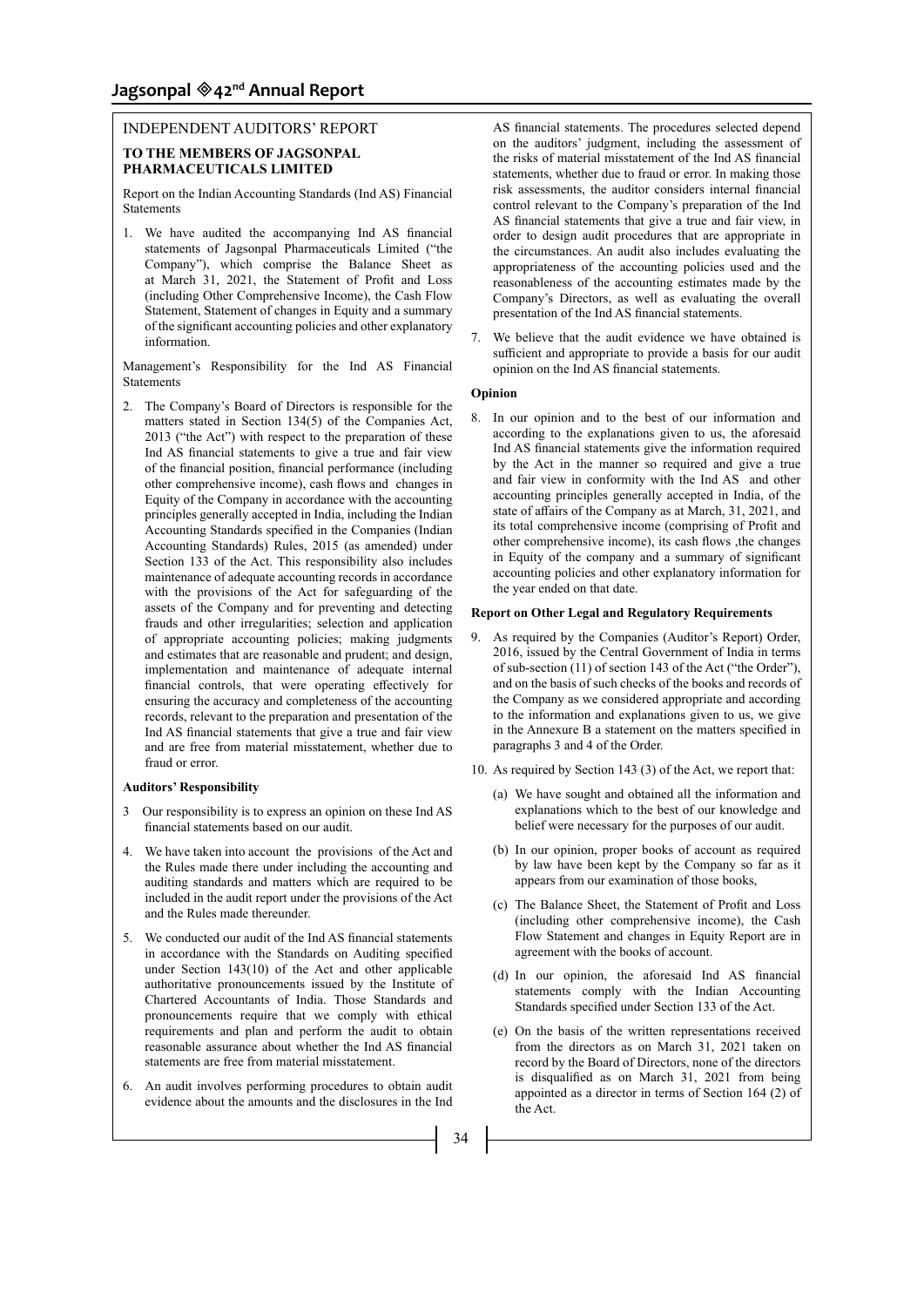- (f) With respect to the adequacy of the internal financial controls over financial reporting of the Company and the operating effectiveness of such controls, refer to our separate Report in Annexure A.
- (g) With respect to the other matters to be included in the Auditors' Report in accordance with Rule 11 of the Companies (Audit and Auditors) Rules, 2014, in our opinion and to the best of our knowledge and belief and according to the information and explanations given to us:
	- i. The Company has disclosed the impact, if any, of pending litigations as at March 31, 2021 on its financial position in its Ind AS financial statements - Refer Note 35
	- ii. The Company did not have any long-term contracts including derivative contracts as at March 31,2021.
	- iii. There has been no delay in transferring amounts, required to be transferred, to the Investor Education and Protection Fund by the Company during the year ended March 31, 2021.

#### **For H L Bansal & Co. Chartered Accountants (Firm's Registration No. 008563N**

**HIRA LAL BANSAL Partner**  Place : Delhi **(Membership No. 086990)** Date : 30/06/2021 **(UDIN: 21086990AAAADB5924)**

#### ANNEXURE A TO INDEPENDENT AUDITORS' REPORT

Referred to in paragraph 10(f) of the Independent Auditors' report of even date to the Members of Jagsonpal Pharmaceuticals Limited on the Ind AS financial statements for the year ended March 31, 2021

#### **Report on the Internal Financial Controls under Clause (i) of Sub-section 3 of Section 143 of the Act**

1. We have audited the internal financial controls over financial reporting of Jagsonpal Pharmaceuticals Limited ("the Company") as of March 31, 2021 in conjunction with our audit of the Ind AS financial statements of the Company for the year ended on that date.

#### **Management's Responsibility for Internal Financial Controls**

2. The Company's management is responsible for establishing and maintaining internal financial controls based on the internal control over financial reporting criteria established by the Company considering the essential components of internal control stated in the Guidance Note on Audit of Internal Financial Controls Over Financial Reporting issued by the Institute of Chartered Accountants of India (ICAI). These responsibilities include the design, implementation and maintenance of adequate internal financial controls that were operating effectively for ensuring the orderly and efficient conduct of its business, including adherence to company's policies, the safeguarding of its assets, the

prevention and detection of frauds and errors, the accuracy and completeness of the accounting records, and the timely preparation of reliable financial information, as required under the Act.

#### **Auditors' Responsibility**

- 3. Our responsibility is to express an opinion on the Company's internal financial controls over financial reporting based on our audit. We conducted our audit in accordance with the Guidance Note on Audit of Internal Financial Controls Over Financial Reporting (the "Guidance Note") and the Standards on Auditing deemed to be prescribed under section 143(10) of the Act to the extent applicable to an audit of internal financial controls, both applicable to an audit of internal financial controls and both issued by the ICAI. Those Standards and the Guidance Note require that we comply with ethical requirements and plan and perform the audit to obtain reasonable assurance about whether adequate internal financial controls over financial reporting was established and maintained and if such controls operated effectively in all material respects.
- 4. Our audit involves performing procedures to obtain audit evidence about the adequacy of the internal financial controls system over financial reporting and their operating effectiveness. Our audit of internal financial controls over financial reporting included obtaining and understanding of internal financial controls over financial reporting, assessing the risk that a material weakness exists, and testing and evaluating the design and operating effectiveness of internal control based on the assessed risk. The procedures selected depend on the auditor's judgement, including the assessment of the risks of material misstatement of the financial statements, whether due to fraud or error.
- 5. We believe that the audit evidence we have obtained is sufficient and appropriate to provide a basis for ouraudit opinion on the Company's internal financial controls system over financial reporting.

#### **Meaning of Internal Financial Controls Over Financial reporting**

6. A company's internal financial control over financial reporting is a process designed to provide reasonable assurance regarding the reliability of financial reporting and the preparation of financial statements for external purposes in accordance with generally accepted accounting principles. A company's internal financial control over financial reporting includes those policies and procedures that (1) pertain to the maintenance of records that, in reasonable detail, accurately and fairly reflect the transactions and dispositions of the assets of the company; (2) provide reasonable assurance that transactions are recorded as necessary to permit preparation of financial statements in accordance with generally accepted accounting principles, and that receipts and expenditures of the company are being made only in accordance with authorizations of management and directors of the company; and (3) provide reasonable assurance regarding prevention or timely detection of unauthorized acquisition, use, or disposition of the company's assets that could have a material effect on the financial statements.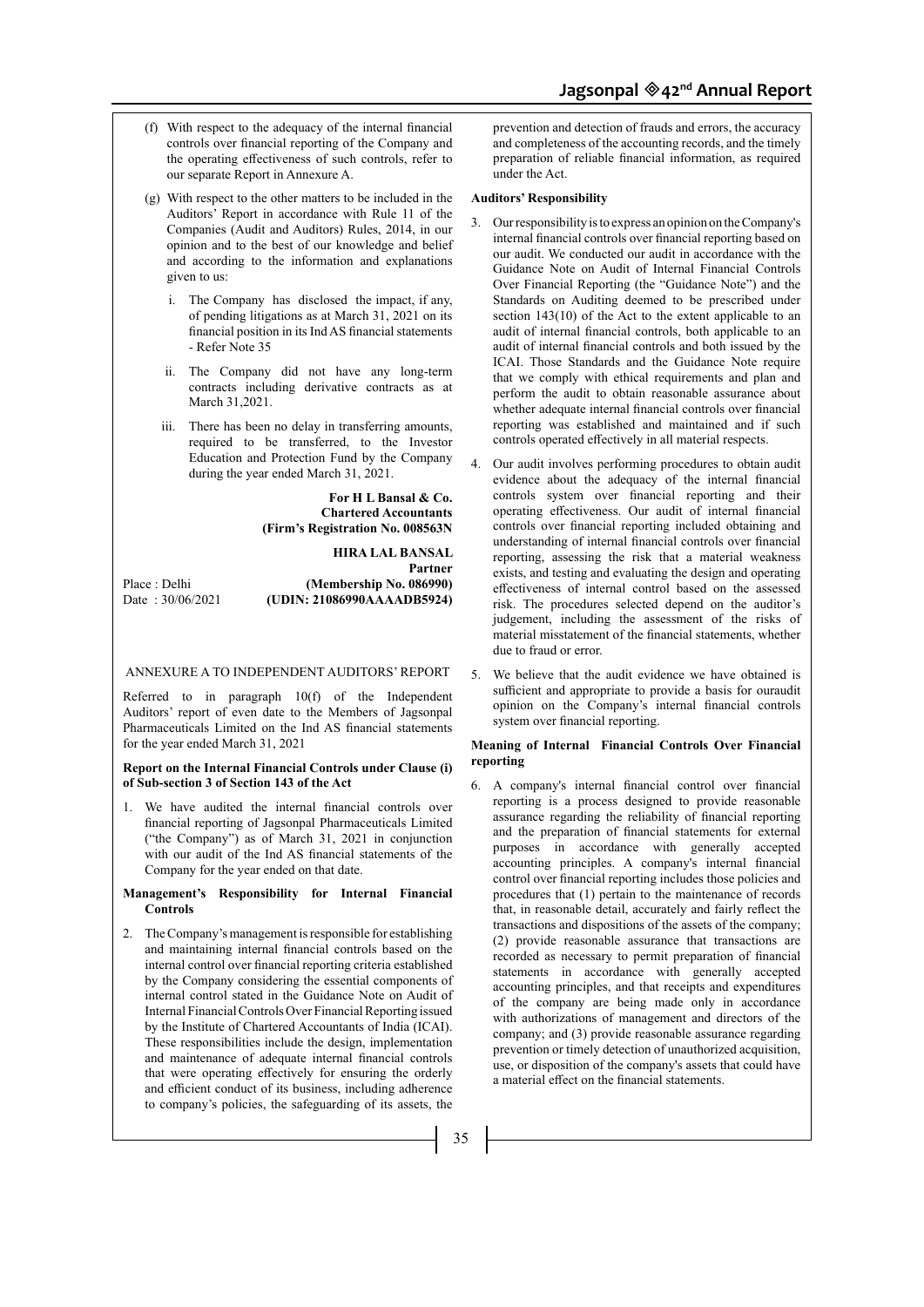# **Inherent Limitations of Internal Financial Controls Over Financial Reporting**

7. Because of the inherent limitations of internal financial controls over financial reporting, including the possibility of collusion or improper management override of controls, material misstatements due to error or fraud may occur and not be detected. Also, projections of any evaluation of the internal financial control over financial reporting to future periods are subject to the risk that the internal financial controls over financial reporting may become inadequate because of changes in conditions, or that the degree of compliance with the policies or procedures may deteriorate.

#### **Opinion**

8. In our opinion, the Company has, in all material respects, an adequate internal financial controls system over financial reporting and such internal financial controls over financial reporting were operating effectively as at March 31, 2021, based on the internal control over financial reporting criteria established by the Company considering the essential components of internal control stated in the Guidance Note on Audit of Internal Financial Controls Over Financial Reporting issued by the Institute of Chartered Accountants of India.

> **For H L Bansal & Co. Chartered Accountants (Firm's Registration No. 008563N**

**HIRA LAL BANSAL**  Place : Delhi **Partner**<br>Date : 30/06/2021 **(Membership No. 086990)** (Membership No. 086990) **(UDIN: 21086990AAAADB5924)**

ANNEXURE B TO INDEPENDENT AUDITORS' REPORT

**Referred to in paragraph 9 of the Independent Auditors' report of even date to the Members of Jagsonpal Pharmaceuticals Limited on the Ind AS financial statements as of and for the year ended March 31, 2021**

- (a) The Company is maintaining proper records showing full particulars, including quantitative details and situation, of fixed assets.
	- (b) The fixed assets are physically verified by the Management according to a phased programme designed to cover all the items over a period of three years which, in our opinion, is reasonable having regard to the size of the Company and the nature of its assets. Pursuant to the programme, a portion of the fixed assets has been physically verified by the Management during the year and no material discrepancies have been noticed on such verification.
	- (c) The title deeds of immovable properties as disclosed in Note 3 on Property, Plant and Equipment to the Ind AS financial statements, are held in the name of the Company,
- ii. The Inventory except for goods in transit has been physically verified by the management at reasonable intervals during the year .In respect of inventory lying with

third parties, to the extent, such inventories have not been physically verified by the management,such inventories have been substantially confirmed by the third parties.The discrepancies noticed on physical verification ofinventory as compared to book records were not material and have been appropriately dealt with in the books of accounts .

- iii. The Company has not granted any loans, secured or unsecured, to companies, firms, Limited Liability Partnerships or other parties covered in the register maintained under Section 189 of the Act. Therefore, the provisions of Clause  $3(iii)$ ,  $(iii)(a)$ ,  $(iii)(b)$  and  $(iii)(c)$  of the said Order are not applicable to the Company.
- iv. The Company has not granted any loans or provided any guarantees or security to the parties covered under section 185 of the Act. The company has complied with the provisions of section 186 of the Act in respect of investments made to the parties covered under section 186 of the Act.
- v. The Company has not accepted any deposits from the public within the meaning of Sections 73, 74, 75 and 76 of the Act and the Rules framed there under to the extent notified.
- vi. Pursuant to the rules made by the Central Government of India, the Company is required to maintain cost records as specified under Section 148(1) of the Act in respect of its products. We have broadly reviewed the same, and are of the opinion that, prima facie, the prescribed accounts and records have been made and maintained. We have not, however, made a detailed examination of the records with a view to determine whether they are accurate or complete.
- vii. (a) According to the information and explanations given to us and the records of the Company examined by us, in our opinion, the Company is generally regular in depositing the undisputed statutory dues, including providentfund, employees' state insurance, income tax, sales tax, service tax, customs duty, excise duty ,value added tax, Goods and Service Tax , cess and other material statutory dues, as applicable, with the appropriate authorities.
	- (b) According tothe information and explanations given to us and the records of the Company examined by us, the particulars of dues of income tax, sales tax, service tax, duty of customs and duty of excise value added tax as at March 31, 2021 which have not been deposited on account of a dispute, are as follows: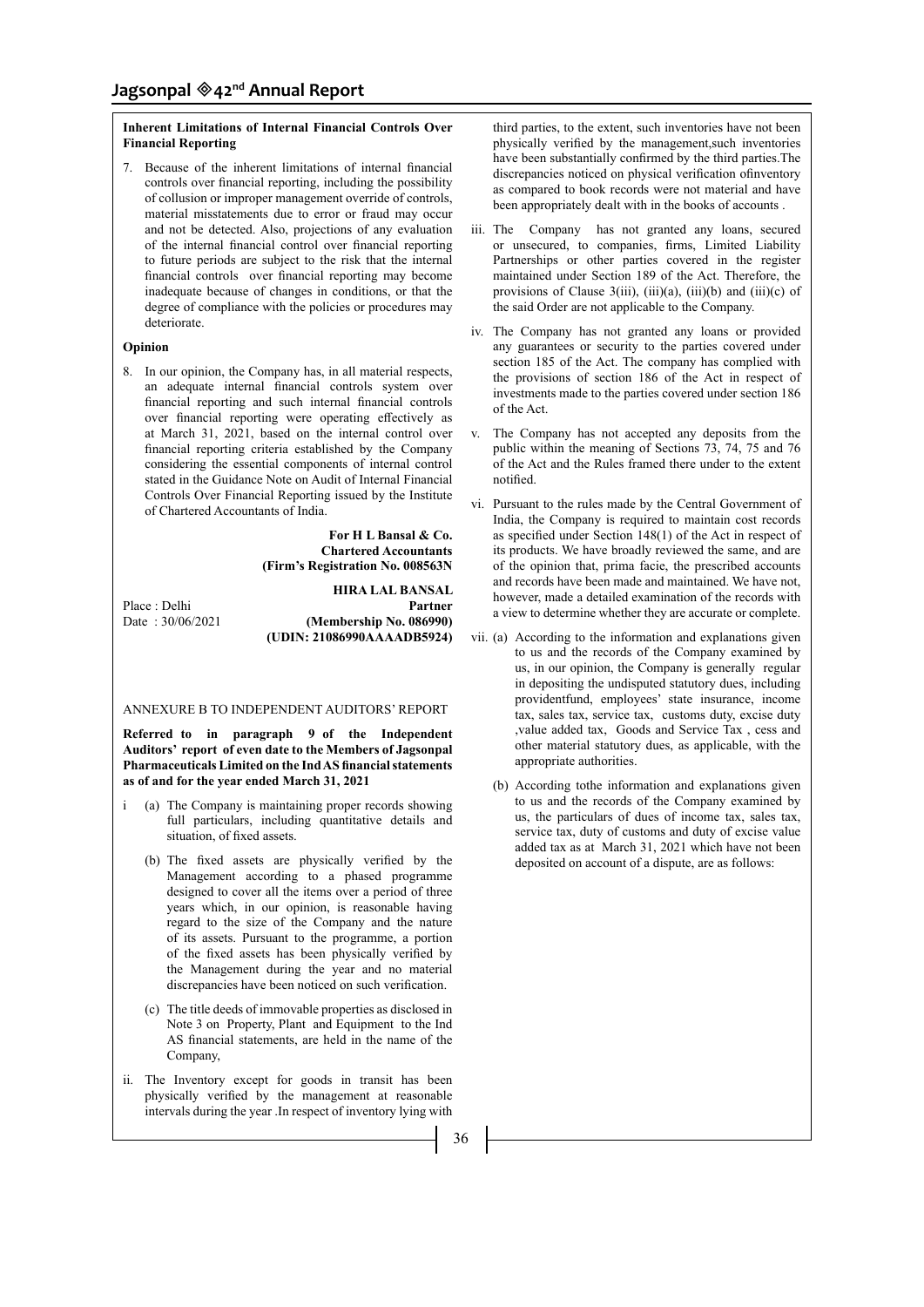|                       |                       |             | ANNEAUNE OF CASE I ENDINY WITH VALISALIES TAA AND VITHEN LAWS |                                       |
|-----------------------|-----------------------|-------------|---------------------------------------------------------------|---------------------------------------|
| Nature of the statute | <b>Nature of dues</b> | Amount      | Period to which the<br>amount relates                         | Forum where the<br>dispute is pending |
| Vat/Sale Tax Pune     | Demand                | 1,79,53,179 | 2014 15                                                       | Sale Tax Authority                    |
| Vat/Sale Tax Pune     | Demand                | 3,43,29,747 | 2015 16                                                       | Sale Tax Authority                    |
| Vat/Sale Tax Pune     | Demand                | 9,36,720    | 2016-17                                                       | $---do---$                            |
| Vat/Sale Tax Kolkata  | $---do---$            | 29,04,851   | 2008-2009                                                     | $---d0---$                            |
| $---do---$            | $---do---$            | 21, 31, 250 | 2008-2009 (CST)                                               | $---d0---$                            |
| $---do---$            | $---do---$            | 16,70,707   | 2009-2010                                                     | $---do---$                            |
| <b>Total</b>          |                       | 5,99,26,454 |                                                               |                                       |

# **ANNEXURE OF CASE PENDING WITH VAT/SALES TAX AND OTHER LAWS**

- viii.The Company has neither availed any loans or borrowings from any financial institution or bank or Government, nor has it issued any debentures as at the balance sheet date, the provisions of Clause 3(viii) of the Order are not applicable to the Company.
- ix. The Company has not raised any moneys by way of initial public offer, further public offer (including debt instruments) and term loans. Accordingly, the provisions of Clause 3(ix) of the Order are not applicable to the Company.
- x. During the course of our examination of the books and records of the Company, carried out in accordance with the generally accepted auditing practices in India, and according to the information and explanations given to us, we have neither come across any instance of material fraud by the Company or on theCompany by its officers or employees, noticed or reported during the year, nor have we been informed ofany such case by the Management.
- xi. The Company has paid/provided for managerial remuneration in accordance with the requisite approvals mandated by the provisions of Section 197 read with Schedule V to the Act.
- xii. As the Company is not a Nidhi Company and the Nidhi Rules, 2014 are not applicable to it, the provisionsof Clause 3(xii) of the Order are not applicable to the Company.
- xiii.The Company has entered into transactions with related parties in compliance with the provisions of Sections 177 and 188 of the Act. The details of such related party transactions have been disclosed in the Ind AS financial statements as required under Indian Accounting Standard (IndAS) Note 37, Related Party Disclosures specified under Section 133 of the Act, read with Rule 7 of the Companies (Accounts) Rules,2014.
- xiv. The Company has not made any preferential allotment or private placement of shares or fully or partly convertible debentures during the year under review. Accordingly, the provisions of Clause 3(xiv) of the Order are not applicable to the Company.
- xv. The Company has not entered into any non-cash transactions with its directors or persons connected with them. Accordingly, the provisions of Clause  $3(xv)$  of the Order are not applicable to the Company.

xvi.The Company is not required to be registered under Section 45-IA of the Reserve Bank of India Act, 1934. Accordingly, the provisions of Clause 3(xvi) of the Order are not applicable to the Company.

> **For H L Bansal & Co. Chartered Accountants (Firm's Registration No. 008563N**

**HIRA LAL BANSAL**  Place : Delhi **Partner**<br>Date : 30/06/2021 **(Membership No. 086990)** (Membership No. 086990) **(UDIN: 21086990AAAADB5924)**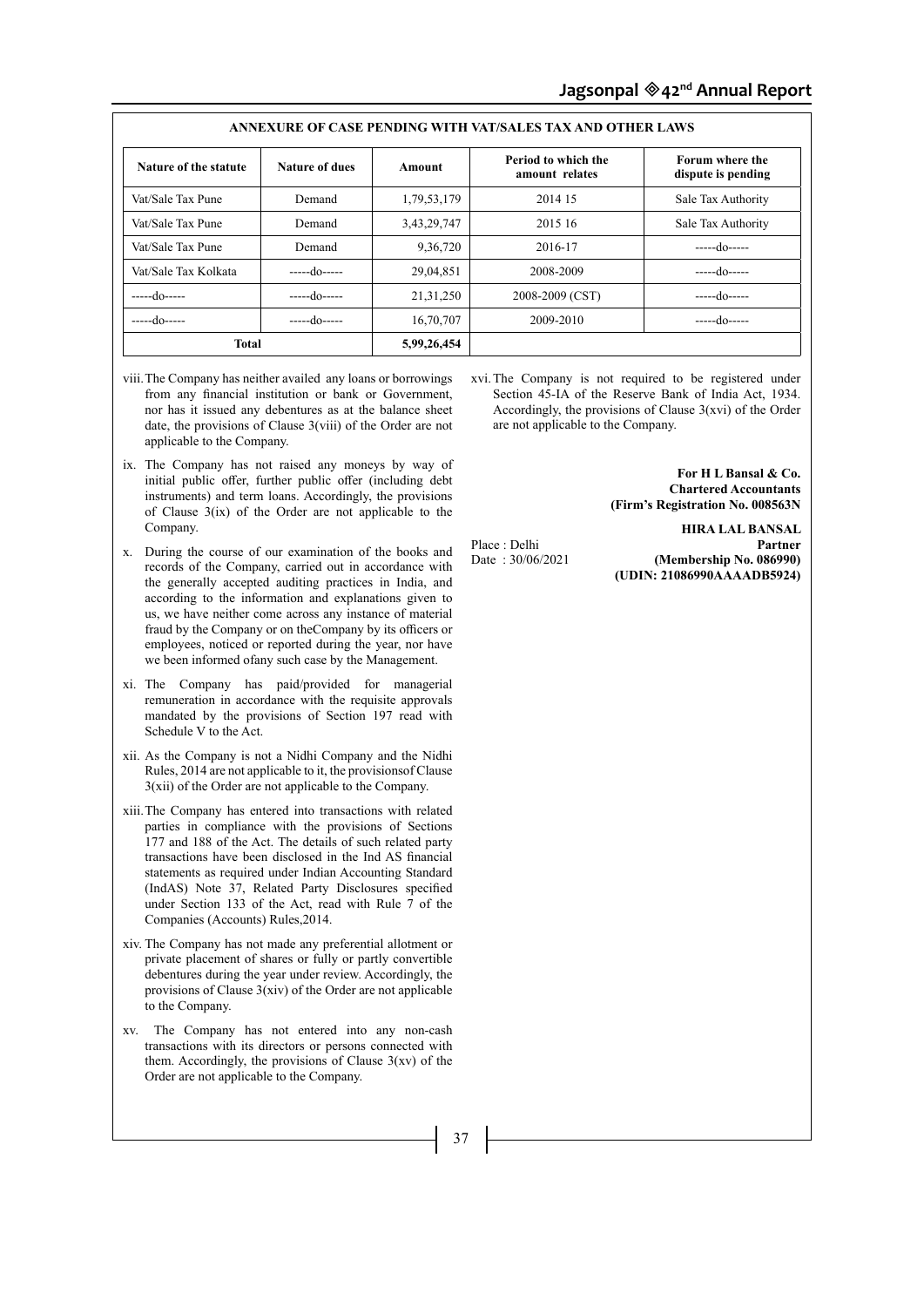|                                         |                | (All amounts in Indian Rupees lacs, unless stated otherwise) |                     |
|-----------------------------------------|----------------|--------------------------------------------------------------|---------------------|
|                                         | <b>Notes</b>   | As at 31st March 2021                                        | As at 31 March 2020 |
| <b>Assets</b>                           |                |                                                              |                     |
| <b>Non-current assets</b>               |                |                                                              |                     |
| Property, plant and equipment           | 3              | 2,334.66                                                     | 2,206.02            |
| Capital work-in-progress                | 3              |                                                              | 190.34              |
| Intangible assets                       | $\overline{4}$ | 237.53                                                       | 237.53              |
| Financial assets                        |                |                                                              |                     |
| (i) Investments                         | 5A             | 1,205.84                                                     | 1,138.68            |
| (ii) Loans                              | 6A             | 44.22                                                        | 51.72               |
| (iii) Other                             | 7A             | 28.61                                                        |                     |
| Non-current tax assets (net)            | 8              | 457.76                                                       | 1,401.47            |
| Deferred tax assets (net)               | 9              |                                                              |                     |
| Other non-current assets                | 10A            | 63.91                                                        | 12.96               |
|                                         |                | 4,372.53                                                     | 5,238.72            |
| <b>Current assets</b>                   |                |                                                              |                     |
| Inventories                             | 11             | 2,972.45                                                     | 2,932.50            |
| Financial assets                        |                |                                                              |                     |
| (i) Investments                         | 5B             | 325.07                                                       |                     |
| (ii) Loans                              | 6B             | 26.77                                                        | 32.89               |
| (iii) Trade receivables                 | 12             | 1,266.40                                                     | 2,145.34            |
| (iv) Cash and cash equivalents          | 13             | 5,894.29                                                     | 3,981.30            |
| (v) Bank balances other than (iv) above | 14             | 128.69                                                       | 67.21               |
| (vi) Other                              | 7B             | 25.03                                                        | 36.09               |
| Other current assets                    | 10B            | 1,409.01                                                     | 435.32              |
|                                         |                | 12,047.71                                                    | 9,630.65            |
|                                         |                |                                                              |                     |
| <b>Total assets</b>                     |                | 16,420.24                                                    | 14,869.37           |
| <b>Equity and liabilities</b>           |                |                                                              |                     |
| <b>Equity</b>                           |                |                                                              |                     |
| Equity share capital                    | 15             | 1,309.90                                                     | 1,309.90            |
| Other equity                            | 16             | 10,883.01                                                    | 9,793.49            |
| <b>Total equity</b>                     |                | 12,192.91                                                    | 11,103.39           |
| <b>Non-current liabilities</b>          |                |                                                              |                     |
| Financial liabilities                   |                |                                                              |                     |
| (i) Borrowings                          | 17A            |                                                              |                     |
| (ii) 72Lease liabilities                | 18             |                                                              |                     |
| Provisions                              | 19             | 1.80                                                         |                     |
| Deferred tax Lib(net)                   | 9              | 185.86                                                       | 309.16              |
|                                         |                | 187.66                                                       | 309.16              |

٦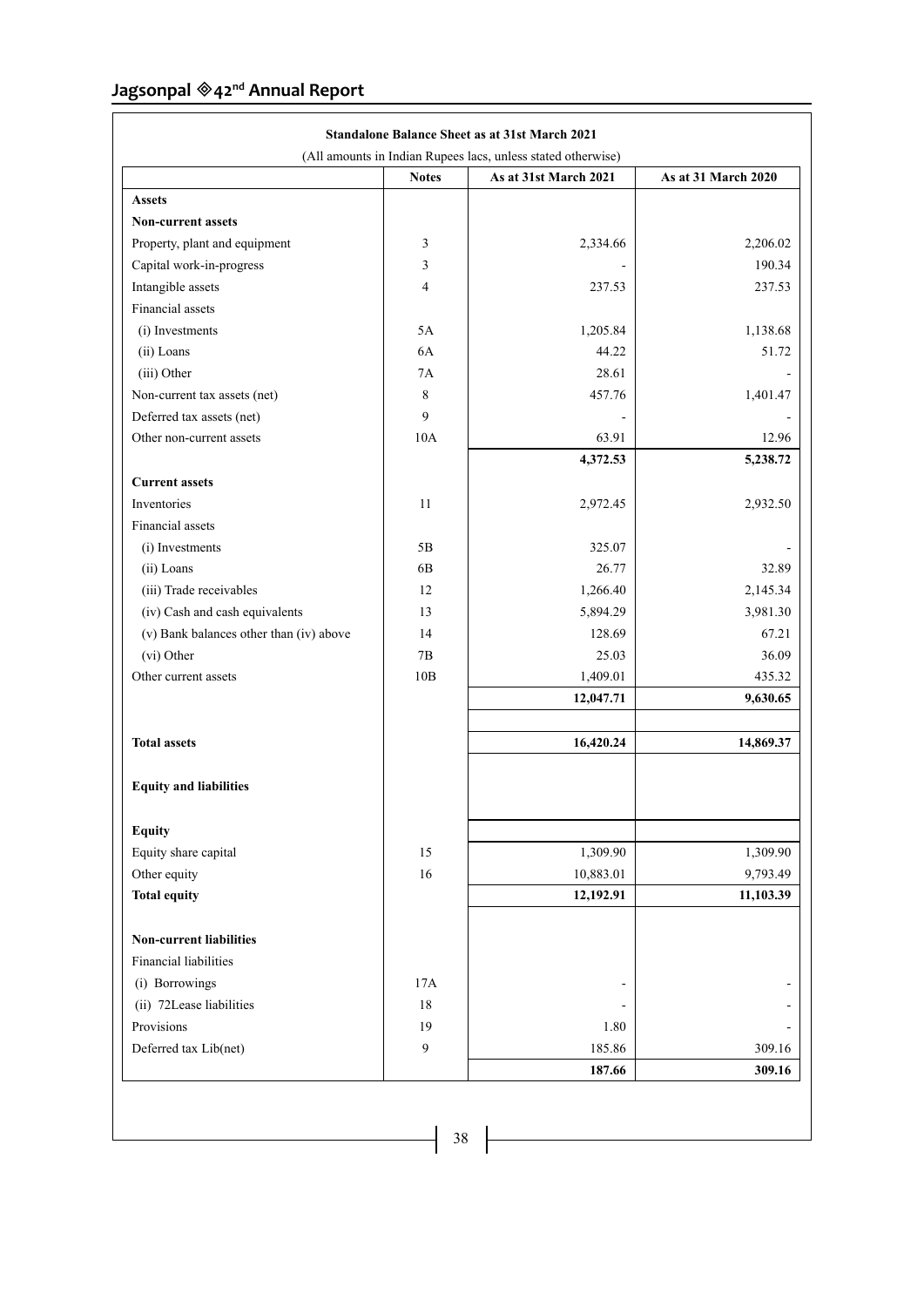| <b>Current liabilities</b>                                                                |                |           |           |
|-------------------------------------------------------------------------------------------|----------------|-----------|-----------|
| Financial liabilities                                                                     |                |           |           |
| (i) Borrowings                                                                            | 17B            | 678.79    | 640.37    |
| (ii) Trade payables                                                                       |                |           |           |
| -total outstanding dues of micro enterprises<br>and small enterprises                     | 2.1            | 218.23    | 275.98    |
| -total outstanding dues of creditor other than<br>micro enterprises and small enterprises |                | 1,586.76  | 894.95    |
| (iii) Lease liabilities                                                                   | 18             |           |           |
| (iv) Other financial liabilities                                                          | 22.            | 438.25    | 390.71    |
| Provisions                                                                                | 19             | 84.68     |           |
| Government grants                                                                         | 20             |           |           |
| Current tax liabilities                                                                   | 23             | 382.15    | 829.98    |
| Other current liabilities                                                                 | 24             | 650.81    | 424.83    |
|                                                                                           |                | 4,039.67  | 3,456.82  |
| <b>Total equity and liabilities</b>                                                       |                | 16,420.24 | 14,869.37 |
| Summary of significant accounting policies                                                | $\overline{2}$ |           |           |

As per our report of even date

FRN. NO. 008563N **Hira Lal Bansal R.P.S Kochhar**<br> **Partner DIN 00059492** 

M.No. 086990

**For H L Bansal and CO.** For and on behalf of the Board of Directors<br>Chartered Accountants **For Jagson Pharmaceuticals Limited** For Jagsonpal Pharmaceuticals Limited

> DIN 00059492 Chairman & Managing Director

Place: New Delhi **S.K. Dudeja S.K. Dudeja Nandita Singh Date: 30 June 2021 Company Secretary Company Secretary** Chief Financial Officer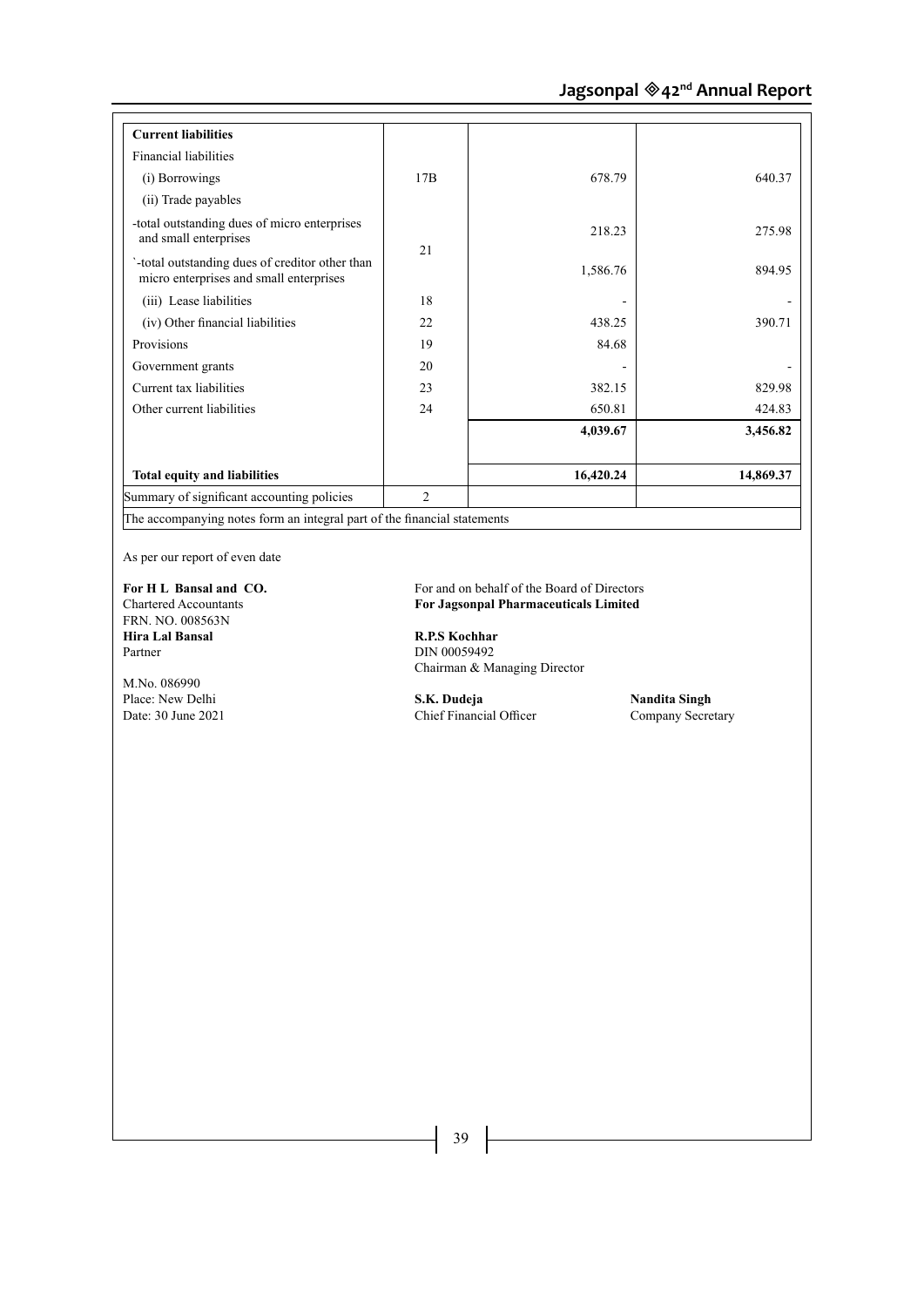|                                                                                             | <b>Notes</b> | For the year ended<br><b>31st March 2021</b> | For the year ended<br>31 March 2020 |
|---------------------------------------------------------------------------------------------|--------------|----------------------------------------------|-------------------------------------|
|                                                                                             |              |                                              |                                     |
| <b>Income</b>                                                                               |              |                                              |                                     |
| Revenue from operations                                                                     | 25           | 18,794.56                                    | 15,856.78                           |
| Other income                                                                                | 26           | 439.33                                       | 252.62                              |
| <b>Total income</b>                                                                         |              | 19,233.89                                    | 16,109.40                           |
| <b>Expenses</b>                                                                             |              |                                              |                                     |
| Cost of raw and packing materials consumed                                                  | 27           | 3,863.45                                     | 3,678.48                            |
| Purchase of traded goods                                                                    |              | 3,686.19                                     | 1,815.19                            |
| (Increase)/ decrease in inventories of finished goods,<br>work-in-progress and traded goods | 28           | 527.97                                       | 124.99                              |
| Employee benefits expense                                                                   | 29           | 5,398.12                                     | 5,037.42                            |
| Depreciation and amortisation expense                                                       | 30           | 108.60                                       | 112.98                              |
| Finance costs                                                                               | 31           | 51.35                                        | 51.41                               |
| Other expenses                                                                              | 32           | 3,410.98                                     | 4,347.45                            |
| <b>Total expenses</b>                                                                       |              | 17,046.66                                    | 15,167.92                           |
| Profit before tax                                                                           |              | 2,187.23                                     | 941.48                              |
| Income tax expense                                                                          | 33           |                                              |                                     |
| <b>Current Tax</b>                                                                          |              | 604.70                                       | 157.15                              |
| Add: MAT credit written off of earlier years                                                |              |                                              |                                     |
| Net current tax                                                                             |              | 604.70                                       | 157.15                              |
| Adjustment of tax relating to earlier periods                                               |              |                                              |                                     |
| Deferred tax                                                                                |              | (123.30)                                     | (2.75)                              |
| <b>Total tax expense</b>                                                                    |              | 481.40                                       | 154.40                              |
|                                                                                             |              |                                              |                                     |
| Profit for the year (A)                                                                     |              | 1,705.83                                     | 787.08                              |
| Other comprehensive income                                                                  |              |                                              |                                     |
| Items that will not be reclassified to profit or loss in<br>subsequent periods:             |              |                                              |                                     |
| Re-measurement losses on defined benefit plans                                              |              | 21.39                                        |                                     |
|                                                                                             | 33           | (6.23)                                       |                                     |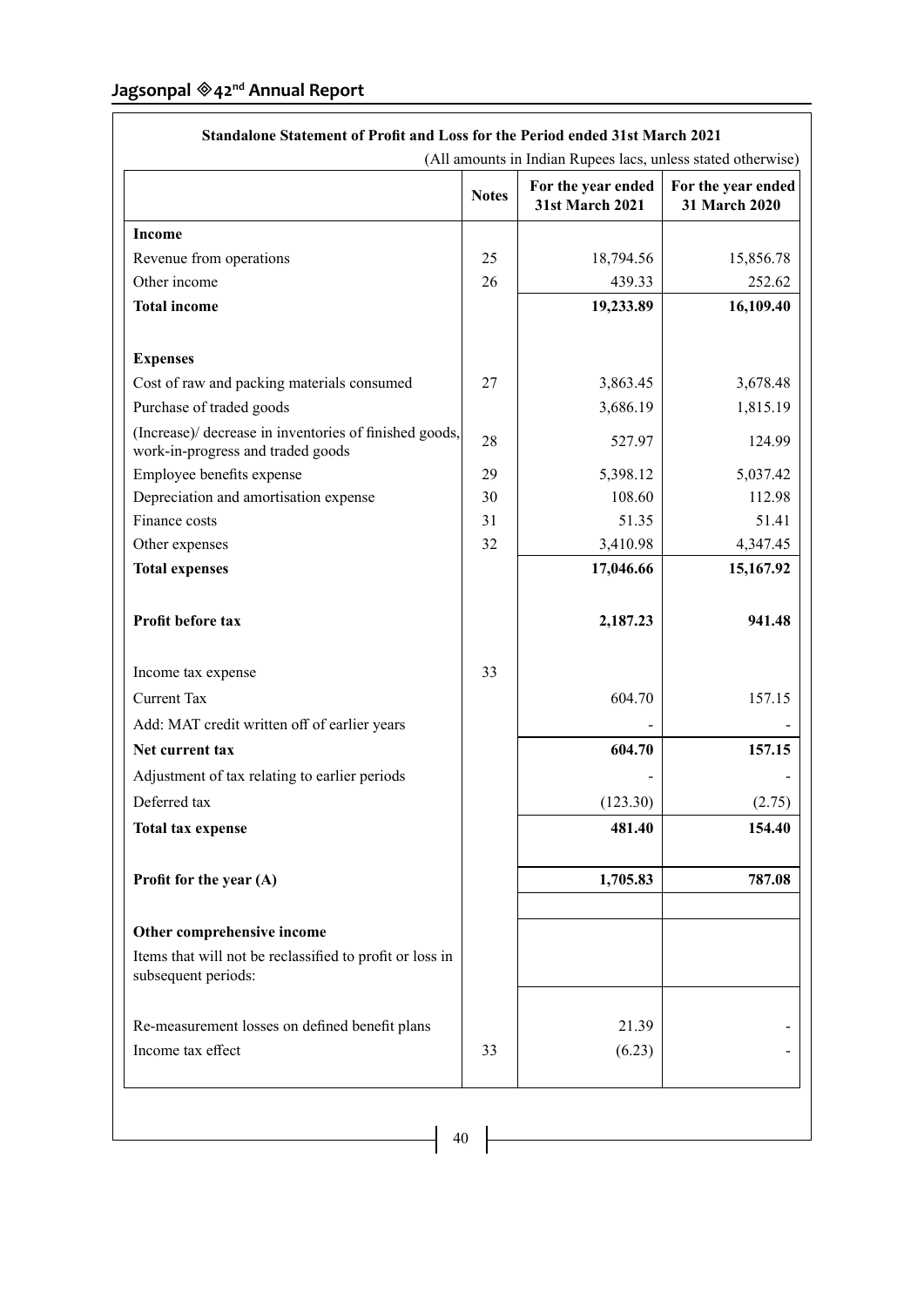| Other comprehensive income for the year, net of<br>tax(B) |    | 15.16    |        |
|-----------------------------------------------------------|----|----------|--------|
| Total comprehensive income for the year $(A+B)$           |    | 1,720.99 | 787.08 |
| <b>Earnings per equity share</b>                          | 34 |          |        |
| Basic earnings per equity share (INR)                     |    | 6.51     | 3.00   |
| Diluted earnings per equity share (INR)                   |    | 6.51     | 3.00   |
|                                                           |    |          |        |

**Summary of significant accounting policies** 2

The accompanying notes form an integral part of the financial statements

As per our report of even date

FRN. NO. 008563N **Hira Lal Bansal R.P.S Kochhar** Partner DIN 00059492

M.No. 086990

**For H L Bansal and CO.** For and on behalf of the Board of Directors<br>Chartered Accountants **For Jagson Pharmaceuticals Limited** For Jagsonpal Pharmaceuticals Limited

Chairman & Managing Director

Place: New Delhi **S.K. Dudeja Nandita Singh Mandita Singh** *S.K. Dudeja* **Nandita Singh** *Chief Financial Officer Company Secretary* Chief Financial Officer

 $\begin{pmatrix} 41 \end{pmatrix}$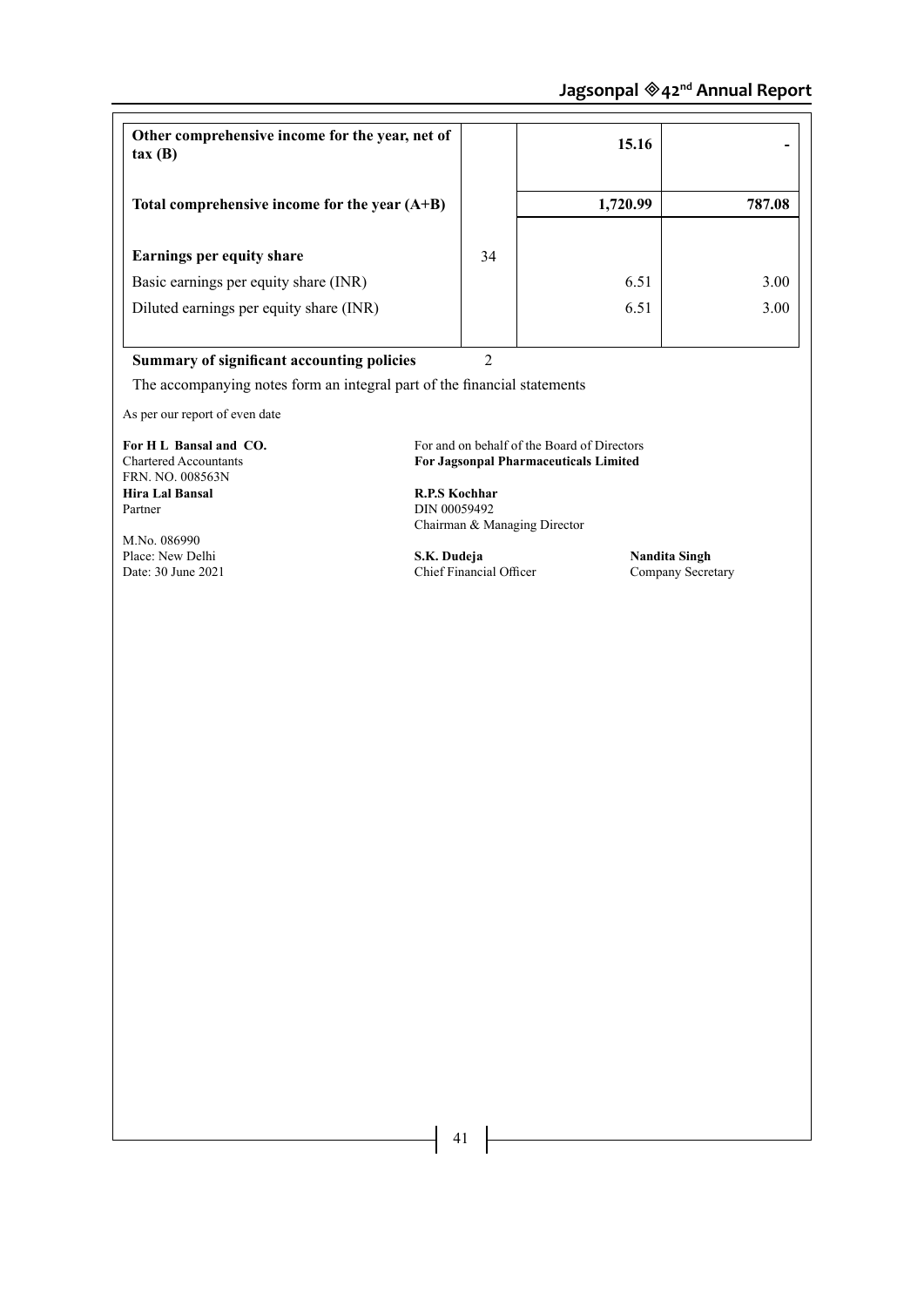| (All amounts in Indian Rupees lacs, unless stated otherwise)                                                        |                                       |                                     |
|---------------------------------------------------------------------------------------------------------------------|---------------------------------------|-------------------------------------|
|                                                                                                                     | For the year ended<br>31st March 2021 | For the year ended<br>31 March 2020 |
| A. Cash flow from operating activities                                                                              |                                       |                                     |
| <b>Net Profit before tax</b>                                                                                        | 2,187.23                              | 941.48                              |
| Other Comprehensive Income                                                                                          | 15.16                                 |                                     |
| Depreciation and amortisation expense                                                                               | 108.60                                | 112.98                              |
| Loss/ (profit) on sale of property, plant and equipment                                                             |                                       | (1.60)                              |
| Interest income                                                                                                     | (299.24)                              | (216.80)                            |
| Interest expense                                                                                                    | 51.35                                 | 51.41                               |
| Prepaid Expense                                                                                                     | 12.96                                 |                                     |
| Fair value gain on financial instruments at fair value through profit or loss                                       | 25.05                                 |                                     |
| Deferred tax liability reduced                                                                                      | (123.30)                              | (2.75)                              |
| Operating profit before working capital changes                                                                     | 1,977.81                              | 884.72                              |
| Movements in working capital:                                                                                       |                                       |                                     |
| Decresae / (increase) in trade receivables                                                                          | 878.94                                | (70.32)                             |
| Decresae / (increase) in inventories                                                                                | (39.95)                               | 336.76                              |
| (Decresae / (increase) in other financial assets                                                                    | (3.93)                                | (21.89)                             |
| Decresae / (increase) in other assets                                                                               | (973.70)                              | 6.59                                |
| (Decrease) / increase in trade payables                                                                             | 634.06                                | (15.11)                             |
| (Decrease) / increase in provisions                                                                                 | 86.48                                 |                                     |
| (Decrease) / increase in other financial liabilities                                                                | 85.97                                 | 32.80                               |
| (Decresae / (increase) in tax assets                                                                                | 1,194.80                              | (21.47)                             |
| (Decrease) / increase in tax liabilities                                                                            | (929.22)                              | (19.07)                             |
| (Decrease) / increase in other liabilities                                                                          | 225.98                                | 255.52                              |
| Cash generated from operations                                                                                      | 3,137.24                              | 1,368.53                            |
| Income Taxe paid                                                                                                    | (315.00)                              | (180.00)                            |
| Net cash flow from operating activities (A)                                                                         | 2,822.24                              | 1,188.53                            |
| <b>B.</b> Cash flow from investing activities                                                                       |                                       |                                     |
| Net of Sale/Purchase of property, plant and equipment and intangible<br>assets (including capital work-in-progress) | (46.91)                               | (185.47)                            |
| Purchase of investments                                                                                             | (417.28)                              | (1, 138.63)                         |
| Interest received                                                                                                   | 237.76                                | 216.80                              |
| Net cash (used in) / from investing activities (B)                                                                  | (226.43)                              | (1, 107.30)                         |
| C. Cash flow from financing activities                                                                              |                                       |                                     |
| Interest paid                                                                                                       | (51.35)                               | (51.41)                             |
| Change in Equity                                                                                                    | (369.47)                              |                                     |
| Dividend                                                                                                            | (262.00)                              | (131.00)                            |
| Net cash from/ (used in) financing activities (C)                                                                   | (682.82)                              | (182.41)                            |

# **Standalone Cash flow statement for the period ended 31St March 2021**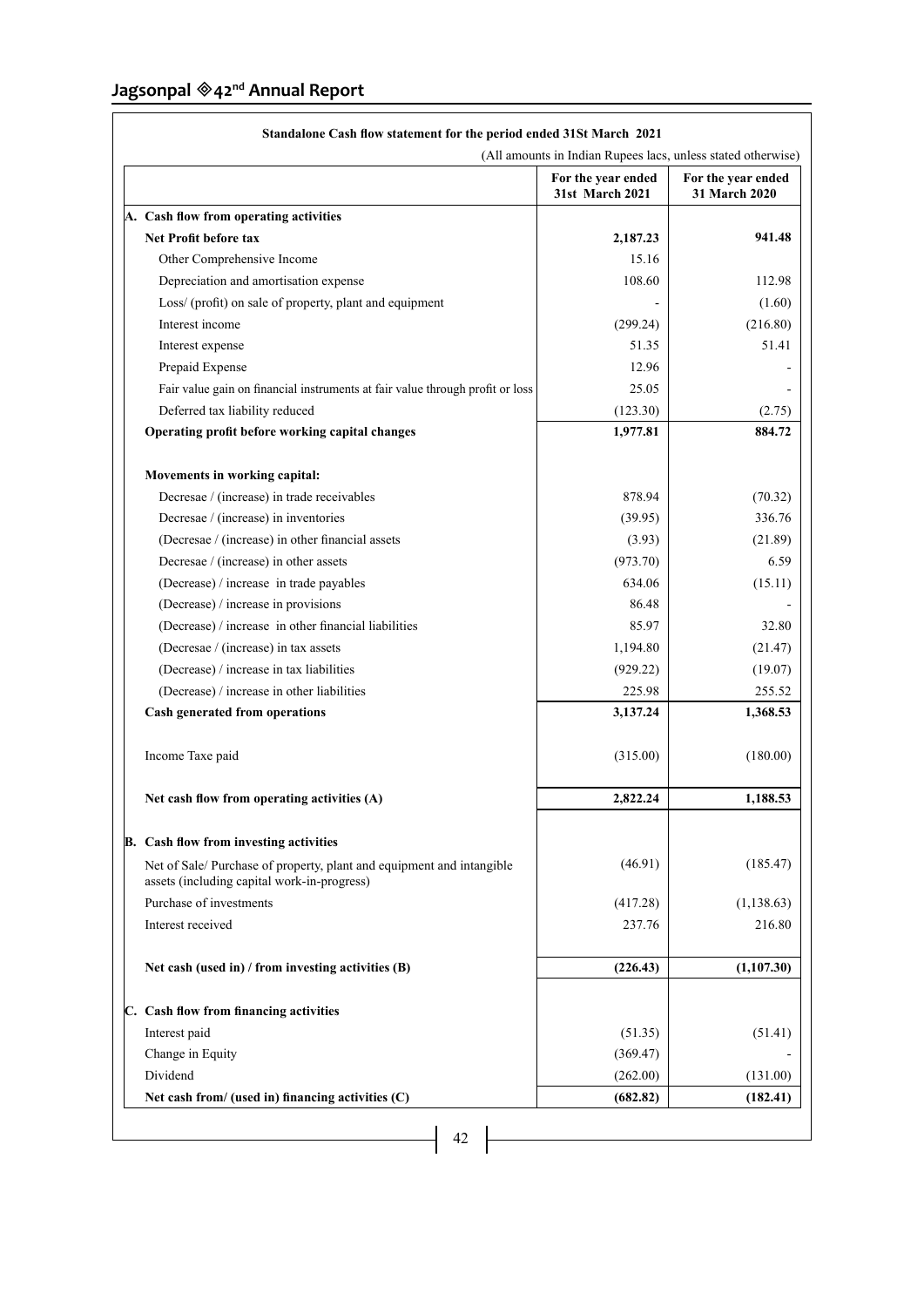| Net increase/(decrease) in cash and cash equivalents $(A+B+C)$                          | 1,912.99 | (101.18) |
|-----------------------------------------------------------------------------------------|----------|----------|
| Effect of exchange differences on cash and cash equivalents held in<br>foreign currency |          |          |
| Cash and cash equivalents at the beginning of the year                                  | 3,981.30 | 4.082.48 |
| Cash and cash equivalents at the end of the year                                        | 5,894.29 | 3,981.30 |
|                                                                                         |          |          |
| Components of cash and cash equivalents                                                 |          |          |
| Cash in hand                                                                            | 31.14    | 27.75    |
| With banks                                                                              | 5,863.15 | 3,953.55 |
| Total cash and cash equivalents (Note 13)                                               | 5,894.29 | 3,981.30 |

# **Summary of significant accounting policies**

The accompanying notes form an integral part of the financial statements

As per our report of even date

FRN. NO. 008563N **Hira Lal Bansal R.P.S Kochhar** Partner DIN 00059492

M.No. 086990

**For H L Bansal and CO.** For and on behalf of the Board of Directors<br>Chartered Accountants **For Jagson Pharmaceuticals Limited** For Jagsonpal Pharmaceuticals Limited

Chairman & Managing Director

Place: New Delhi **S.K. Dudeja Nandita Singh Date: 30 June 2021 Chief Financial Officer Company Secretary** Chief Financial Officer

 $\begin{vmatrix} 43 \end{vmatrix}$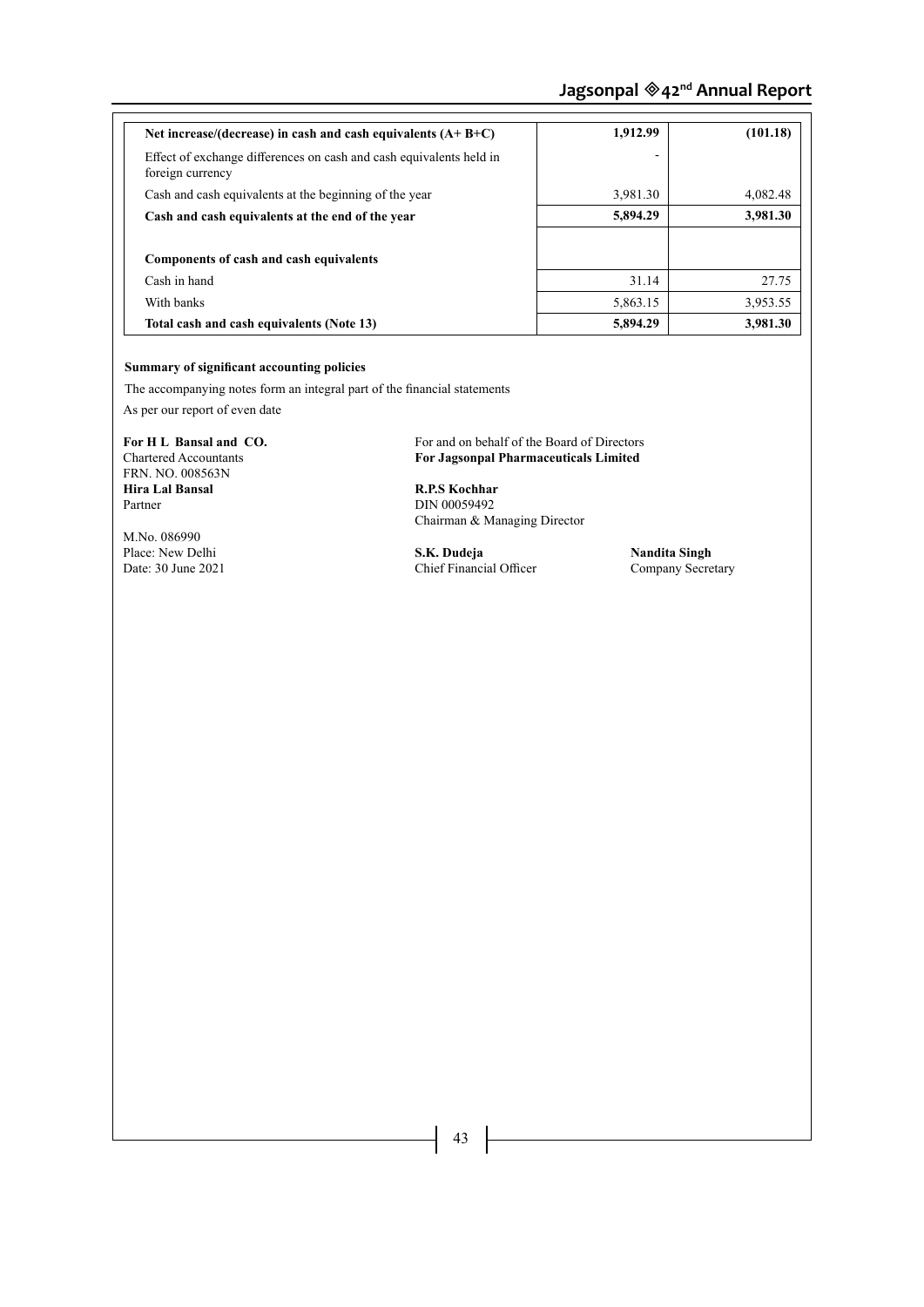# **Standalone Statement of Change in Equity for the year ended 31st March 2021**

(All amounts in Indian Rupees lacs, unless stated otherwise)

**(A) Equity share capital (Refer note 15):**

| Equity shares of INR 5 each issued, subscribed and fully paid | Amount   |
|---------------------------------------------------------------|----------|
| As at 1 April 2019                                            | 1,309.90 |
| Buy back during the year                                      |          |
| <b>As at 31 March 2020</b>                                    | 1.309.90 |
| Buy back during the year                                      |          |
| As at 31 March 2021                                           | 1.309.90 |

# **(B) Other equity (Refer note 16):**

|                                                            | General<br>reserve       | <b>Securities</b><br>premium<br>account | <b>Revaluation</b><br><b>Reserve</b> | Surplus/<br>(deficit) in the<br>statement of<br>profit and loss | <b>Total other</b><br>equity |
|------------------------------------------------------------|--------------------------|-----------------------------------------|--------------------------------------|-----------------------------------------------------------------|------------------------------|
| As at 1 April 2020                                         | 4,180.22                 | 60.00                                   | 783.92                               | 4,769.35                                                        | 9,793.49                     |
|                                                            |                          |                                         |                                      |                                                                 |                              |
| Profit for the year                                        | $\overline{\phantom{a}}$ | $\overline{\phantom{a}}$                | Ξ.                                   | 1,705.83                                                        | 1,705.83                     |
| Other comprehensive income                                 |                          | ۰                                       | Ξ.                                   | 15.16                                                           | 15.16                        |
| Total comprehensive income for the<br>year                 | ۰                        | -                                       | -                                    | 1,720.99                                                        | 1,720.99                     |
| Transactions with owners in their ca-<br>pacity as owners: |                          |                                         |                                      |                                                                 |                              |
| Dividends paid                                             |                          |                                         |                                      | (262.00)                                                        | (262.00)                     |
| Tax on dividends paid                                      |                          | ۰                                       | Ξ.                                   |                                                                 |                              |
| Earlier years ajustment in DBO and<br>Income tax           |                          |                                         |                                      | (369.47)                                                        | (369.47)                     |
| As at 31 March 2021                                        | 4,180.22                 | 60.00                                   | 783.92                               | 5,858.87                                                        | 10,883.01                    |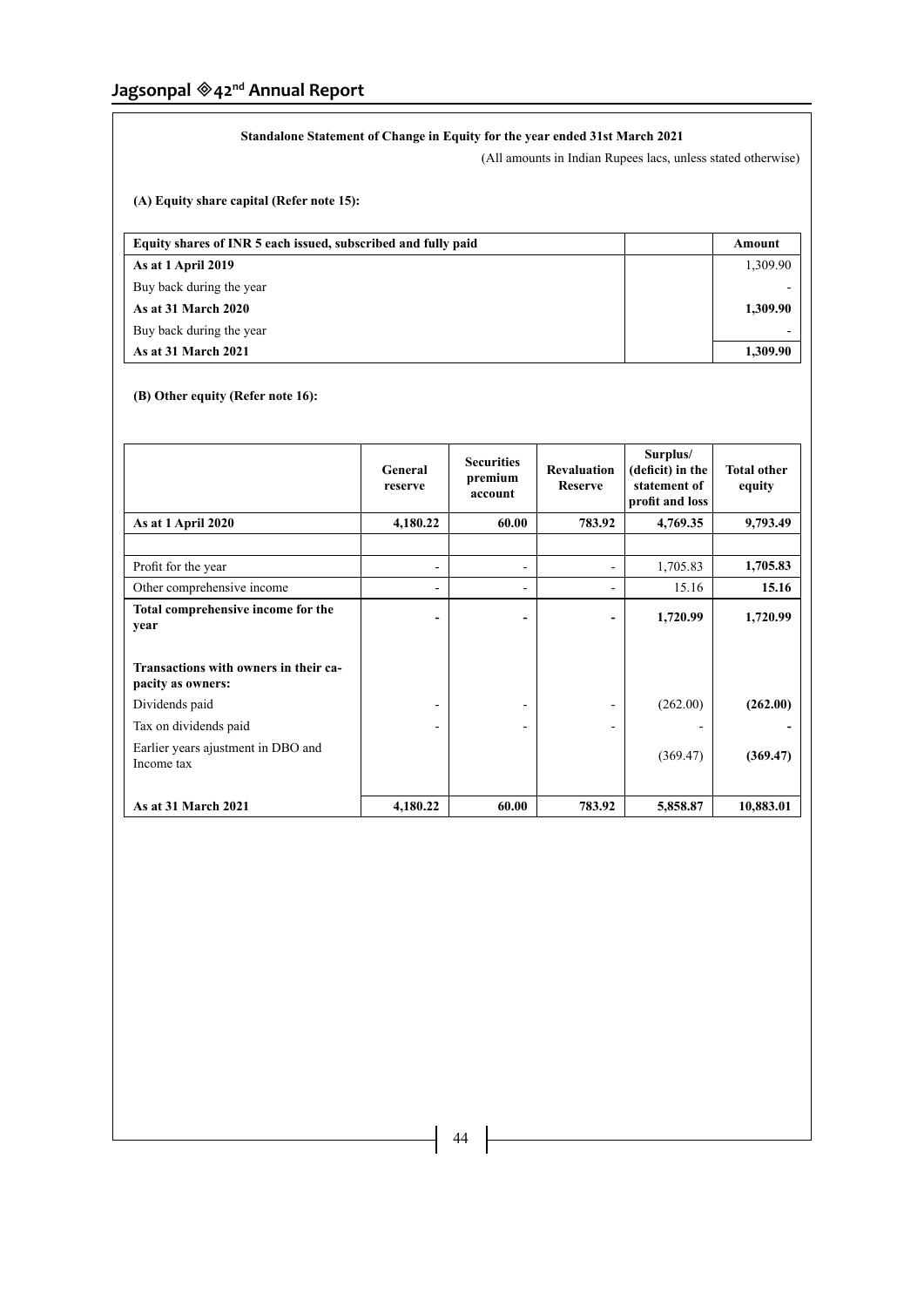|                                                                          | General<br>reserve | <b>Securities</b><br>premium<br>account | <b>Revaluation</b><br><b>Reserve</b> | Surplus/<br>(deficit) in the<br>statement of<br>profit and loss | <b>Total other</b><br>equity |
|--------------------------------------------------------------------------|--------------------|-----------------------------------------|--------------------------------------|-----------------------------------------------------------------|------------------------------|
| As at 1 April 2019                                                       | 4,180.22           | 60.00                                   | 783.92                               | 4,113.27                                                        | 9,137.41                     |
| Profit for the year                                                      | -                  | -                                       |                                      | 787.08                                                          | 787.08                       |
| Other comprehensive income<br>Total comprehensive income for the<br>year |                    | $\overline{\phantom{a}}$                |                                      | 787.08                                                          | 787.08                       |
| Transactions with owners in their ca-<br>pacity as owners:               |                    |                                         |                                      |                                                                 |                              |
| Dividends paid                                                           |                    | -                                       |                                      | (131.00)                                                        | (131.00)                     |
| Tax on dividends paid                                                    |                    |                                         |                                      |                                                                 |                              |
| As at 31 March 2020                                                      | 4,180.22           | 60.00                                   | 783.92                               | 4,769.35                                                        | 9,793.49                     |

The accompanying notes form an integral part of the financial statements

As per our report of even date

FRN. NO. 008563N **Hira Lal Bansal R.P.S Kochhar**<br> **Partner DIN 00059492** 

M.No. 086990

**For H L Bansal and CO.** For and on behalf of the Board of Directors<br>Chartered Accountants **For Jagsonpal Pharmaceuticals Limited** For Jagsonpal Pharmaceuticals Limited

> DIN 00059492 Chairman & Managing Director

Place: New Delhi **S.K. Dudeja Nandita Singh Date: 30 June 2021 Chief Financial Officer Company Secretary** Chief Financial Officer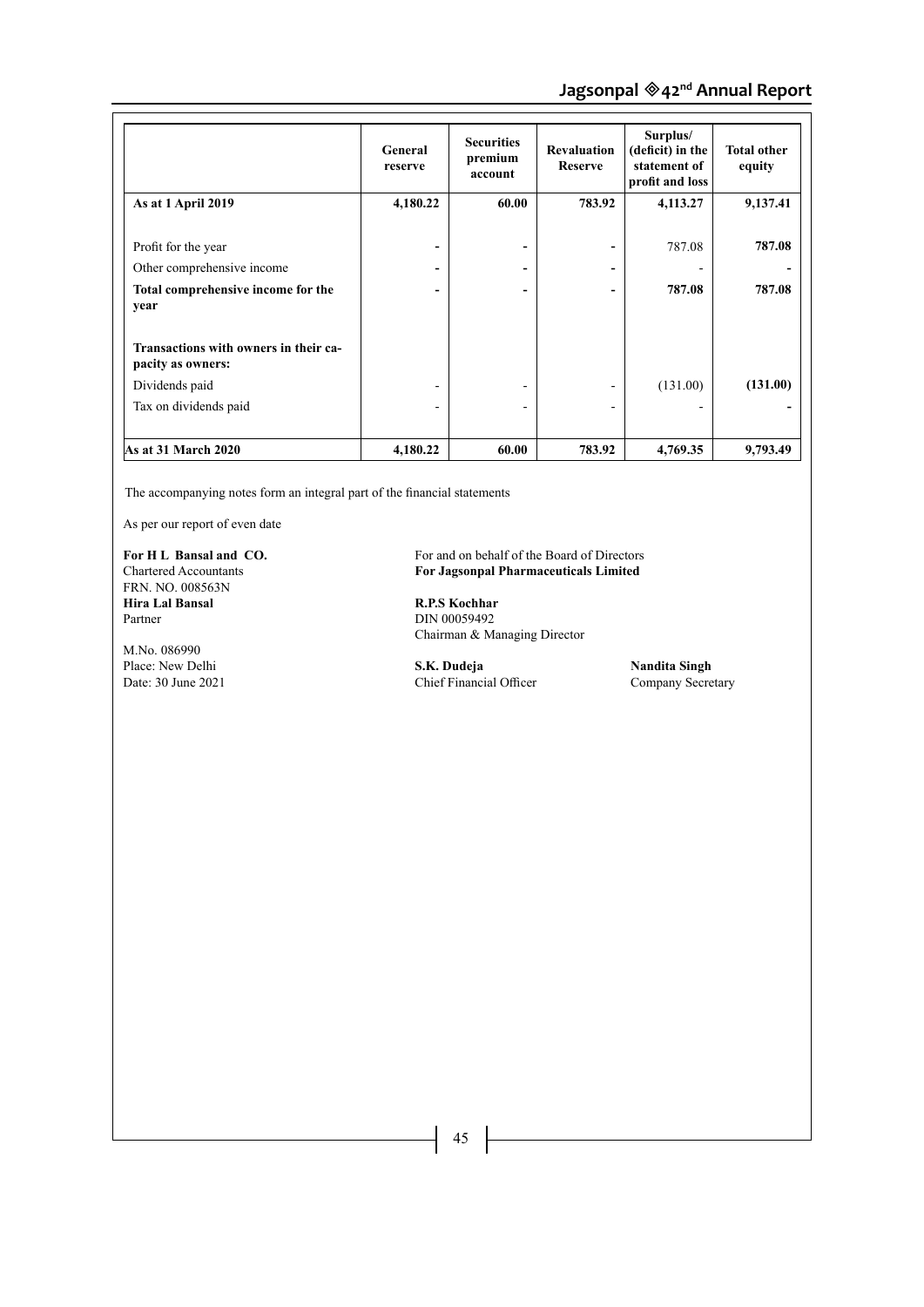### **Significant Accounting Policies**

#### **1. Company Overview**

Jagsonpal Pharmaceuticals Limited ("the Company") is a domestic public company headquartered in Delhi,India. It is incorporated under the Companies Act, 1956 and its shares are listed on the National Stock Exchange (NSE) and Bombay Stock Exchange (BSE). The Company is primarily engaged in the manufacturing and trading of pharmaceutical products and API,s. TheCompany has operations in India and caters to both domestic and international markets.

#### **2. Significant Accounting Policies**

#### **A. Basis of Preparation of Financial Statements**

The finanacial statements comply in all material aspects with India Accounting Standards(Ind AS) notified u/s 133 of the Companies Act,2013(the Act)(Companies(Indian Accounting Standards) Rules, 2015, as ammended) and other relevant provisions of the Act.The financial statements are prepared under the historical cost convention, except for certain fixed assets which are revalued, in accordance with the generally accepted accounting principles in India and the provisions of the Companies Act, 2013.

#### **B. Use of Estimates**

The preparation of financial statements requires estimates and assumptions to be made that affect the reported amount of assets and liabilities on the date of the financial statements and the reported amount of revenues and expenses during the reporting period. Difference between the actual results and estimates are recognised in the period in which the results are known/ materialised.

#### **C. Fixed Assets**

The Company has elected to continue with the carrying value of all of its property. Plant and equipment measured as per the previous GAPP (Indian GAPP) and use that carrying value as the deemed cost of the property, plant and equipment.

# **D. CAPITAL WORK IN PROGRESS**

The Company has elected to continue with the carrying value of all of its capital work in progress measured as per the previous GAAP ( Indian GAPP) and use that carrying value as the deemed cost of the capital work in progress for capitalisation purpose.

Intangible Assets are stated at cost of acquisition and development.

#### **E. Depreciation and Amortisation**

Depreciation on fixed assets is provided as per schedule II of the companies act, 2013.Land is not amortised.

#### **F. Impairment of Assets**

An asset is treated as impaired when the carrying cost of asset exceeds its recoverable value. An impairment loss is charged to the Profit and Loss Account in the year in which an asset is identified as impaired. The impairment loss recognised in prior accounting period is reversed if there has been a change in the estimate of recoverable amount. The company has elected to continue with the carrying value of all of its assets measured as per the previous GAPP ( Indian GAPP) and use that carrying value as the deemed cost of the assets.

### **G. Foreign Currency Transactions**

- (a) Transactions denominated in foreign currencies are recorded at the exchange rate prevailing on the date of the transaction or that approximates the actual rate at the date of the transaction.
- (b) Monetary items denominated in foreign currencies at the year end are restated at year end rates. In case of items which are covered by forward exchange contracts, the difference between the year end rate and rate on the date of the contract is recognised as exchange difference and the premium paid on forward contracts is recognised over the life of the contract.
- (c) Any income or expense on account of exchange difference either on settlement or on translation is recognised in the Profit and Loss account except in case of long term liabilities, where they relate to acquisition of fixed assets, in which case they are adjusted to the carrying cost of such assets.

#### **H. Investments**

Long Term Investments are stated at cost. Provision for diminution in the value of long-term investments is made only if such a decline is other than temporary. Short tem investments are stated at fair marke value.

## **I. Inventories**

Items of inventories are measured at lower of cost and net realisable value after providing for obsolescence, if any. Cost of inventories comprises of cost of purchase, cost of conversion and other costs including manufacturing overheads incurred in bringing them to their respective present location and condition. Cost of raw materials, process chemicals, packing materials,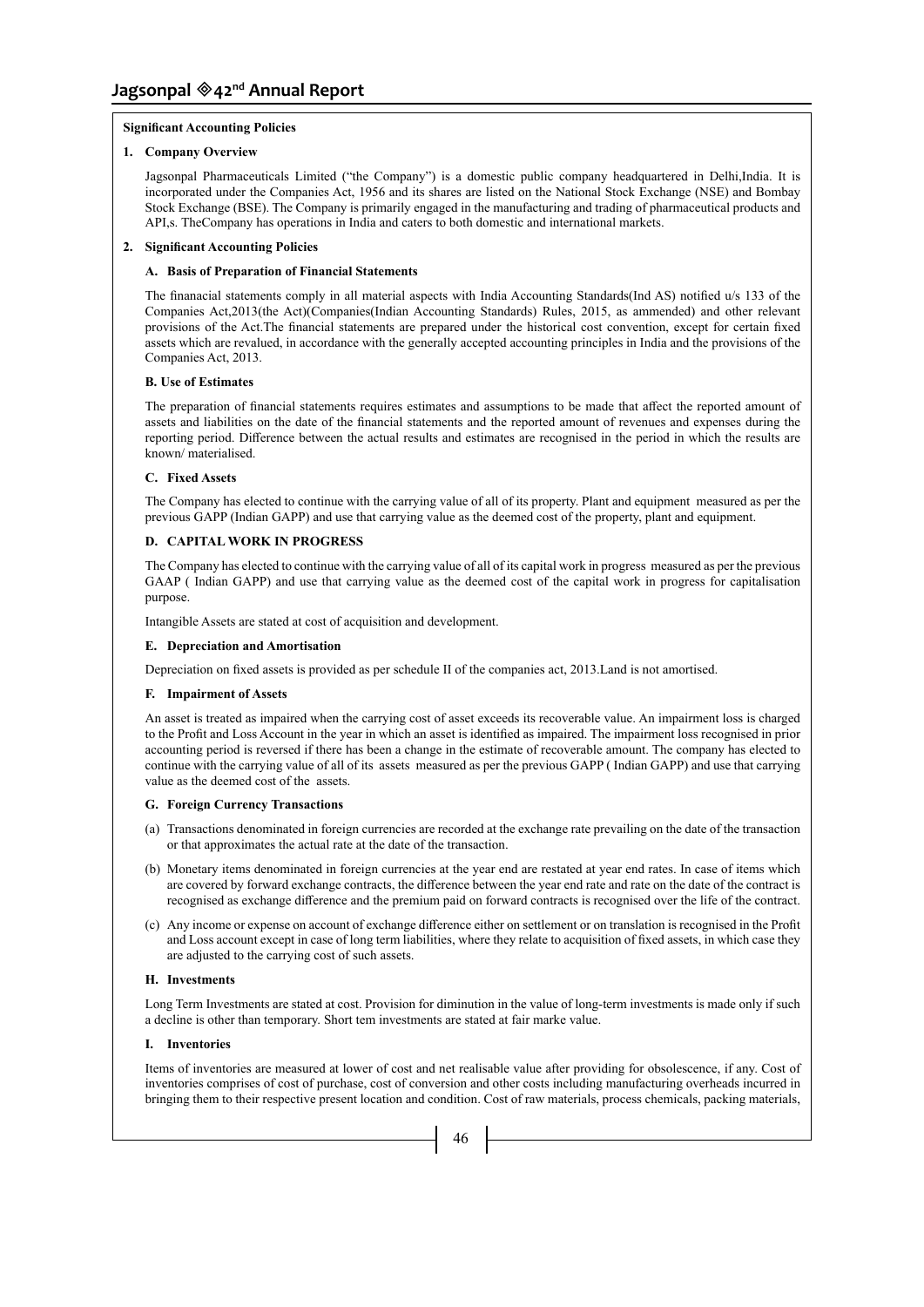trading and other products are determined on weighted average basis.

### **J. Revenue Recognition**

Revenue is recognized only when it can be reliably measured and it is reasonable to expect ultimate collection. Revenue from operations includes sale of goods adjusted for discounts (net), goods returned and breakages and expiry. Dividend income is recognized when received. Interest income is recognized on time proportion basis taking into account the amount outstanding and rate applicable.

### **K. Duties and taxes**

Duties and taxes are accounted for in the books of accounts as per the prevaling law for the time being in force.

## **L. Employee Benefits :**

The company participates in various employee benefit plans. Post employment benefits are clasified as either defined contribution plans or defined benefits plans.Under a defined contribution plan, the Company's only obligation is to pay a fixed amount with no obligation to pay further contributions if the fund does not hold sufficient assets to pay all employee benefits. The related acturial and investment risks fall on the employee.The expenditure for defined contribution plans is recognized as expense during the period when the employee provide service .Under a defined benefit plan ,it is the Company's obligation to provid agreed benifts to the employees.The related acturial and investment risks fall on the company.The present value of the defined benefit obligation is calculated using the projected unit credit method.The company has the following benefit plans :

- (i) Short-term employee benefits In the form of Contributions to Provident fund which are recognised as an expense at the undiscounted amount in the profit and loss account of the year in which the related service is rendered.
- (ii) Post employment and other long term employee benefits like Gratuity are recognised as an expense in the Profit and Loss account for the year in which the employee has rendered services. The expense is recognised at the present value of the amounts payable determined using actuarial valuation techniques. Actuarial gains and losses in respect of post employment and other long term benefits are charged to the Profit and Loss account as comprehensive income/loss. "

# **M. Borrowing Costs**

Borrowing costs that are attributable to the acquisition or construction of qualifying assets are capitalised as part of the cost of such assets. A qualifying asset is one that necessarily takes substantial period of time to get ready for its intended use. All other borrowing costs are charged to Profit and Loss account.

#### **N. Provision for Current and Deferred Tax**

- a) Income Tax comprises current and deffered tax. Income tax expense is recognised in the statement of profit and loss except to the extent it related to items directly recognised in equity or in other comprehensive income.Provision for current tax is made after taking into consideration benefits admissible under the provisions of the Income-tax Act, 1961.
- b) Deferred income tax is recognised using the balance sheet approach from this year as compared to profit and loss approach in earlier. The impact of change in accounting polciy has been recognised in profit and loss account (Refer note no.9). Deffered income tax assets and liabilities are recognised for deductable and taxable temporary differences arising between the tax base of assets and liabilities and their carrying amount in financial staements using the the tax rates and laws that are enacted or substantively enacted as on the balance sheet date."

#### **O. Provisions, Contingent Liabilities and Contingent Assets**

Provisions involving substantial degree of estimation in measurement are recognized when there is a present obligation as a result of past events and it is probable that there will be an outflow of resources. Contingent Liabilities are not recognised but are disclosed in the notes. Contingent Assets are neither recognized nor disclosed in the financial statements.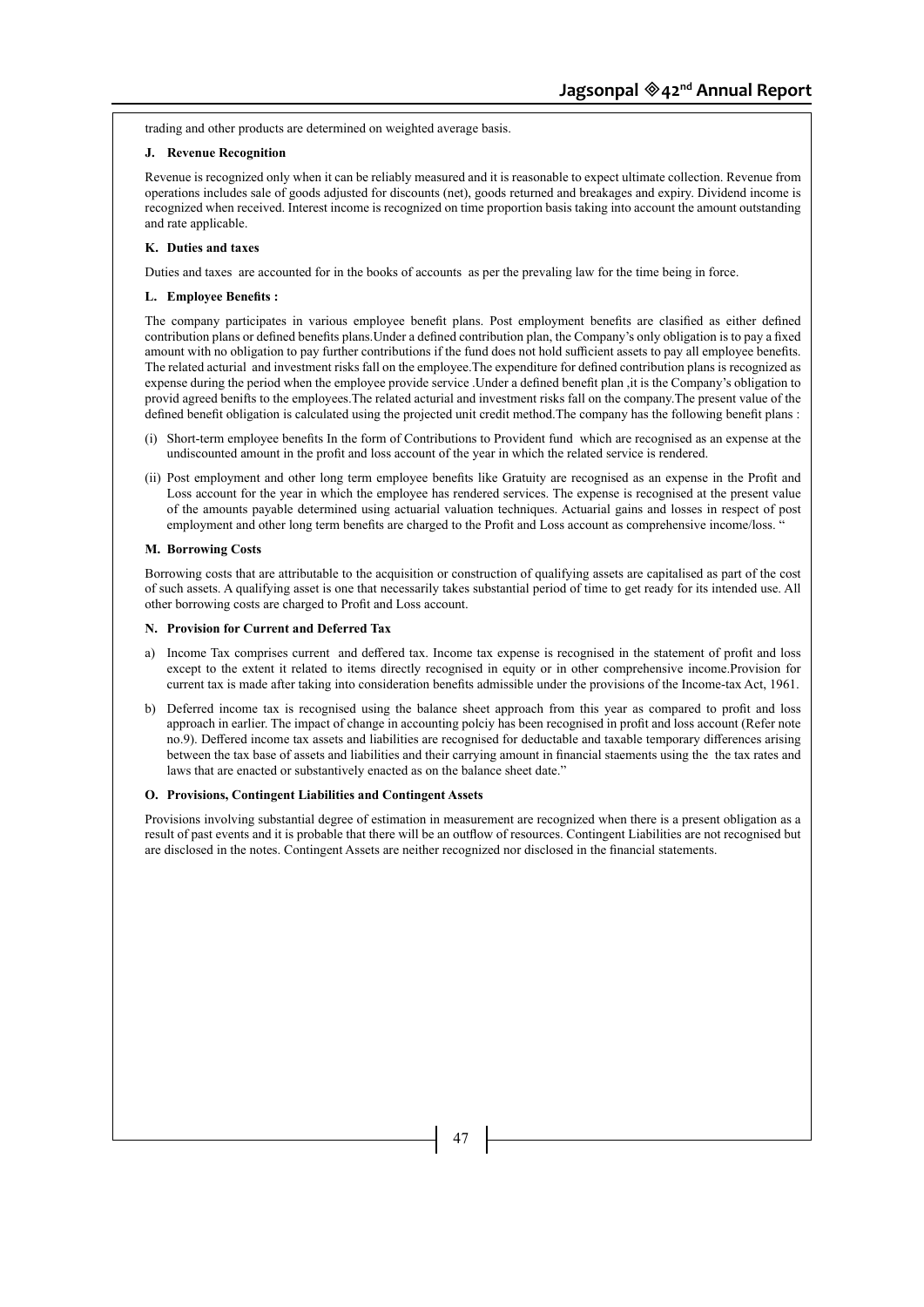| 3. Property, plant and equipment |                  |                  |                        |                     |                           |          |              |          |                                 |
|----------------------------------|------------------|------------------|------------------------|---------------------|---------------------------|----------|--------------|----------|---------------------------------|
|                                  | Freehold<br>land | <b>Buildings</b> | equipment<br>Plant and | equipment<br>Office | and fixtures<br>Furniture | Computer | Vehicles     | Total    | work-in-<br>progress<br>Capital |
| Cost                             |                  |                  |                        |                     |                           |          |              |          |                                 |
| At 01 April 2019                 | 875.94           | 1,386.83         | 1,313.67               | 1,547.02            | 68.98                     | 12.26    | 292.70       | 5,497.40 | 189.15                          |
| Additions                        |                  | 31.49            |                        | 79.84               |                           | 5.20     | 60.82        | 177.35   | 1.19                            |
| Disposals/Adjustments            |                  |                  |                        | 14.15               |                           |          | 80.89        | 95.04    |                                 |
| At 31 March 2020                 | 875.94           | 1,418.32         | 1,313.67               | 1,612.71            | 68.98                     | 17.46    | 272.63       | 5,579.71 | 190.34                          |
| Additions                        | $\mathbf{I}$     | 190.34           | 16.28                  | 11.29               | 5.75                      | 25.72    | 29.00        | 278.38   |                                 |
| Disposals/Adjustments            | J.               | $\mathbf{I}$     | 83.58                  |                     |                           |          |              | 83.58    |                                 |
| Transfer to Buildings            | J.               | $\mathbf{I}$     |                        | $\mathbf{I}$        | J.                        |          | $\mathbf{I}$ |          | 190.34                          |
| At 31st March 2021               | 875.94           | 1,608.66         | 1,246.37               | 1,624.00            | 74.73                     | 43.18    | 301.63       | 5,774.51 | J.                              |
| <b>Accumulated Depreciation</b>  |                  |                  |                        |                     |                           |          |              |          |                                 |
| At 01 April 2019                 | J.               | 638.73           | 1,123.43               | 1,301.19            | 46.77                     | $\Xi$    | 224.78       | 3,336.01 | $\blacksquare$                  |
| Depreciation for the year        |                  | 19.37            | 23.88                  | 47.07               | 6.25                      | 4.85     | 11.56        | 112.98   | ٠                               |
| Disposals                        | J.               |                  |                        |                     |                           |          | 75.30        | 75.30    | J.                              |
| At 31 March 2020                 | $\mathbf I$      | 658.10           | 1,147.31               | 1,348.26            | 53.02                     | 5.96     | 161.04       | 3,373.69 | ı                               |
| Depreciation for the year        | J.               | 21.38            | 23.39                  | 36.37               | 4.72                      | 7.74     | 15.00        | 108.60   | $\mathbf{I}$                    |
| Disposals                        | J.               |                  | 42.44                  |                     |                           |          |              | 42.44    | J.                              |
| Transfer to Right of use asset   | I,               | J.               |                        | J.                  |                           | J.       | J.           |          |                                 |
| At 31st March 2021               | 1                | 679.48           | 1,128.26               | ,384.63             | 57.74                     | 13.70    | 176.04       | 3,439.85 | $\mathbf I$                     |
| Net book value                   |                  |                  |                        |                     |                           |          |              |          |                                 |
| At 31st March 2021               | 875.94           | 929.18           | 118.11                 | 239.37              | 16.99                     | 29.48    | 125.59       | 2,334.66 |                                 |
| At 31 March 2020                 | 875.94           | 760.22           | 166.36                 | 264.45              | 15.96                     | 11.50    | 111.59       | 2,206.02 | 190.34                          |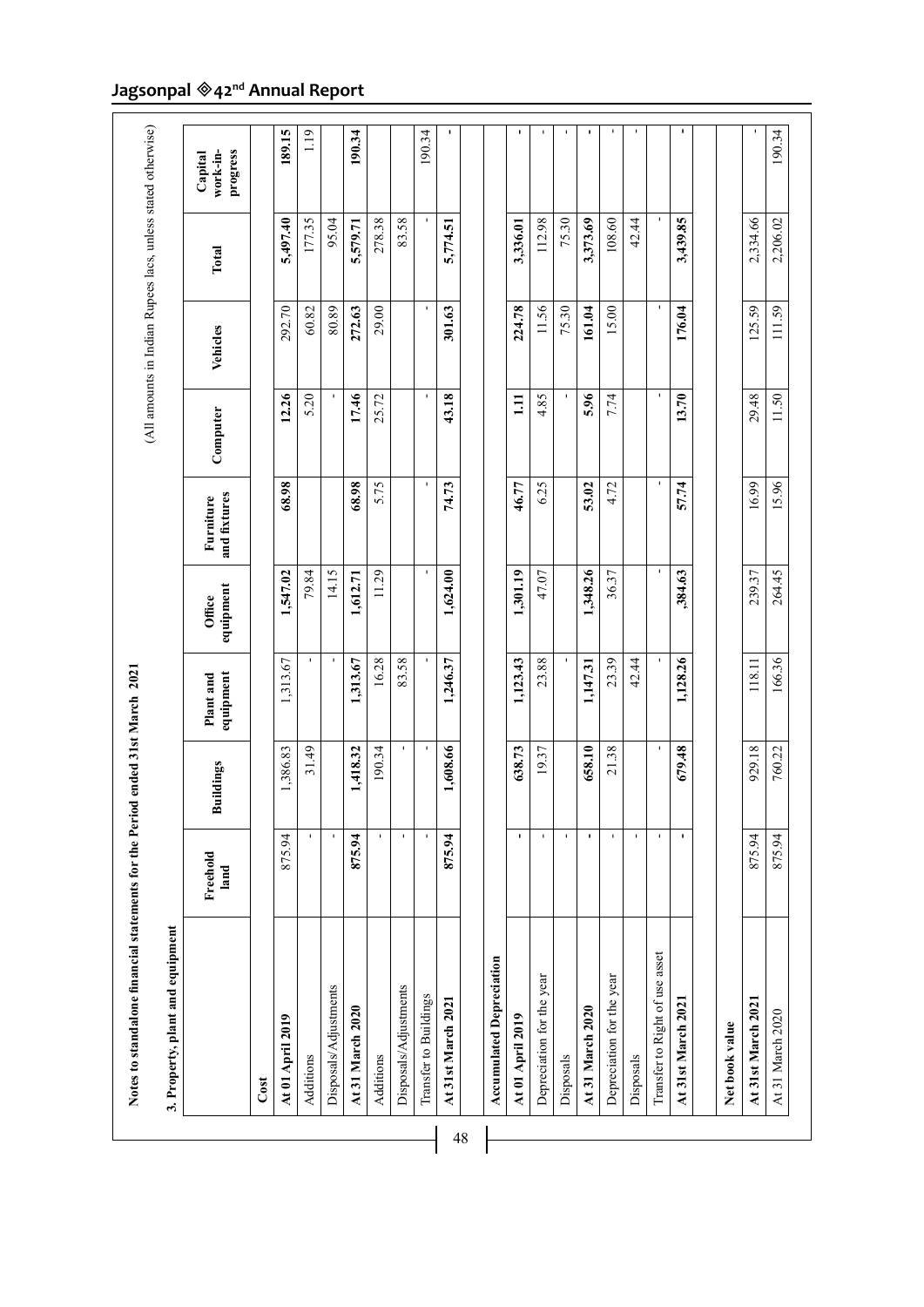|                           | Goodwill | <b>Product</b><br>development cost | <b>Total</b>   |
|---------------------------|----------|------------------------------------|----------------|
| Cost                      |          |                                    |                |
| At 01 April 2019          | 3.00     | 206.27                             | 209.27         |
| <b>Additions</b>          |          | 28.26                              | 28.26          |
| Disposals                 |          |                                    |                |
| <b>At 31 March 2020</b>   | 3.00     | 234.53                             | 237.53         |
| <b>Additions</b>          |          |                                    |                |
| Disposals                 |          |                                    |                |
| <b>At 31 March 2021</b>   | 3.00     | 234.53                             | 237.53         |
| <b>Amortisation</b>       |          |                                    |                |
| At 01 April 2019          |          |                                    |                |
| Amortisation for the year |          |                                    |                |
| Disposals                 |          |                                    |                |
| <b>At 31 March 2020</b>   |          |                                    | $\blacksquare$ |
| Amortisation for the year |          |                                    | ۰,             |
| Disposals                 |          |                                    |                |
| At 31 March 2021          | ۰        |                                    |                |
| Net book value            |          |                                    |                |
| At 31 March 2021          | 3.00     | 234.53                             | 237.53         |
| At 31 March 2020          | 3.00     | 234.53                             | 237.53         |

 $\mathsf{r}$ 

|                                                                                                                | <b>As at 31 March 2021</b> |              | As at 31 March 2020 |          |
|----------------------------------------------------------------------------------------------------------------|----------------------------|--------------|---------------------|----------|
|                                                                                                                | Quantity                   | <b>Value</b> | Quantity            | Value    |
| A. Non-current investments                                                                                     |                            |              |                     |          |
| Investment in equity of Sun Pharmaceuticals Ltd (1043 fully<br>paid shares)                                    | 1,043                      | 0.05         | 1,043               | 0.05     |
| Investment in equity of Naari Pharma Private Limited (20439<br>Equity Shares of Face value of Rs.10 $(2.93\%)$ | 20,439                     | 1,004.43     | 20,439              | 1,004.43 |
| Investment in 10.5 % Perp Bond of Indudsind Bank                                                               |                            | 101.79       |                     | 101.79   |
| Tata Healthcare Fund                                                                                           |                            | 69.57        |                     | 12.41    |
| ADTHERA Consumers Brands Pvt. Ltd. (Investment in<br>Compulsory Convertible Cumulative Preference Share)       | 6,667                      | 10.00        |                     |          |
| Artwork                                                                                                        |                            | 20.00        |                     | 20.00    |
| <b>Total</b>                                                                                                   |                            | 1,205.84     |                     | 1,138.68 |
| Aggregate amount of quoted/unquoted investments                                                                |                            | 1,205.84     |                     | 1,138.68 |
| Aggregate amount of impairment in value of investments                                                         |                            |              |                     |          |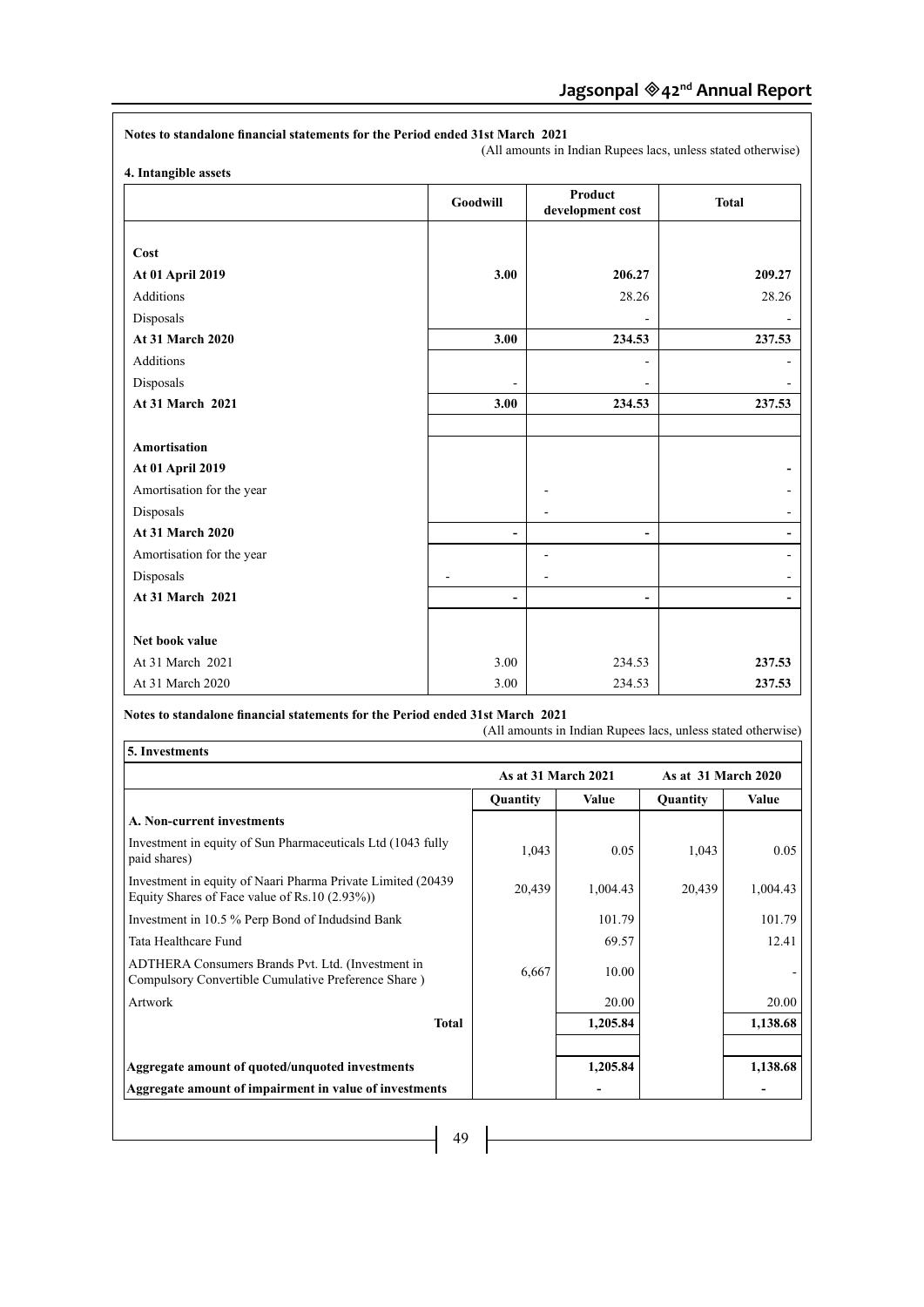|                                                |              | As at 31 March 2021 |        | <b>As at 31 March 2020</b> |       |
|------------------------------------------------|--------------|---------------------|--------|----------------------------|-------|
|                                                |              | Quantity            | Value  | Quantity                   | Value |
| Quoted investment in mutual funds              |              | 225,361             | 325.07 |                            |       |
| (At fair value routed through profit and loss) |              |                     |        |                            |       |
|                                                | <b>Total</b> |                     | 325.07 |                            |       |
| Aggregate amount of quoted investments (cost)  |              |                     | 325.07 |                            |       |

# **Notes to standalone financial statements for the Period ended 31st March 2021**

(All amounts in Indian Rupees lacs, unless stated otherwise)

**6. Loans**

| A. Non-current             |                     |                     |  |
|----------------------------|---------------------|---------------------|--|
|                            | As at 31 March 2021 | As at 31 March 2020 |  |
| Unsecured, considered good |                     |                     |  |
| Security deposits          | 44.22               | 51.72               |  |
|                            |                     |                     |  |
|                            | 44.22               | 51.72               |  |
| <b>B.</b> Current          |                     |                     |  |

|                            | As at 31 March 2021 | <b>As at 31 March 2020</b> |
|----------------------------|---------------------|----------------------------|
| Unsecured, considered good |                     |                            |
| Loan to employees          | 26.77               | 32.89                      |
|                            |                     |                            |
|                            | 26.77               | 32.89                      |

# **7. Other financial assets**

**A. Non-current (Unsecured, considered good, unless stated otherwise)**

|                       | <b>As at 31 March 2021</b> | <b>As at 31 March 2020</b> |
|-----------------------|----------------------------|----------------------------|
| Margin money deposits | 28.61                      |                            |
|                       |                            |                            |
|                       | 28.61                      |                            |

|                                                                 | <b>As at 31 March 2021</b> | As at 31 March 2020 |
|-----------------------------------------------------------------|----------------------------|---------------------|
| Derivative instruments at fair value through profit and<br>loss |                            |                     |
| Foreign exchange forward contracts                              | -                          |                     |
| At amortised cost                                               |                            |                     |
| Other receivables                                               | 25.03                      | 36.09               |
|                                                                 | 25.03                      | 36.09               |
| Break up of financial assets carried at amortised cost          |                            |                     |

|                                   |  | <b>As at 31 March 2021</b> | <b>As at 31 March 2020</b> |
|-----------------------------------|--|----------------------------|----------------------------|
| Loans (Refer note $6$ )           |  | 70.99                      | 84.61                      |
| Trade receivables (Refer note 12) |  | 1,266.40                   | 2,145.34                   |
|                                   |  |                            |                            |
| 50                                |  |                            |                            |
|                                   |  |                            |                            |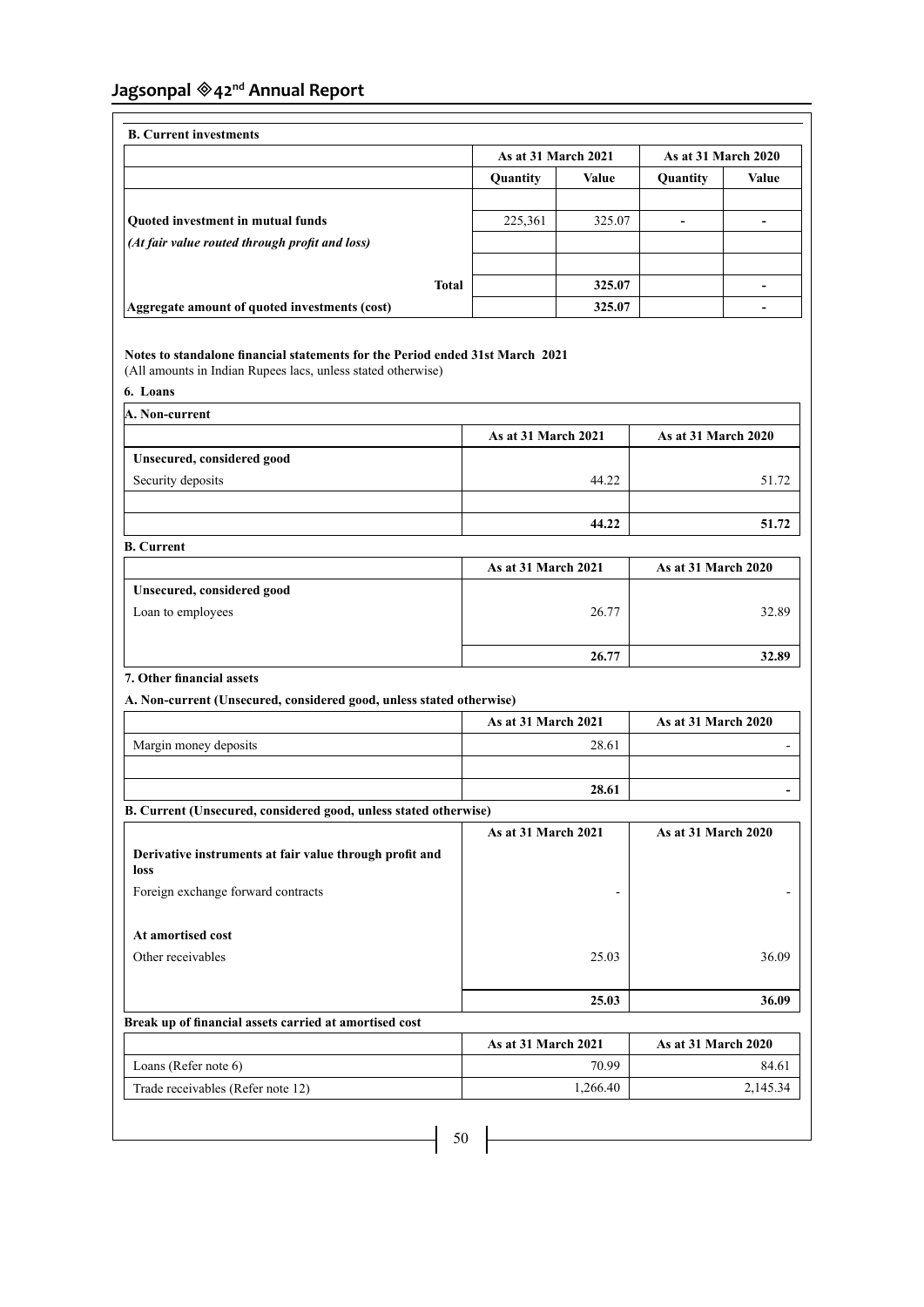| Cash and cash equivalents (Refer note 13)                                  | 5,894.29                 | 3,981.30            |
|----------------------------------------------------------------------------|--------------------------|---------------------|
| Other bank balances (Refer note 14)                                        | 128.69                   | 67.21               |
| Other financial assets                                                     | 53.64                    | 36.09               |
| Total financial assets carried at amortised cost                           | 7,414.01                 | 6,314.55            |
|                                                                            |                          |                     |
| Break up of financial assets carried at fair value through profit and loss |                          |                     |
|                                                                            | As at 31 March 2021      | As at 31 March 2020 |
| Other financial assets                                                     | $\overline{\phantom{a}}$ |                     |
|                                                                            |                          |                     |
|                                                                            |                          |                     |
| 8. Non-current tax assets (net)                                            |                          |                     |
|                                                                            | As at 31 March 2021      | As at 31 March 2020 |
| Advance income-tax                                                         | 457.76                   | 1,401.47            |
|                                                                            |                          |                     |
|                                                                            | 457.76                   | 1,401.47            |
|                                                                            |                          |                     |
| 9. Deferred tax assets/Liabilities (net)                                   |                          |                     |
|                                                                            | As at 31 March 2021      | As at 31 March 2020 |
| Deferred tax asset relates to the following:                               |                          |                     |
| Provision for employee benefits                                            | 25.19                    |                     |
| Total deferred tax asset (A)                                               | 25.19                    |                     |
|                                                                            |                          |                     |

The company has changed accounting policy (Refer Note 2N) and has now adopted Balance sheet approch in place of Profit and Loss approach followed earlier for calcuation of Deferred Tax Assets/ Deferred Tax Liabilities. Due to the change in the accounting policy the current year tax expenditure has been reduced to the tune of INR 119.31 lacs. As a result, profit after tax has increased by the same amount.

Property, plant and equipment 211.05 309.16 **Total deferred tax liabilities (B) 211.05 309.16** 

**Deferred tax Liability recognised (net) (C = A-B)** 185.86 185.86 309.16

The Company offsets tax assets and liabilities if and only if it has a legally enforceable right to set off current tax assets and current tax liabilities and the deferred tax assets and deferred tax liabilities relate to income taxes levied by the same tax authority.

The movement in net deferred tax liability has been recorded through statement of profit and loss.

**Deferred tax liability relates to the following:**

In assessing the realisibility of deferred tax assets, management considers whether it is probable, that some portion, or all, of the deferred tax assets will not be realised. The ultimate realisation of deferred tax assets is dependent upon the generation of future taxable income during the periods in which the temporary differences become deductible. Management considers the projected future taxable income and tax planning strategies in making this assessment. Based on the level of historical taxable income and projections for future taxable incomes over the periods in which the deferred tax assets are deductible, management believes that it is probable that the Company will be able to realise the benefits of those deductible differences in future and vice-versa.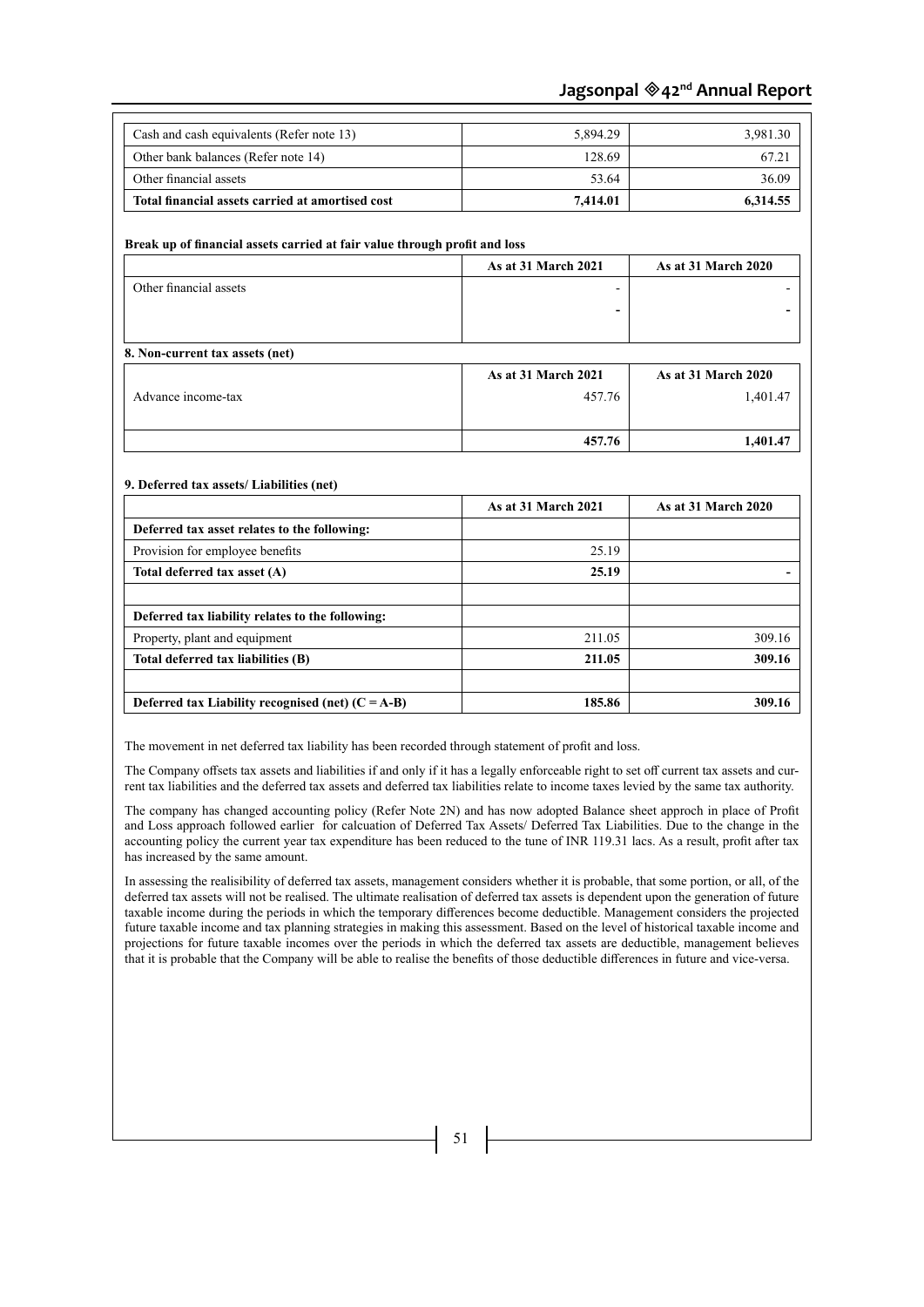# **10. Other assets**

**A. Non-current (Unsecured, considered good, unless stated otherwise)**

|                               | As at 31 March 2021 | <b>As at 31 March 2020</b> |
|-------------------------------|---------------------|----------------------------|
| Unsecured, considered good    |                     |                            |
| Prepaid expenses              | -                   | 2.96                       |
| <b>MAT Credit Entitlement</b> | 63.91               |                            |
|                               | 63.91               | 12.96                      |

# **B. Current (Unsecured, considered good, unless stated otherwise)**

|                                      | As at 31 March 2021 | <b>As at 31 March 2020</b> |
|--------------------------------------|---------------------|----------------------------|
| Advances other than capital advances | 805.36              |                            |
| Balances with statutory authorities  | 601.37              | 418.92                     |
| Others                               | 2.28                | 16.40                      |
|                                      | 1.409.01            | 435.32                     |

| 11. Inventories                                  |                     |                            |  |
|--------------------------------------------------|---------------------|----------------------------|--|
|                                                  | As at 31 March 2021 | <b>As at 31 March 2020</b> |  |
| Valued at lower of cost and net realisable value |                     |                            |  |
| Raw materials and components                     | 694.24              | 126.32                     |  |
| Work-in-progress                                 | 1,031.29            | 595.63                     |  |
| Finished goods                                   | 1,246.92            | 2,210.55                   |  |
|                                                  |                     |                            |  |
|                                                  | 2,972.45            | 2,932.50                   |  |

# **12. Trade receivables**

|                                                  | <b>As at 31 March 2021</b> | <b>As at 31 March 2020</b> |
|--------------------------------------------------|----------------------------|----------------------------|
| Trade receivables                                | 1.309.88                   | 2,145.34                   |
| Receivables from related parties (Refer note 37) | -                          |                            |
| Less: Provision for Bad Debts                    | (43.48)                    |                            |
|                                                  | 1,266.40                   | 2,145.34                   |

# **Break-up for security details and more than six months overdue:**

|                                                                                         | As at 31 March 2021          | As at 31 March 2020 |
|-----------------------------------------------------------------------------------------|------------------------------|---------------------|
| Outstanding for a period exceeding six months from the<br>date they are due for payment |                              |                     |
| Unsecured, considered Good                                                              | -                            | 49.51               |
| Unsecured, considered Doubtful                                                          | 43.48                        |                     |
| Provision for doubtful receivables                                                      | (43.48)                      |                     |
|                                                                                         | -                            | 49.51               |
|                                                                                         | $\qquad \qquad \blacksquare$ | 49.51               |
| <b>Other receivables</b>                                                                |                              |                     |
| Unsecured, considered good                                                              | 1,266.40                     | 2,095.83            |
|                                                                                         | 1,266.40                     | 2,095.83            |
| <b>Total trade receivables</b>                                                          | 1,266.40                     | 2,145.34            |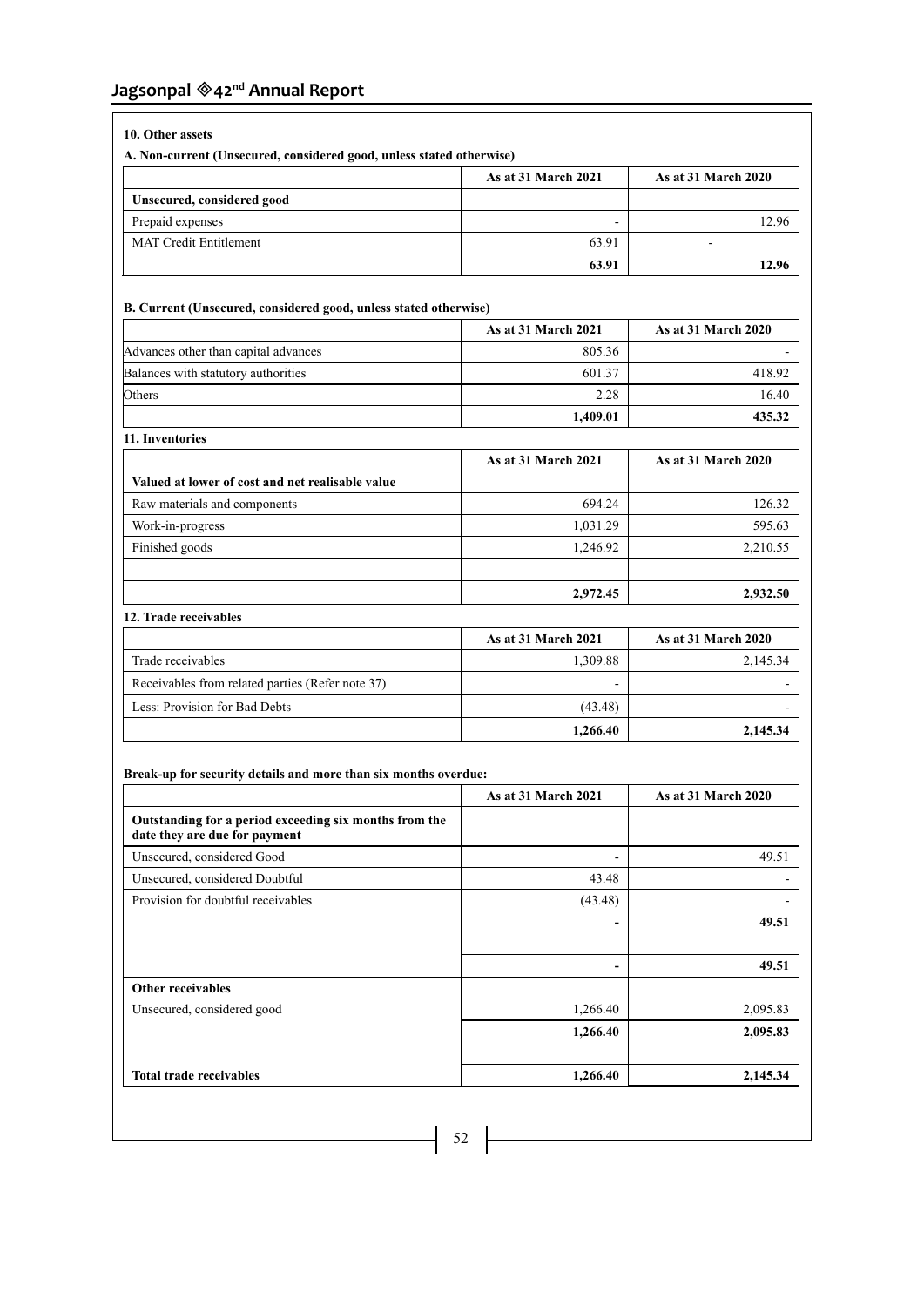Neither trade or other receivable are due from directors or other officers of the Company, either severally or jointly with any other person nor any trade or other receivable are due from firms or private companies respectively in which any director is a partner, a director or a member.

Trade receivables are non-interest bearing and are generally on terms of 30 to 180 days.

# **13. Cash and cash equivalents**

|                        | <b>As at 31 March 2021</b> | <b>As at 31 March 2020</b> |
|------------------------|----------------------------|----------------------------|
| Balance with banks:    |                            |                            |
| - In current accounts* | 944.89                     | 673.17                     |
| - In Fixed deposit     | 4,918.26                   | 3,280.38                   |
| Cash in hand**         | 31.14                      | 27.75                      |
|                        |                            |                            |
|                        | 5,894.29                   | 3,981.30                   |

\* Bank balance includes debit balance of cash credit account which was shown under short term borrowings in the previous year. \*\* Cash in hand includes cash held as imprest balances.

### **14. Other bank balances**

|                                    | <b>As at 31 March 2021</b> | <b>As at 31 March 2020</b> |
|------------------------------------|----------------------------|----------------------------|
| Interest accrued on fixed deposits | 128.69                     |                            |
|                                    | 128.69                     | 67.21                      |

# **Notes to standalone financial statements for the Period ended 31st March 2021**

(All amounts in Indian Rupees lacs, unless stated otherwise)

# **15. Share capital**

|                                                                | As at 31 March 2021 |                          | <b>As at 31 March 2020</b> |                          |
|----------------------------------------------------------------|---------------------|--------------------------|----------------------------|--------------------------|
|                                                                | <b>No of Shares</b> | <b>Amount</b> in<br>Lacs | <b>No of Shares</b>        | <b>Amount</b> in<br>Lacs |
| Equity Shares of INR 5/- each with voiting rights              | 30,000,000          | 1.500                    | 30,000,000                 | 1,500                    |
| Equity Shares of INR 5/- each with differential voiting rights | 20,000,000          | 000.1                    | 20,000,000                 | 000.1                    |

### **b) Terms/rights attached to equity shares**

The Company has equity shares with voting rights and differential voting rights having par value of INR 5 per share and having entitlement to vote accordingly. The Company declares and pays dividends in Indian rupees. The dividend, if any, proposed by the Board of Directors is subject to the approval of the shareholders in the ensuing Annual General Meeting.

In the event of liquidation of the Company, the holders of equity shares will be entitled to receive remaining assets of the Company, after distribution of all preferential amounts. The distribution will be in proportion to the number of equity shares held by the shareholders.

### **c) Issued subscribed and paid up equity capital**

|                                                                  | <b>Number of shares</b> | Amount   |
|------------------------------------------------------------------|-------------------------|----------|
| Equity shares of INR 5 each issued, subscribed and fully<br>paid |                         |          |
| <b>At 1 April 2019</b>                                           | 26,198,000              | 1,309.90 |
| Issue during the year                                            | -                       |          |
| Buy back during the year                                         |                         | -        |
| <b>At 31 March 2020</b>                                          | 26,198,000              | 1,309.90 |
| Issue during the year                                            |                         |          |
| Buy back during the year                                         | -                       |          |
| <b>At 31 March 2021</b>                                          | 26,198,000              | 1,309.90 |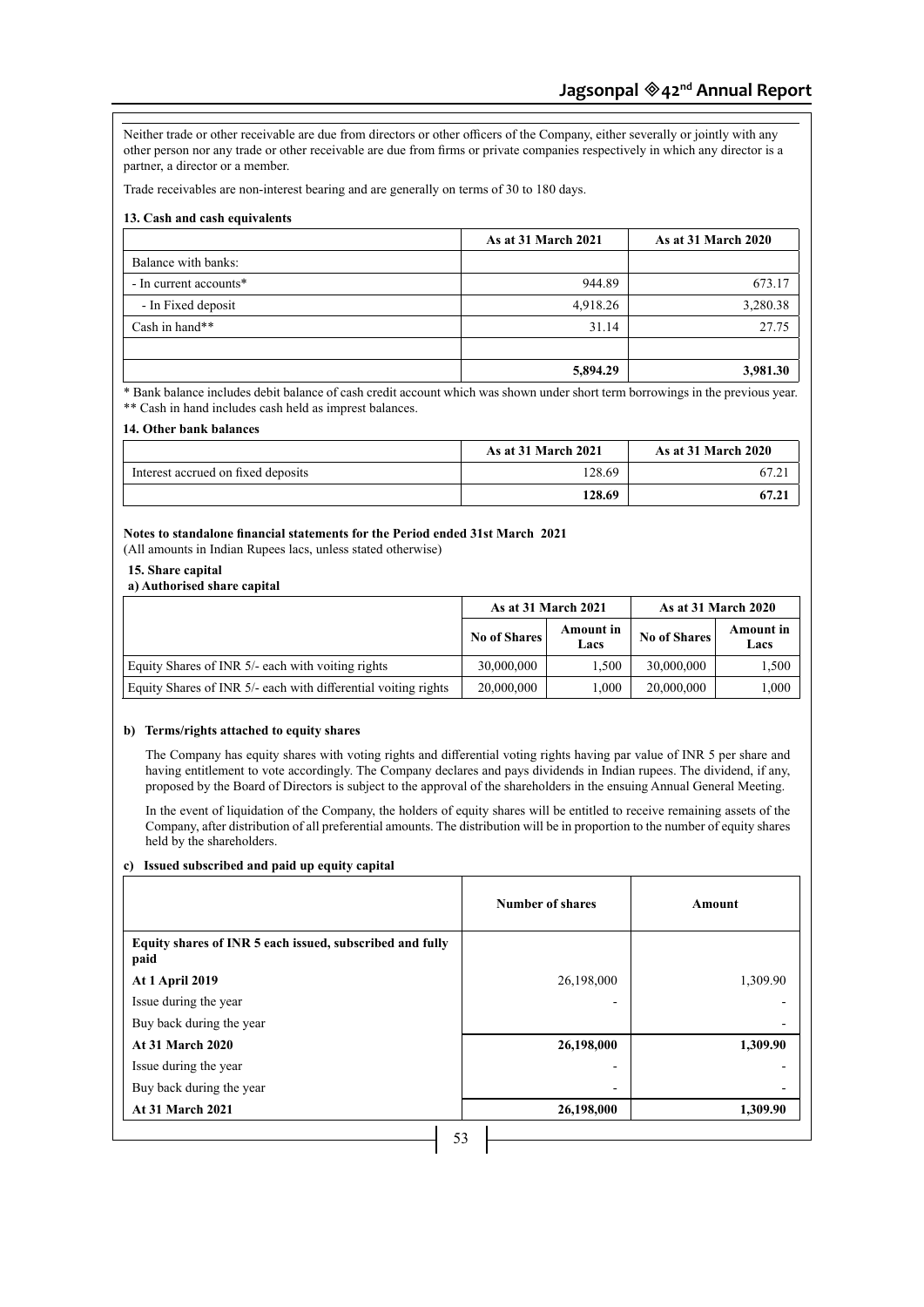| d) Details of shareholders holding more than 5% equity shares in the Company |                     |                        |                     |                     |  |
|------------------------------------------------------------------------------|---------------------|------------------------|---------------------|---------------------|--|
| Name of the shareholder                                                      |                     | As at<br>31 March 2021 |                     | As at 31 March 2020 |  |
|                                                                              | Number of<br>shares | % holding              | Number of<br>shares | % holding           |  |
| Equity shares of INR 5 each, fully paid                                      |                     |                        |                     |                     |  |
| Body Corporate                                                               |                     |                        |                     |                     |  |
| Aresko Progressive Pvt ltd                                                   | 17,215,254          | 65.71                  | 17,215,254          | 65.71               |  |

As per records of the Company, including its register of shareholders/ members and other declarations received from shareholders regarding beneficial interest, the above shareholding represents both legal and beneficial ownerships of shares.

# **e) Distributions made and proposed**

The amount of per share dividend recognized as distribution to equity shareholder for the year ended 31st March 2021 and 31st March 2020 was INR 1.00/- and INR 0.50/- respectively.

# **16. Other equity**

|                                                                                     | As at 31 March 2021 | As at 31 March 2020 |
|-------------------------------------------------------------------------------------|---------------------|---------------------|
| <b>General reserve</b>                                                              |                     |                     |
| Balance as per the last financial statements                                        | 4,180.22            | 4,180.22            |
| Add: Amount transferred from surplus balance in the statement of<br>profit and loss |                     |                     |
| <b>Closing Balance</b>                                                              | 4,180.22            | 4,180.22            |
| Securities premium account                                                          |                     |                     |
| Balance as per the last financial statements                                        | 60.00               | 60.00               |
| Add: Amount transferred from surplus balance in the statement of<br>profit and loss |                     |                     |
| <b>Closing Balance</b>                                                              | 60.00               | 60.00               |
| <b>Revaluation Reserve</b>                                                          |                     |                     |
| Balance as per the last financial statements                                        | 783.92              | 783.92              |
| Add: Amount transferred from surplus balance in the statement of<br>profit and loss |                     |                     |
| <b>Closing Balance</b>                                                              | 783.92              | 783.92              |
| Surplus/ (deficit) in the statement of profit and loss                              |                     |                     |
| Balance as per last financial statements                                            | 4,769.35            | 4,113.27            |
| Profit for the year                                                                 | 1,705.83            | 787.08              |
| Other comprehensive income                                                          | 15.16               |                     |
| Less: Appropriations                                                                |                     |                     |
| Equity dividend                                                                     | 262.00              | 131.00              |
| Earlier years ajustment in DBO and Income tax*                                      | 369.47              |                     |
| Total appropriations                                                                | 631.47              | 131.00              |
| Net surplus in the statement of profit and loss                                     | 5,858.87            | 4,769.35            |
| <b>Total other equity</b>                                                           | 10,883.01           | 9,793.49            |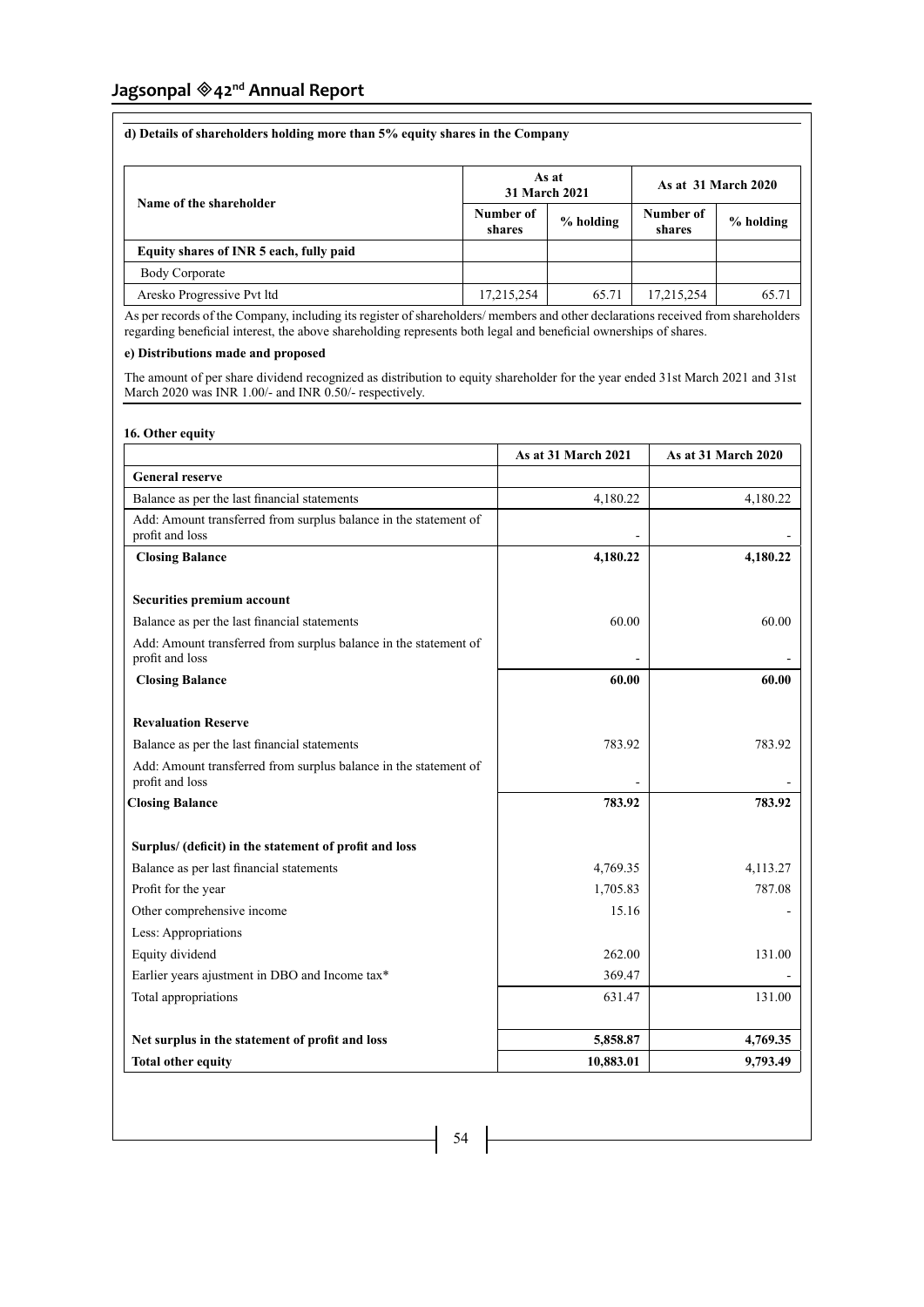# **General Reserve**

General reserves are the retained earnings of a company which are kept aside out of company's profits to meet future (known or unknown) obligations. Moreover, this reserve arises from the transfer portion of the net profits pursuant to the earlier provisions of Companies Act 1956. Mandatory transfer to general reserve is not required under the Companies Act 2013.

### **Surplus/ (deficit) in the statement of profit and loss**

Represents the profits generated by the Company that are not distributed to shareholders and are re-invested in the Company.

\* Represents INR 220.54 lacs on account of recognition of earlier year defined benefit obligations and INR 148.93 lacs on account of writing off of earlier years Income tax.

# **17. Borrowings**

**A. Non-current**

|                                                                    | As at 31 March 2021      | <b>As at 31 March 2020</b> |
|--------------------------------------------------------------------|--------------------------|----------------------------|
| <b>Term loans</b>                                                  |                          |                            |
| Loans                                                              |                          |                            |
|                                                                    | $\overline{\phantom{0}}$ |                            |
|                                                                    | -                        |                            |
| <b>Total</b>                                                       | ۰                        |                            |
| Less: Current maturities classified to other financial liabilities |                          |                            |
| (Refer Note 22)                                                    | $\overline{\phantom{0}}$ |                            |
|                                                                    |                          |                            |
|                                                                    | -                        |                            |

# **B. Current**

|                                      | <b>As at 31 March 2021</b> | <b>As at 31 March 2020</b> |
|--------------------------------------|----------------------------|----------------------------|
| <b>Loan from Director &amp; Bank</b> |                            |                            |
| Unsecured loans-From directors *     | 678.79                     | 640.37                     |
|                                      | 678.79                     | 640.37                     |

# **\* Also refer to explanation to note 13.**

#### **18. Lease Liabilities**

|                         | <b>Building</b>          | <b>Total</b> |
|-------------------------|--------------------------|--------------|
| <b>Lease liability</b>  |                          |              |
| As at 1st April 2019    |                          | -            |
| Interest expense        |                          | ۰.           |
| Lease payments          |                          | ۰.           |
| <b>At 31 March 2020</b> | $\qquad \qquad$          | -            |
|                         |                          |              |
| Current                 |                          |              |
| Non-current             | $\overline{\phantom{a}}$ | -            |
|                         |                          |              |
| <b>Provisions</b>       |                          |              |
| A. Non-current          |                          |              |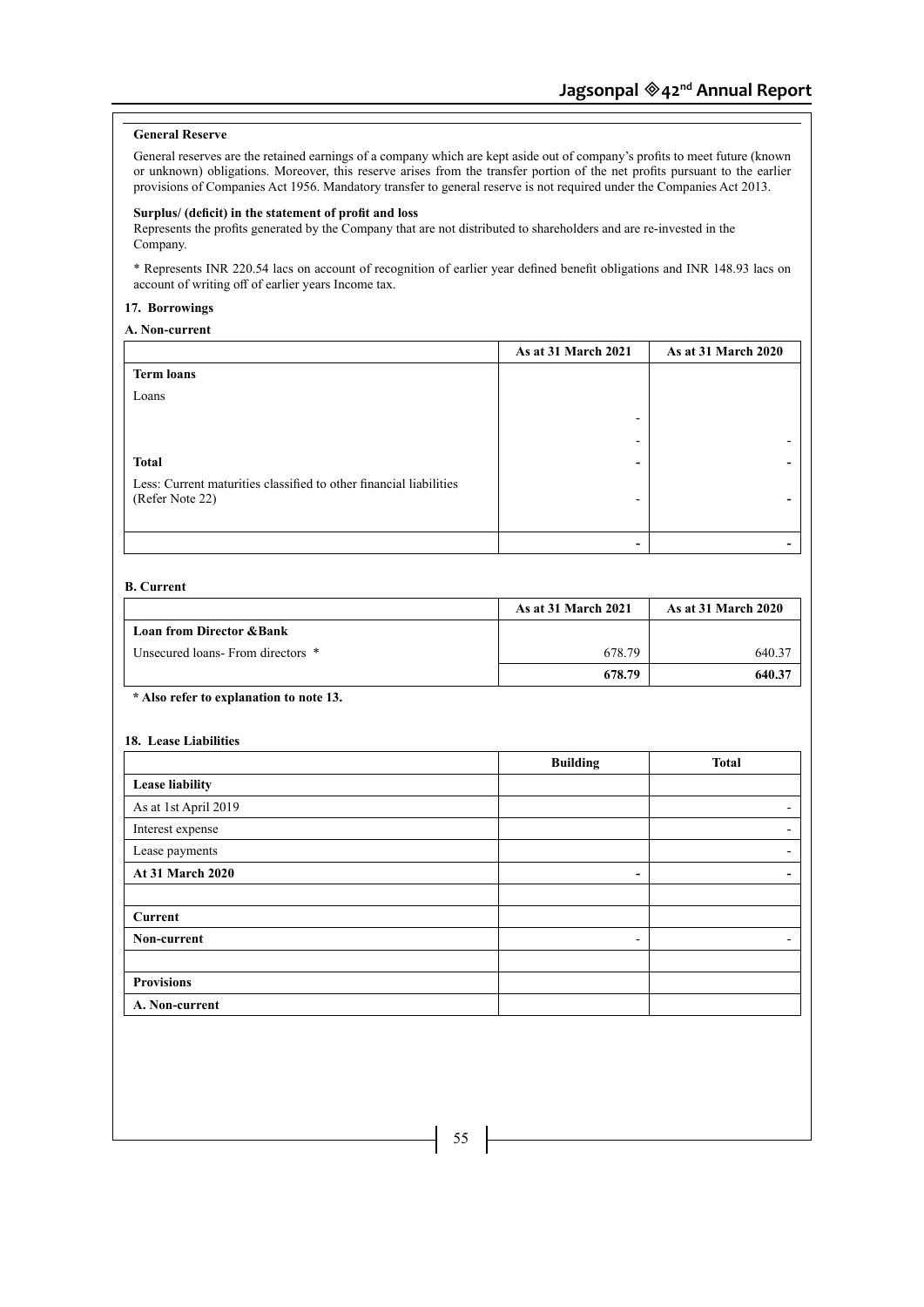|                                        | As at 31 March 2021 | <b>As at 31 March 2020</b> |
|----------------------------------------|---------------------|----------------------------|
| <b>Provision for employee benefits</b> |                     |                            |
| Provision for gratuity (Refer note 36) | 0.80                |                            |
|                                        |                     |                            |
|                                        | .80                 |                            |

# **B. Current**

|                                        | <b>As at 31 March 2021</b> | <b>As at 31 March 2020</b> |
|----------------------------------------|----------------------------|----------------------------|
| <b>Provision for employee benefits</b> |                            |                            |
| Provision for gratuity (Refer note 36) | 84.68                      |                            |
| Provision for leave encashment         |                            |                            |
|                                        |                            |                            |
|                                        | 84.68                      |                            |

# **Notes to standalone financial statements for the Period ended 31st March 2021**

(All amounts in Indian Rupees lacs, unless stated otherwise)

# **20. Government grants**

|                                              | As at<br>1 April | Addition/<br>Recognition | <b>Utilisation</b> | As at<br>31 March |
|----------------------------------------------|------------------|--------------------------|--------------------|-------------------|
| <b>Financial Year 2019-20</b>                |                  |                          |                    |                   |
| Investment in property, plant and equipment  |                  |                          |                    |                   |
| Loan at below market-rate of interest        |                  |                          |                    |                   |
| Export Promotion Capital Goods (EPCG) scheme |                  |                          |                    |                   |
| Duty exemption scheme                        |                  |                          |                    |                   |
|                                              |                  |                          |                    |                   |
|                                              |                  |                          |                    |                   |
| Non-current                                  |                  |                          |                    |                   |
| Current                                      |                  |                          |                    |                   |
|                                              |                  |                          |                    |                   |
| <b>Financial Year 2020-21</b>                |                  |                          |                    |                   |
| Investment in property, plant and equipment  |                  |                          |                    |                   |
| Loan at below market-rate of interest        |                  |                          |                    |                   |
| Export Promotion Capital Goods (EPCG) scheme |                  |                          |                    |                   |
| Duty exemption scheme                        |                  |                          |                    |                   |
|                                              |                  |                          |                    |                   |
| Non-current                                  |                  |                          |                    |                   |
| Current                                      |                  |                          |                    |                   |

**A. Duty exemption scheme** - Duty exemption scheme allows import of raw and packing material required for the production of exportable goods. Under this scheme, the Company has to achieve both the quantity and FOB value of exports specified in the license. The export obligation is to be fulfilled within a specified period from the date of issuance of license. Such grants are released to the statement of profit and loss based on the fulfillment of related export obligations.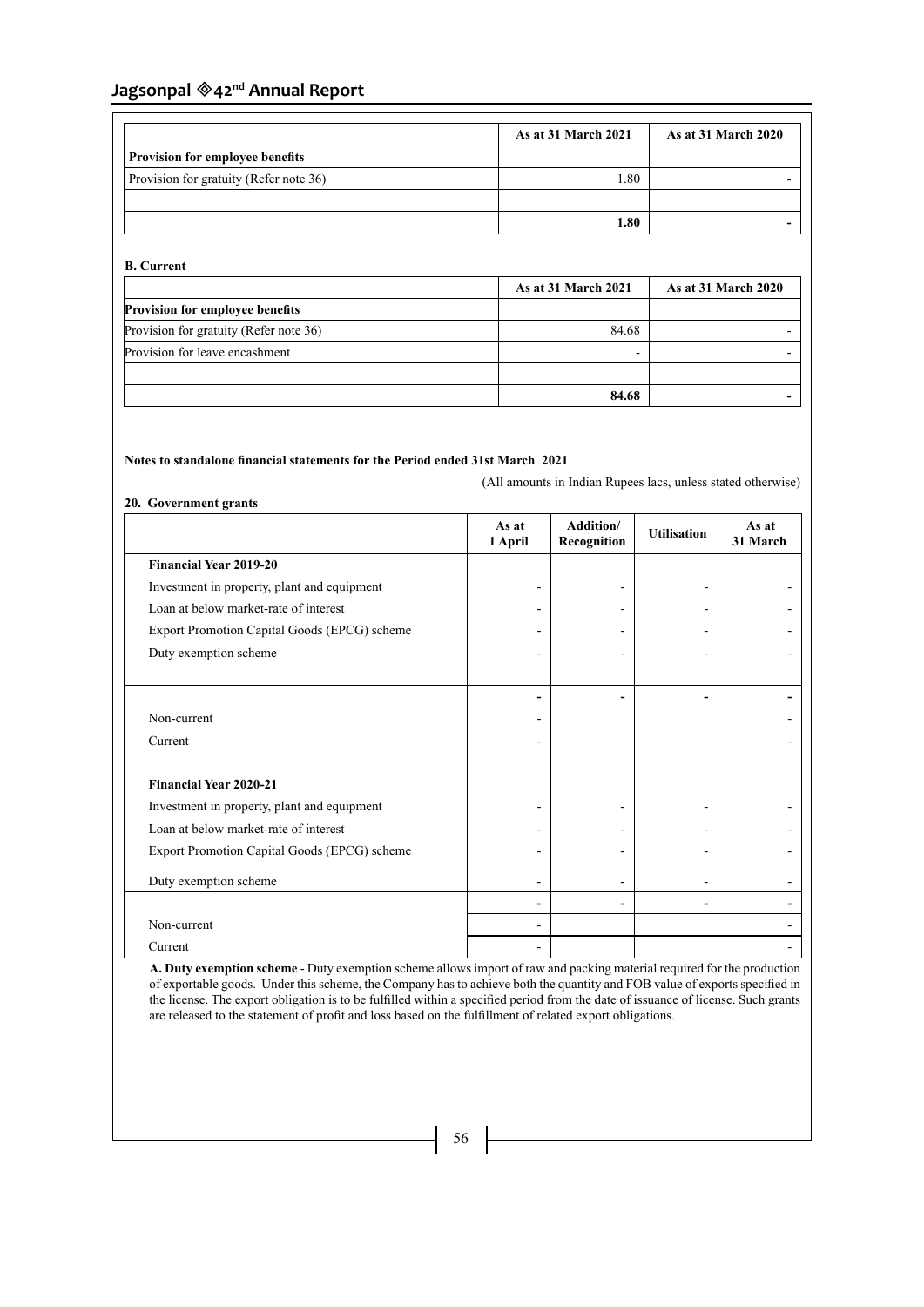# **Notes to standalone financial statements for the Period ended 31st March 2021**

(All amounts in Indian Rupees lacs, unless stated otherwise)

# **21. Trade payables**

|                                       |          | As at 31 March 2021   As at 31 March 2020 |
|---------------------------------------|----------|-------------------------------------------|
| Trade payables                        |          |                                           |
| - Due to micro and small enterprises* | 218.23   | 275.98                                    |
| - Others                              | 1,586.76 | 894.95                                    |
|                                       |          |                                           |
|                                       | 1,804.99 | 1,170.93                                  |

Trade payables are non-interest bearing and normally settled between credit period of 30 to 180 days. Refer Note 41 for the Company's credit risk management process.

Details of dues to micro and small enterprises as defined under the MSMED Act, 2006:

| S.no. | <b>Particulars</b>                                                                                                                                                                                                                                                                              | 31 March 2021 | 31 March 2020 |
|-------|-------------------------------------------------------------------------------------------------------------------------------------------------------------------------------------------------------------------------------------------------------------------------------------------------|---------------|---------------|
| (i)   | The principal amount and the interest due thereon remaining<br>unpaid to any supplier as at the end of each accounting year                                                                                                                                                                     |               |               |
|       | - Principal amount due to micro and small enterprises*                                                                                                                                                                                                                                          | 218.23        | 275.98        |
|       | - Interest due on above                                                                                                                                                                                                                                                                         |               |               |
| (ii)  | The amount of interest paid by the buyer in terms of section 16 of the<br>MSMED Act 2006 along with the amounts of the payment made to<br>the supplier beyond the appointed day during each accounting year                                                                                     |               |               |
| (iii) | The amount of interest due and payable for the period of delay in<br>making payment (which have been paid but beyond the appointed<br>day during the year) but without adding the interest specified under<br>the MSMED Act 2006                                                                |               |               |
| (iv)  | The amount of interest accrued and remaining unpaid at the end of<br>each accounting year                                                                                                                                                                                                       |               |               |
| (v)   | The amount of further interest remaining due and payable even<br>in the succeeding years, until such date when the interest dues as<br>above are actually paid to the small enterprise for the purpose of<br>disallowance as a deductible expenditure under section 23 of the<br>MSMED Act 2006 |               |               |

\* Dues to the micro and small enterprises has been determined to the extent such parties have been identified on the basis of information collected by the management. This has been relied upon the auditors.

# **Notes to standalone financial statements for the Period ended 31st March 2021**

(All amounts in Indian Rupees lacs, unless stated otherwise)

# **22. Other financial liabilities (Current)**

|                              | As at<br>31 March 2021 | As at<br>31 March 2020 |
|------------------------------|------------------------|------------------------|
| At amortised cost            |                        |                        |
| Employee related liabilities | 420.25                 | 372.71                 |
| Others                       | 18.00                  | 18.00                  |
|                              |                        |                        |
|                              | 438.25                 | 390.71                 |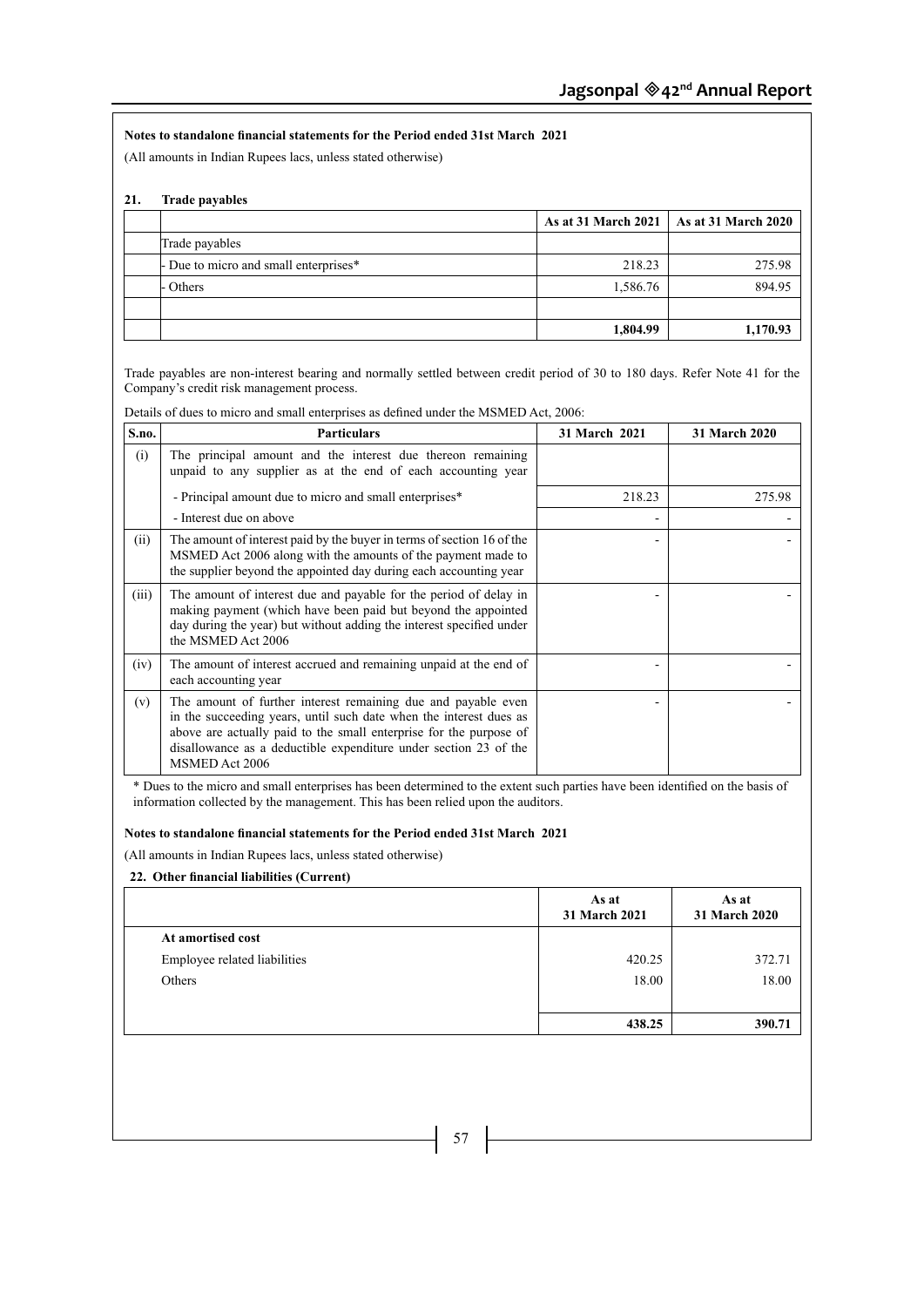| Break up of financial liabilities carried at amortised cost |                            |                             |  |
|-------------------------------------------------------------|----------------------------|-----------------------------|--|
|                                                             | <b>As at 31 March 2021</b> | $\vert$ As at 31 March 2020 |  |
| Borrowings (Refer note 17)                                  | 678.79                     | 640.37                      |  |
| Trade payables (Refer note 21)                              | 1,804.99                   | 1,170.93                    |  |
| Other financial liabilities                                 | 438.25                     | 390.71                      |  |
| Total financial liabilities carried at amortised cost       | 2.922.03                   | 2,202.01                    |  |

# **23. Current tax liabilities**

|                          | <b>As at 31 March 2021</b> As at 31 March 2020 |        |
|--------------------------|------------------------------------------------|--------|
| Provision for income tax | 382.15                                         | 829.98 |
|                          |                                                |        |
|                          | 382.15                                         | 829.98 |

# **24. Other current liabilities**

|                        | <b>As at 31 March 2021</b> | $\vert$ As at 31 March 2020 |
|------------------------|----------------------------|-----------------------------|
|                        |                            |                             |
| Statutory liabilities  | 181.06                     | 128.65                      |
| Advance from customers | ۰                          |                             |
| Other Expense Payable  | 207.75                     | 165.18                      |
| Proposed Dividend      | 262.00                     | 131.00                      |
|                        | 650.81                     | 424.83                      |

# **Notes to standalone financial statements for the Period ended 31st March 2021**

(All amounts in Indian Rupees lacs, unless stated otherwise)

# **25 Revenue from operations**

# **(A) Revenue from Contract with Customers**

| <b>Particulars</b> | For the year ended 31<br>March 2021 | For the year ended 31<br><b>March 2020</b> |
|--------------------|-------------------------------------|--------------------------------------------|
| Sale of products   | 18,787.56                           | 15,856.78                                  |
| Sale of Service    | -                                   |                                            |
| <b>Total</b>       | 18,787.56                           | 15,856.78                                  |

# **25.1 Disaggregated revenue information**

Set out below is the disaggregation of the Company's revenue from contracts with customers:

# **Segment**

| <b>Particulars</b>                          | For the year ended 31<br><b>March 2021</b> | For the year ended 31<br><b>March 2020</b> |
|---------------------------------------------|--------------------------------------------|--------------------------------------------|
| Revenue from sale of goods                  | 18,787.56                                  | 15,856.78                                  |
| Revenue from Sale of service                |                                            |                                            |
| Total revenue from contracts with customers | 18,787.56                                  | 15,856.78                                  |
|                                             |                                            |                                            |
| India                                       | 18,064.29                                  | 15,409.15                                  |
| Outside India                               | 723.27                                     | 447.63                                     |
| Total revenue from contracts with customers | 18,787.56                                  | 15,856.78                                  |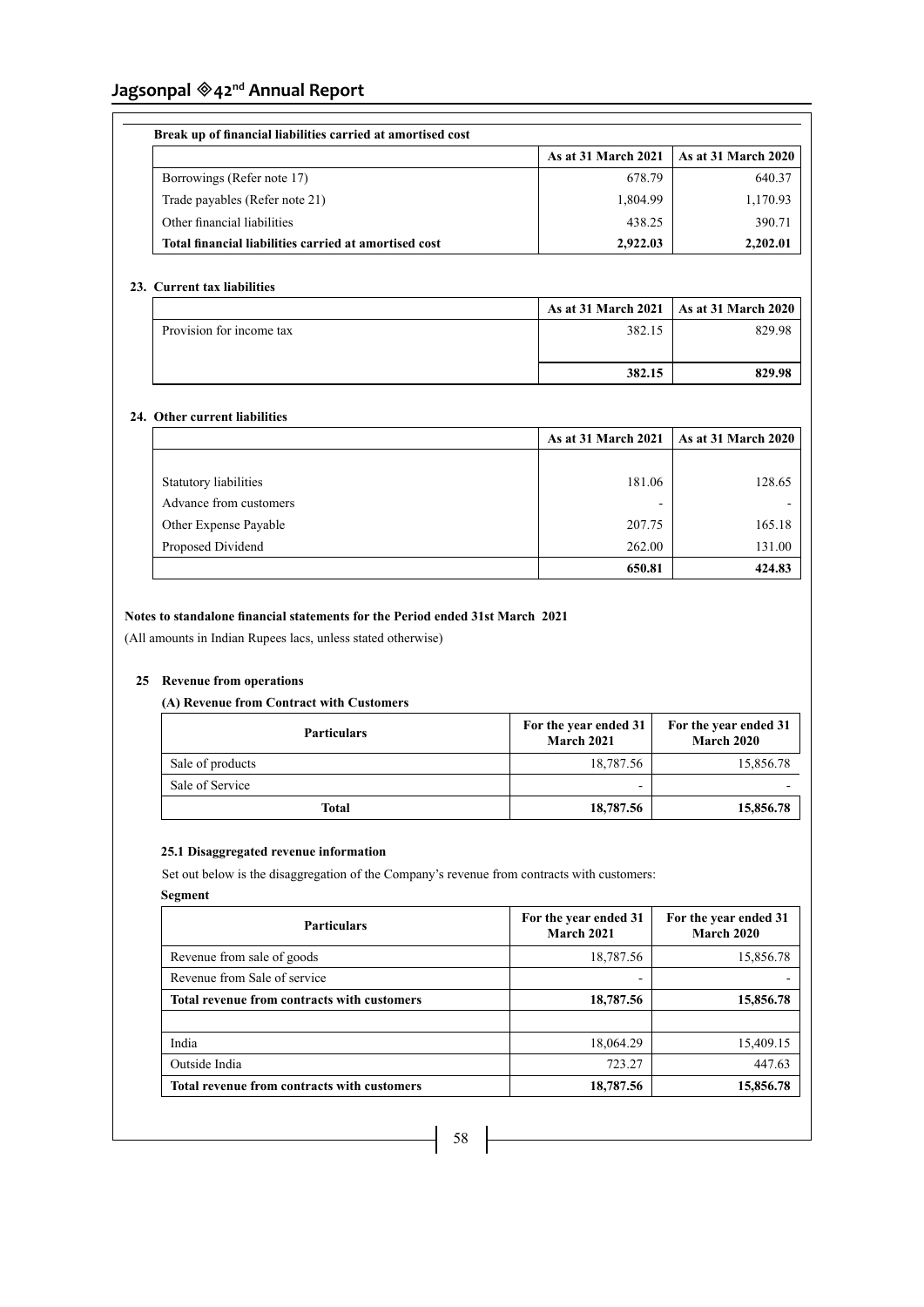| 25.2 Contract balances |                            |                            |
|------------------------|----------------------------|----------------------------|
| <b>Particulars</b>     | <b>As at 31 March 2021</b> | <b>As at 31 March 2020</b> |
| Trade receivables      | 1.266.40                   | 2,145.34                   |
| Contract liabilities   | -                          |                            |

Trade receivables are non interest bearing. Credit period generally falls in the range of 30 to 180 days. Contract liabilities includes advances received from customers to deliver goods.

# **25.3 Reconciling the amount of revenue recognised in the statement of profit and loss with the contracted price**

| <b>Particulars</b>                                           | For the year ended 31<br><b>March 2021</b> | For the year ended 31<br><b>March 2020</b> |
|--------------------------------------------------------------|--------------------------------------------|--------------------------------------------|
| Revenue as per contracted price net of discounts and returns | 18,787.56                                  | 15,856.78                                  |
| Revenue from contracts with customers                        | 18,787.56                                  | 15,856.78                                  |

# **25.4 Performance obligations**

# **Products**

Obligation of the Company is to sell products as per the specification agreed with the customers, if in case there is any deviation then product supplied will be replaced with new product.

# **(B) Other operating income**

| <b>Particulars</b>                    | For the year ended 31<br>March 2021 | For the year ended 31<br>March 2020 |
|---------------------------------------|-------------------------------------|-------------------------------------|
| Scrap sales                           | 7.00                                |                                     |
| <b>Total</b>                          | 7.00                                |                                     |
|                                       |                                     |                                     |
| Total revenue from operations $(A+B)$ | 18,794.56                           | 15,856.78                           |

# **Notes to standalone financial statements for the Period ended 31st March 2021**

(All amounts in Indian Rupees lacs, unless stated otherwise)

# **26.Other income**

|                                                                                  | For the year<br>ended 31 Marchended 31 March<br>2021 | For the year<br>2020 |
|----------------------------------------------------------------------------------|------------------------------------------------------|----------------------|
| Interest income on                                                               |                                                      |                      |
| Banks deposits                                                                   | 299.24                                               | 216.80               |
| Provisions/liabilities no longer required written back                           | 79.39                                                |                      |
| Fair value gain on financial instruments at fair value through<br>profit or loss | 25.05                                                |                      |
| Net gain/loss on disposal of property, plant and equipment                       |                                                      | (1.60)               |
| Miscellaneous income                                                             | 35.65                                                | 37.42                |
|                                                                                  | 439.33                                               | 252.62               |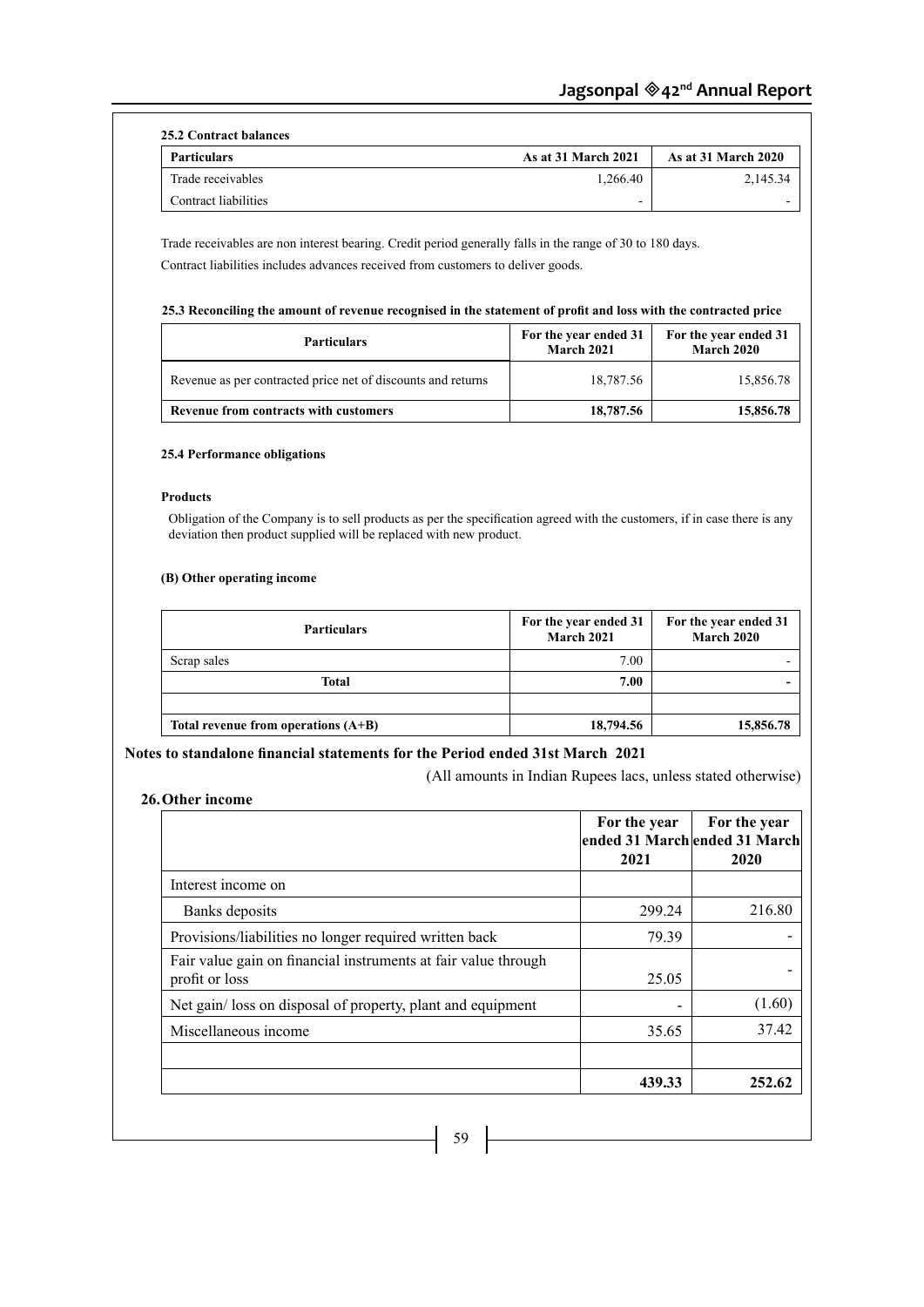# **27. Cost of raw and packing materials consumed**

| Cost of Taw and packing materials constitued |               |                                                        |  |
|----------------------------------------------|---------------|--------------------------------------------------------|--|
|                                              | 31 March 2021 | For the year ended For the year ended<br>31 March 2020 |  |
|                                              |               |                                                        |  |
| Inventory at the beginning of the year       | 126.32        | 338.09                                                 |  |
| Add: Purchases                               | 4,431.37      | 3,466.71                                               |  |
|                                              | 4,557.69      | 3,804.80                                               |  |
| Less: Inventory at the end of the year       | 694.24        | 126.32                                                 |  |
| Cost of raw and packaging material           | 3,863.45      | 3,678.48                                               |  |

\* Includes cost of raw material and components consumed on account of contract manufacturing .

# **28. (Increase)/ decrease in inventories**

|                                          | 31 March 2021 | For the year ended For the year ended<br>31 March 2020 | (Increase)/<br>decrease |
|------------------------------------------|---------------|--------------------------------------------------------|-------------------------|
| Inventories at the end of the year       |               |                                                        |                         |
| Finished goods                           | 1,031.29      | 595.63                                                 | (435.66)                |
| Work-in-progress                         | 1,246.92      | 2,210.55                                               | 963.63                  |
| Scrap                                    |               |                                                        |                         |
|                                          | 2,278.21      | 2,806.18                                               | 527.97                  |
| Inventories at the beginning of the year |               |                                                        |                         |
| Finished goods                           | 595.63        | 482.33                                                 | (113.30)                |
| Work-in-progress                         | 2,210.55      | 2,448.84                                               | 238.29                  |
| Scrap                                    |               |                                                        |                         |
|                                          | 2,806.18      | 2,931.17                                               | 124.99                  |
|                                          | 527.97        | 124.99                                                 |                         |

# **Notes to standalone financial statements for the Period ended 31st March 2021**

(All amounts in Indian Rupees lacs, unless stated otherwise)

# **29. Employee benefit expense**

|                                           | For the year ended 31<br><b>March 2021</b> | For the year ended 31<br><b>March 2020</b> |
|-------------------------------------------|--------------------------------------------|--------------------------------------------|
|                                           |                                            |                                            |
| Salaries, wages and bonus                 | 5,007.24                                   | 4,491.90                                   |
| Contribution to provident and other funds | 279.22                                     | 323.12                                     |
| Gratuity expense (Refer note 36)          | 97.19                                      | 120.39                                     |
| Staff welfare expenses                    | 14.47                                      | 102.01                                     |
|                                           | 5,398.12                                   | 5,037.42                                   |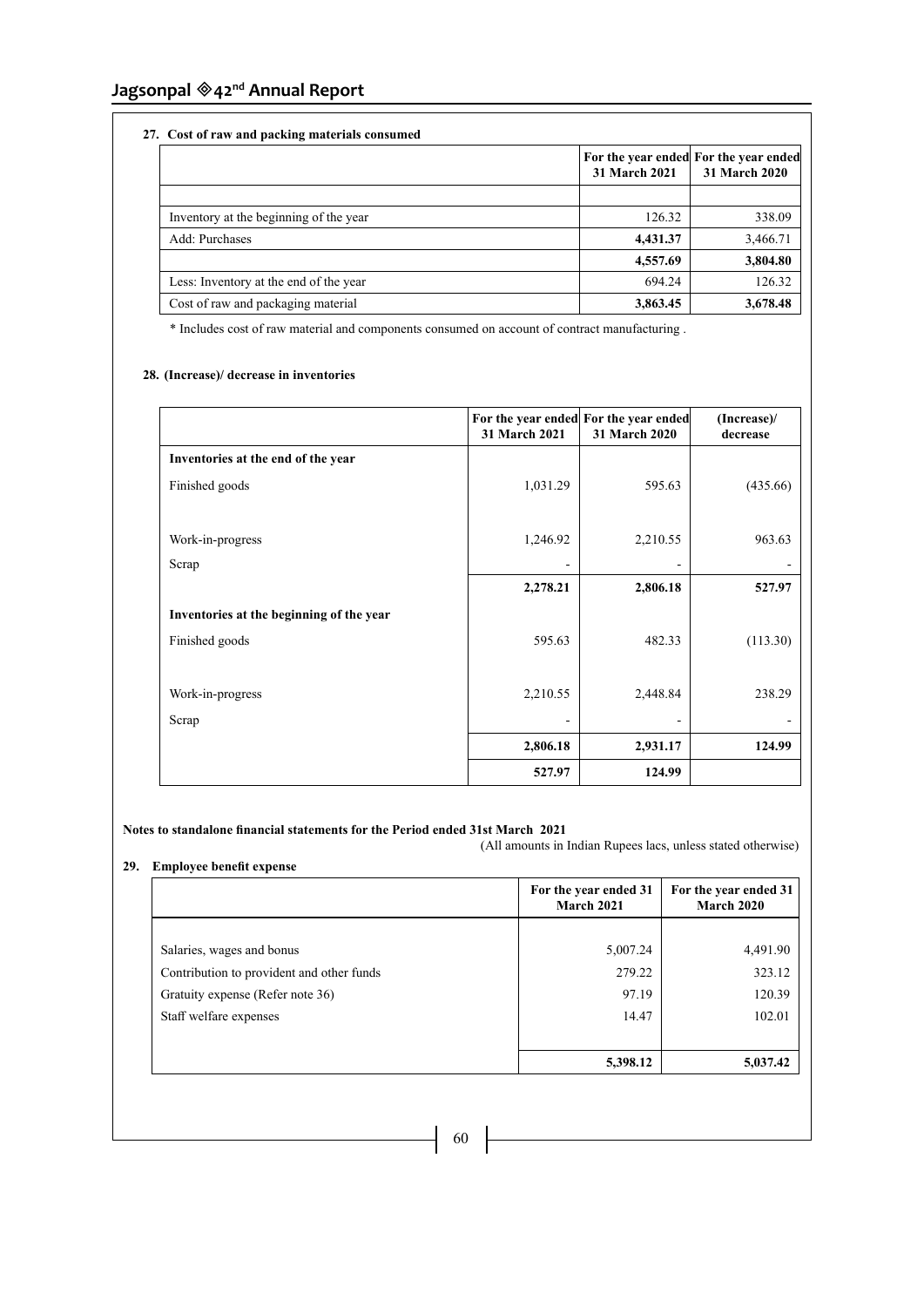| <b>30.</b> | Depreciation and amortisation expense         |                                     |                                            |
|------------|-----------------------------------------------|-------------------------------------|--------------------------------------------|
|            |                                               | For the year ended 31<br>March 2021 | For the year ended 31<br><b>March 2020</b> |
|            | Depreciation on property, plant and equipment | 108.60                              | 112.98                                     |
|            | Amortisation of intangible assets             | -                                   |                                            |
|            |                                               | 108.60                              | 112.98                                     |

# **31. Finance costs**

|                        | For the year ended 31<br>March 2021 | For the year ended 31<br><b>March 2020</b> |
|------------------------|-------------------------------------|--------------------------------------------|
| Interest on borrowings | 42.75                               | 38.31                                      |
| Bank charges           | 8.60                                | 13.10                                      |
|                        |                                     |                                            |
|                        | 51.35                               | 51.41                                      |

# **32. Other expenses**

|                                           | For the year ended 31<br><b>March 2021</b> | For the year ended 31<br>March 2020 |
|-------------------------------------------|--------------------------------------------|-------------------------------------|
|                                           |                                            |                                     |
| Consumption of stores and spares          | 1.98                                       |                                     |
| Power and fuel                            | 52.30                                      | 75.62                               |
| Material handling costs                   | 13.81                                      | 6.51                                |
| Rent                                      | 226.87                                     | 206.53                              |
| Rates and taxes                           | 103.12                                     | 108.19                              |
| Insurance                                 | 76.18                                      | 80.74                               |
| Repairs and maintenance                   |                                            |                                     |
| <b>Buildings</b>                          | 3.45                                       | 0.81                                |
| Plant and Machinery                       | 0.56                                       | 0.06                                |
| Others                                    | 42.10                                      | 43.65                               |
| CSR expenditure (Refer note A below)      | 2.36                                       | 7.85                                |
| Travelling and conveyance                 | 1,102.68                                   | 1,718.68                            |
| Communication costs                       | 37.89                                      | 42.88                               |
| Printing and stationery                   | 28.87                                      | 51.59                               |
| Legal and professional fees               | 272.15                                     | 137.43                              |
| Advertising and sales promotion           | 1,183.48                                   | 1,629.40                            |
| Freight and forwarding charges            | 115.53                                     | 116.08                              |
| Product registration expenses             | 6.80                                       |                                     |
| Payment to auditor (Refer note B below)   | 20.72                                      | 8.95                                |
| Charity and donation                      | 0.00                                       | 0.25                                |
| Provision for doubtful debts and advances | 43.48                                      |                                     |
| Miscellaneous expenses                    | 76.65                                      | 112.23                              |
|                                           | 3,410.98                                   | 4,347.45                            |

 $-$  61  $\vert$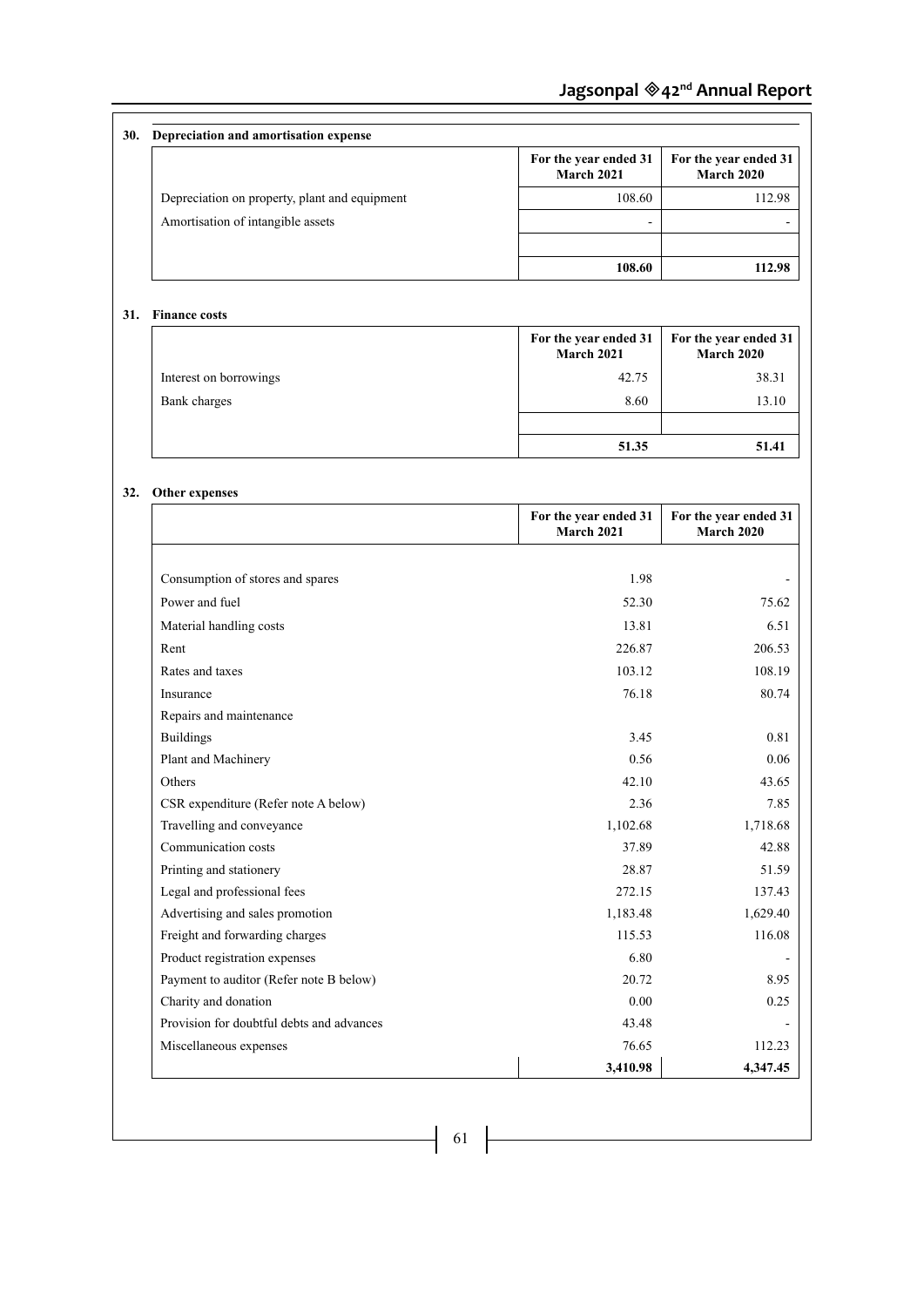|                                                                        | For the year ended 31<br><b>March 2021</b> | For the year ended 31<br><b>March 2020</b> |
|------------------------------------------------------------------------|--------------------------------------------|--------------------------------------------|
| a) Gross amount required to be spent by the Company during the<br>year | 2.36                                       | 7.85                                       |
| (b) Amount spent during the year ending on 31 March 2021               | Yet to be paid in cash                     | <b>Total</b>                               |
| i) Construction/acquisition of any asset                               |                                            |                                            |
| ii) On purposes other than (i) above                                   | 2.36                                       | 2.36                                       |
| (c) Amount spent during the year ending on 31 March 2020               | Yet to be paid in cash                     | <b>Total</b>                               |
| i) Construction/acquisition of any asset                               |                                            |                                            |
| ii) On purposes other than (i) above                                   |                                            | 7.85                                       |

# **B. Payment to auditors**

|                           | For the year ended 31<br>March 2021 | For the year ended 31<br><b>March 2020</b> |
|---------------------------|-------------------------------------|--------------------------------------------|
|                           |                                     |                                            |
| To auditor                |                                     |                                            |
| Audit fee                 | 3.00                                | 3.00                                       |
| Tax audit fee             | 1.20                                | 1.20                                       |
| <b>GST Audit Fees</b>     | 1.50                                | 1.50                                       |
| In other capacity         | 0.40                                | 0.35                                       |
| Reimbursement of expenses | 3.00                                | 3.00                                       |
| To Cost Auditor           | 1.75                                | 1.75                                       |
|                           | 10.85                               | 10.80                                      |

# **33. Income tax expense**

The major components of income tax expense for the years ended 31 March 2021 and 31 March 2020 are: **(a) Profit or loss section**

|                                                                | For the year ended 31<br><b>March 2021</b> | For the year ended 31<br>March 2020 |
|----------------------------------------------------------------|--------------------------------------------|-------------------------------------|
| <b>Current income tax:</b>                                     |                                            |                                     |
| Current income tax charge net of tax impact on OCI             | 610.93                                     | 157.15                              |
| Deferred tax:                                                  |                                            |                                     |
| Relating to origination and reversal of temporary differences  | (123.30)                                   | (2.75)                              |
|                                                                |                                            |                                     |
| Income tax expense reported in the statement of profit or loss | 487.63                                     | 154.40                              |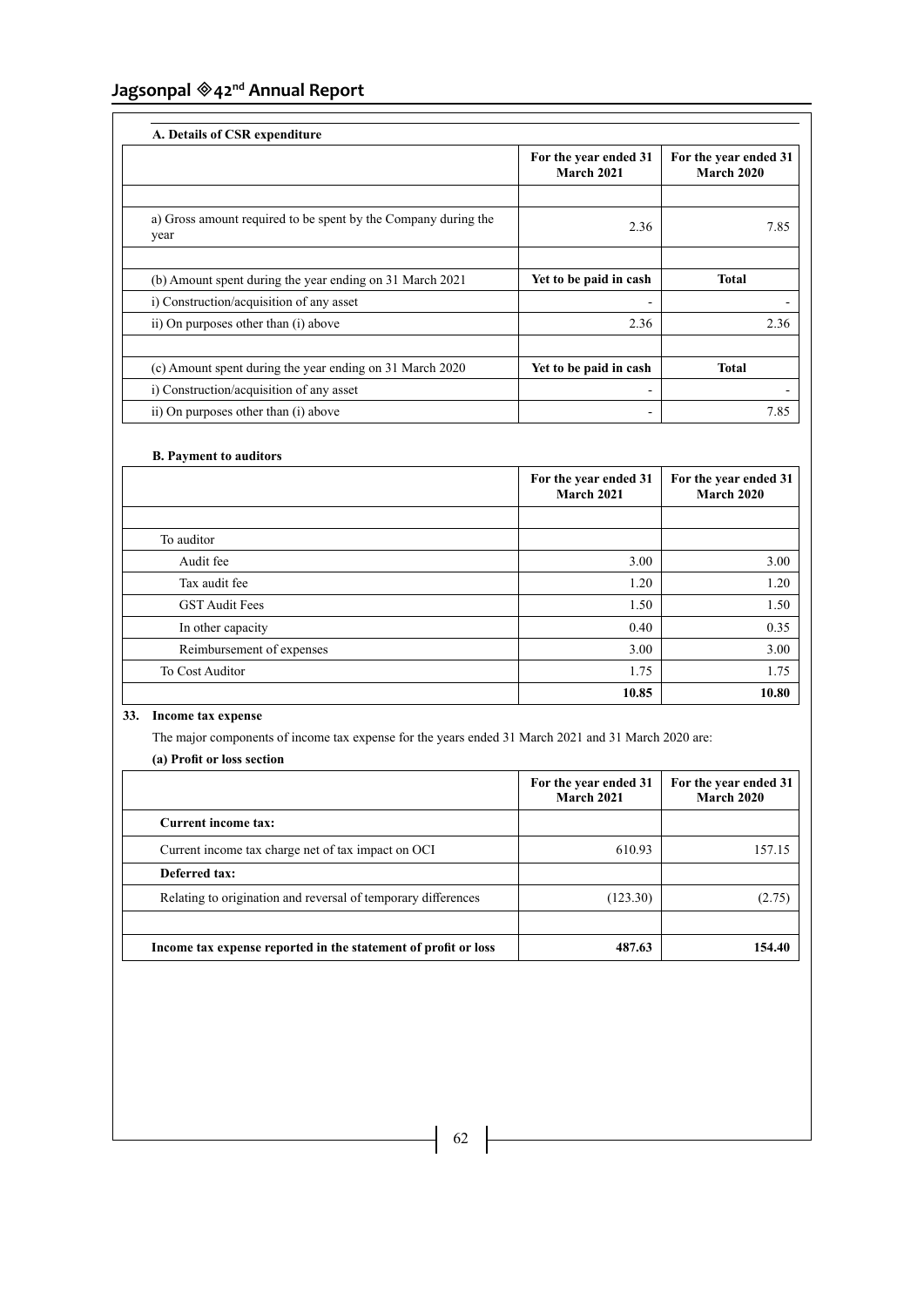|                                                                        | For the year ended 31<br><b>March 2021</b> | For the year ended 31<br><b>March 2020</b> |
|------------------------------------------------------------------------|--------------------------------------------|--------------------------------------------|
| Deferred tax related to items recognised in OCI during in the<br>vear: |                                            |                                            |
| Net loss/(gain) on remeasurements of defined benefit plans             | (6.23)                                     |                                            |
| Income tax charged to OCI                                              | (6.23)                                     |                                            |

| (c) Reconciliation of tax expenses and the accounting profit multiplied by India's tax rate: |                                            |                                            |
|----------------------------------------------------------------------------------------------|--------------------------------------------|--------------------------------------------|
|                                                                                              | For the year ended 31<br><b>March 2021</b> | For the year ended 31<br><b>March 2020</b> |
|                                                                                              |                                            |                                            |
| Accounting profit before income tax                                                          | 2,187.23                                   | 941.48                                     |
| Indian tax rate as applicable to the Company                                                 | 29.12%                                     | 27.82%                                     |
| Tax at the tax rates as applicable to the Company                                            | 636.92                                     | 261.92                                     |
| Adjustment in respect of current income tax of previous year                                 |                                            |                                            |
| MAT credit Utilized                                                                          |                                            | (42.95)                                    |
| Tax effect of amounts which are not deductible (taxable) in calcu-<br>lating taxable income: |                                            |                                            |
| Effect of Income not taxable                                                                 | (7.29)                                     | (0.01)                                     |
| Effect of expenditure not allowed                                                            | 28.99                                      |                                            |
| Effect of different tax rate on certain items (depreciation)                                 | 3.99                                       | 7.16                                       |
| Other                                                                                        | (51.68)                                    | 0.62                                       |
| Benefit of previously unrecognised tax loss to reduce current tax<br>expense                 |                                            | (69.59)                                    |
| Other Comprehensive Income                                                                   | (6.23)                                     |                                            |
| Effect of remeasurement of Deferred Tax Liabilities                                          | (123.30)                                   | (2.75)                                     |
| At the effective income tax rate of 29.12%<br>$(31 \text{ March } 2020: 27.82\%)$            | 481.40                                     | 154.40                                     |
| Tax expense as recognised in statement of profit and loss                                    | 481.40                                     | 154.40                                     |

The tax rate of 29.12% (25% + surcharge @12% and cess @4%) used for the year 2020-21 and 27.82% (25% + surcharge @7% and cess @4%) used for the year 2019-20 is the corporate tax rate applicable on taxable profits under the Income-tax Act, 1961.

# **34. Earnings per share (EPS)**

Basic EPS is calculated by dividing the profit for the year attributable to equity holders by the weighted average number of equity shares outstanding during the year.

For the purpose of calculating diluted EPS, the net profit for the period attributable to equity shareholders and the weighted average number of shares outstanding during the period is adjusted for the effects of all dilutive potential equity shares.

The following reflects the income and share data used in the basic and diluted EPS computations:

 $\begin{bmatrix} 63 \end{bmatrix}$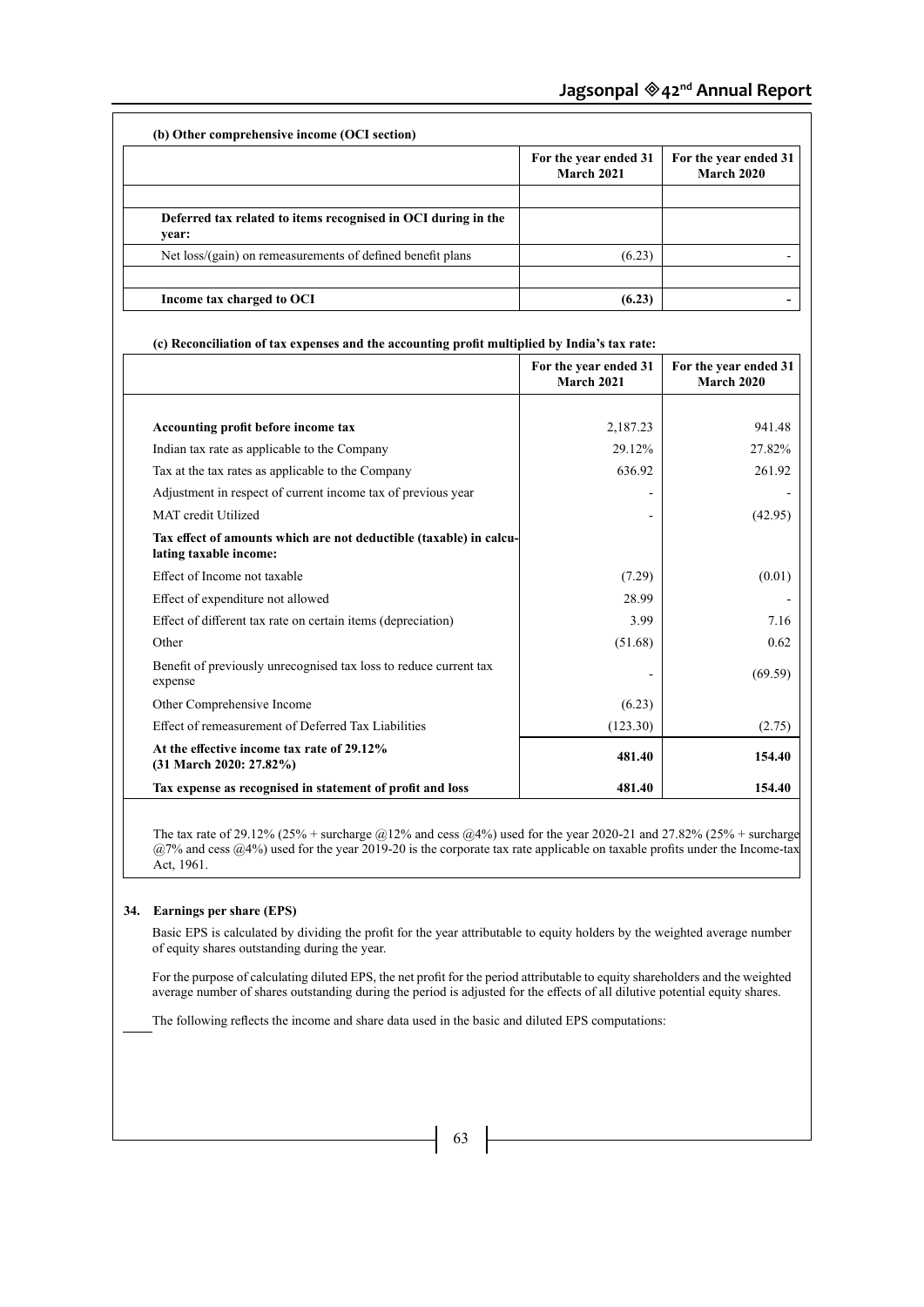|                                                                                 | For the year ended 31<br><b>March 2021</b> | For the year ended 31<br><b>March 2020</b> |
|---------------------------------------------------------------------------------|--------------------------------------------|--------------------------------------------|
| Profit attributable to equity holders for basic earnings                        | 1,705.83                                   | 787.08                                     |
| Effect of dilution                                                              |                                            |                                            |
| Profit attributable to equity holders for the effect of dilution                | 1,705.83                                   | 787.08                                     |
| Weighted average number of equity shares for basic EPS<br>Effect of dilution    | 261.98                                     | 261.98                                     |
| Weighted average number of equity shares adjusted for the effect of<br>dilution | 261.98                                     | 1.309.90                                   |
| Basic EPS (absolute value in INR)                                               | 6.51                                       | 3.00                                       |
| Diluted EPS (absolute value in INR)                                             | 6.51                                       | 3.00                                       |

-There are no extra-ordinary items/ exceptional items to consider for calculating basic and diluted earning per share. -EPS for continuing operations and total operations are same.

# **Notes to standalone financial statements for the Period ended 31st March 2021**

(All amounts in Indian Rupees lacs, unless stated otherwise)

# **35. Commitments and contingencies**

# **(a) Leases**

# **Operating lease commitments - Company as lessee**

The Company has taken various office premises and warehouses under operating lease agreements. These leases are renewable by mutual consent on mutually agreed terms. The company has not entered into any long tern lease rental contracts. The Company has recognised INR 226.87lacs (31 March 2020: INR 206.53 lacs) in respect of such leases.

# **(b) Capital and other commitments**

i. There are no contracts remaining to be executed on capital account and therefore are not provided for.

# **(c) Contingent liabilities and commitments (to the extent not provided for)**

|                      | <b>March 2021</b> | For the year ended 31   For the year ended 31<br><b>March 2020</b> |
|----------------------|-------------------|--------------------------------------------------------------------|
|                      |                   |                                                                    |
| NAT/Sale tax demands | 599.26            | 605.57                                                             |

# **36. Gratuity and other employment benefit plans**

# **a. Disclosures related to defined contribution plan**

**(Amount)**

| Contribution to Provident and other funds | 279.22 | 323.12 |
|-------------------------------------------|--------|--------|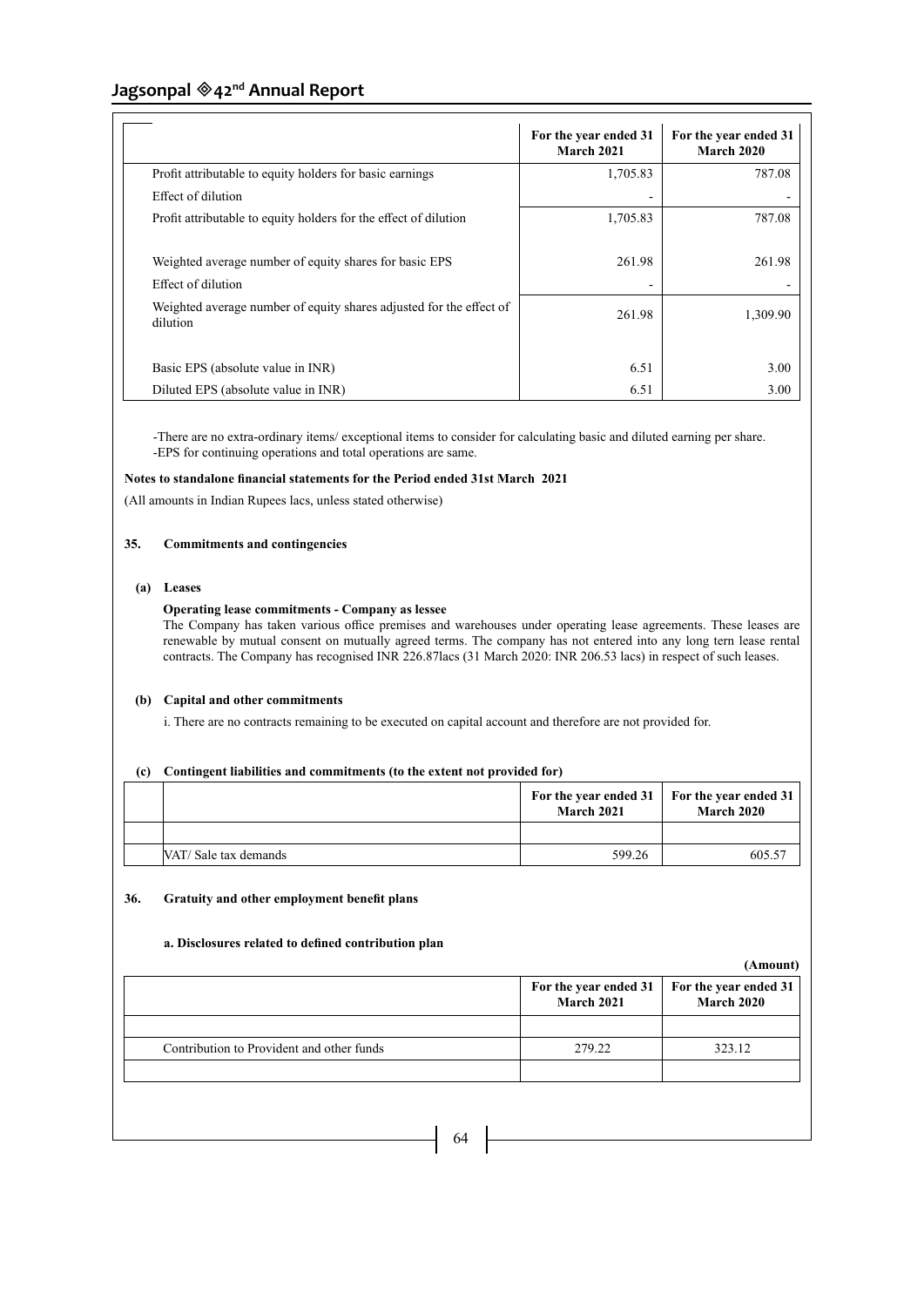# **b. Disclosures related to defined benefit plan**

The Company operates a defined benefit gratuity plan. The Gratuity is computed as 15 days salary, for every completed year of service or part thereof in excess of 6 months and is payable on retirement/termination/resignation. The benefit vests on the employee completing 5 years of service. The company has taken a group gratuity scheme from an Insurance Company (LIC). The annual contributions as demanded by the Insurance Company (LIC) has been paid. The Company makes provision of gratuity asset/ liability in the books of accounts on the basis of actuarial valuation as per the projected unit credit method.

The components of the Gratuity plan benefit obligations are shown below:

#### **Present value of defined benefit obligation (Amount)**

**(Amount)**

| -                                       |                                     |                                     |
|-----------------------------------------|-------------------------------------|-------------------------------------|
|                                         | For the year ended 31<br>March 2021 | For the year ended 31<br>March 2020 |
| Balance as at the beginning of the year | 920.08                              | 498.95                              |
| Service cost                            | 85.45                               | 68.53                               |
| Interest cost                           | 52.89                               | 28.52                               |
| Benefits paid by LIC                    | (0.30)                              | (5.62)                              |
| Benefits paid by company                | (177.15)                            | (120.38)                            |
| Actuarial loss                          | (12.01)                             | 450.08                              |
| Balance as at the end of the year       | 868.96                              | 920.08                              |

# **Fair value of plan assets**

|                                         |                                     | , <b>данг</b> оппет                 |
|-----------------------------------------|-------------------------------------|-------------------------------------|
|                                         | For the year ended 31<br>March 2021 | For the year ended 31<br>March 2020 |
| Balance as at the beginning of the year | 699.54                              | 645.57                              |
| Expected return on plan assets          | 41.15                               | 37.10                               |
| <b>Contributions</b>                    | 32.71                               | 12.08                               |
| Benefits paid                           | (0.30)                              | (5.62)                              |
| Actuarial (loss)/gain                   | 9.38                                | 10.41                               |
| Balance as at the end of the year       | 782.48                              | 699.54                              |

The major categories of plan assets as a percentage of the fair value of total plan assets are as follows:

#### **(Amount) For the year ended 31 March 2021 For the year ended 31 March 2020** Investments with Insurance Company (LIC) 100% 100% 100%

The reconciliation of the present value of obligations and the fair value of plan assets to the assets and liabilities is as below:

#### **(Amount)**

|                                                                        | For the year ended 31<br>March 2021 | For the year ended 31<br><b>March 2020</b> |
|------------------------------------------------------------------------|-------------------------------------|--------------------------------------------|
| Fair value of plan assets as at the end of the year                    | 782.48                              | 699.54                                     |
| Present value of defined benefit obligations as at end of the year     | (868.96)                            | (920.08)                                   |
| Liability recognised in the Balance Sheet as at the end of the<br>vear | (86.48)                             | (220.54)                                   |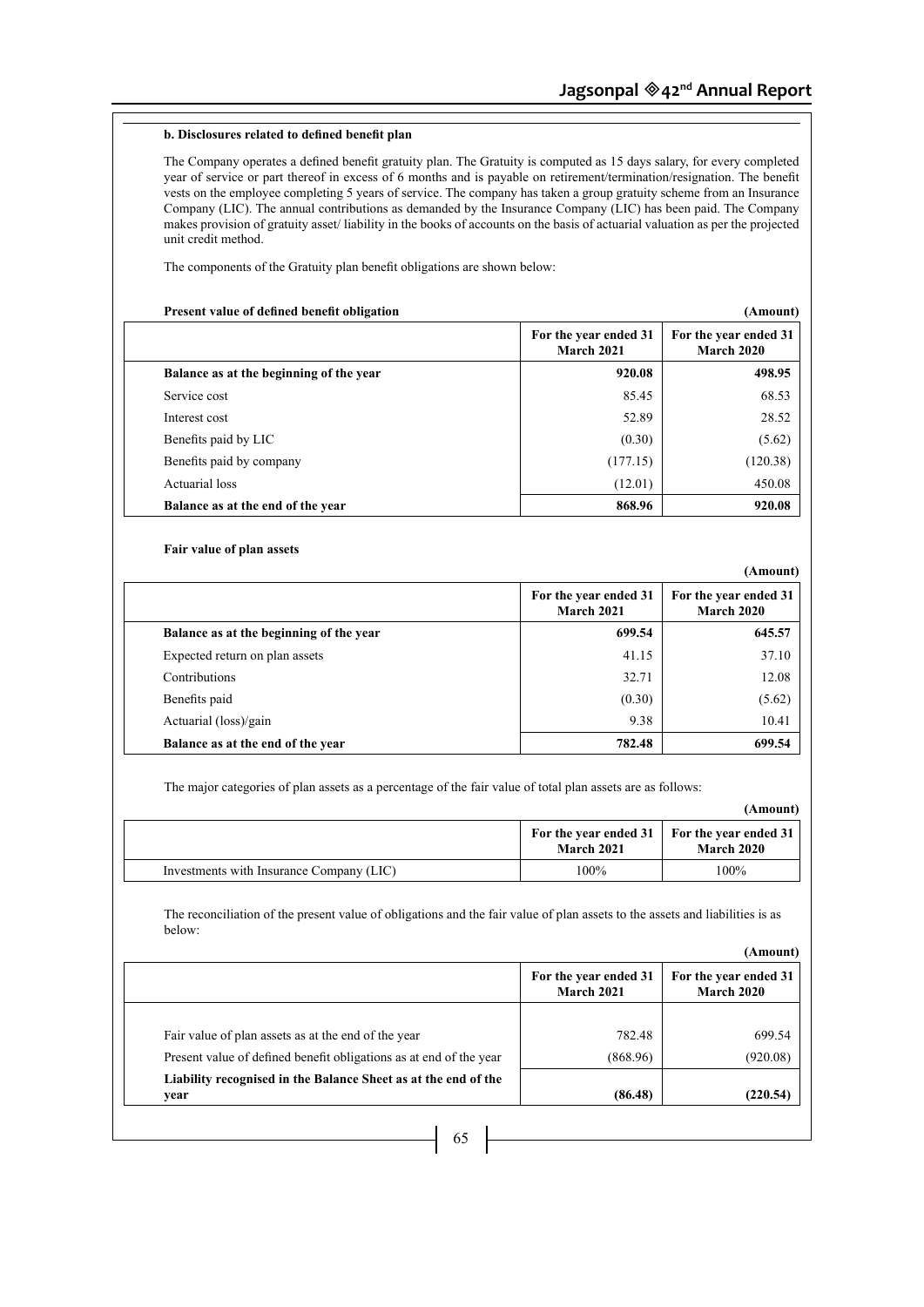| The net gratuity cost for the below mentioned years is as follows: |                                            |                                            |
|--------------------------------------------------------------------|--------------------------------------------|--------------------------------------------|
|                                                                    |                                            | (Amount)                                   |
|                                                                    | For the year ended 31<br><b>March 2020</b> | For the year ended 31<br><b>March 2019</b> |
| Service cost                                                       | 85.45                                      | 68.53                                      |
| Interest cost                                                      | 52.89                                      | 28.52                                      |
| Expected return on plan assets                                     | (41.15)                                    | (37.10)                                    |
| Net actuarial loss                                                 | (21.39)                                    | 439.67                                     |
| Net gratuity cost                                                  | 75.80                                      | 499.62                                     |

# **Amount recognised in statement of profit and loss:**

|                                                   |                                            | (Amount)                                   |
|---------------------------------------------------|--------------------------------------------|--------------------------------------------|
|                                                   | For the year ended 31<br><b>March 2020</b> | For the year ended 31<br><b>March 2019</b> |
| Service cost                                      | 85.45                                      | 68.53                                      |
| Net interest cost                                 | 11.74                                      | (8.58)                                     |
|                                                   |                                            |                                            |
| Amount recognised in statement of profit and loss | 97.19                                      | 59.95                                      |

# **Amount recognised in other comprehensive income:**

|                                                                               |                                            | (Amount)                                   |
|-------------------------------------------------------------------------------|--------------------------------------------|--------------------------------------------|
|                                                                               | For the year ended 31<br><b>March 2020</b> | For the year ended 31<br><b>March 2019</b> |
| Actuarial loss on obligations                                                 | (12.01)                                    | 450.08                                     |
| Return on plan assets (excluding amounts included in net interest<br>expense) | (9.38)                                     | (10.41)                                    |
| Amount recognised in other comprehensive income                               | (21.39)                                    | 439.67                                     |

The principal assumptions used in determining gratuity benefit obligations for the Company's plans are shown below:

# **Actuarial assumptions**

|                        | For the year ended $31 \mid$ For the year ended 31<br><b>March 2020</b> | <b>March 2019</b> |
|------------------------|-------------------------------------------------------------------------|-------------------|
| Discounting rate       | 5.60%                                                                   | 5.75%             |
| Future salary increase | 7.00%                                                                   | 7.00%             |

The estimates of future salary increases, considered in actuarial valuation, take account of inflation, seniority, promotion and other relevant factors such as supply and demand factors in the employment market.

The overall expected rate of return on assets is determined based on the market prices prevailing on that date, applicable to the period over which the obligation is to be settled.

The maturity profile of defined benefit obligation (Undiscounted):

|                                                          | (Amount) |
|----------------------------------------------------------|----------|
| Within the next 12 months (next annual reporting period) | 390.67   |
| Between 2 and 5 years                                    | 269.94   |
| Between 5 and 10 years                                   | 202.80   |
|                                                          |          |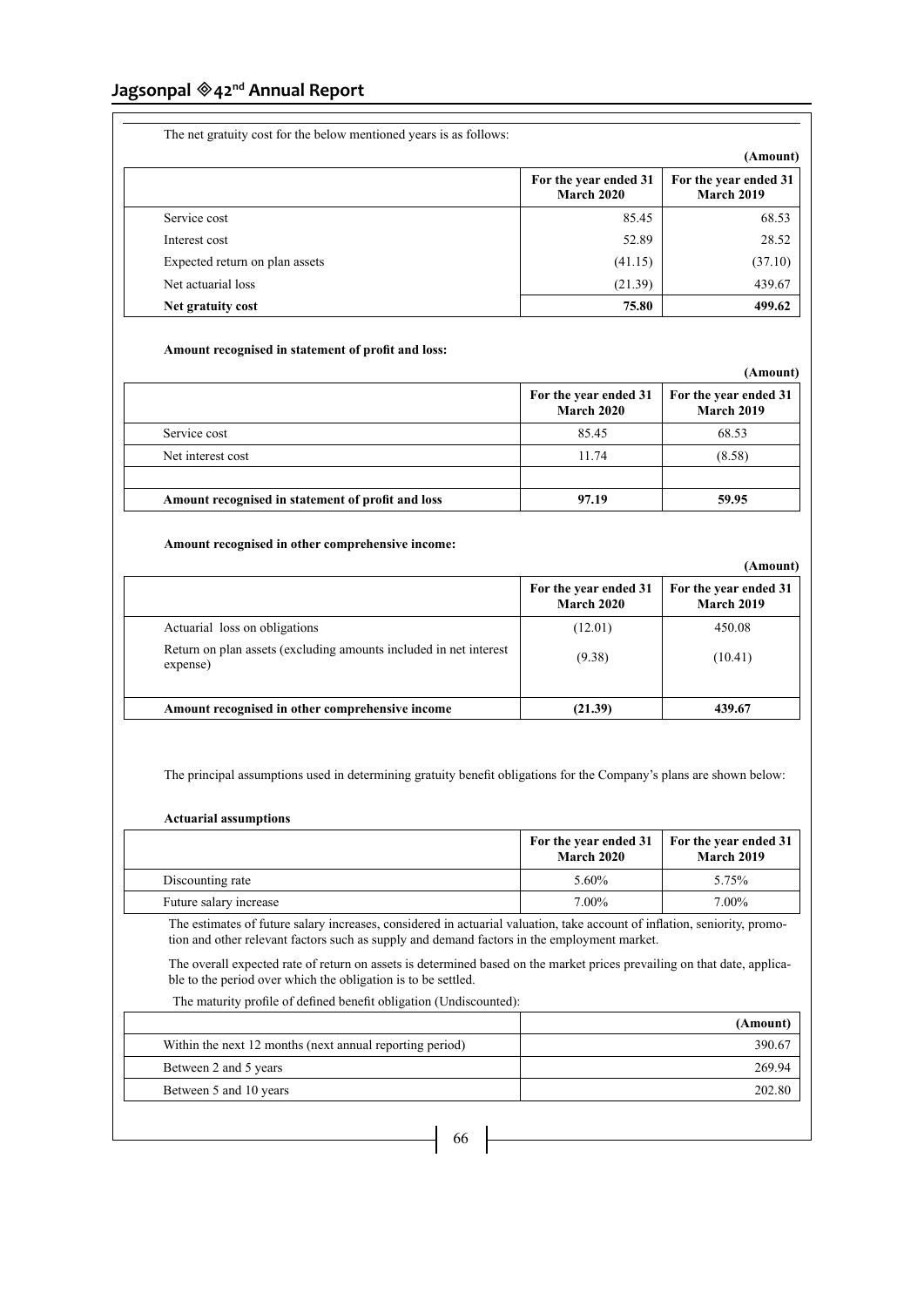**Notes to standalone financial statements for the Period ended 31st March 2021**

(All amounts in Indian Rupees lacs, unless stated otherwise)

# **37. Related party transactions**

**Names of related parties and related party relationship**

| S.No.          | <b>Nature of relationship</b> | Name of the party        |
|----------------|-------------------------------|--------------------------|
| 1              | Associates                    | Naari Pharma Pvt Ltd     |
| $\overline{c}$ | Key management personnel      | Mr. Rajpal Singh Kochhar |
|                |                               | Mrs. Jashir Kaur Kochhar |
|                |                               | Mr. Bharat Sinh          |
|                |                               | Mr. Ashok Kumar Pati     |
|                |                               | Mr. Ishpal Singh Ghai    |
|                |                               | Mr. Mammen Mathew        |
|                |                               | Mr. Sanjiv Kumar Dudeja  |
|                |                               | Mr R.K.Kapoor (Late)     |
|                |                               | Ms. Nandita Singh        |
| $\mathcal{E}$  | Relatives of KMP              | Indepal Singh Kochhar    |

# **Terms and conditions of transactions with related parties**

The sales to and purchases from related parties are made on terms equivalent to those that prevail in arm's length transactions. Outstanding balances at the year-end are unsecured and interest free and settlement occurs in cash. For the year ended 31 March 2021, the Company has not recorded any impairment of receivables relating to amounts owed by related parties (31 March 2020: Nil). This assessment is undertaken each financial year through examining the financial position of the related party and the market in which the related party operates.

| S. No.         | <b>Particulars</b>                          | 31 March 2021 | 31 March 2020 |
|----------------|---------------------------------------------|---------------|---------------|
|                |                                             |               |               |
| A.             | <b>Associates - Naari Pharma Pvt Ltd</b>    |               |               |
|                | -Purchases                                  | 51.77         | 102.46        |
| S. No.         | <b>Particulars</b>                          | 31 March 2021 | 31 March 2020 |
| <b>B.</b>      | Key management personnel                    |               |               |
| 1              | Mr. Rajpal Singh Kochhar                    |               |               |
|                | <b>Transactions during the year</b>         |               |               |
|                | Compensation during the year                |               |               |
|                | Short-term employee benefits                | 117.71        | 100.88        |
| $\overline{2}$ | Mrs. Jasbir Kaur Kochhar                    |               |               |
|                | Transactions during the year                |               |               |
|                | Rent expense paid                           | 30.00         |               |
|                | Interest                                    | 38.42         | 42.06         |
| 3              | Mr. Bharat Sinh                             |               |               |
|                | <b>Transactions during the year</b>         |               |               |
|                | Short-term employee benefits                | 2.00          | 2.00          |
|                | Professional fees and director sitting fees | 0.48          | 0.58          |

**Disclosure of transactions between the Company and related parties and the status of outstanding balances are as under:**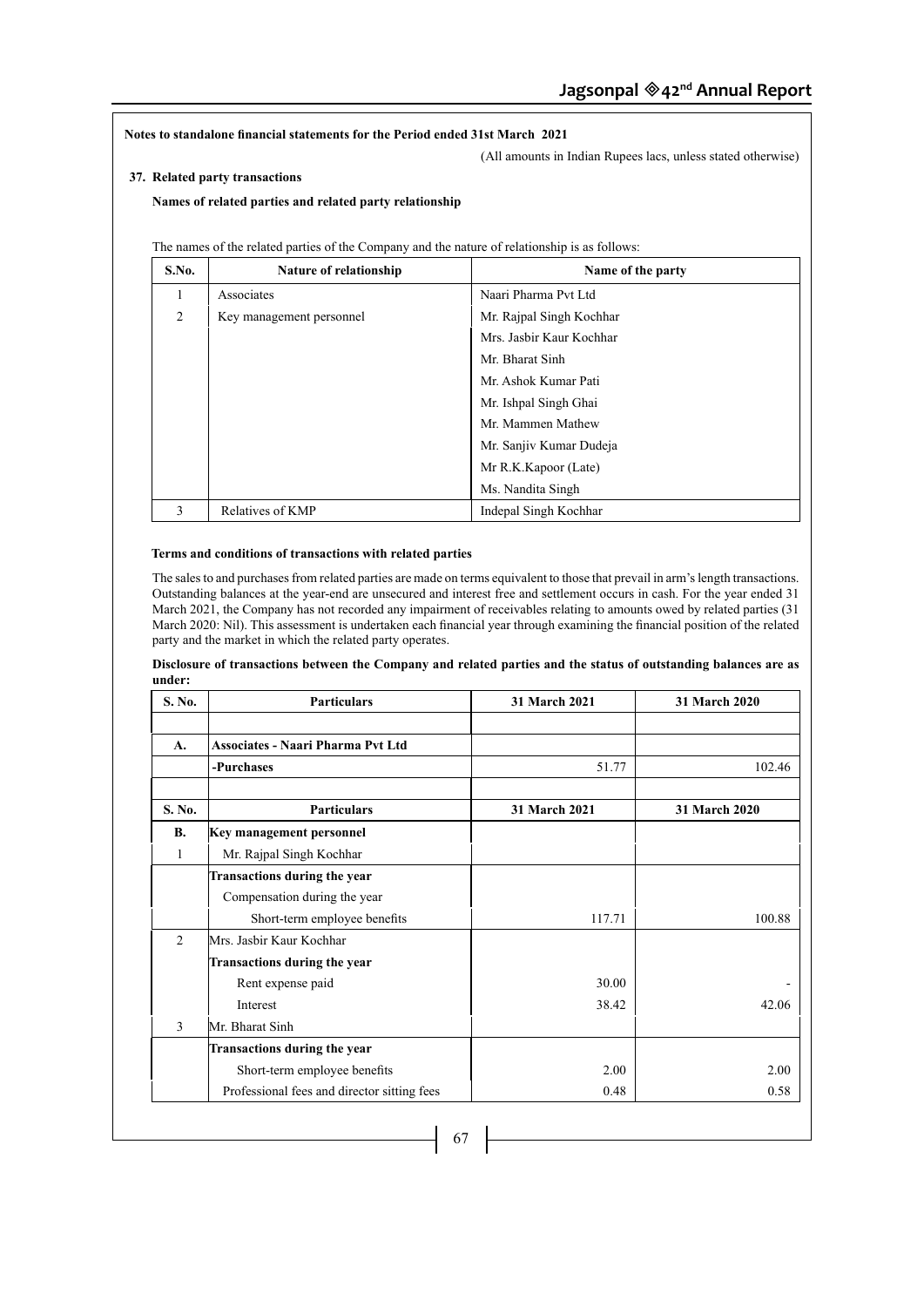| $\overline{4}$ | Mr. Ashok Kumar Pati                        |       |       |
|----------------|---------------------------------------------|-------|-------|
|                | Transactions during the year                |       |       |
|                | Professional fees and director sitting fees | 0.38  | 0.23  |
| 5              | Mr. Ishpal Singh Ghai                       |       |       |
|                | Transactions during the year                |       |       |
|                | Short-term employee benefits                | 2.00  | 2.00  |
|                | Professional fees and director sitting fees | 0.48  | 0.58  |
| 6              | Mr. Mammen Mathew                           |       |       |
|                | Transactions during the year                |       |       |
|                | Professional fees and director sitting fees | 0.20  | 0.10  |
| 7              | Mr. Sanjiv Kumar Dudeja                     |       |       |
|                | Transactions during the year                |       |       |
|                | Short-term employee benefits                | 58.94 | 56.80 |
| 8              | Mr R.K.Kapoor (Late)                        |       |       |
|                | Transactions during the year                |       |       |
|                | Short-term employee benefits                |       | 2.90  |
| 9              | Ms. Nandita Singh                           |       |       |
|                | Transactions during the year                |       |       |
|                | Compensation during the year                |       |       |
|                | Short-term employee benefits                | 6.43  | 3.51  |

| C.     | <b>Relatives of KMP</b>                 |               |               |
|--------|-----------------------------------------|---------------|---------------|
| S. No. | <b>Particulars</b>                      | 31 March 2021 | 31 March 2020 |
| 1      | Inderpal Singh Kochhar                  |               |               |
|        |                                         |               |               |
|        | <b>Transactions during the year</b>     |               |               |
|        | Compensation during the year            |               |               |
|        | Short-term employee benefits            | 42.11         | 42.08         |
|        |                                         |               |               |
|        | Balance outstanding at the year end     |               |               |
|        |                                         |               |               |
|        | Naari Pharma Pvt. Ltd.                  | 20.35         | (8.76)        |
|        | Unsecured Laon from Jashir Kaur Kochhar | 678.79        | 640.37        |

### **Notes to standalone financial statements for the Period ended 31st March 2021**

(All amounts in Indian Rupees lacs, unless stated otherwise)

# **38. Segment information**

In accordance with Indian Accounting Standard (Ind AS) 108 on Operating segments, company has identified pharmaceutical business as its primary segment segment and its information has been given in the standalone financial statements of the Company, and therefore no separate disclosure on segment information is given in these financial statements.

**39. Significant accounting judgements, estimates and assumptions**

The preparation of the Company's financial statements requires management to make judgements, estimates and assumptions that affect the reported amounts of revenues, expenses, assets and liabilities, accompanying disclosures and the disclosure of contingent liabilities. Uncertainty about these assumptions and estimates could result in outcomes that require a material adjustment to the carrying amount of assets or liabilities affected in future periods.

# **Judgements**

In the process of applying the Company's accounting policies, management has made the following judgements, which have the most significant effect on the amounts recognised in the financial statements:

In the process of applying the Company's accounting policies, management has made the following judgements,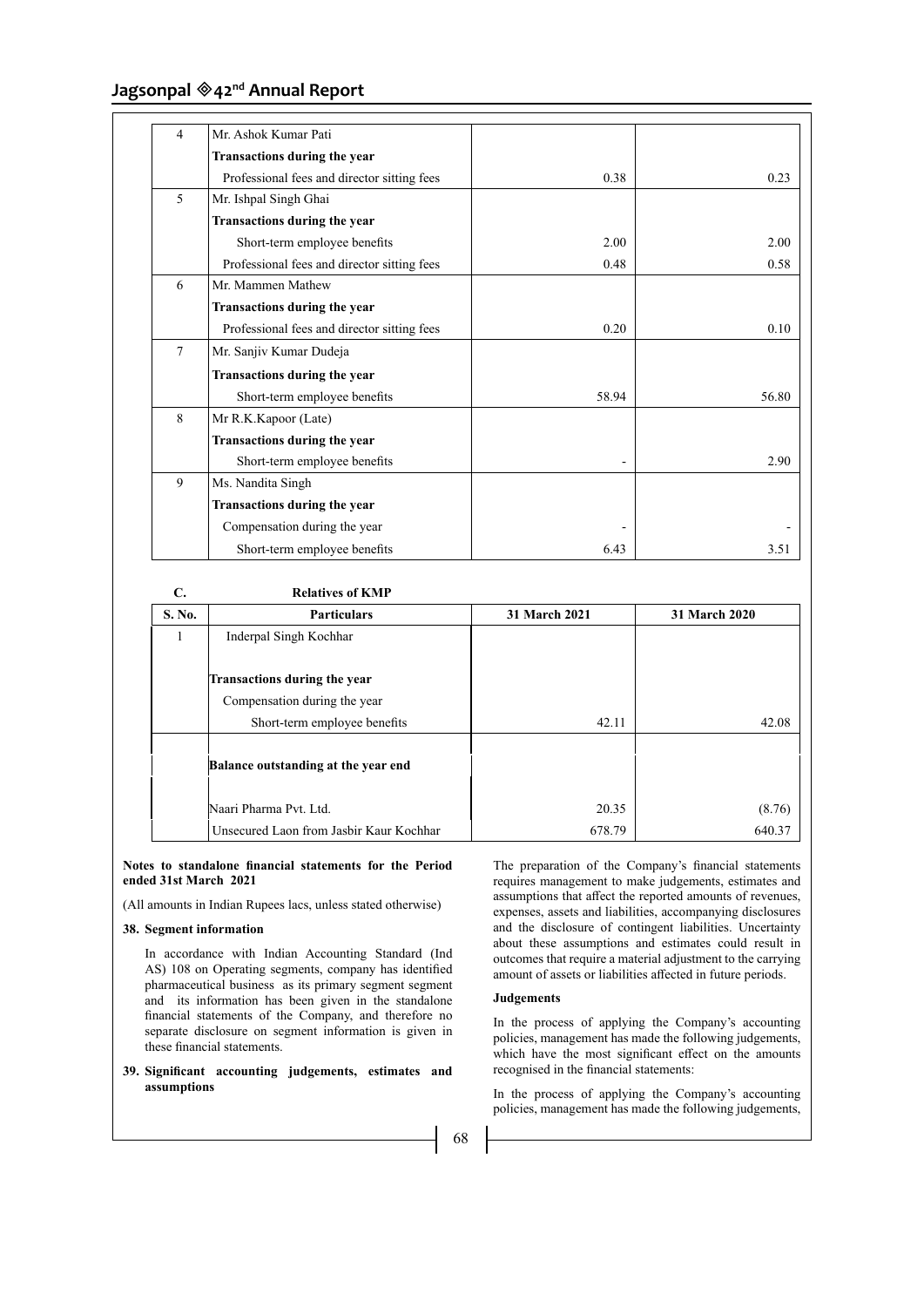(a) Determination of functional currency

The determination of functional currency often requires significant judgement where the primary economic environment in which they operate may not be clear. In determining the functional currency, judgement is required to determine the currency that mainly reflects the economic substance of the underlying economic event.

(b) Determining the lease term of contracts with renewal and termination options - the Company as lessee

"The Company determines the lease term as the non-cancellable term of the lease, together with any periods covered by an option to extend the lease if it is reasonably certain to be exercised, or any periods covered by an option to terminate the lease, if it is reasonably certain not to be exercised.

The Comapany has several lease contracts that include extension and termination options. The Company applies judgement in evaluating whether it is reasonably certain whether or not to exercise the option to renew or terminate the lease. That is, it considers all relevant factors that create an economic incentive for it to exercise either the renewal or termination. After the commencement date, the Company reassesses the lease term if there is a significant event or change in circumstances that is within its control and affects its ability to exercise or not to exercise the option to renew or to terminate."

### **(c) Taxes**

 The Company based on its business plan along with supporting convincing evidence including future projections of profit believes that the used tax credits would be utilised within the stipulated time period as per the Income Tax Act, 1961.

#### **Estimates and assumptions**

The key assumptions concerning the future and other key sources of estimation uncertainty at the reporting date, that have a significant risk of causing a material adjustment to the carrying amounts of assets and liabilities within the next financial year, are described below. The Company based its assumptions and estimates on parameters available when the financial statements were prepared. Existing circumstances and assumptions about future developments, however, may change due to market changes or circumstances arising that are beyond the control of the Company. Such changes are reflected in the assumptions when they occur.

### **(a) Impairment of non-financial assets**

The carrying amounts of the Company's non-financial assets are reviewed for impairment at each balance sheet date if there is any indication of impairment based on internal and external factors. If any such indication exists, then the asset's recoverable amount is estimated.

The recoverable amount of an asset or cash-generating

unit (CGU) is the greater of the assets value in use and its fair value less costs to sell. In assessing value in use, the estimated future cash flows are discounted to their present value using a pre-tax discount rate that reflects current market assessments of the time value of money and the risks specific to the asset or CGU. The fair value less costs of disposal calculation is based on available data from binding sales transactions, conducted at arm's length, for similar assets or observable market prices less incremental costs for disposing of the asset.

 For the purpose of impairment testing, assets that cannot be tested individually are grouped together into the smallest group of assets that generates cash inflows from continuing use that are largely independent of the cash inflows of other assets or groups of assets ('CGU').

 Market related information and estimates are used to determine the recoverable amount. Key assumptions on which management has based its determination of recoverable amount include estimated long term growth rates, weighted average cost of capital and estimated operating margins. Cash flow projections take into account past experience and represent management's best estimate about future developments.

#### **(b) Fair value measurement of financial instruments**

When the fair values of financial assets and financial liabilities recorded in the balance sheet cannot be measured based on quoted prices in active markets, their fair value is measured using valuation techniques including the discounted cash flow model. The inputs to these models are taken from observable markets where possible, but where this is not feasible, a degree of judgement is required in establishing fair values. Judgements include considerations of inputs such as liquidity risk, credit risk volatility and discount rates. Changes in assumptions about these factors could affect the reported fair value of financial instruments. See note 42 for further disclosures.

#### **(c) Useful life of property, plant and equipment and intangible assets**

The carrying value of property, plant and equipment and intangible assets is arrived at by depreciating the assets over the useful life of assets. The management believes that the useful lives currently used fairly reflect its estimate of the useful lives and residual values. The estimate of useful life is reviewed at the end of each financial year and changes are accounted for prospectively.

#### **(d) Defined benefit plans**

The cost of the defined gratuity plan along with their present values are determined using actuarial valuations. An actuarial valuation involves making various assumptions that may differ from the actual developments in the future. These include the determination of the discount rate, future salary increases and mortality rates. Due to the complexities involved in the valuation and its long-term nature, a defined benefit obligation is highly sensitive to changes in these assumptions. All assumptions are reviewed at each reporting date.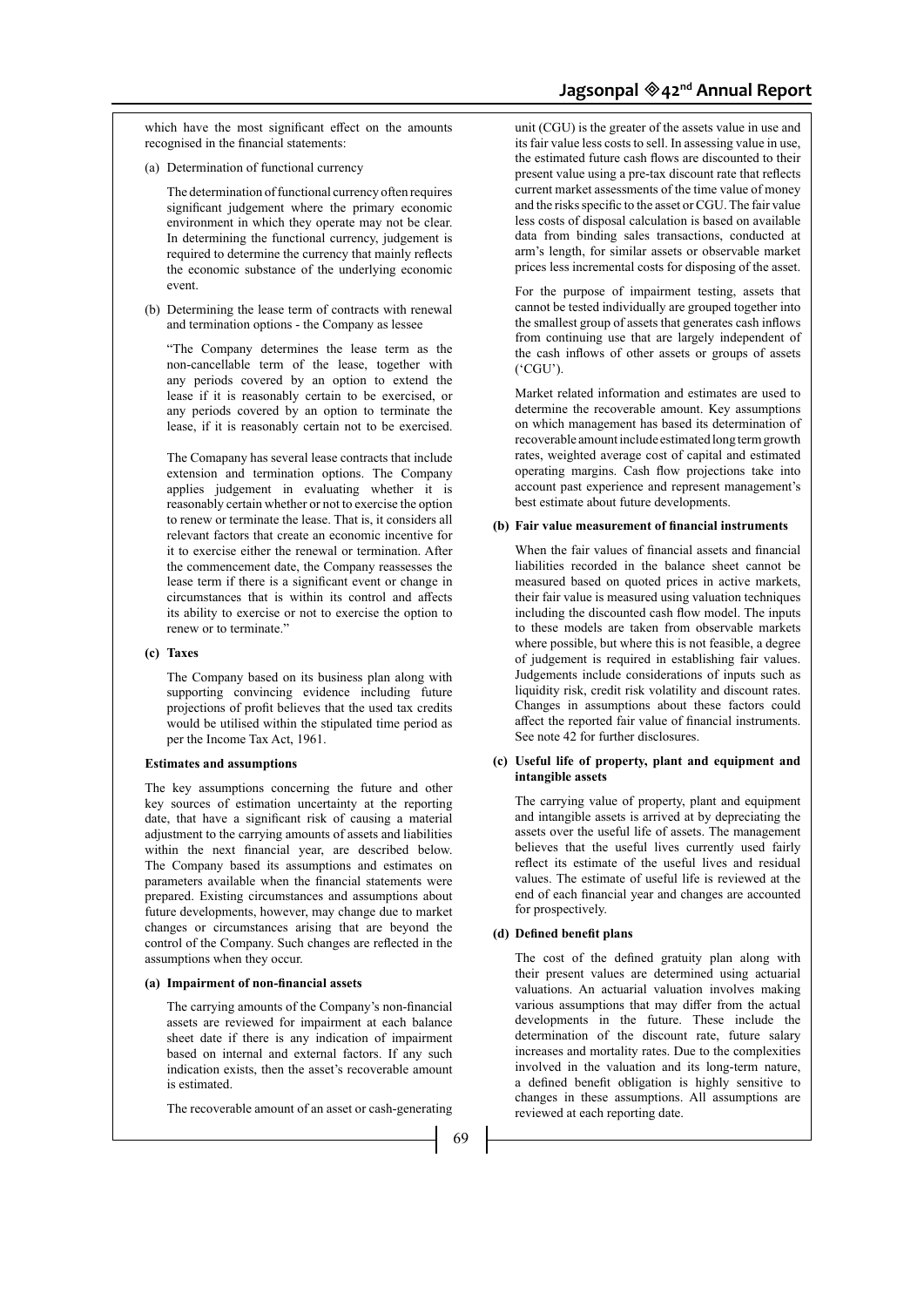The parameter most subject to change is the discount rate. In determining the appropriate discount rate for plans operated in India, the management considers the interest rates of government bonds in currencies consistent with the currencies of the post-employment benefit obligation. The mortality rate is based on publicly available mortality tables for the specific countries. Those mortality tables tend to change only at interval in response to demographic changes. Future salary increases and gratuity increases are based on expected future inflation rates. Further details about gratuity obligations are given in Note 37.

# **(e) Taxes**

In assessing the realisability of deferred tax assets, management considers whether it is probable, that some portion, or all, of the deferred tax assets will not be realised. The ultimate realisation of deferred tax assets is dependent upon the generation of future taxable income during the periods in which the temporary differences become deductible. Management considers the projected future taxable income and tax planning strategies in making this assessment. Based on the level of historical taxable income and projections for future taxable incomes over the periods in which the deferred tax assets are deductible, management believes that it is probable that the Company will be able to realise the benefits of those deductible differences in future.

# **(f) Provisions and contingencies**

The assessments undertaken in recognising provisions and contingencies have been made in accordance with the applicable Ind AS. A provision is recognised, if as a result of a past event, the Company has a present legal or constructive obligation that can be estimated reliably, and it is probable that an outflow of economic benefits will be required to settle the obligation. Where the effect of time value of money is material, provisions are determined by discounting the expected future cash flows

 In the normal course of business, contingent liabilities may arise from litigation and other claims against the Company. There are certain obligations which the management has concluded, based on all available facts and circumstances, are not probable of payment and such obligations are treated as contingent liabilities and disclosed in the notes but are not reflected as liabilities in the financial statements. Refer note 35 (c).

### **(g) Leases - Estimating the incremental borrowing rate**

"The Company cannot readily determine the interest rate implicit in the lease, therefore, it uses its incremental borrowing rate (IBR) to measure lease liabilities. The IBR is the rate of interest that the Group would have to pay to borrow over a similar term, and with a similar security, the funds necessary to obtain an asset of a similar value to the right-ofuse asset in a similar economic environment. The IBR therefore reflects what the Company 'would have to pay', which requires estimation when no observable

rates are available or when they need to be adjusted to reflect the terms and conditions of the lease. The Company estimates the IBR using observable inputs (such as market interest rates) when available. Currently this is not applicable as the company does not have any long term lease agreements"

## **Notes to standalone financial statements for the Period ended 31st March 2021**

(All amounts in Indian Rupees lacs, unless stated otherwise)

#### **41. Financial risk management objectives and policies**

The Company's principal financial liabilities comprise borrowings, trade and other payables. The main purpose of these financial liabilities is to finance the Company's operations .The Company's principal financial assets include trade and other receivables and cash and cash equivalents that derive directly from its operations.

The Company is exposed primarily to market risk, credit risk and liquidity risk. The Company's risk management assessment and policies are established to identify and analyse the risks faced by the Company, to set appropriate risk limits and controls, and to monitor such risks and compliance with the same. Risk assessment and management policies are reviewed regularly to reflect changes in market conditions and the Company's activities. The Board of Directors and the Audit Committee is responsible for overseeing the Company's risk assessment and management policies.\

### **(a) Market risk**

Market risk is the risk that the fair value of future cash flows of a financial instrument will fluctuate because of changes in market prices. Such changes in the values of financial instruments may result from changes in the foreign currency exchange rates, interest rates, prices, liquidity and other market changes. The Company's exposure to market risk is primarily on account of foreign currency exchange rate risk and interest rate risk.

### **(i) Interest rate risk**

 Interest rate risk is the risk that the fair value or future cash flows of a financial instrument will fluctuate because of changes in market interest rates. The Company's exposure to the risk of changes in market interest rates because it borrows funds at both fixed and floating interest rates. The Company manages its interest rate risk by having a balanced portfolio of fixed and variable rate loans and borrowings.

As the Company has no significant interest bearing assets, the income and operating cash flows are substantially independent of changes in market interest rates.

### **(i) Price risk**

 The Company is mainly exposed to the price risk due to its investment in mutual funds. The price risk arises due to uncertainties about the future market values of these investments. The Company has diversified its investments to manage the price risk.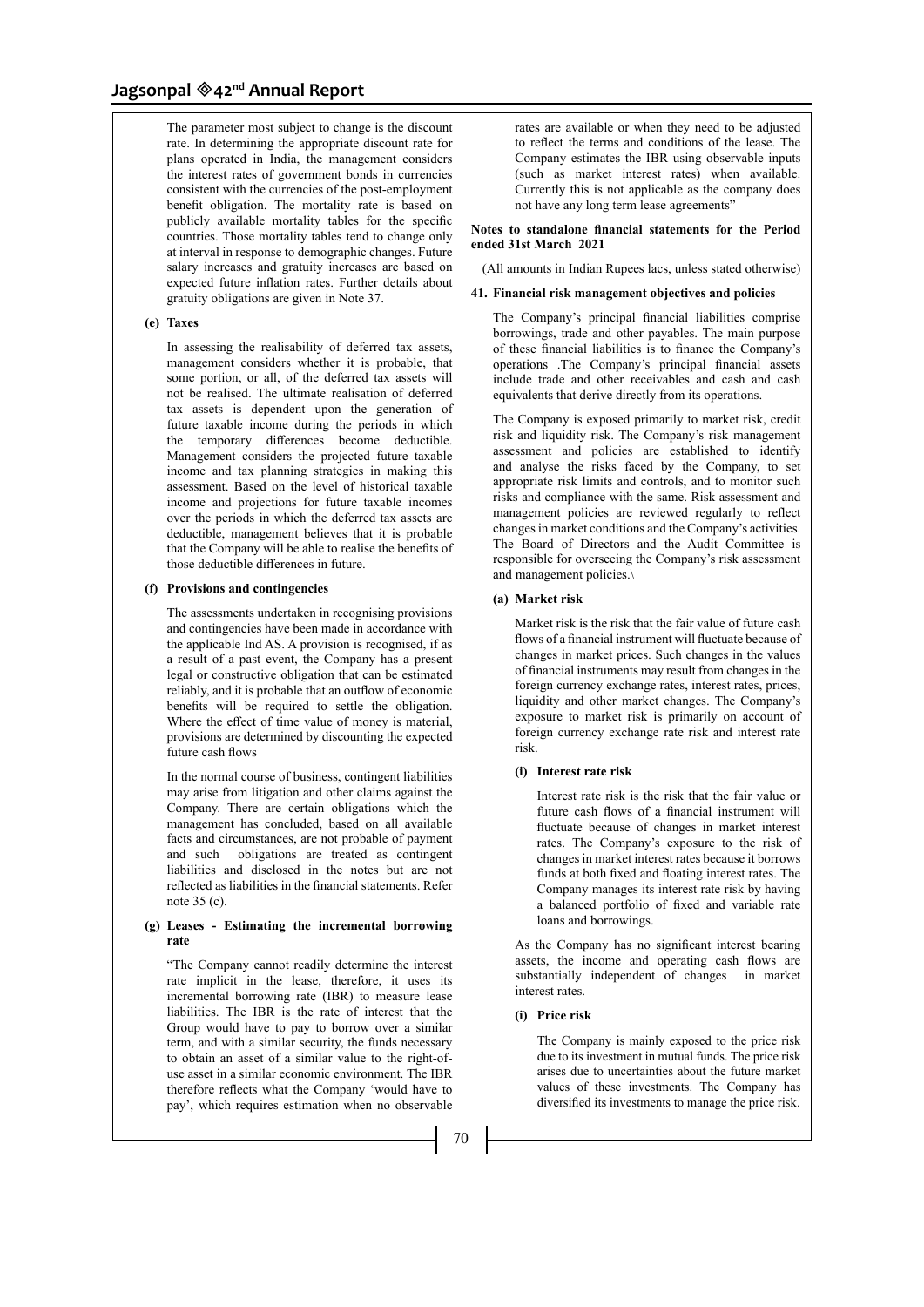# **(b) Credit risk**

 Credit risk is the risk that counterparty will not meet its obligations under a financial instrument or customer contract, leading to a financial loss. Credit risk encompasses of both, the direct risk of default and the risk of deterioration of creditworthiness as well as concentration of risks. Credit risk is controlled by analysing credit limits and creditworthiness of customers on a continuous basis to whom the credit has been granted after obtaining necessary approvals of credit. Financial instruments that are subject to concentrations of credit risk principally consist of trade receivables, investments, derivative financial instruments, cash and cash equivalents, loans and other financial assets. None of the financial instruments of the Company result in material concentration of credit risk.

### **Trade receivables and other financial assets:**

The Company's exposure to credit risk is influenced mainly by the individual characteristics of each customer. However, the management also evaluates the factors that may influence the credit risk of its customer base, including the default risk and country

in which the customers operate. The management has established a credit policy under which each new customer is analysed individually for creditworthiness before the Company's standard payment and delivery terms and conditions are offered. The Company's review includes external ratings, if available, financial statements, credit agency information, industry information and in some cases bank references.

 An impairment analysis is performed at each reporting date on an individual basis for major clients. In addition, a large number of minor receivables are grouped into homogenous groups and assessed for impairment collectively. The Company assesses at each reporting date whether a financial asset or a group of financial assets is impaired. The maximum exposure to credit risk at the reporting date is the carrying value of trade and other receivables.

 Concentration of credit risk with respect to trade receivables is limited, since the majority of the Company's revenue is generated from group companies. All trade receivables other than from group companies are reviewed and assessed for default on a regular basis. The Company's receivables turnover is quick and historically, there was no significant default on account of trade and other receivables.

# **Notes to standalone financial statements for the Period ended 31st March 2021**

(All amounts in Indian Rupees lacs, unless stated otherwise)

|                                                       |          | Cash flows <br>2020 | Reclassifi-<br>cation    | Non-cash changes                |                          |                  |
|-------------------------------------------------------|----------|---------------------|--------------------------|---------------------------------|--------------------------|------------------|
|                                                       | 31 March |                     |                          | Foreign<br>exchange<br>movement | Fair value<br>changes    | 31 March<br>2021 |
| Long-term borrowings                                  |          |                     |                          |                                 |                          |                  |
| Short-term-term borrowings                            | 640.37   | 38.42               |                          |                                 | $\overline{\phantom{a}}$ | 678.79           |
| <b>Total liabilities from</b><br>financing activities | 640.37   | 38.42               | $\overline{\phantom{0}}$ |                                 | $\overline{\phantom{0}}$ | 678.79           |

# **43. Reconciliation of liabilities arising from financing activities**

**44.** COVID-19 has been declared a global pandemic by the World Health Organization with adverse impact on economy and business especially after nationwide lockdown. However, this has not significantly impacted the operations of the Company as the operations of the Company are of essential goods and sale of these goods were exempt from the purview of the lock down.

Further, the Company has assessed the possible effects that may result from COVID-19 on the carrying amounts of financial assets, advances, property plant and equipment, inventory etc. as well as liabilities accrued. Based on such assessment, the management expects the carrying amount of these assets will be recovered and there is no significant impact on liabilities accrued. Further, as on the signing of these financial statements, based on the above facts, the management is confident that there will not be any negative impact of Covid-19 in its business and operations.

 $-$  71  $\vert$